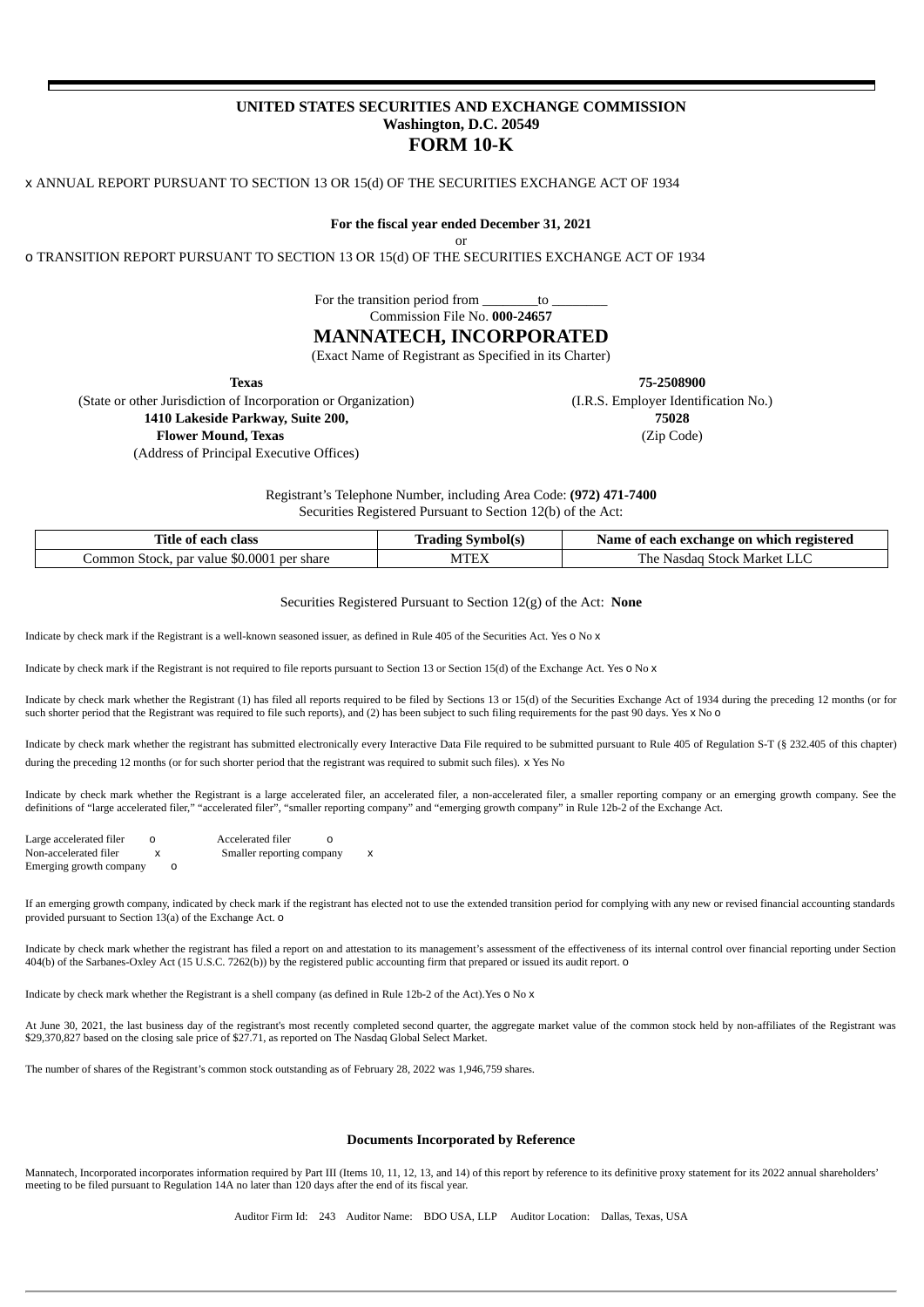# **TABLE OF CONTENTS**

 $\overline{\phantom{0}}$ 

<span id="page-1-0"></span>

|         |                                                                                                              | Page         |
|---------|--------------------------------------------------------------------------------------------------------------|--------------|
|         | <b>Special Note Regarding Forward-Looking Statements</b>                                                     | $\mathbf{1}$ |
|         | Part I                                                                                                       |              |
| Item 1  | <b>Business</b>                                                                                              | 3            |
| Item 1A | <b>Risk Factors</b>                                                                                          | 23           |
| Item 1B | <b>Unresolved Staff Comments</b>                                                                             | 37           |
| Item 2  | <b>Properties</b>                                                                                            | 38           |
| Item 3  | <b>Legal Proceedings</b>                                                                                     | 39           |
| Item 4  | <b>Mine Safety Disclosures</b>                                                                               | 39           |
|         | Part II                                                                                                      |              |
| Item 5  | Market for Registrant's Common Equity, Related Shareholder Matters and Issuer Purchases of Equity Securities | 40           |
| Item 6  | [Reserved]                                                                                                   | 40           |
| Item 7  | Management's Discussion and Analysis of Financial Condition and Results of Operations                        | 41           |
| Item 7A | Quantitative and Qualitative Disclosures About Market Risk                                                   | 56           |
| Item 8  | <b>Financial Statements and Supplementary Data</b>                                                           | 57           |
| Item 9  | Changes in and Disagreements with Accountants on Accounting and Financial Disclosure                         | 57           |
| Item 9A | <b>Controls and Procedures</b>                                                                               | 57           |
| Item 9B | <b>Other Information</b>                                                                                     | 59           |
|         | Part III                                                                                                     |              |
| Item 10 | Directors, Executive Officers, and Corporate Governance                                                      | 59           |
| Item 11 | <b>Executive Compensation</b>                                                                                | 59           |
| Item 12 | Security Ownership of Certain Beneficial Owners and Management and Related Stockholder Matters               | 59           |
| Item 13 | Certain Relationships and Related Transactions, and Director Independence                                    | 59           |
| Item 14 | <b>Principal Accountant Fees and Services</b>                                                                | 59           |
|         | Part IV                                                                                                      |              |
| Item 15 | <b>Exhibits and Financial Statement Schedule</b>                                                             | 59           |
| Item 16 | Form 10-K Summary                                                                                            | 59           |
|         | <b>Signatures</b>                                                                                            | 62           |
|         |                                                                                                              |              |
|         |                                                                                                              |              |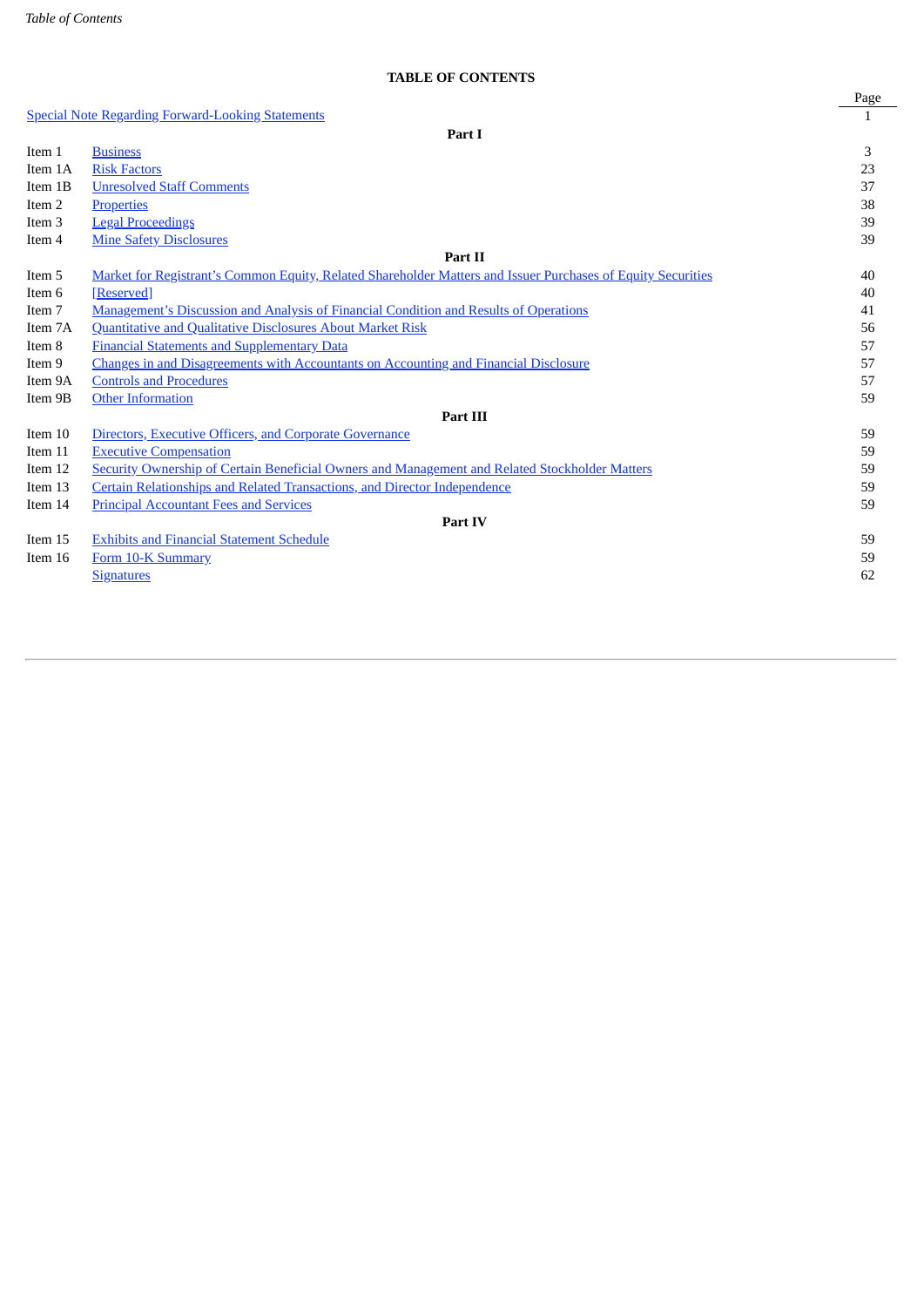# **Special Note Regarding Forward-Looking Statements**

Certain disclosures and analysis in this Form 10-K, including information incorporated by reference, may include forward-looking statements within the meaning of Section 27A of the Securities Act of 1933, as amended (the "Securities Act"), Section 21E of the Securities Exchange Act of 1934, as amended (the "Exchange Act"), and the Private Securities Litigation Reform Act of 1995 that are subject to various risks and uncertainties. Opinions, forecasts, projections, guidance, or other statements other than statements of historical fact are considered forward-looking statements and reflect only current views about future events and financial performance. Some of these forward-looking statements include statements regarding:

- management's plans and objectives for future operations;
- existing cash flows being adequate to fund future operational needs;
- future plans related to budgets, future capital requirements, market share growth, and anticipated capital projects and obligations;
- the realization of net deferred tax assets;
- the ability to curtail operating expenditures:
- global statutory tax rates remaining unchanged;
- the impact of future market changes due to exposure to foreign currency translations;
- the possibility of certain policies, procedures, and internal processes minimizing exposure to market risk;
- the impact of new accounting pronouncements on financial condition, results of operations, or cash flows;
- the outcome of new or existing litigation matters;
- the outcome of new or existing regulatory inquiries or investigations; and
- other assumptions described in this report underlying such forward-looking statements.

Although we believe that the expectations included in these forward-looking statements are reasonable, these forward-looking statements are subject to certain events, risks, assumptions, and uncertainties, including those discussed below and in the "Risk Factors" section in Item 1A of this Form 10- K, and elsewhere in this Form 10-K and the documents incorporated by reference herein. If one or more of these risks or uncertainties materialize, or if our underlying assumptions prove to be incorrect, actual results and developments could materially differ from those expressed in or implied by such forwardlooking statements. For example, any of the following factors could cause actual results to vary materially from our projections:

- the impact of the outbreak of the novel coronavirus ("COVID-19") pandemic;
- overall growth or lack of growth in the nutritional supplements industry;
- plans for expected future product development;
- changes in manufacturing costs;
- shifts in the mix of packs and products;
- the future impact of any changes to global associate career and compensation plans or incentives or the regulations governing such plans and incentives;
- the ability to attract and retain independent associates and preferred customers;
- new regulatory changes that may affect operations, products or compensation plans and incentives;
- the competitive nature of our business with respect to products and pricing;
- publicity related to our products or network marketing;
- uncertainty related to the scope and duration and overall impact the COVID-19 pandemic has on our business, operations, and financial results including, for example, additional regulatory measures or voluntary actions that may be put in place to limit the spread of COVID-19 in the markets where we operate, such as restrictions on business operations, shelter-in-place orders, travel bans, or social distancing requirements;
- shortages of raw materials, disruptions in the business of our contract manufacturers and suppliers, significant price increases of key raw materials, increased shipping expenses, and other disruptions to our supply chain as a result of, or in addition to, the COVID-19 pandemic; and
- the political, social, and economic climate of the countries in which we operate, including, the COVID-19 pandemic.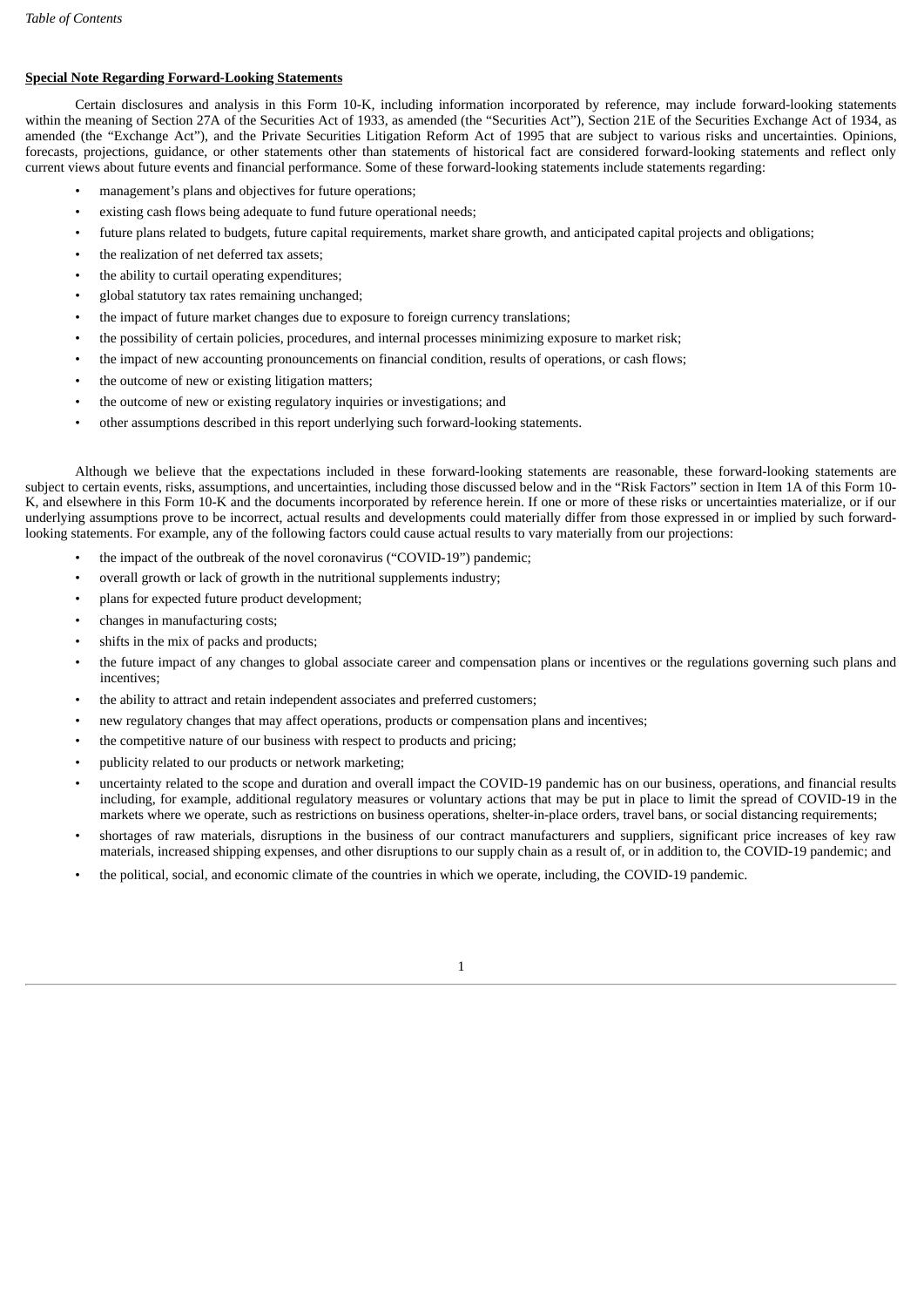Forward-looking statements generally can be identified by use of phrases or terminology such as "may," "will," "should," "could," "would," "expects," "plans," "intends," "anticipates," "believes," "estimates," "approximates," "predicts," "projects," "hopes," "potential," and "continues" or other similar words or the negative of such terms and other comparable terminology. Similarly, descriptions of Mannatech's objectives, strategies, plans, goals, or targets contained herein are also considered forward-looking statements. Readers are cautioned when considering these forward-looking statements to keep in mind these risks, assumptions, and uncertainties and any other cautionary statements in this report, as all of the forward-looking statements contained herein speak only as of the date of this report.

Unless stated otherwise, all financial information throughout this report and in the Consolidated Financial Statements and related Notes include Mannatech, Incorporated and all of its subsidiaries on a consolidated basis and may be referred to herein as "Mannatech," "the Company," "its," "we," "our," "us," or "their."

<span id="page-3-0"></span>Our products are not intended to diagnose, cure, treat, or prevent any disease, and any statements about our products contained in this report have not been evaluated by the Food and Drug Administration, also referred to herein as the "FDA".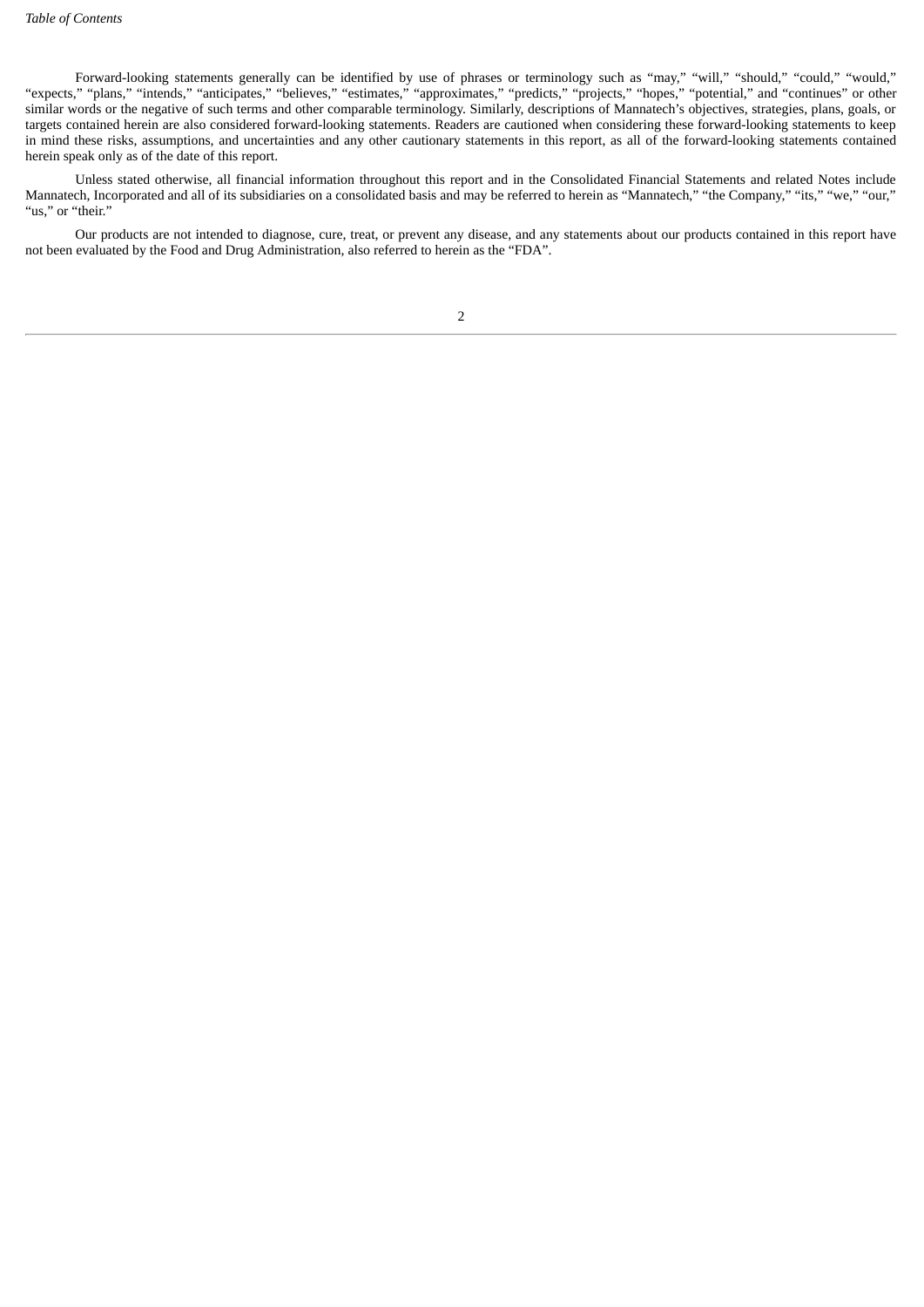# <span id="page-4-0"></span>**Item 1. Business**

#### **Overview**

Mannatech is a global wellness solution provider, which was incorporated and began operations in November 1993. We develop and sell innovative, high quality, proprietary nutritional supplements, topical and skin care and anti-aging products, and weight-management products that target optimal health and wellness. We currently sell our products in three regions: (i) the Americas (the United States, Canada and Mexico); (ii) Europe/the Middle East/Africa ("EMEA") (Austria, the Czech Republic, Denmark, Estonia, Finland, Germany, the Republic of Ireland, Namibia, the Netherlands, Norway, South Africa, Spain, Sweden and the United Kingdom); and (iii) Asia/Pacific (Australia, Japan, New Zealand, the Republic of Korea, Singapore, Taiwan, Hong Kong, and China).

We sell our products through network marketing distribution channels via our active associates *(*"independent associate" or "associates" or "distributors") and to our "preferred customers," which we believe is the most cost-effective way to quickly and effectively introduce our products and communicate information about our business to the global marketplace. Network marketing minimizes upfront costs, as compared to conventional marketing methods, and allows us to be more responsive to the ever-changing overall market conditions, as well as continue to research and develop high quality products and focus on controlled successful international expansion. We believe the network marketing channel also allows us to effectively communicate the potential benefits and unique properties of our proprietary products to our consumers. In addition, network marketing provides our business-building associates with an avenue to supplement their income and develop financial freedom by building their own business centered on our business philosophies and unique products. As of December 31, 2021, we had approximately 163,000 active associate and preferred customer positions held by individuals in our network associated with the purchase of our products and packs and/or payment of associate fees within the last 12 months.

The Company also operates a non-direct selling business in mainland China. In 2016, we formed our China subsidiary, Meitai Daily Necessities & Health Products Co., Ltd. ("Meitai"). Unlike Mannatech's business operations in other markets, Meitai operates under a cross-border e-commerce model, where consumers in China can buy Mannatech products manufactured overseas via Meitai's website. Meitai is currently not a direct selling company in China nor can it operate under a multi-level marketing model in China. Products purchased on Meitai's website are for personal use and not for resale. Meitai offers a rewards program to incentivize existing customers to refer other customers to purchase products from Meitai's website. Customs regulations in China include purchase limits to ensure that purchased products are for personal consumption.

Our common stock trades on The Nasdaq Global Select Market ("Nasdaq") under the symbol "MTEX". Information for each of our two most recent fiscal years, with respect to our net sales, results of operations, and identifiable assets is set forth in the Consolidated Financial Statements of this report.

#### **Available Information**

On our website (https://www.mannatech.com), we make available free of charge our annual reports on Form 10-K, quarterly reports on Form 10-Q, current reports on Form 8-K, and certain other information filed or furnished with the Securities and Exchange Commission (the "SEC") as soon as reasonably practicable after electronically filing or furnishing such material. The SEC maintains a website that contains reports, proxy and information statements, and other information regarding issuers, including Mannatech, that electronically file with the SEC at http://www.sec.gov. Additionally, such materials are available in print upon the written request of any shareholder to our principle executive office located at 1410 Lakeside Parkway, Suite 200, Flower Mound, Texas 75028, Attention: Investor Relations, or by contacting our investor relations department at (972) 471-6512 or IR@mannatech.com.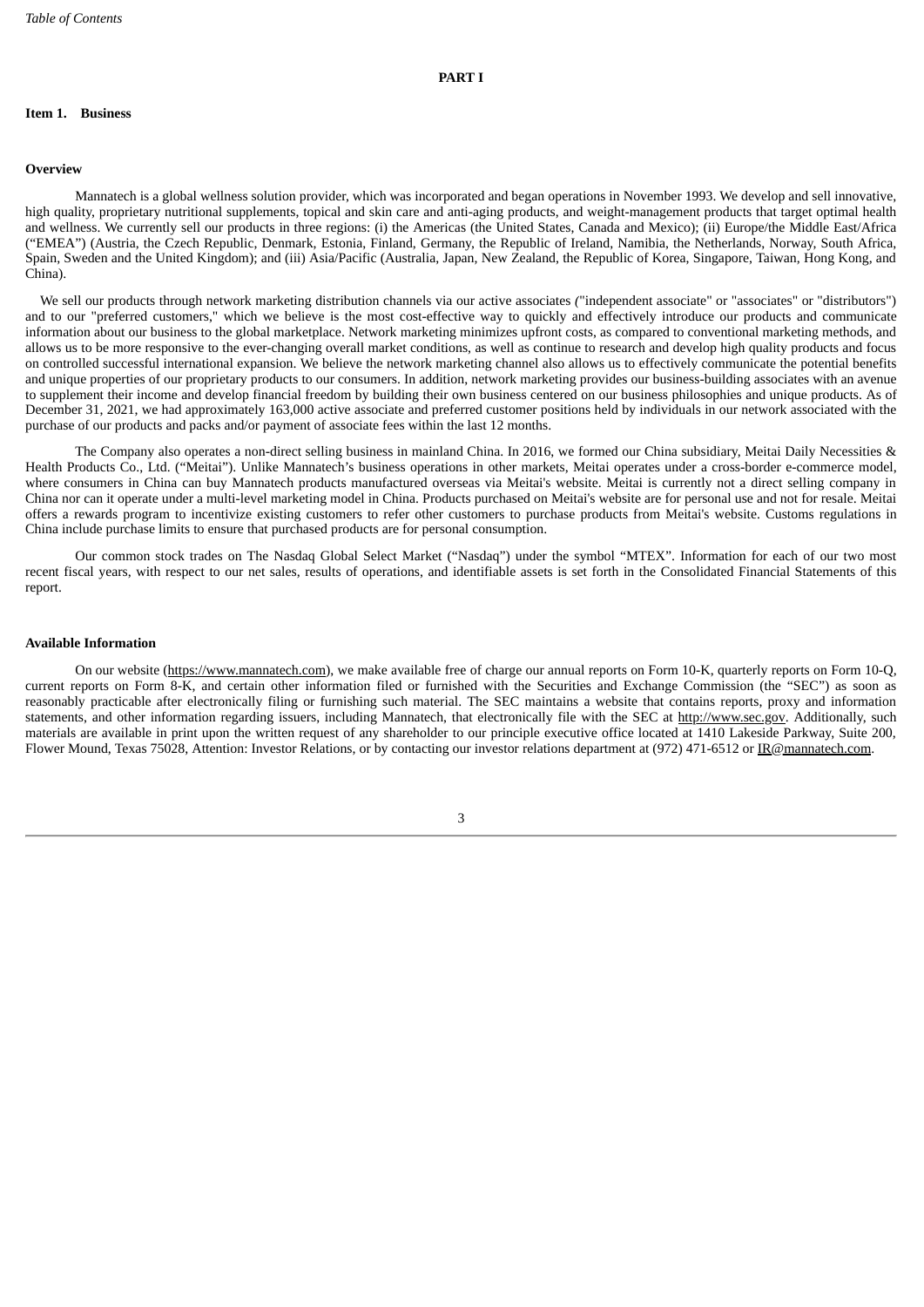# **Business Segment, Products and Product Development**

*Business Segment.* The Company's sole reporting segment is one where we sell proprietary nutritional supplements, skin care and anti-aging products, and weight-management and fitness products through network marketing distribution channels operating in twenty-four markets. Mannatech's subsidiary in China, Meitai, operates under a cross-border e-commerce model, where consumers in China can buy Mannatech products directly from Meitai via the internet.

*Products.* Scientists have discovered that a healthy body consists of many sophisticated components working in harmony to achieve optimal health and wellness and requires cellular communication to function at an optimal level. Scientists also discovered that there are more than 200 monosaccharides that form naturally. Specific monosaccharides are considered vital components for cellular communication in the human body. Furthermore, scientists discovered that these monosaccharides attach themselves to certain proteins, which then form a molecule called *glycoprotein* or *glycans*. Harper's Biochemistry, a leading and nationally recognized biochemistry reference, has recognized that these molecules are found in human glycoproteins, and are believed to be essential in helping to promote and provide effective cell-to-cell communication in the human body.

The history of our proprietary ingredients and products is as follows:

- In 1994, we developed and began selling our first products containing Manapol® powder, an ingredient formulated to support cell-to-cell communication.
- In 1996, we enhanced our products based on the study of glycoproteins and our scientists developed our own proprietary compound, Ambrotose® complex, which we patented. Our Ambrotose® complex is a blend of polysaccharides (composed of monosaccharides) designed to help provide support for the immune system.
- In 2001, we broadened our proprietary ingredients by developing the Ambroglycin® blend, a balanced food-mineral matrix designed to help deliver nutrients to the body and which is used in our proprietary Catalyst™ and Glycentials™ vitamin/mineral supplements.
- In 2004, we introduced our proprietary blend of antioxidant nutrients, MTech AO Blend® ingredient, which is used in our proprietary antioxidant Ambrotose  $AO^{\circledast}$  product.
- In 2006, we introduced a unique blend of plant-based minerals, natural vitamins, and standardized phytochemicals for use in our proprietary PhytoMatrix® product. We also introduced a compound used in reformulated Advanced Ambrotose® complex. This compound allows a more potent concentration of the full range of mannose-containing polysaccharides occurring naturally in aloe to be produced in a stable powdered form.
- In 2007, we introduced into the United States market our skin care and anti-aging line of products designed to support skin's natural texture, beauty, and elasticity. We also launched our PhytoMatrix® caplets, Advanced Ambrotose® capsules and Manna•Bears™ supplement into international markets.
- In 2008, we introduced a proprietary proteolytic enzyme and phytosterol dietary supplement designed to support the body's natural recovery processes associated with physical activity in our BounceBack® capsules. We also introduced a proprietary version of whey protein peptide technology designed to assist targeted fat loss when combined with exercise and a healthy diet in our OsoLean® powder.
- In 2009, we introduced our Omega-3, which features EPA/DHA essential acids, PhytoBurst™ Nutritional Chews formulated with vitamins, minerals, and phytonutrients from food-sourced ingredients, and GI-ProBalance™ Slimstick, which is a symbiotic digestive product containing probiotics, prebiotics, and digestive enzymes. In addition, we improved our Ambrotose® products to include beta-Carotene.
- $\bullet$  In 2010, we launched our Mannatech LIFT<sup> $m$ </sup> Skin Care System, which is paraben-free and formulated to give skin a more natural youthful appearance.
- In 2011, we introduced our reformulated version of our Omega-3 supplement, which now includes Vitamin D3 and features EPA/DHA essential acids. We expanded several previously launched products from our domestic line to our international markets.

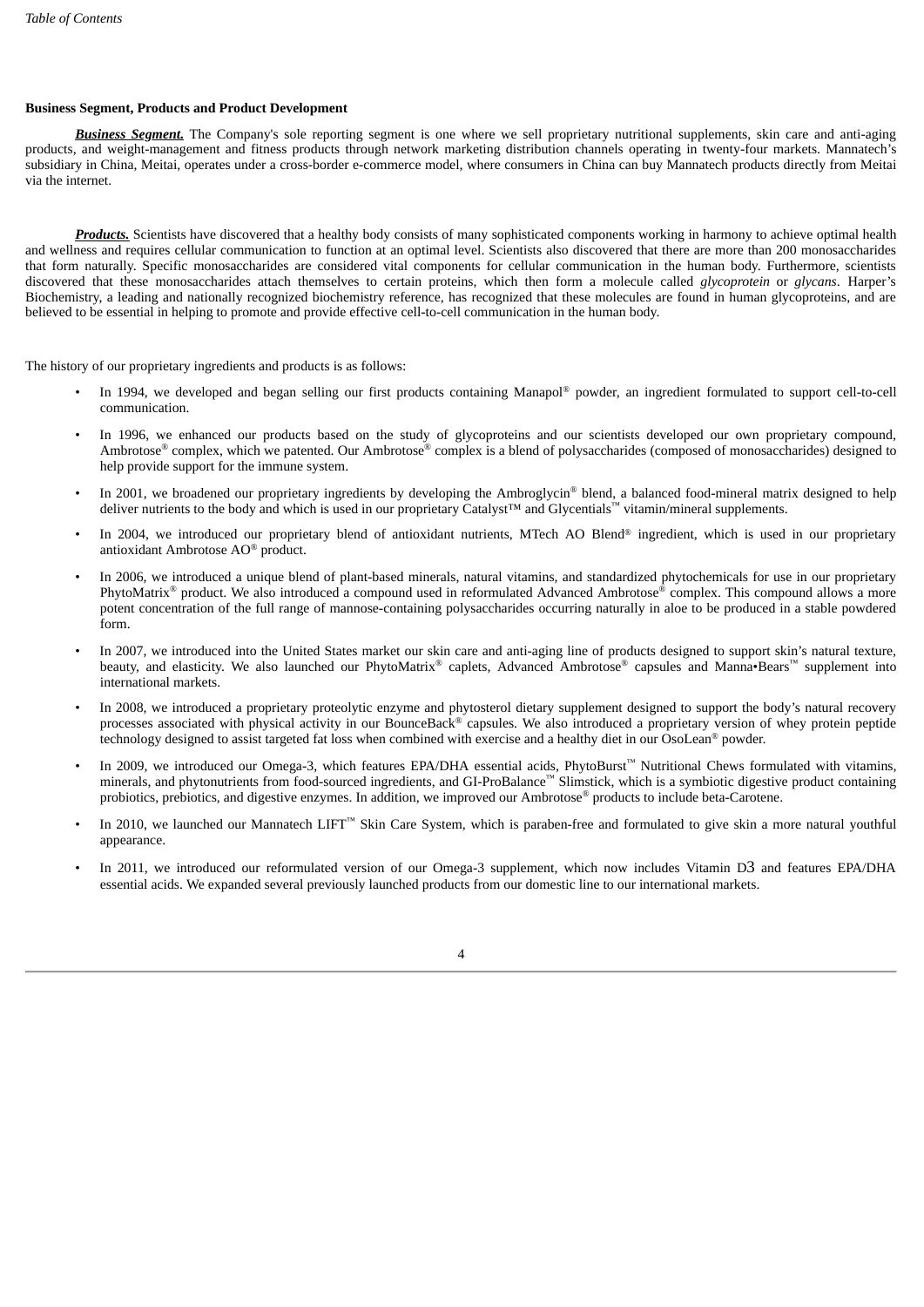- $\bullet$  In 2012, we launched our NutriVerus<sup>™</sup> powder, a single product that features all of our core scientific technologies at an affordable price. This unique, ground-breaking product combines our core glyconutrient technologies with vitamins, minerals, antioxidants and stabilized rice bran, all based on Real Food Technology solutions.
- In 2013, we launched Uth<sup>®</sup> skin cream, a breakthrough in anti-aging that incorporates Mannatech's glyconutrient technology along with a microsphere delivery system that supports more thorough delivery of the active ingredients to all levels of the skin.
- In 2014, we launched GlycoBOOM™ Advanced Immune Support Supplement (now known as MannaBoom®), packed with nutrients that are designed to support the body's natural defenses.
- In 2015, Mannatech introduced a new brain supplement, Cognitate<sup>™</sup>, featuring a proprietary blend of natural ingredients designed to aid memory, recall and cognition.
- In 2016, Mannatech rebranded the Company, including all new packaging and labels, introduced a line of Essential Oils, along with an innovative, natural fat-loss system, TruHealth $^{TM}$ . Included in the system is the TruPLENISH $^{TM}$  Nutritional Shake, TruPURE® Cleanse Slimsticks and  $TruSHAPE^{TM}$  Fat-Loss Capsules.
- In 2017, Mannatech launched several new products, including: GinMAX®, a fast-acting, long-lasting ginseng supplement that utilizes both fermented red and fermented white ginseng, fortified with glyconutrients; GlycoCafé®, a glyconutritional coffee made with the whole coffee fruit; and Luminovation, a line of mass-market and premium Korean beauty products.
- In 2018, Mannatech launched a unique fitness drink, Empact+®, combining fueling, hydration and recovery in one product. Mannatech also introduced significant enhancements to its signature Ambrotose® product with the launch of Ambrotose Life®, with more than double the Manapol® of its Advanced Ambrotose® formula along with additions of modified citrus pectin, and stabilized rice bran. Ambrotose Life® is available in a bulk canister (unflavored), along with flavored single serving sachets.
- In 2019, Mannatech's key product launches were: Eye Health, TruPlenish Chocolate and Vanilla sachets, New Catalyst, Women's Health, reformulated TruShape, Liver Support, Hangover Support and Sleep Support products into various markets.
- In 2020, Mannatech's key product launches included a product suite to address microbiome health: new GI-Defense™ intestinal support product, improved GI-ProBalance pre/pro-biotic product and improved GI-Zyme digestive enzyme product, reformulated ImmunoStart and MannaBOOM products, an innovative new Joint Support product in Japan, an innovative new immune support product named MannaGel in Hong Kong and a re-launch of its MannaBears gummies.
- In 2021, Mannatech introduced a new ginger hibiscus flavor to the existing Ambrotose Life® product offering, Liver Support, providing detox support for healthy liver function. In addition, Mannatech introduced Sugar Balance, Inner Beauty (a collagen product), Luminovation Renewal, Joint Support and MannaZen con Aloe Prime in Mexico.

Mannatech offers products that include glyconutrients, a unique category of nutrients sourced from plants and designed to provide a variety of health benefits. We focus on producing products that are from natural sources, as well as other scientifically based efficacious sources.

**Integrative Health**, which offers a variety of nutritional supplements that aid in optimizing overall health and wellness. This category includes a variety of daily nutritional supplements, health solutions for children, and additional nutrients designed to help keep specific body systems at optimal levels.

**Targeted Health**, which is designed to give bodies an extra edge with products designed to target specific areas and provide additional nutrients that help support body system health.

**Weight and Fitness,** which offers products designed to curb appetite and burn fat, build lean muscle tissue, and support recovery from overexertion.

**Skin Care***,* which offers several products formulated with more than 30 botanical ingredients that are designed to give the skin a more natural, youthful appearance by moisturizing, hydrating and reducing the appearance of fine lines and wrinkles.

**Essentials**, a sub-category of Targeted Health, offers a variety of dietary supplements that are formulated with a simpler ingredient profile, at a price point that is intended to be a value-add for Preferred Customers and Associates.

**Home Living,** a category of products designed to make homes a peaceful haven that supplement wellness. Currently, products in this category are only offered in Korea.

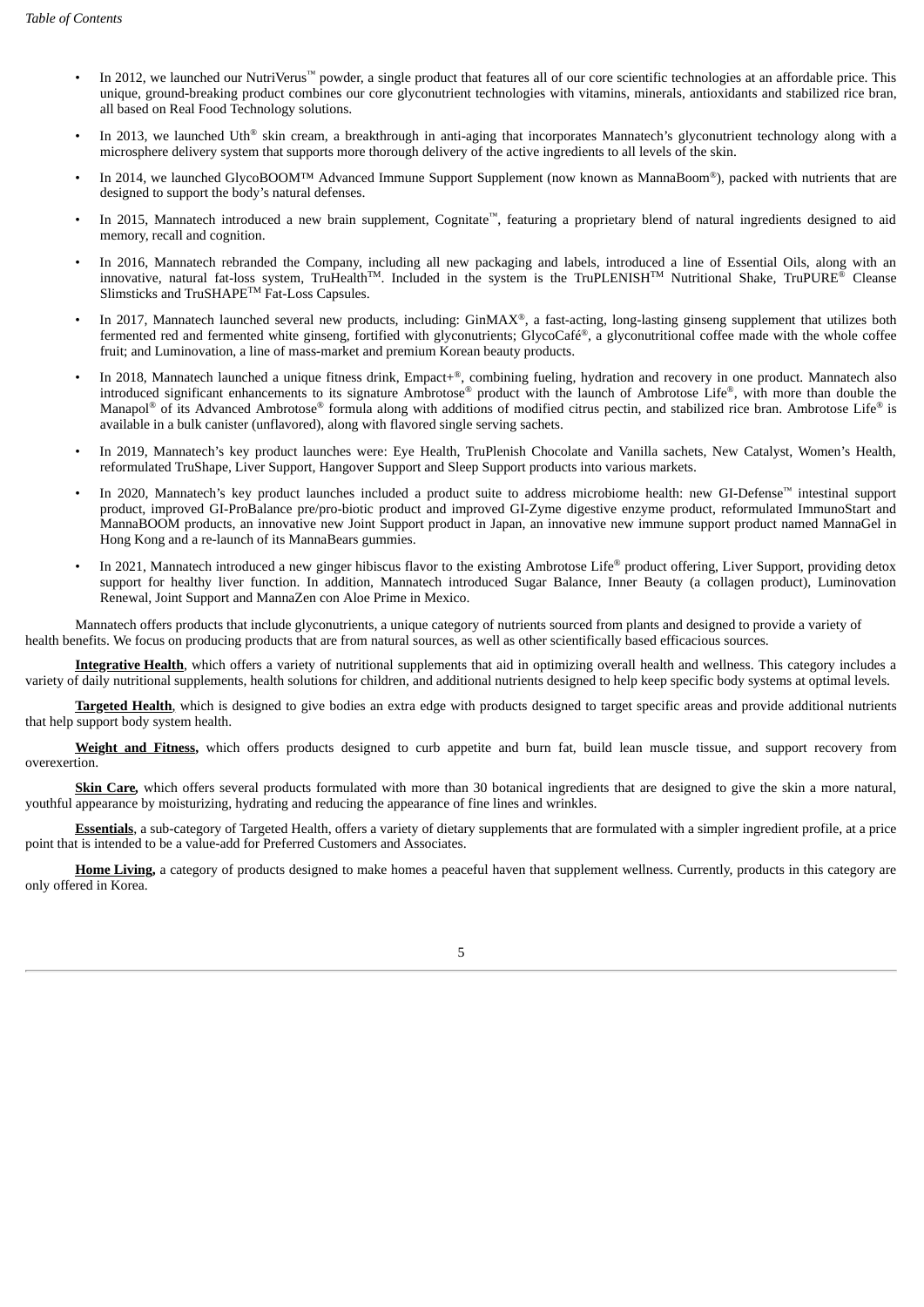The following table summarizes our global product offerings, by category:

| <b>Product Category</b> | <b>Representative Products</b>                                                                                                                                                                                                                                                                                          |  |  |  |  |  |
|-------------------------|-------------------------------------------------------------------------------------------------------------------------------------------------------------------------------------------------------------------------------------------------------------------------------------------------------------------------|--|--|--|--|--|
| Integrative Health      | Ambrotose® Complex, Ambrotose AO®, Advanced Ambrotose®, Ambrotose Life®                                                                                                                                                                                                                                                 |  |  |  |  |  |
|                         | Catalyst™, Cognitate®, Manapol® Powder, MannaBears™, MultiKids, Nutriverus™, Optimal Support Packets,<br>PhytoMatrix®, PLUS™, Chaga Cafe, Glycentials™, MannaTea™, PhytoCleanse, and TruCoffee®                                                                                                                         |  |  |  |  |  |
| Targeted Health         | BounceBack®, CardioBALANCE®, GI-ProBalance® Slimstick, GI-Zyme®, GI-Defense™, Blood Sugar ProBalance,<br>ImmunoSTART®, Manna-C <sup>™</sup> , MannaBOOM® Slimsticks, MannaCLEĂNSE™, Omega-3 with Vitamin D3, PhytAloe®, I-<br>Start, MannaAloe® with AloePrime®, Chlorophyll, MANNAGEL™, MegaKids, and Jumping Hi Kids. |  |  |  |  |  |
| Weight and Fitness      | OsoLean®, SPORT™, TruHealth Fat Loss System, including: TruPLENISH™, TruPURE®, TruSHAPE™, Tru-C™,<br>EMPACT <sup>+®</sup> , EM·PACT <sup>®</sup> , Mannashake, and TruCoffee <sup>™</sup>                                                                                                                               |  |  |  |  |  |
| Skin Care               | Emprizone®, FIRM with Ambrotose®, Uth® Facial Cleanser, Uth® Skin Rejuvenation Crème, Uth® Moisturizer, FreshDen®,<br>Organt <sup>®</sup> , Luminovation <sup>TM</sup> , and MannaDent                                                                                                                                  |  |  |  |  |  |
| Essentials              | Catalyst™ Multivitamin, Eye Support, Sleep Support, Liver Support, Joint Support, and SUPERFOOD                                                                                                                                                                                                                         |  |  |  |  |  |
| Home Living             | <b>SERENITY Oils and Blends and PURO</b>                                                                                                                                                                                                                                                                                |  |  |  |  |  |

A significant portion of our revenue is derived from our Ambrotose Life®, TruHealth™, Advanced Ambrotose®, Optimal Support Packets, and GI-Pro products. Revenue from these products were as follows for the years ended December 31, 2021 and 2020 *(in thousands, except percentages)*:

|                                 | 2021                |        |                         | 2020                |        |                         |
|---------------------------------|---------------------|--------|-------------------------|---------------------|--------|-------------------------|
|                                 | Sales by<br>product |        | % of total<br>net sales | Sales by<br>product |        | % of total<br>net sales |
| Ambrotose Life <sup>®</sup>     | J                   | 28,776 | $18.0 \%$ \$            |                     | 36,066 | 23.8 %                  |
| TruHealth <sup>m</sup>          |                     | 18,010 | 11.3 %                  |                     | 16,263 | 10.7 %                  |
| Manapol <sup>®</sup> Powder     |                     | 13,141 | 8.2%                    |                     | 7,187  | 4.7 %                   |
| Advanced Ambrotose <sup>®</sup> |                     | 11,158 | 7.0 %                   |                     | 14,662 | 9.7%                    |
| GI-Pro (MicroBiome)             |                     | 8.478  | 5.3 %                   |                     | 7,513  | 5.0%                    |
| <b>Total</b>                    |                     | 79,563 | 49.8 %                  |                     | 81,691 | 53.9 %                  |

*Product Development.* Our product committee continues to focus on potential new products and compounds that help target or promote overall health and wellness. When considering new products and compounds, our product committee considers the following criteria:

- marketability and proprietary nature of the product;
- demand for the product;
- competitors' products;
- regulatory considerations;
- availability of ingredients; and
- data supporting claims of efficacy and safety.

To maintain a flexible operating strategy and the ability to increase production capacity, we contract with third-parties to manufacture all of our products, which allows us to effectively respond to fluctuations in demand with minimal investment and helps control our operating costs. We believe our suppliers and manufacturers are capable of meeting our current and projected inventory requirements over the next several years. However, as a safety measure, we continue to identify and approve alternative suppliers and manufacturers to ensure that our global demands are met in a timely manner and to help minimize any risk of business interruption.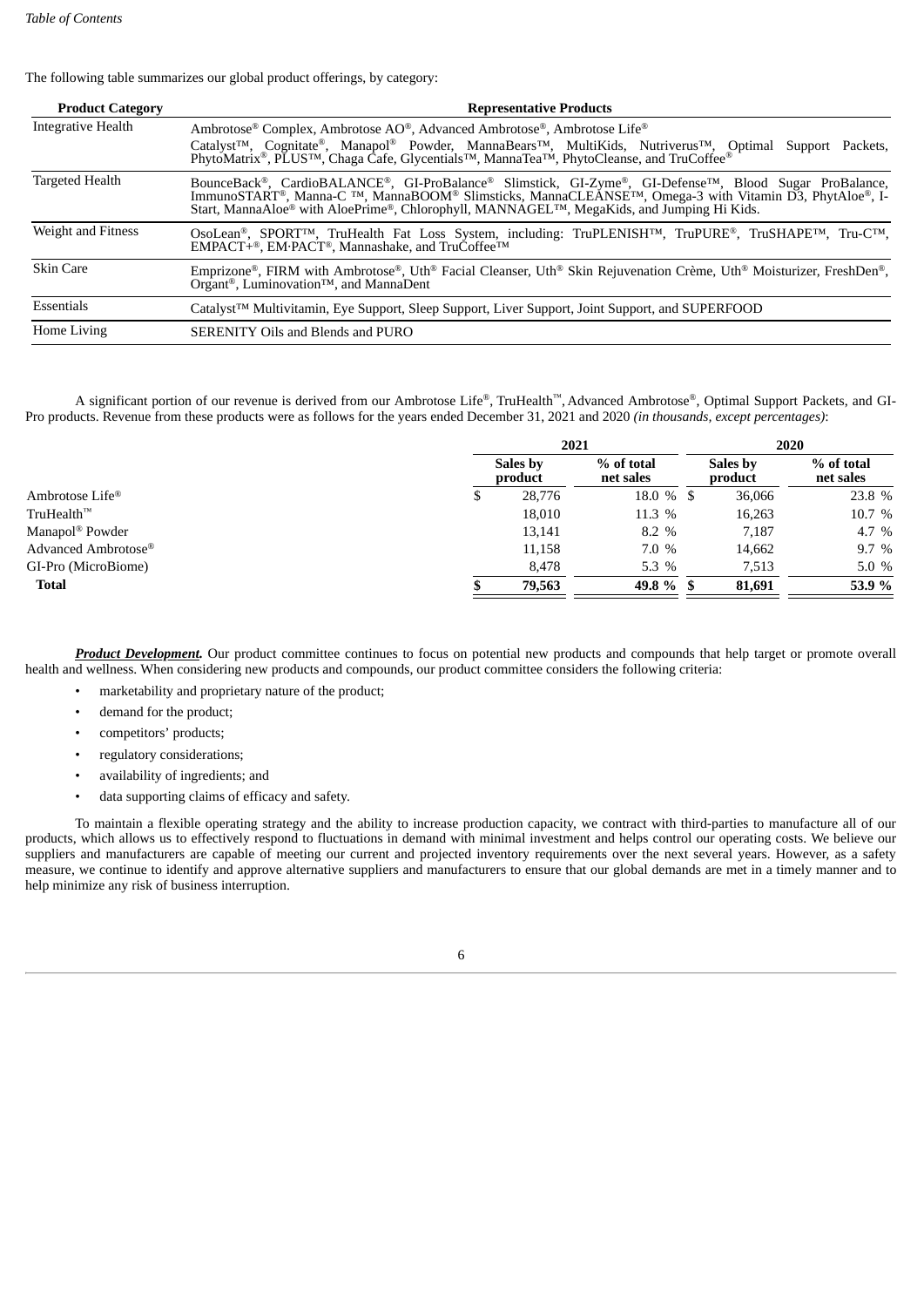We procure select products from single vendors who control certain product formulations, ingredients, or other intellectual property rights associated with such products. Certain of our supply agreements contain exclusivity clauses for the supply of certain raw materials and products, some of which are conditioned upon compliance with minimum purchase requirements. In the event we become unable to source any products or ingredients from our suppliers, we believe that we would be able to replace those products with alternate suppliers, except Arabinogalactan and Manapol® powder. Due to the unique nature of each ingredient, important components used in the formulation of our Ambrotose® complex, we are unable to identify an alternative supplier at this time for these ingredients.

#### **Industry Overview**

*Nutrition Industry* We operate in the nutritional supplement industry and distribute and sell our products through our own global network marketing channel. The nutritional supplement industry is fast-paced, highly fragmented, and intensely competitive. It includes companies that manufacture and distribute products that are intended to support the body's performance and well-being. Nutritional supplements include vitamins, minerals, dietary supplements, herbs, botanicals, and compounds derived therefrom. Prior to 1990, all dietary supplements in the United States were tightly regulated by the FDA and only included essential nutrients such as vitamins, minerals, and proteins. In 1990, the Nutrition Labeling and Education Act expanded the category to include "herbs or similar nutritional substances", but the FDA maintained control over pre-market approval. However, in 1994, the Dietary Supplement Health and Education Act of 1994 ("DSHEA") was passed in the United States, drastically changing the dietary supplement marketplace. The DSHEA was instrumental in expanding the category of dietary supplements to further include herbal and botanical supplements and ingredients such as ginseng, fish oils, enzymes, and various mixtures of these ingredients. Under DSHEA, vendors of dietary supplements are now able to educate consumers regarding the effects of certain component ingredients.

Nutritional supplements are available through mass-market retailers, drug stores, supermarkets, discount stores, health food stores, mail order companies, and direct sales organizations. Direct selling, of which network marketing is a significant segment, has grown significantly and has been enhanced in the past decade as a distribution channel due to advancements in technology and communications resulting in improved product distribution and faster dissemination of information.

*Direct Selling/Network Marketing Channel* Since the 1990s, the direct selling and network marketing sales channel has grown in popularity and general acceptance, including acceptance by prominent investors and capital investment groups who have invested in direct selling companies. This has provided direct selling companies with additional recognition and credibility in the growing global marketplace. In addition, many large corporations have diversified their marketing strategy by entering the direct selling arena. Several consumer-product companies have launched their own direct selling businesses with international operations often accounting for the majority of their revenues. Consumers and investors are beginning to realize that direct selling provides unique opportunities and a competitive advantage in today's markets. Businesses are able to quickly communicate and develop strong relationships with their customers, bypass expensive ad campaigns, and introduce products and services that would otherwise be difficult to promote through traditional distribution channels such as retail stores. We believe direct selling is a channel of distribution with healthy cash flow, high return on invested capital, and long-term prospects for global expansion. According to the worldwide direct sales data published by the World Federation of Direct Selling Association, in 2020, approximately 125 million global direct sellers collectively generated annual retail sales of \$179 billion.

#### **Operating Strengths**

*High-Quality, Innovative, Proprietary Products.* We base our product concept on the scientific belief that certain glyconutrients, also known as glycans, monosaccharides and polysaccharides, are essential for maintaining a healthy immune system. We believe the addition of effective nutritional supplements to a well-balanced diet, coupled with an effective exercise program, will enhance and help maintain optimal health and wellness. We focus on producing products by developing scientifically sound, and innovative wellness solutions, with safe ingredients that are designed to use nutrients working through normal physiology to help achieve and maintain optimal health and wellness.

We believe that our proprietary blends and formulas distinguish us as a leader in the global nutritional supplements industry. We also believe the use of unique compounds found in our products allows us to effectively differentiate and distinguish our products from those of our competitors.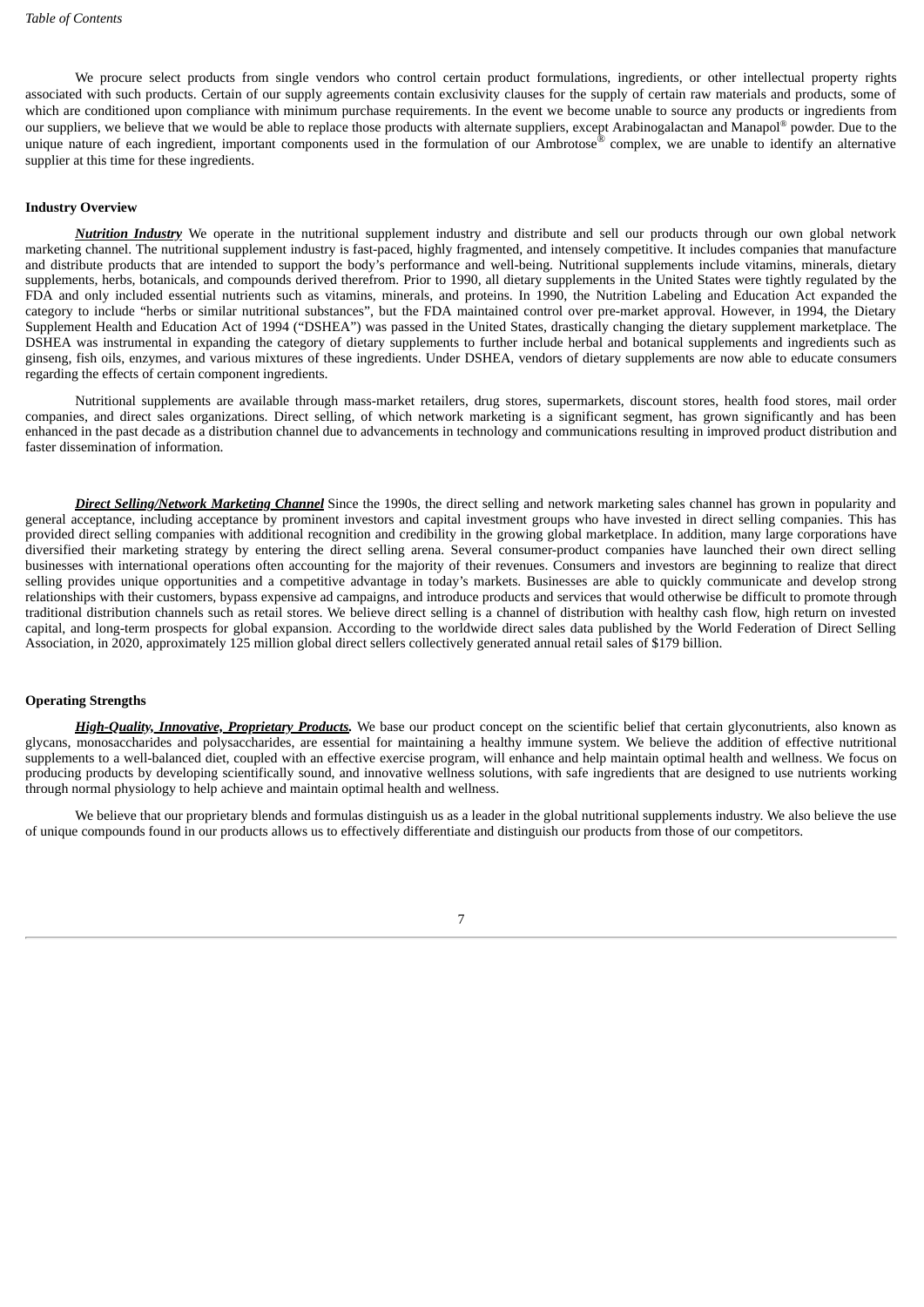*Research and Development Efforts.* We are steadfast in our commitment to quality-driven research and development. We use systematic processes for the research and development of our unique proprietary product formulas, as well as the identification of quality suppliers and manufacturers. Our research and quality assurance programs are outlined on our corporate websites www.mannatechscience.org, www.mannatech.com, and www.allaboutmannatech.com.

Mannatech's team of experienced researchers and scientists continually reviews the latest published research data, attends scientific conferences, and draws upon its vast knowledge and expertise to develop new products and support existing ones. In addition, this team works in collaboration with other research firms, universities, institutions, and scientists. Our products have been the focus of numerous pre-clinical and clinical studies.

To support our research and development efforts, we have strategic alliances with our suppliers, consultants, and manufacturers that allow us to effectively identify and develop high-quality, innovative, proprietary products that increase our competitive advantage in the marketplace.

These efforts include developing and maintaining quality standards, supporting development efforts for new ingredients and compounds, and improving or enhancing existing products or ingredients. In addition, our research and development team identifies other quality-driven suppliers and manufacturers for both our global and regional needs.

Research and development efforts include new product development, enhancement of existing products, clinical studies and trials, FDA compliance, safety monitoring/adverse event reporting and science and substantiation of products.

*Quality Assurance Program.* Mannatech uses only qualified manufacturing contractors to produce, test, and package our finished products. These contractors must be compliant and current with required certifications and they must strictly adhere to our own quality standards for all markets. Certifications and guidelines that our contract manufacturers are required to carry and/or follow include:

- the FDA's current Good Manufacturing Practices (as defined below) for manufacturing, packaging, labeling, and holding of dietary supplements;
	- the FDA's Good Manufacturing Practices for human food;
- the requirements of the Natural Health Products Directorate of Canada;
- the Korean Food and Drug Administration;
- certification by the Therapeutic Goods Administration of Australia, when necessary;
- the European Union's Food Supplement Directive and Nutrition and Health Claims Regulations, as well as individual member state legislation;
- the Taiwan Food and Drug Administration;
- the Japan Ministry of Health Labor and Welfare;
- the Singapore Health Sciences Authority;
- the South African Department of Health and the South African Health Products Regulatory Authority Board;
- the Hong Kong Food and Environmental Hygiene Department and Department of Health Drug Office; and
- the China Food and Drug Administration.

We have an established quality assurance program designed to ensure our manufacturers' compliance with these certifications and guidelines, and to ensure that proper controls are maintained during the manufacturing, evaluation, packaging, storage, and distribution of our products. These controls include a comprehensive supplier audit and surveillance program, third-party certifications, and continuous product monitoring.

A team of professionals, some of whom have extensive experience in the pharmaceutical industry, leads our in-house quality assurance program and continually monitors the quality of our products, including the production process. In addition, they work with suppliers and manufacturers to develop quality standards for raw material components and products, and perform tests and inspections to ensure that finished products are safe and of high quality prior to release.

We require our dietary supplements to be packaged with seals to help minimize the risk of tampering. We also perform select stability studies under both controlled ambient and accelerated temperature storage conditions to ensure label claims throughout the shelf life of our products. To further ensure product quality, our third-party manufacturers are predominately certified as NSF facilities according to the NSF/ANSI 173 Dietary Supplement Standard, which is the only American national standard for dietary supplements. This certification is designed to ensure that Good Manufacturing Practices are used in the manufacturing facility. All of Mannatech's dietary supplements have been confirmed to be gluten-free.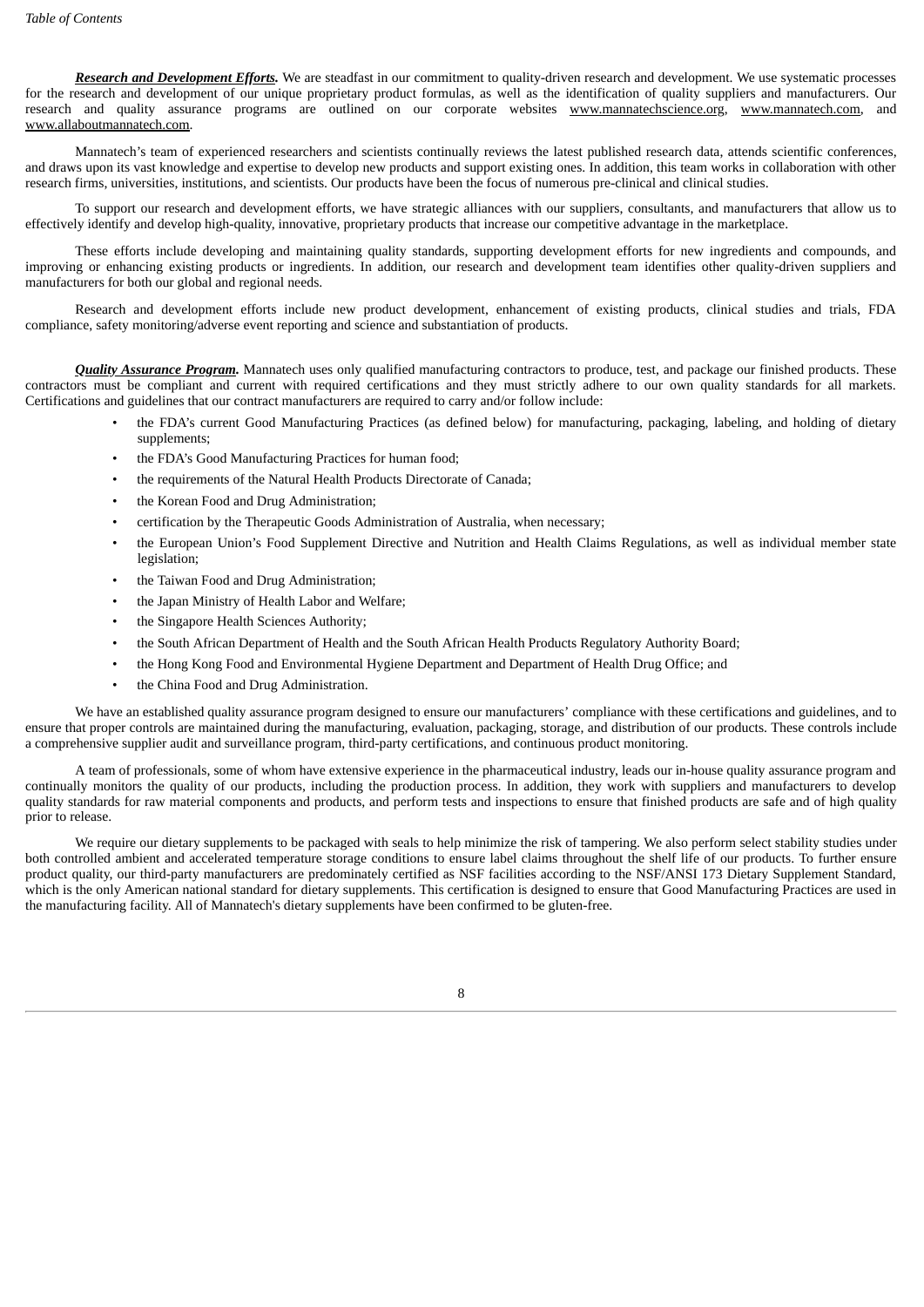*Global Scientific Advisory Board*. A charter for an advisory board has been established and the board is filled by a combination of independent scientists and doctors from multiple disciplines, along with one member of Mannatech staff. Certain member(s) of the Global Scientific Advisory Board ("GSAB") review each new and reformulated product as needed to ensure ingredients and products are up to Mannatech's high standards and are in line with the latest, viable research. The GSAB may also make ingredient and product suggestions for new products.

*High-Caliber, Industry-Leading Independent Associates.* Our global team of independent associates is comprised of dedicated, hard-working, high-caliber individuals, many of whom have been associated with the network marketing industry for decades and have been loyal to us since our beginning in 1993. To capitalize on their wealth of knowledge and experience, we sponsor panels of independent associates in councils and forums based around the world which help identify and effectively relay the needs of our independent business-building associates to us. These advisory councils meet periodically with our team of senior management to recommend changes, discuss issues, and provide new ideas or concepts, including a full spectrum of innovative ideas for additional quality-driven nutritional supplements aimed at maintaining optimal health and wellness.

*Support Philosophy for Our Independent Associates and Preferred Customers.* We are fully committed to providing the highest level of support services to our independent associates and preferred customers and believe that we meet expectations and build customer loyalty through the following: offering highly-personalized and responsive customer service;

- offering a satisfaction guarantee product return policy;
- providing comprehensive corporate websites that provide instant access to Internet ordering, marketing, technical and educational information, and unique and innovative marketing tools (mannatech.com, allaboutmannatech.com, mannatechscience.org, library.mannatech.com, training.mannatech.com, library.mannatech.com, events.mannatech.com, and mannafest.com);
- maintaining an extensive web-based downline management system called Success Tracker™ that provides access to web conferencing and downline organization reporting for our independent associates at minimal costs;
- providing Mannatech+, an app and web-based platform to provide personalized web pages, to share videos, digital flyers, and more;
- providing Social Media Studio, an app that assists Associates in creating custom social media postings, while utilizing the latest methods to identify non-compliant posts and alert Associates to make alterations before posting;
- offering, in the United States and Canada, an effective compilation of online marketing and training tools;
- offering updated training/orientation and compliance programs for our independent associates;
- providing strategically based distribution fulfillment centers to ensure products are shipped on time and at minimal cost; and
- sponsoring marketing events, designed to provide information, education, and motivation for our dedicated business-building associates and to help stimulate business development. These events provide an interactive venue for introducing new products and services and allow interaction between our management teams, outside researchers, and independent associates.

*Flexible Operating Strategy.* We believe efficiency, focus, and flexibility are paramount to our operations. For more than a decade, we have contracted with third parties to supply and manufacture our proprietary raw materials and products, which we believe allows us to minimize capital expenditures, capitalize on such parties' expertise, and build additional resources for strategic alliances in the areas of distribution and logistics, product registration, and export requirements. By contracting with various suppliers and manufacturers and by outsourcing distribution for all of our operations, we believe we can quickly adapt operations to current demands in a timely, efficient, and cost-effective manner. We monitor the performance of our third-party contractors to ensure they maintain a high quality of service. In addition, we identify alternative sources for our raw materials suppliers and finished goods manufacturers to help prevent any risk of interruption in production should any existing contractors become unable to perform satisfactorily.

*Experience and Depth of Our Management Team and Board of Directors.* We believe that our team of executives has extensive experience in every aspect of business operations and is highly focused on our success. At December 31, 2021, our Board of Directors is composed of six directors, including four independent directors. We believe our board members have a wealth of knowledge and experience in most aspects of our business operations and are especially well versed in network marketing, finance, nutritional products, regulatory matters, and corporate governance. Our entire management team is committed to delivering high-quality products and superior service.

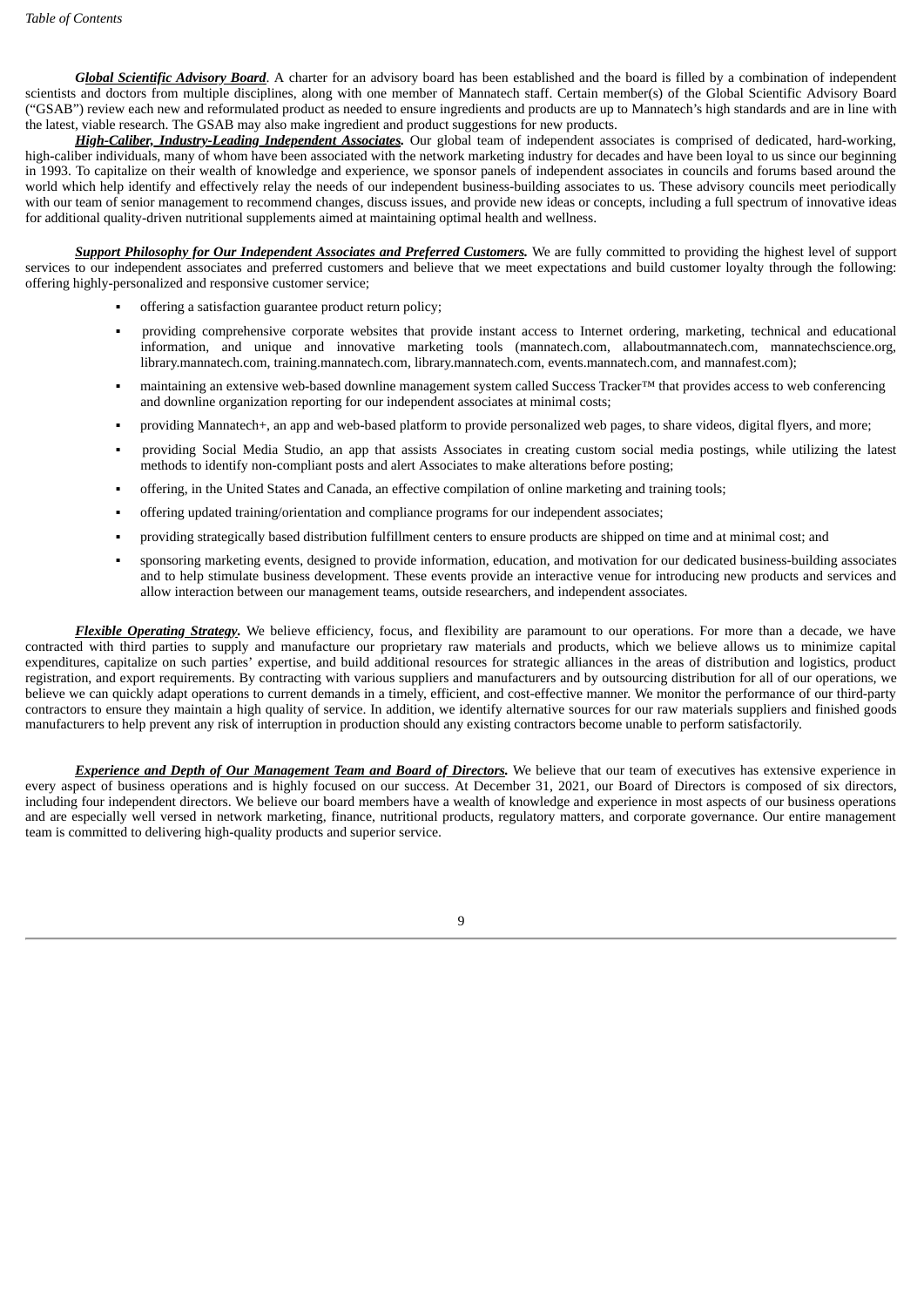## **Business Strategy**

Our long-term goal is to be one of the world's leading network marketing companies founded on the best science-based proprietary products by incorporating a powerful global independent network distribution model into our charitable giving program. To achieve our goal, we believe we must focus on the following business priorities:

*Strengthening our Financial Results and Adding Value to Our Shareholders and Independent Associates.* We focus on improving financial results by striving to increase our revenues in both our domestic and foreign operations and to control our operating costs.

*Attracting New Independent Associates and Retaining Existing Independent Associates.* We continually examine our global associate career and compensation plan and periodically offer incentives in order to attract, motivate, and retain independent associates. We believe our global associate career and compensation plan encourages greater associate retention, motivation, and productivity.

*Carefully Planning and Executing New Market Entries.* In order to expand efficiently around the globe, we must continue to present maximum opportunity to our current independent associates as well as those who will join us in the future.

*Developing New Products and Enhancing Existing Products.* We continue to focus on new areas for future product development. We continue our research efforts and strive to ensure that all of our products are made from high quality, effective ingredients that contain one or more of our proprietary compounds, which we believe supports our goal to be a cutting-edge industry leader. We expect that any future products we develop will further complement and enhance our existing products.

*Provide Outstanding Product Value and Results to Customers.* We work to ensure that all associates and their customers have a great experience with each of our products that deliver tangible results, are supported by science, and are backed by a powerful satisfaction guarantee. Mannatech has created a culture around Customer Obsession. Our Customers are at the center of everything we do.

### **Intellectual Property**

*Trademarks.* We pursue registrations for various trademarks associated with our key products and branding initiatives. As of December 31, 2021, we had 38 registered trademarks in the United States and five trademark applications pending with the United States Patent and Trademark Office. As of December 31, 2021, we had 606 registered trademarks in 40 countries and 20 trademark applications pending in 11 foreign jurisdictions. Globally, the protection available in foreign jurisdictions may not be as extensive as the protection available to us in the United States. Where available, we rely on common law trademark rights to protect our unregistered trademarks, even though such rights do not provide us with the same level of protection as afforded by a United States federal trademark registration. Common law trademark rights are limited to the geographic area in which the trademark is actually used. A United States federal trademark registration enables us to stop infringing use of the trademark by a third-party anywhere in the United States provided the unauthorized third party user does not have superior common law rights in the trademark within a specific geographical area of a particular state or region prior to the date our mark federally registers. In the United States (and in many foreign jurisdictions) a registered trademark is valid for ten years and may be renewed subject to the trademark owner demonstrating continued use of the mark in commerce.

**Patents.** The Company applies for patent protection in various countries for the technology related to our product formulations. As of December 31, 2021, we had 11 patents for technology related to our Ambrotose® formulation, all of which are in 10 foreign jurisdictions. Overall, as of December 31, 2021, 94 patents have been assigned, issued, granted or validated to Mannatech in major global markets for the technology relating to our Ambrotose<sup>®</sup>, Ambrotose AO®, Ambrotose Life®, GI-ProBalance™, PhytoMatrix®, and NutriVerus™ product formulations, as well as in the field of biomarker assays. Currently, we have six patent applications pending in various jurisdictions relating to the technology supporting many of the above listed products. Patent protection means that the patented invention cannot be commercially made, used, distributed or sold without the patent owner's consent. These patent rights are usually enforced in a court, which, in most jurisdictions, holds the authority to stop patent infringement. The protection is granted for a limited period, generally 20 years. In most jurisdictions, renewal annuities or maintenance fees must be paid regularly during the term of the patent to keep the patent in force.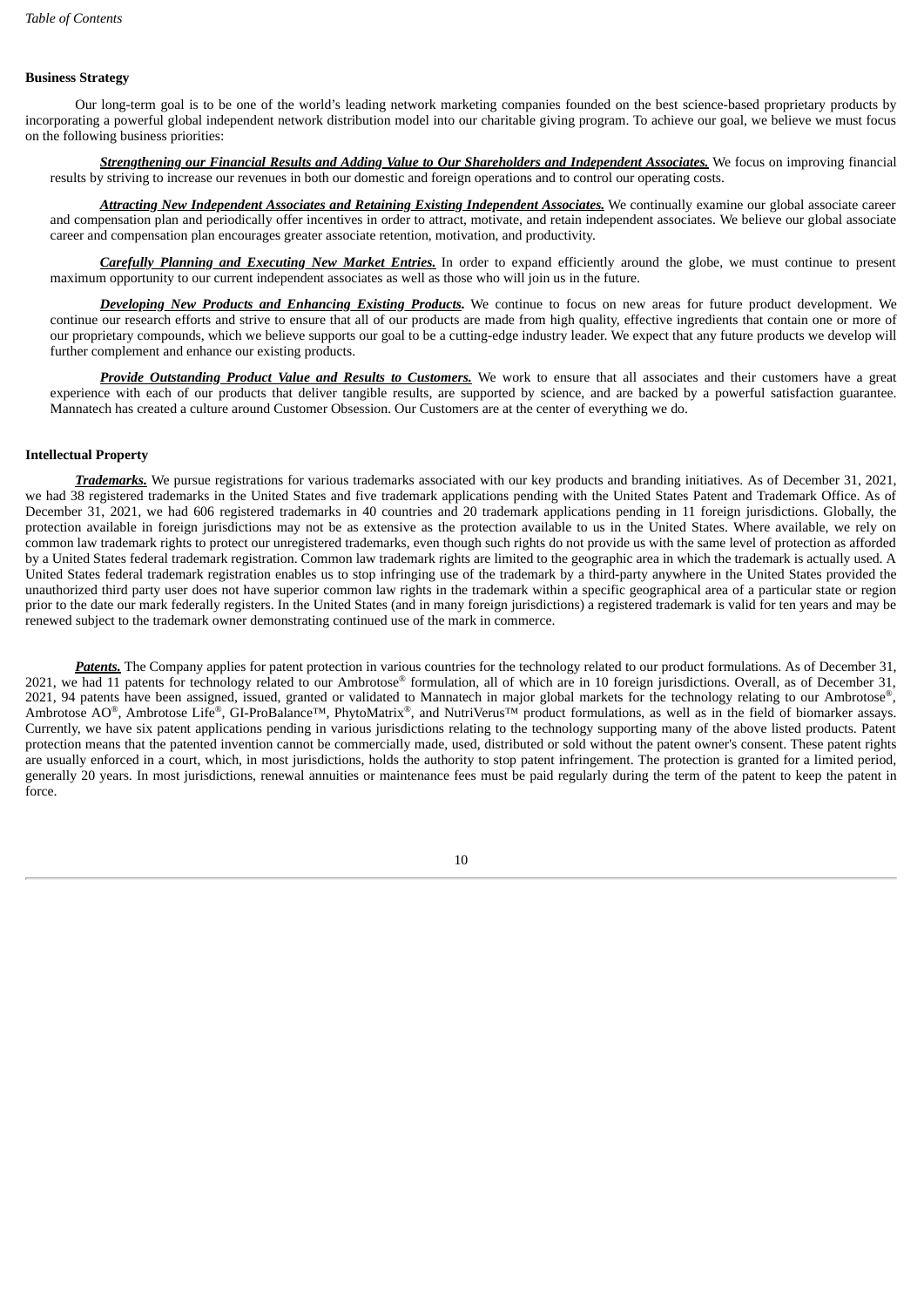#### **Associate Distribution System**

*Overview.* Our sales philosophy is to distribute our products through network marketing channels where consumers purchase products for personal consumption or resale. Independent associates and preferred customers purchase our products at a discounted wholesale value. Independent associates are eligible to participate in our global associate career and compensation plan. All of our associates are independent contractors. We provide each new independent associate with our policies and procedures that require the independent associates to comply with regulatory guidelines and act in a consistent and professional manner.

Our revenues are heavily dependent upon the retention and productivity of independent associates who help us achieve long-term growth. We believe the introduction of innovative incentives, such as travel incentives, will continue to motivate our independent associates and help expand our global purchasing base. We remain actively committed to expanding the number of our independent associates through recruitment, support, motivation, and incentives. We had approximately 163,000 active associate and preferred customer positions held by individuals that purchased our products and/or packs or paid associate fees during the year ended December 31, 2021, and we had approximately 183,000 active associate and preferred customer positions held by individuals that purchased our products and/or packs or paid associate fees during the year ended December 31, 2020. We have a loyalty program through which consumers earn loyalty points from qualified automatic orders, which can be applied to future purchases.

*Independent Associate Development.* Network marketing consists of enrolling individuals who build a network of independent associates, preferred customers, and retail customers who purchase products. We support our independent associates by providing an array of support services that can be tailored to meet individual needs, including:

- offering educational meetings and corporate-sponsored events that emphasize business-building and compliance related information;
- sponsoring various informative and science-based conference calls, web casts, and seminars;
- providing automated services through the Internet and telephone that offer a full spectrum of information and business-building tools;
- maintaining an efficient decentralized ordering and distribution system;
- providing highly personalized and responsive order processing and customer service support accessible by multiple communication channels including telephone, Internet, or e-mail;
- offering 24-hour, seven days a week access to information and ordering through the Internet;
- offering Success Tracker<sup>™</sup>, a customized business-building genealogy system, which contains graphs, maps, alerts, reports, and web video conferencing for our independent associates;
- offering, in the United States and Canada, a compilation of online marketing and training tools, including personalized web pages; and
- providing a wide assortment of business-building and educational materials to help stimulate product sales and simplify enrollment.

We provide product and network marketing training and education for new independent associates. This includes a unique global training/orientation program that uses audio, video and web components to familiarize new associates with the Company, and includes short, segmented trainings on how to succeed as part of the sales force. We also regularly provide training on using online tools such social media and our own suite of web marketing tools specifically designed for associates to use. We also offer a variety of brochures, monthly newsletters, and other promotional materials to associates to assist in their sales efforts, training, and continuing education. We continually update our training and promotional materials to provide our associates with the most current information and motivational tools.

Our global associate career and compensation plan consists of 19 independent associate achievement levels; from lowest to highest, these include Associate, Silver Associate, Gold Associate, Director, Silver Director, Gold Director, Executive, Silver Executive, Gold Executive, Presidential, Bronze Presidential, Silver Presidential, Gold Presidential, Platinum Presidential, 1-Star Platinum, 2-Star Platinum, 3-Star Platinum, 4-Star Platinum and Crown Platinum Ambassador. These achievement levels are determined by the growth and volume of the independent associates' direct and indirect commissionable net sales, as well as expanding their networks, which are all assigned a point volume. Promotional materials and training aids are not assigned a point volume. This point volume system, referred to as our global seamless downline structure, allows independent associates to build their network by expanding their existing downlines into all international markets except China. Our global associate career and compensation plan is intended to comply with all applicable governmental regulations that govern the various aspects of payments to independent associates in each country.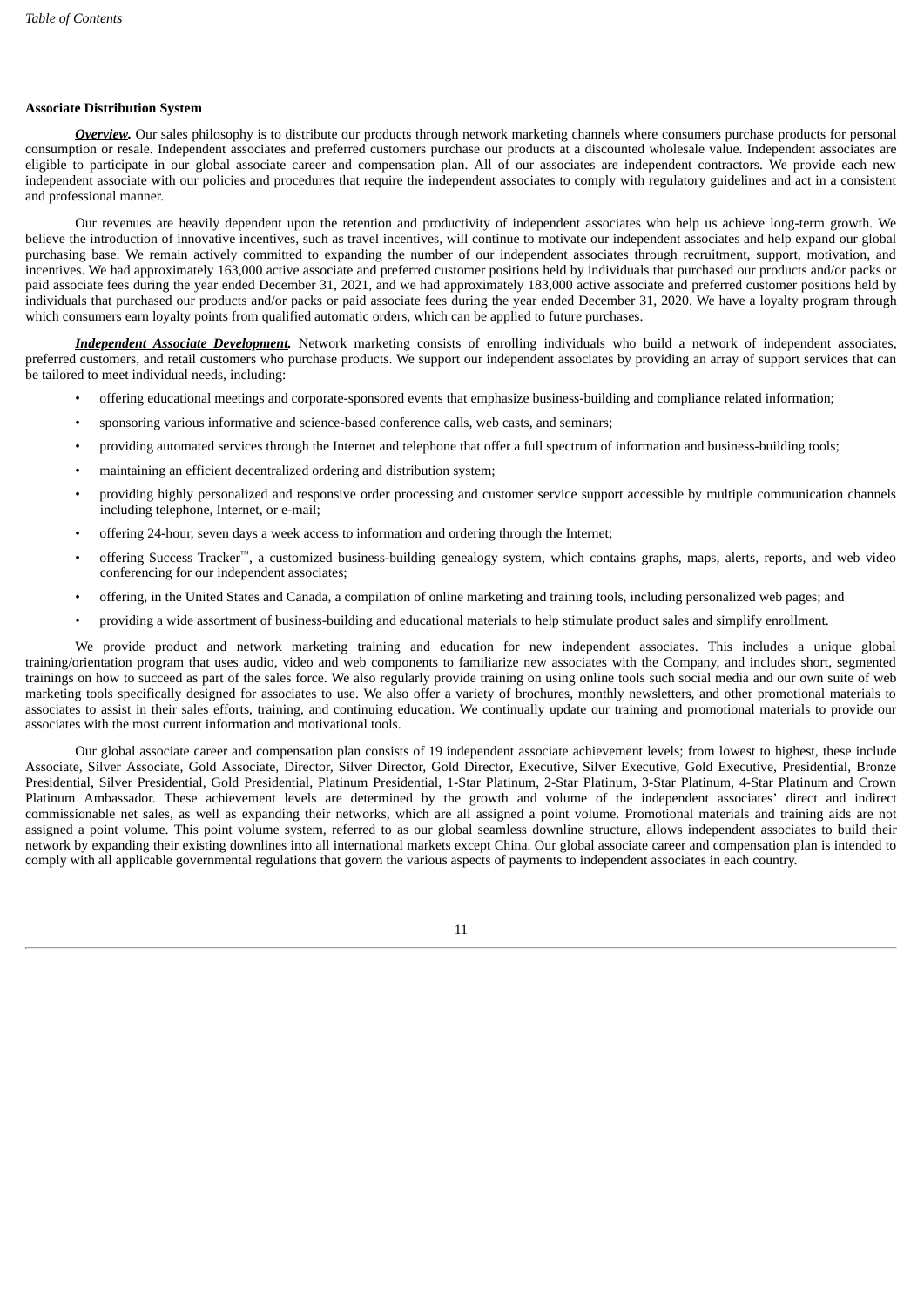Based upon our knowledge of industry-related network marketing compensation plans, we believe our global associate career and compensation plan remains strong in the industry. Together, our commissions and incentives range approximately from 35% to 43% of our consolidated net sales.

Our global associate career and compensation plan pays various types of commissions and incentives based upon a point system that calculates a percentage of the independent associate's commissionable direct and indirect net product sales and the attainment of certain associate achievement levels. All commissions are earned from the sale of our products. All payments to our independent associates are made after they have earned their commissions. We believe our global associate career and compensation plan fairly compensates our independent associates at every stage of building their business by quickly rewarding our independent associates for both their sales and the sales of those in their downline organization.

Our global associate career and compensation plan identifies and pays six types of commissions to our qualified independent associates, which are based on the following:

- generating product sales to preferred customers from an independent associate's global downline to earn certain achievement levels;
- generating product sales from newly enrolled independent associates or preferred customers who place a product order;
- obtaining certain achievement levels and enrolling other independent associates who place or sell qualifying orders;
- obtaining and developing certain achievement levels within their downline organizations through product sales to qualify for additional bonuses; and
- various other sales incentive programs.

*Management of Independent Associates.* We actively monitor our independent associates' activities related to sales of our products and the promotion of certain business opportunities by requiring our independent associates to abide by our policies and procedures. However, we have limited control over the actions of our independent associates. To aid in our monitoring efforts, we provide each independent associate with a copy of our policies and procedures prior to or upon signing up as an independent associate. We engage a third-party service provider to assist in managing our compliance monitoring process. We also use various media formats to distribute changes to our mandatory policies and procedures, including our corporate website, conference calls, educational meetings, corporate events, seminars, and webcasts.

Our program also provides our independent associates with a standardized and anonymous complaint process. When a complaint is filed against an independent associate, our business ethics department conducts a mandatory investigation of the allegations to determine whether a violation of the policies and procedures has occurred. If a violation is found, the complaint moves through the compliance process where the person against whom the complaint has been filed has an opportunity to respond to the allegations. Depending on the nature of the violation, we may impose various sanctions, including written warnings, mandatory training, probation, withholding commissions, and termination of associate status. We will terminate any associate's agreement for making claims that our products can treat, cure, mitigate or prevent any disease, unless such claim is found to be de minimis and isolated.

*Product Return Policy.* We stand behind our products and believe we offer a reasonable and industry-standard product return policy to all of our customers. We do not resell returned products. Refunds are not processed until proper approval is obtained. Refunds are processed and returned in the same form of payment that was originally used in the sale. Each country in which we operate has specific product return guidelines. However, we allow our associates and preferred customers to exchange products as long as the products are unopened and in good condition. Our return policies for our retail customers and our associates and preferred customers are as follows:

• *Retail Customer Product Return Policy.* This policy allows a retail customer to return any of our products to the original associate who sold the product and receive a full cash refund from the associate for the first 180 days following the product's purchase if located in the United States and Canada, and for the first 90 days following the product's purchase in other countries where we sell our products. The associate may return or exchange the product based on the associate product return policy. In China, where we sell our products under a cross-border e-commerce model, we have a 14-day return policy.

*• Associate and Preferred Customer Product Return Policy.* This policy allows the associate or preferred customer to return an order within one year of the purchase date upon terminating his/her account. If an associate or preferred customer returns a product unopened and in good condition, he/she may receive a full refund minus a 10% restocking fee. We may also allow the associate or preferred customer to receive a full satisfaction guarantee refund if they have tried the product and are not satisfied for any reason, excluding promotional materials. This satisfaction guarantee refund applies in the United States and Canada, only for the first 180 days following the product's purchase, and applies in other countries where we sell our products for the first 90 days following the product's purchase; however, any commissions earned by an associate will be deducted from the refund. If we discover abuse of the refund policy, we may terminate the associate's or preferred customer's account.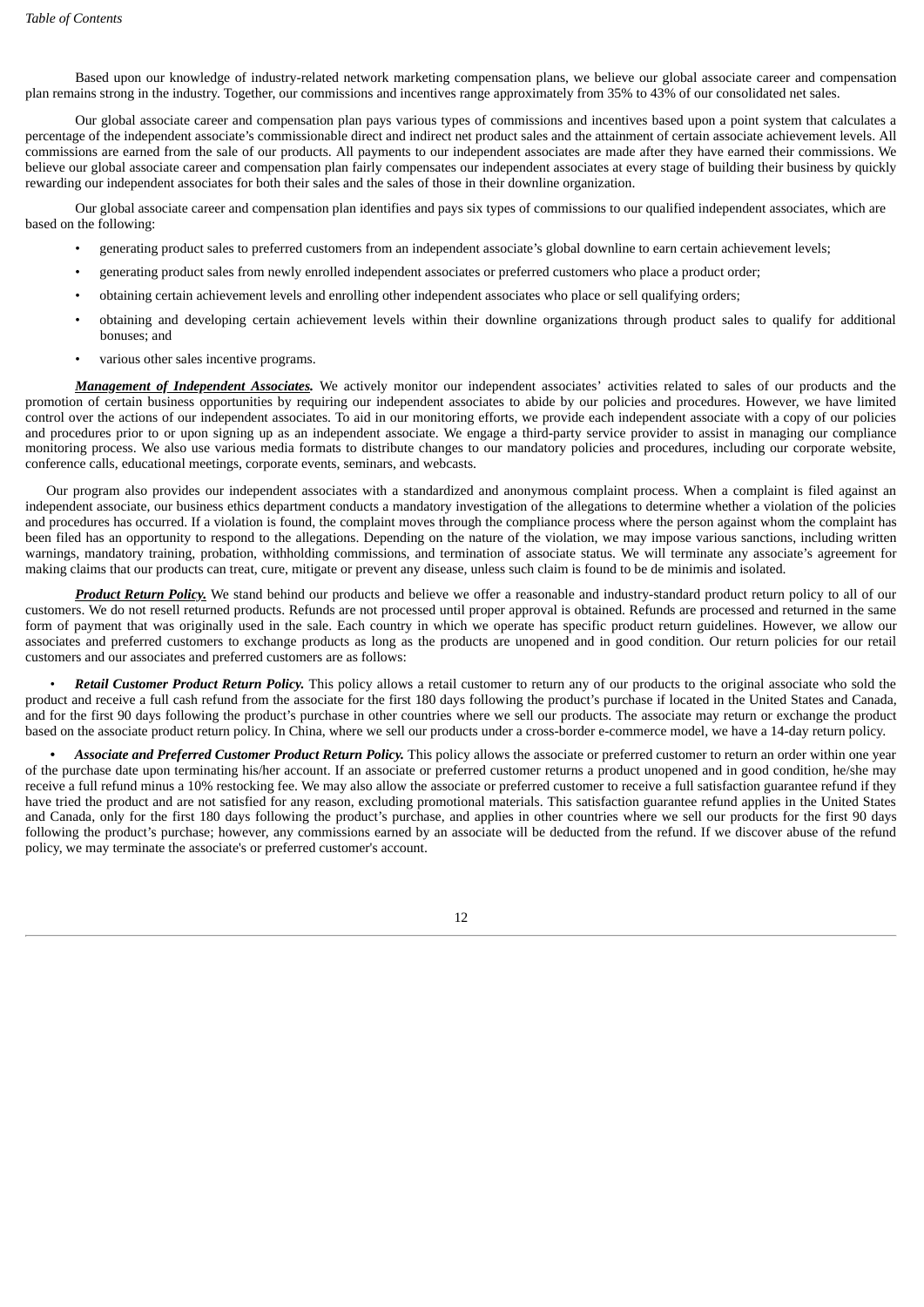## **Information Technology Systems**

Our information technology and e-commerce systems include a transaction-processing database, financial systems, an associate management system, and comprehensive management tools that are designed to:

- minimize the time required to process orders and distribute products;
- provide customized ordering information;
- quickly respond to information requests, including providing detailed and accurate information to independent associates about qualification and downline activity;
- provide detailed reports about paid commissions and incentives;
- support order processing and customer service departments; and
- help monitor, analyze, and report operating and financial results.

To complement our transaction database, we developed a comprehensive management tool called Success Tracker ™ that is used both internally and by our independent associates to manage and optimize their business organizations. With this tool, independent associates have constant access to graphs, maps, alerts, and reports on the status of their individual organizations, which may help to optimize their earnings.

We also maintain a written business continuity plan, which was developed using the guidelines published by the National Institute of Standards of Technology, to minimize the risk of data loss due to any interruption in business. Our business continuity plan encompasses all critical aspects of our business and identifies contacts and resources. Additionally, we perform daily backup procedures using a combination of onsite and cloud-based services to ensure all data is recoverable. We proactively monitor various software, hardware, and network infrastructure systems to ensure optimal performance and security. We also perform routine maintenance procedures and periodically upgrade our software and hardware to help ensure that our systems are secure and work efficiently and effectively to minimize the risk of business interruption. Although we maintain an extensive business continuity plan, a long-term failure or impairment of any of our information technology systems could adversely affect our ability to conduct day-to-day business. For information regarding technology-related risks, see the information in "Item 1A: Risk Factors -Risks Affecting Our Business and Industry- If our information technology system fails or if the implementation of new information technology systems is not executed efficiently and effectively, our business, financial position and operating results could be adversely affected."

We continue to enhance our information technology, websites, and e-commerce platforms to remain competitive, efficient and secure.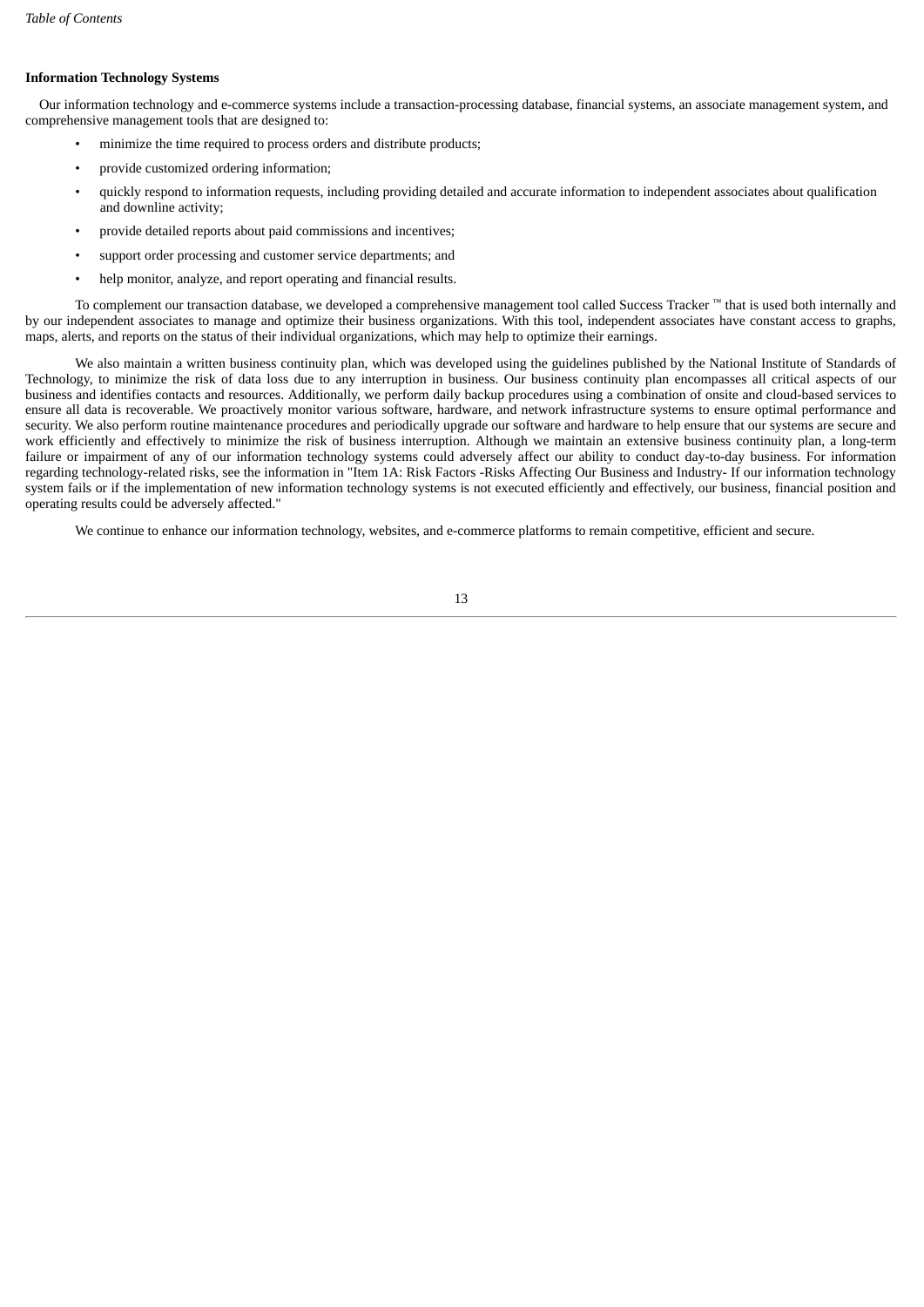## **Government Regulations**

*Domestic Regulations.* In the United States, governmental regulations, laws, administrative determinations, court decisions, and similar legal requirements at the federal, state, and local levels regulate companies such as ours and network marketing activities. Such regulations address, among other things:

- direct selling and network marketing systems;
- transfer pricing and similar regulations affecting the amount of foreign taxes and customs duties paid;
- taxation of independent associates and requirements to collect taxes and maintain appropriate records;
- how a company manufactures, packages, labels, distributes, imports, sells, and stores products;
- product ingredients;
- product claims;
- income claims:
- marketing and advertising; and
- the extent to which companies may be responsible for claims made by independent associates.

The following governmental agencies regulate various aspects of our business and our products in the United States:

- the Food and Drug Administration;
- the Federal Trade Commission (the "FTC");
- the Consumer Product Safety Commission;
- the Department of Agriculture;
- the Environmental Protection Agency;
- the United States Postal Service;
- state attorney general offices; and
- various agencies of the states and localities in which our products are sold.

The FDA regulates the formulation, manufacturing, packaging, storage, labeling, promotion, distribution, and sale of foods, dietary supplements, over-the-counter drugs, medical devices, and pharmaceuticals. In January 2000, the FDA issued a final rule called "Statements Made for Dietary Supplements Concerning the Effect of the Product on the Structure or Function of the Body". In the rule and its preamble, the FDA distinguished between permitted claims under the Federal Food, Drug and Cosmetic Act (the "FFDC Act") relating to the effect of dietary supplements on the structure or functions of the body, and impermissible direct or implied claims of the effect of dietary supplements on any disease. In June 2007, the FDA issued a rule, as authorized under the FFDC Act, that defined current Good Manufacturing Practices in the manufacture and holding of dietary supplements (the "Good Manufacturing Practices"). Effective January 1, 2006, legislation required specific disclosures in labeling where a food, including a dietary supplement, contains an ingredient derived from any of eight named allergens. Legislation passed at the end of 2006 now requires us to report to the FDA any reports of "serious adverse events" associated with the use of a dietary supplement or an over-the-counter drug that is not covered by new drug approval reporting. The FDA created the Office of Dietary Supplements ("ODSP") on December 21, 2015. The creation of this new office elevates the FDA's program from its previous status as a division under the Office of Nutrition and Dietary Supplements. ODSP will continue to monitor the safety of dietary supplements.

The Dietary Supplement Health and Education Act of 1994, referred to as DSHEA, revised the provisions of the FFDC Act concerning the composition and labeling of dietary supplements and statutorily created a new class entitled "dietary supplements." Dietary supplements include vitamins, minerals, herbs, amino acids, and other dietary substances used to supplement diets. A majority of our products are considered dietary supplements as outlined in the FFDC Act, which requires us to maintain evidence that a dietary supplement is reasonably safe. A manufacturer of dietary supplements may make statements concerning the effect of a supplement or a dietary ingredient on the structure or any function of the body, in accordance with the regulations described above. As a result, we make such statements with respect to our products. In some cases, such statements must be accompanied by a statutory statement that the claim has not been evaluated by the FDA and that the product is not intended to treat, cure, mitigate, or prevent any disease, and the FDA must be notified of such claim within 30 days of first use.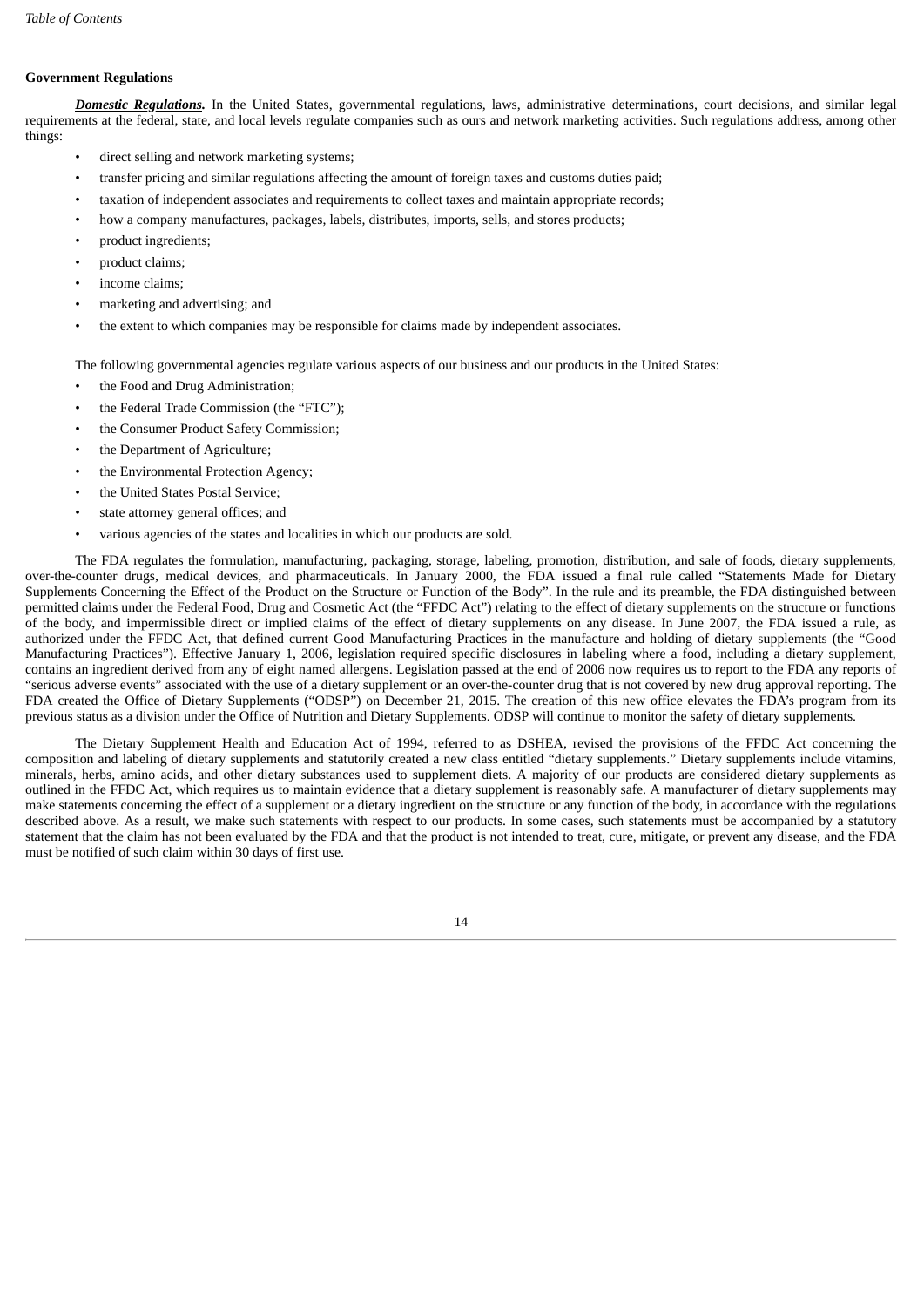The FDA oversees product safety, manufacturing, and product information, such as claims on a company's website, product's label, package inserts, and accompanying literature. The FDA has promulgated regulations governing the labeling and marketing of dietary and nutritional supplement products. The regulations include:

- the identification of dietary or nutritional supplements and their nutrition and ingredient labeling;
- requirements related to the wording used for claims about nutrients, health claims, and statements of nutritional support;
- labeling requirements for dietary or nutritional supplements for which "high potency," "antioxidant," and "trans-fatty acids" claims are made;
- notification procedures for statements on dietary and nutritional supplements; and
- pre-market notification procedures for new dietary ingredients in nutritional supplements.

We develop and maintain product substantiation dossiers, which contain the scientific literature pertinent to each product and its ingredients. An independent scientist reviews these dossiers, which provide the scientific basis for product claims. We periodically update our substantiation program for evidence for each of our product claims and notify the FDA of certain types of performance claims made in connection with our products.

In certain markets, including the United States, specific claims made with respect to a product may change the regulatory status of a product. For example, a product sold as a dietary supplement but marketed as a treatment, prevention, or cure for a specific disease or condition would likely be considered by the FDA or other regulatory bodies as unapproved and thus an illegal drug. To maintain the product's status as a dietary supplement, its labeling and marketing must comply with the provisions in DSHEA and the FDA's extensive regulations. As a result, we have procedures in place designed to promote and assure compliance by our employees and independent associates related to the requirements of DSHEA, the FFDC Act, and various other regulations.

Dietary supplements are also subject to the Nutrition, Labeling and Education Act and various other acts that regulate health claims, ingredient labeling, and nutrient content claims that characterize the level of nutrients in a product. These acts prohibit the use of any specific health claim for dietary supplements unless the health claim is supported by significant scientific research and is pre-approved by the FDA.

The FTC and other regulators regulate marketing practices and advertising of a company and its products. In the past several years, regulators have instituted various enforcement actions against numerous dietary supplement companies for false and/or misleading marketing practices, as well as misleading advertising of products. These enforcement actions have resulted in consent decrees and significant monetary judgments against the companies and/or individuals involved. Regulators require a company to convey product claims clearly and accurately and further require marketers to maintain adequate substantiation for their claims. More specifically, the FTC requires such substantiation to be competent and reliable scientific evidence and requires a company to have a reasonable basis for the expressed and implied product claim before it disseminates an advertisement. A reasonable basis is determined based on the claims made, how the claims are presented in the context of the entire advertisement, and how the claims are qualified. The FTC's standard for evaluating substantiation is designed to ensure that consumers are protected from false and/or misleading claims by requiring scientific substantiation of product claims at the time such claims are first made. The failure to have this substantiation violates the Federal Trade Commission Act.

Due to the diverse scope of regulations applicable to our products and the various regulators enforcing these requirements, determining how to conform to all requirements is often open to interpretation and debate. However, our policy is to fully cooperate with any regulatory agency in connection with any inquiries or other investigations. We can make no assurances that regulators will not question our actions in the future, even though we continue to make efforts to comply with all applicable regulations, inquiries, and investigations.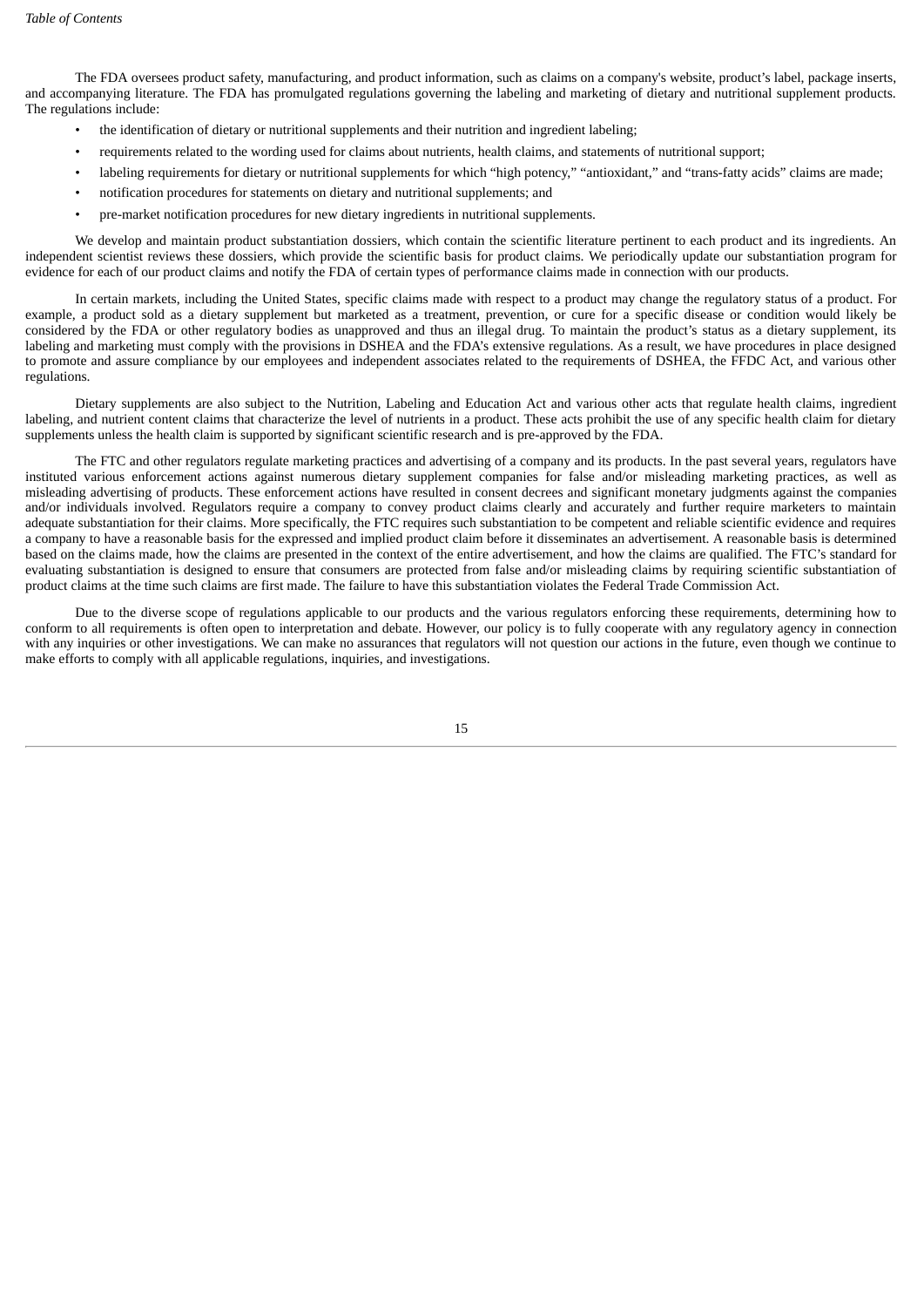*International Regulations.* We are also subject to extensive regulations in each country in which we operate. Currently we sell our products in three regions: (i) the Americas (the United States, Canada and Mexico); (ii) EMEA (Austria, the Czech Republic, Denmark, Estonia, Finland, Germany, the Republic of Ireland, Namibia, the Netherlands, Norway, South Africa, Spain, Sweden and the United Kingdom); and (iii) Asia/Pacific (Australia, Japan, New Zealand, the Republic of Korea, Singapore, Taiwan, Hong Kong and China). Some of the country-specific regulations include the following:

- the National Provincial Laws, Natural Health Product Regulations of Canada, and the Federal Competition Act in Canada;
- the Therapeutic Goods Administration and the Trade Practices Act in Australia;
- federal and state regulations in Australia;
- national regulations including the Local Trading Standards Offices in the United Kingdom;
- regulations from the Ministry of International Trade and Industry in Japan;
- regulations from the Commerce Commission and the Fair Trade Act of 1993 in New Zealand;
- the Fair Trade Commission, which oversees the Door to Door Sales Act and the Health and Functional Food Act enforced by the Korea Food and Drug Administration in the Republic of Korea;
- the Fair Trade Law, which is enforced by the Taiwan Fair Trade Commission and the Administration of Food Hygiene, Health Food Products Administration Act enforced by the Taiwan Department of Health;
- the Danish Health Board, the Danish Marketing Practice Act, the Danish Consumer Ombudsman, the Danish Executive Order on Dietary Supplements, the Guidelines for food supplements, and the Danish Act on Foodstuffs in Denmark;
- the German Unfair Competition Act, German Regulation on food supplements, and German Law on food and feed;
- the Vitamins and Dietary Supplement industry in South Africa falls under the legislation covering Complementary and Alternative Medicines, which is currently regulated under the Medicines and Related Substances Act, 1965 (Act No. 101 of 1965);
- the Consumer Protection Act, the Sale of Food Act, and various regulations that are governed by the Ministry of Trade and Industry in Singapore;
- the Austrian Trade Law (1994), the Food Safety and Consumer Protection Law (2006), and the Food Code in Austria;
- the Food and Consumer Products and the Unfair Trade Practices Act, Door to Door Selling Act and Provisions of the General Dutch Civil Code relating to terms and conditions and misleading advertising in the Netherlands;
- the Consumer Sales Act, Marketing Practices Act, Distance and Doorstep Sales Act, the Product Liability Act, Product Safety Act, the Companies Act and the Food Act in Sweden;
- the Law on Marketing and Contract Conditions, the Law on Repentance Right, the Statutory Order on Self Inspection of Food Provisions, the Law on Food products and Food Safety, and various guidelines from the Norwegian Consumers Agency on telephone selling and internet marketing, in Norway;
- the Health Law and various Official Mexican Standards, the consumer protection law, the Mexican Corporate law, the Foreign Investment Law, the Federal Labor law in Mexico, as well as various municipal and state regulations and codes;
- various Business, Civil, and Labor Codes in the Czech Republic as well as the Consumer Protection Act, and regulations and edicts of various government agencies such as The Ministry of Health, National Institute of Public Health, State Institute of Drug Control and the Czech Agriculture and Food Inspection Authority;
- the Consumer Protection Act in Estonia, and in the area of food supplements the Veterinary and Food Board also enforces local legislation including Estonia Food Act and Medicine Act;
- the Finnish Food Act, the Finnish Food Packaging and Consumer Protection Acts, Act on Unfair Business Practice Act, Decrees and other regulations in Finland;
- the Consumer Protection Act of 2007, the Distance Selling Regulations Act of 2001 in Ireland;
- various European Union ("EU") regulations and pronouncements, subject to local statutes and regulations, address both our selling activities and the sale of food supplements in EU member nations, including, primarily, the EU Food Supplement Directive (2002/46/EC) and Nutrition and Health Claims Regulations (2006/1924/EC);

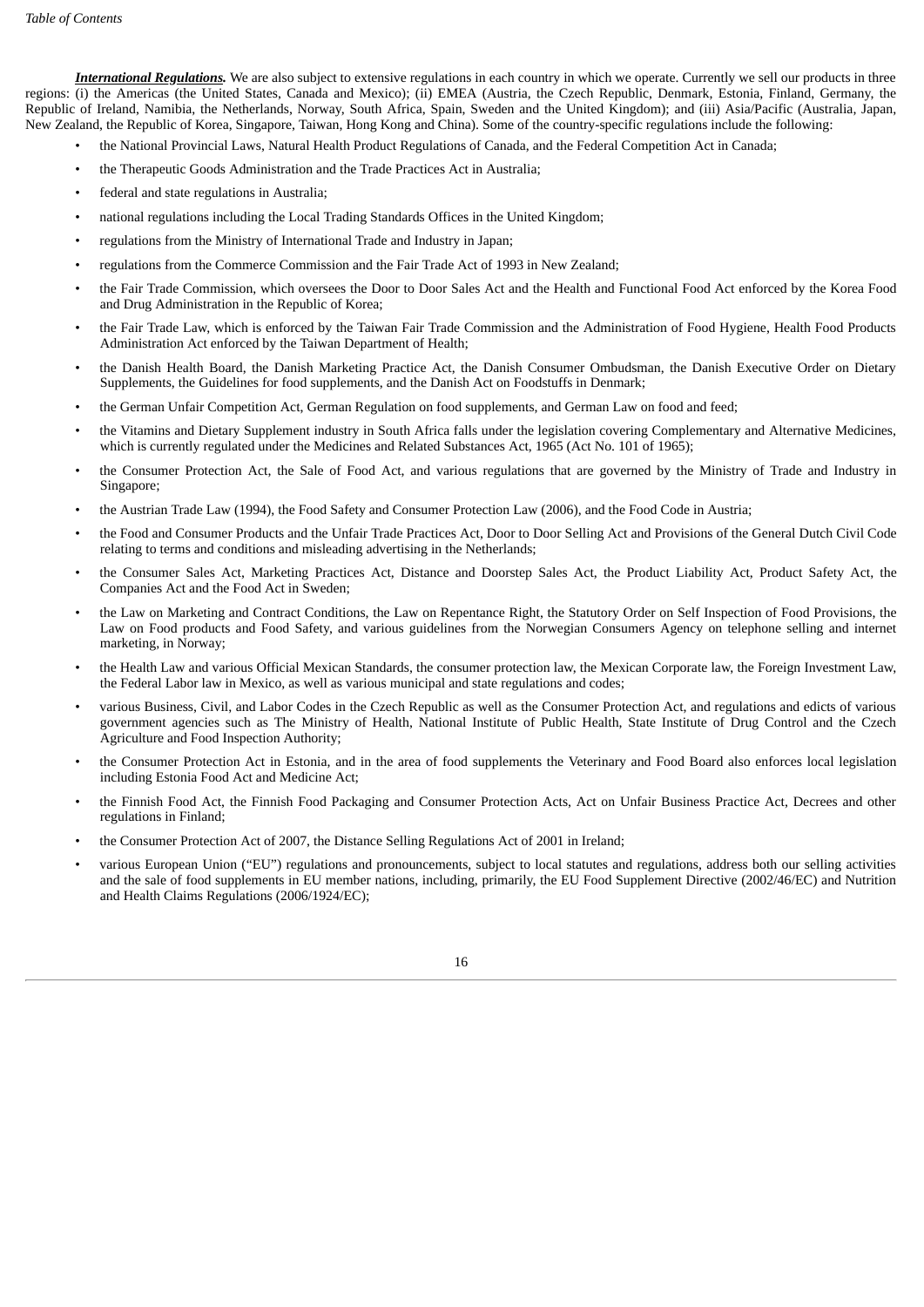- the Food and Drugs (Composition and Labeling) Regulations, the Pyramid Schemes Prohibition Ordinance, the Personal Data (Privacy) Ordinance, and the Import and Export Ordinance in Hong Kong;
- the Retail Trade Act of January 15, 1996, regulating both multi-level marketing (article 22) and pyramid sales (article 23), and Spanish Law 1/2007 on Consumer Protection ("Spanish Consumers Act"), regulating consumer protection, including warranties and product liability, in Spain;
- the Regulation of Act 1700 of 2013, Article 2.2.50 on December 27, 2013 governs the Activities of Network Marketing or Multilevel Marketing companies through monitoring compensation plans, contract conditions and enacting preventive suspension, in Colombia; and
- the Regulation on the Prohibition of Pyramid Selling, the Regulation on Administration of Direct Sales, the Law on Protection of Consumer Rights, the Food Safety Law, and the Anti-Unfair Competition Law in China.

*Regulations Regarding Network Marketing System and Our Products.* Our network marketing system and our global associate career and compensation plan are also subject to a number of governmental regulations including various federal and state statutes administered by the FTC, various state authorities, and foreign government agencies. The legal requirements governing network marketing organizations are directed, in part, to ensure that product sales are ultimately made to consumers. In addition, earnings within a network marketing company must be based on the sale of products rather than compensation for (i) the recruitment of distributors or associates, (ii) investments in the organization, or (iii) other non-retail sales-related criteria. For instance, some countries limit the amount associates may earn from commissions on sales by other distributors or independent associates that are not directly sponsored by that distributor or independent associate. Prior to expanding our operations into any foreign jurisdiction, we must first obtain regulatory approval for our network marketing system in jurisdictions requiring such approval. To help ensure regulatory compliance, we rely on the advice of our outside legal counsel and regulatory consultants in each specific country.

In the United States, the FTC has jurisdiction to regulate direct selling companies under the Federal Trade Commission Act (the "FTC Act"). The FTC's interpretation of the applicable direct selling laws and regulations has evolved over the last several years as represented in various consent orders between the FTC and certain direct selling companies, informal guidance issued by the FTC to the direct selling channel, and informal communications from the FTC to the channel. The FTC, through these consent orders, guidance and communications, has addressed a variety of consumer protection issues, including misleading earnings representations by a company's independent distributors, as well as the fairness and legal validity of a company's business model and distributor compensation plan. The consent orders, guidance and communication from the FTC have also created ambiguity and uncertainty regarding the proper interpretation of the laws, regulations and judicial precedent applicable to direct selling, and more specifically network marketing, in the United States.

Additionally, in the United States, we are also subject to regulatory oversight, including routine inquiries and enforcement actions, from various state attorneys general offices. Each state has specific acts referred to as Little FTC Acts. Each state act is similar to the federal laws. As a result, each state may perform its own inquiries about our organization and business practices, including allegations related to distributors or independent associates. To combat such industry-specific risk, we provide a copy of our published associate policies and procedures to each independent associate, publish these policies on our corporate website, and provide educational seminars and publications. In addition, we maintain a legal and business ethics department to cooperate with all regulatory agencies and investigate allegations of improper conduct by our independent associates.

In Canada, our network marketing system is regulated by both national and provincial laws. Under Canada's Federal Competition Act, we must make sure that any representations relating to compensation to our independent associates or made to prospective new independent associates constitute fair, reasonable, and timely disclosure and that such representations meet other legal requirements of the Federal Competition Act. All Canadian provinces and territories, other than Ontario, have legislation requiring that we register or become licensed as a direct seller within that province to maintain the standards of the direct selling industry and to protect consumers. Some other Canadian provinces require that both we and our independent associates be licensed as direct sellers.

In Mexico, as in many other markets, there are no specific regulations directly related to the direct selling or network marketing industry. However, all product sales and business offerings must comply with the Consumer Protection Law, which is enforced by the Consumer Protection Agency. Food supplements and medicines are subject to the Health Law and various Official Mexican Standards, which are enforced by the Health Ministry and The Federal Commission for Protection Against Sanitary Risk. Mexican Customs Law and its regulations govern the general importation of our products into Mexico. We are subject to the Mexican Corporate Law, which is enforced by the Mexican courts and to the Federal Labor Law enforced by the Labor Courts. In Mexico, we are also subject to the Foreign Investment Law and its regulations administered by the Ministry of Economy. We are required to register before the Mexican System for Business Information at the appropriate Business Chamber under the Organizations Law.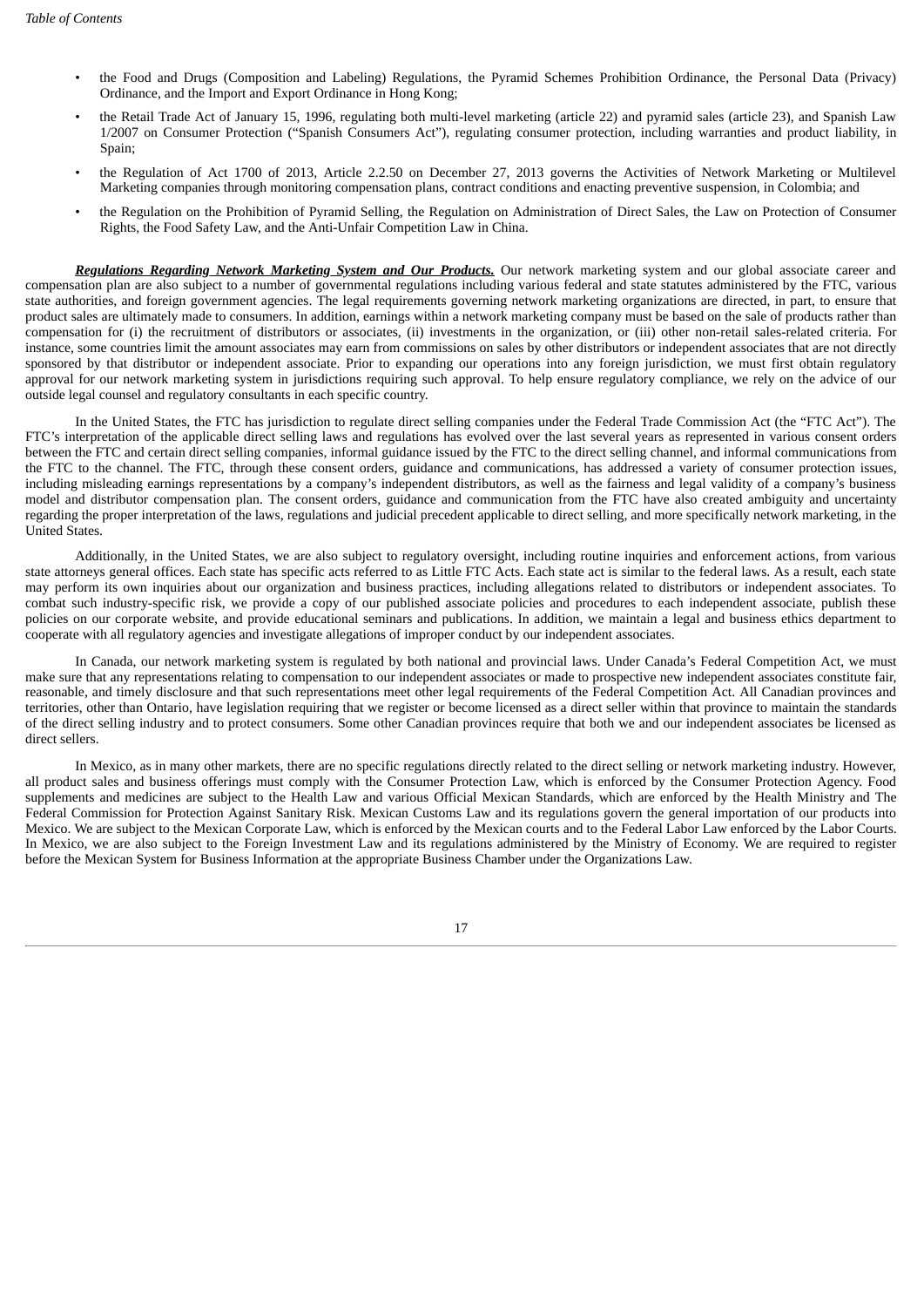In Australia, our network marketing system is subject to Australia's federal and local regulations. Our global associate career and compensation plan is designed to comply with Australian law and the requirements of Australia's Trade Practices Act. The Australian Trade Practices Administration and various other governmental entities regulate our business and trade practices, as well as those of our independent associates. Australia's Therapeutic Goods Act, together with the Trade Practices Act, regulates any claims or representations relating to our products and our global associate career and compensation plan.

In New Zealand, our network marketing system and our operations are subject to regulations of the Commerce Commission and the Ministry of Health, New Zealand Medical Devices Safety Authority, the Unsolicited Goods Act of 1975, the Privacy Act of 1993, and the Fair Trading Act of 1993. These regulations enforce specific kinds of business or trade practices and regulate the general conduct of network marketing companies. The Commerce Commission also enforces the Consumer Guarantees Act, which establishes specific rights and remedies with respect to transactions involving the provisions of goods and services to consumers. Finally, the New Zealand Commerce Commission and the Ministry of Health both enforce the Door-to-Door Sales Act of 1967 and the NZ Medicines Act, which govern the conduct of our independent associates.

In Japan, our network marketing system, overall business operations, trade practices, global associate career and compensation plan, and our independent associates are governed by Japan's Door-to-Door Sales Law as enacted in 1976 by the Ministry of International Trade and Industry. Our global associate career and compensation plan is designed to meet Japan's governmental requirements. Our product claims are subject to the Pharmaceutical Affairs Law, which prohibits the making and publication of "drug effectiveness" claims regarding products that have not received approval from Japan's Ministry of Health, Welfare and Labor.

In Singapore, the network marketing industry is governed by the Multi-Level Marketing and Pyramid Selling (Prohibition) (Amendment) Act and the accompanying Pyramid Selling (Excluded Schemes and Arrangements) Order 2000 and Order 2001. General business practices and advertising are regulated under the Consumer Protection (Fair Trading) Act 2003, as amended, and its accompanying regulations. The products are classified as food and supplements of a food nature, which are governed by the Sale of Food Act and the Singapore Food Regulations. Cosmetics and products that rise to the level of medicinal and other health-related products are regulated under various regulations such as the Medicines Act, the Poisons Act, the Sale of Drugs Act, the Medicines (Advertisement and Sale) Act and the Misuse of Drug Regulations.

In the Republic of Korea, the primary body of law applicable to our operations is the Door-to-Door Sales Act, which governs the behavior of network marketing companies and affiliated distributors. The Door-to-Door Sales Act is enforced by the Fair Trade Commission. In the Republic of Korea, our products are categorized as health and functional foods and are regulated by the Health and Functional Food Act of 2004, with which the Company complies.

In Taiwan, our network marketing system, overall operations and trade practices are governed by the Fair Trade Law and the Consumer Protection Law. Such laws contain a wide range of provisions covering trade practices. Our products are governed by the Taiwan Department of Health and various legislation in Taiwan including the Health Food Control Act of 1999. This Act was enacted to enhance the management and supervision of matters relating to health, food, protecting the health of people and safeguarding the rights and interests of consumers.

In Hong Kong, our network marketing system, overall operations and trade practices are governed by a number of Ordinances including the Sale of Goods Ordinance, the Control of Exemption Clauses Ordinance, the Pyramid Schemes Prohibition Ordinance and the Personal Data (Privacy) Ordinance. Such Ordinances include a number of consumer protections (including data privacy) and regulate trading practices. Importation and registration of our products permitting their sale in Hong Kong are controlled by the Import and Export Ordinance and its subsidiary legislation, the Import and Export (Registration) Regulations.

In China, multi-level marketing is prohibited by the Regulation on the Prohibition of Pyramid Selling. While selling products via a direct sales channel is permitted, persons or entities conducting direct selling activities must have a direct selling license per the Regulation on the Administration of Direct Sales. In addition, under the Food Safety Law, most of our dietary supplements are not allowed to be sold in physical stores unless registered with the China Food Safety Administration. However, those products are allowed to be sold under a retail cross-border e-commerce model. Lastly, overall operations and trade practices are governed by the Consumer Protection Law and the Anti-Unfair Competition Law.

In the United Kingdom, our network marketing system is subject to national regulations of the United Kingdom. Our global associate career and compensation plan is designed to comply with the United Kingdom's national requirements, the requirements of the Fair Trading Act of 1973, the Data Protection Act of 1998, the Trading Schemes Regulations of 1997, and other similar regulations. The U.K. Code of Advertising and Sales Promotion regulates our business and trade practices and the activities of our independent associates, while the Trading Standards Office regulates any claims or representations relating to our operations. Our products are regulated by the Medicines and Healthcare Products Regulatory Agency.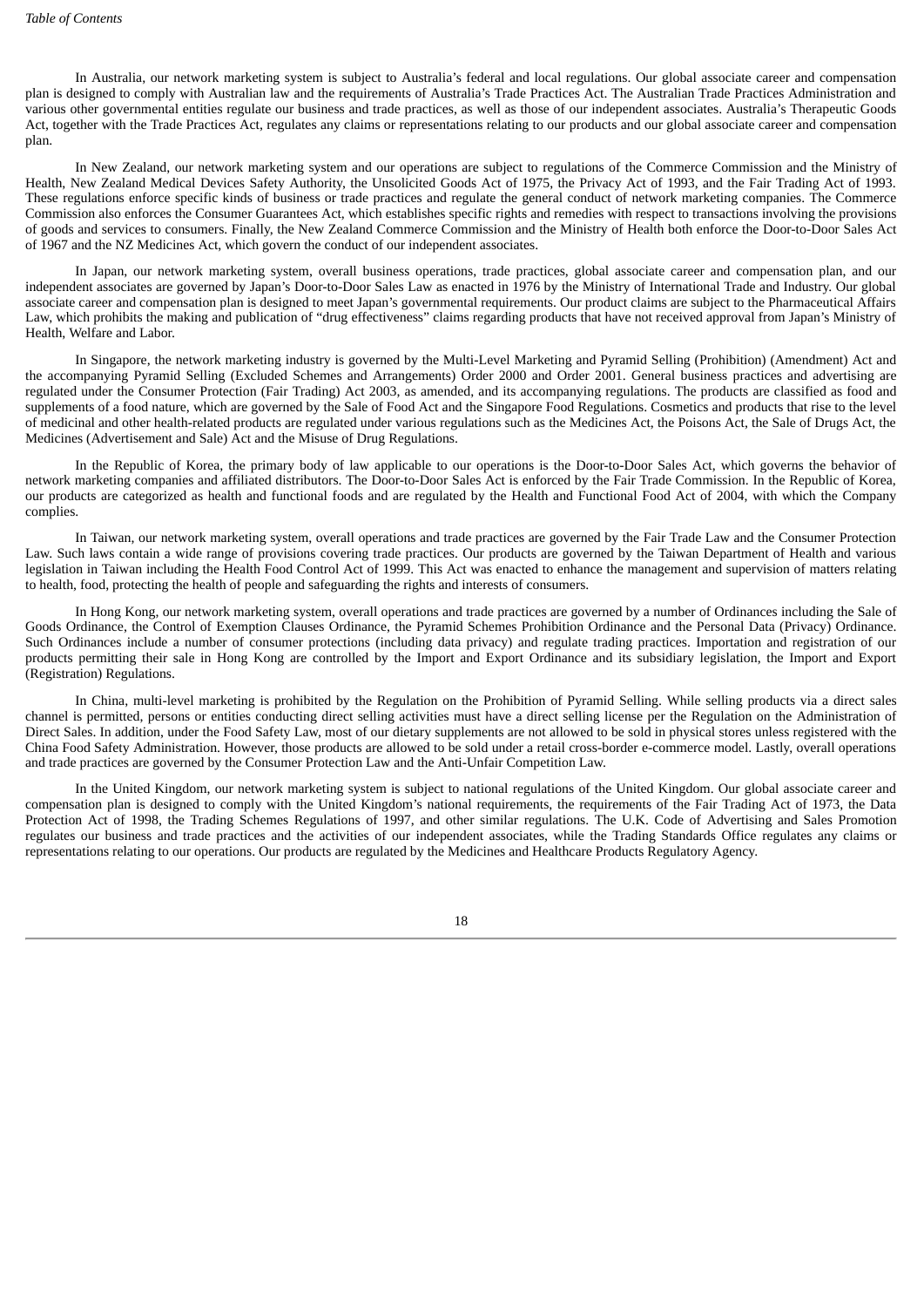In Denmark, the notion of door-to-door selling is prohibited. As a result, under Danish law, the trader is not allowed to contact the consumer at his home, place of work, or other non-public place in order to conclude a contract on certain subjects. However, the prohibition has an exemption when the consumer asks the trader for a contact in writing or upon written prior consent. In addition, the Danish Marketing Practices Act, the Guidelines from the Danish Consumer Ombudsman and the rules contained in the Danish Consumer Contracts Act govern our network marketing system. There is no requirement for pre-approval of our products in Denmark; however, our products are subject to a yearly inspection carried out by the Food authorities. Further, all our activities are subject to Self Inspection, the results of which are also controlled once a year by the Food authorities. The rules for marketing and sale of dietary supplements are covered by the Danish Executive Order on Food Supplements, as well as by the Danish Act on Foodstuffs and various EU-regulations. Denmark also subjects the marketing of a company's food supplements to a notification procedure (with a pre-market approval process for certain substances), before a product may be lawfully marketed in Denmark. Full product compliance with all Danish provisions is reviewed by the Food authorities once a year.

In Germany, there is no specific legal regulation covering network marketing company practices. However, under certain circumstances network marketing systems may have to follow the German Unfair Competition Act. Our independent associates' conduct is subject to the German statute that governs the conduct of a commercial agent. In addition, direct selling operations are governed by the Industrial Code, which requires direct sellers to hold itinerant trader's cards. The German Regulation on food supplements and the German Law on food and feed govern vitamin and mineral substances and herbs and other substances, respectively.

In Austria, the Austrian Trade Law of 1994 (Novelle 2002) prohibits the offer of direct sale to an individual consumer of food supplement and cosmetic products. The provision, however, has generally not been enforced in recent years and sales made via the Internet or mail order or made to a nonconsumer distributor do not fall under this prohibition. The Austrian Trade Law is predominantly administered through the National Ministry of Economy and Labor. Our business operations within Austria are conducted from beyond the borders of Austria, which is the common practice in our industry. Our distributors qualify as "traders" for purposes of Austrian state and municipal laws. Traders are regulated by the local chambers of commerce and must obtain licenses from the respective chambers of commerce. Regulation of food supplements and cosmetics is generally harmonized throughout the EU and must conform to EU standards. Austrian-specific food regulations include the Food Safety and Consumer Protection Law (2006), supporting ordinances to this law, the Food Supplement Law, and the Austrian Food Codex, which is primarily administered by the National Ministry of Health, Office for Health and Food Security, and the Local Health Authority.

In Sweden, various provisions of the Consumer Sales Act (1990), the Marketing Practices Act (2008), the Distance and Doorstep Sales Act (2005), the Product Liability Act (1992), the Product Safety Act (2004), and the Companies Act (2005) all serve to govern our multi-level marketing and business activities. The Food Act (2006) provides regulations and guidelines for the sale of food and food supplements. We are subject to the authority of the Swedish Consumer Office, the Swedish Companies Registration Office, the Swedish Tax Office, Swedish Customs, Medical Products Agency, and the National Food Administration. As in all EU countries, various EU regulations and guidelines apply.

In the Netherlands, the Food and Consumer Product and the Unfair Trade Practices Act are the most relevant legislations relating to our business practices. The first is enforced by the Food and Consumer Product Safety Authority and the latter is enforced by the Consumer Authority. Furthermore, various EU regulations apply as well as the Dutch Door to Door Selling Act, and all provisions of the Dutch Civil Code with particular emphasis to those regulations dealing with general terms and conditions, and those regarding misleading advertising.

Norway exercises a border control of products and their composition upon importation. Import products must be registered in an Import Reporting Registry, and the regulations are enforced by the customs authorities. Our products must be compliant with Norwegian regulations in order to be admitted for admission through customs into Norway. In Norway, door-to-door selling is allowed, provided the Guidelines from the Norwegian Consumer Agency are followed. Likewise, telephone-selling is allowed provided the agency's guidelines are followed. Home-selling in Norway is also allowed. All of our sales in Norway are subject to a 14-day right to cancel by the consumers.

In the Czech Republic, there are no specific regulations or special legislation that limit the network marketing industry. Network marketing is considered to be a specific form of general sale and is generally subject to various provisions of the Business Code (Act. Nr. 513/1992 Coll.), Civil Code (Act. Nr. 40/1964 Coll.), Labor Code (Act. No. 262/2006 Coll.), Trade License Act (Act. Nr. 455/1991 Coll.), Consumer Protection Act (Act. Nr. 634/1992 Coll.) and related legislation. The status of independent contractor/sales distributor is primarily regulated by the Trade License Act (Act. Nr. 455/1991 Coll), which requires sales distributors to maintain a trade license. Additionally, the regulation of food supplements is harmonized throughout the EU and, therefore, the supplements must conform to the EU standards. Enforcement of Czech-specific regulations is undertaken by the Ministry of Health, National Institute of Public Health, State Institute of Drug Control and the Czech Agriculture and Food Inspection Authority.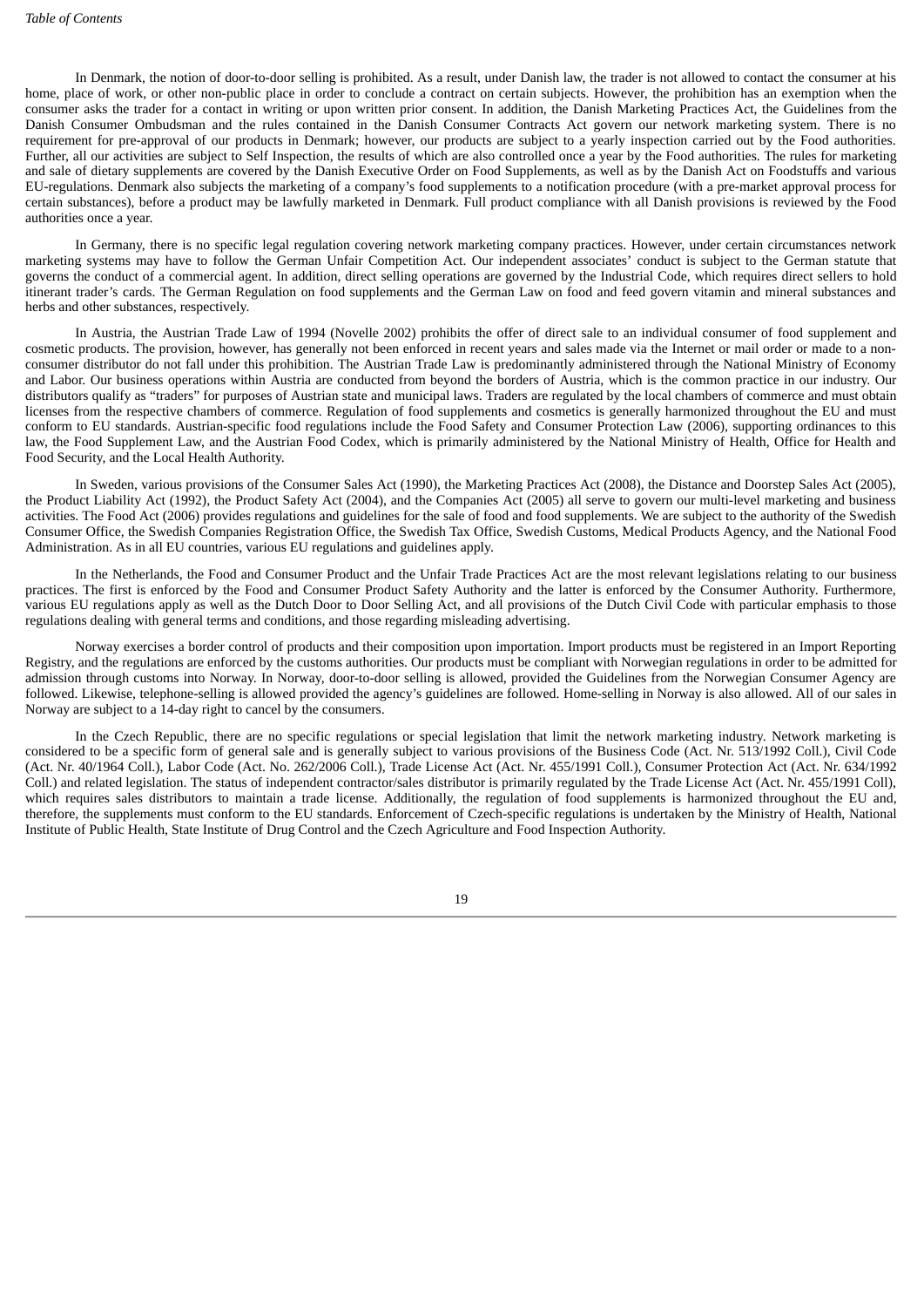In Estonia, there are no specific regulations governing the network marketing business, but the business is generally regulated under the Consumer Protection Act. Also, independent distributors are required to register as sole proprietors with the Tax and Customs Board before entry into associate agreements. Mannatech must also comply with various EU regulations. The Veterinary and Food Board also enforces local legislation including Estonia Food Act and Medicine Act.

In Finland, the Finnish Food Act, the Finnish Food Packaging and Consumer Protection Acts, Act on Unfair Business Practice Act, Decrees and other regulations, as well as applicable EU regulations, regulate Mannatech products, product information, and the way Mannatech promotes its products. Additionally, certain principles applicable to multi-level marketing under the Money Collection Act (255/2006) apply to Mannatech's activities. Lastly, persons engaged in the manufacture, commission of manufacture or import of food supplements must submit a written notification to the Finnish Food Safety Authority when marketing and selling in Finland. A notification is also required when the composition of preparation changes in terms of characteristics of substances or the preparation is withdrawn from the market.

In the Republic of Ireland, the primarily relevant legislation is the Consumer Protection Act of 2007, the Distance Selling Regulations Act of 2001, and the codes of practice of the Direct Selling Association of Ireland and the Advertising Standards Authority for Ireland. There is no equivalent in Irish law to the UK Trading Schemes Regulations, but the Direct Selling Association of Ireland codes, while not as prescriptive, contain many similar requirements. Lastly, the regulation of food and food supplements are generally harmonized throughout the EU and must conform to EU standards.

In Spain, our network marketing system, overall operations, and trade practices are governed by the Retail Trade Act and the Spanish Consumers Act. Such laws contain a wide range of provisions covering trade practices, including multi-level marketing, pyramid sales, warranties and product liability. While regulation of food supplements and cosmetics is generally harmonized throughout the EU and must conform to EU standards, the Spanish Agency for Medicines and Health Products oversees cosmetics and the Spanish Agency for Consumer Affairs, Food Safety and Nutrition oversees food supplements.

In South Africa, the Consumer Affairs Act 1988, the Competition Act 1998, and the Advertising Standards Authority Code of Advertising Practice (a voluntary code enforced by the media) govern business practices. The Foodstuffs, Cosmetics and Disinfectants Act 1972, and the Medicines and Related Substances Act 1965 currently apply.

*Other Regulations.* Our operations are also subject to a variety of other regulations, including:

- social security taxes;
- value-added taxes;
- goods and services taxes;
- sales taxes:
- consumption taxes;
- income taxes;
- customs duties;
- employee/independent contractor regulations;
- employment, service pay, retirement pay, and profit sharing requirements;
- import/export regulations;
- federal securities laws; and
- antitrust laws.

In many markets, we are limited by the types of rules we can impose on our independent associates, including rules in connection with cooling off periods and termination criteria. If we do not comply with these requirements, we may be required to pay social security, unemployment benefits, workers' compensation, or other tax or tax-type assessments on behalf of our independent associates and may incur severance obligations if we terminate one of our independent associates.

In some countries, including the United States, we are also governed by regulations concerning the activities of our independent associates. Regulators may find that we are ultimately responsible for the conduct of our independent associates and may request or require that we take additional steps to ensure that our independent associates comply with these regulations. The types of conduct governed by these types of regulations may include:

- claims made about our products;
- promises or claims of income or other promises or claims by our independent associates; and
- sales of products in markets where the products have not been approved or licensed.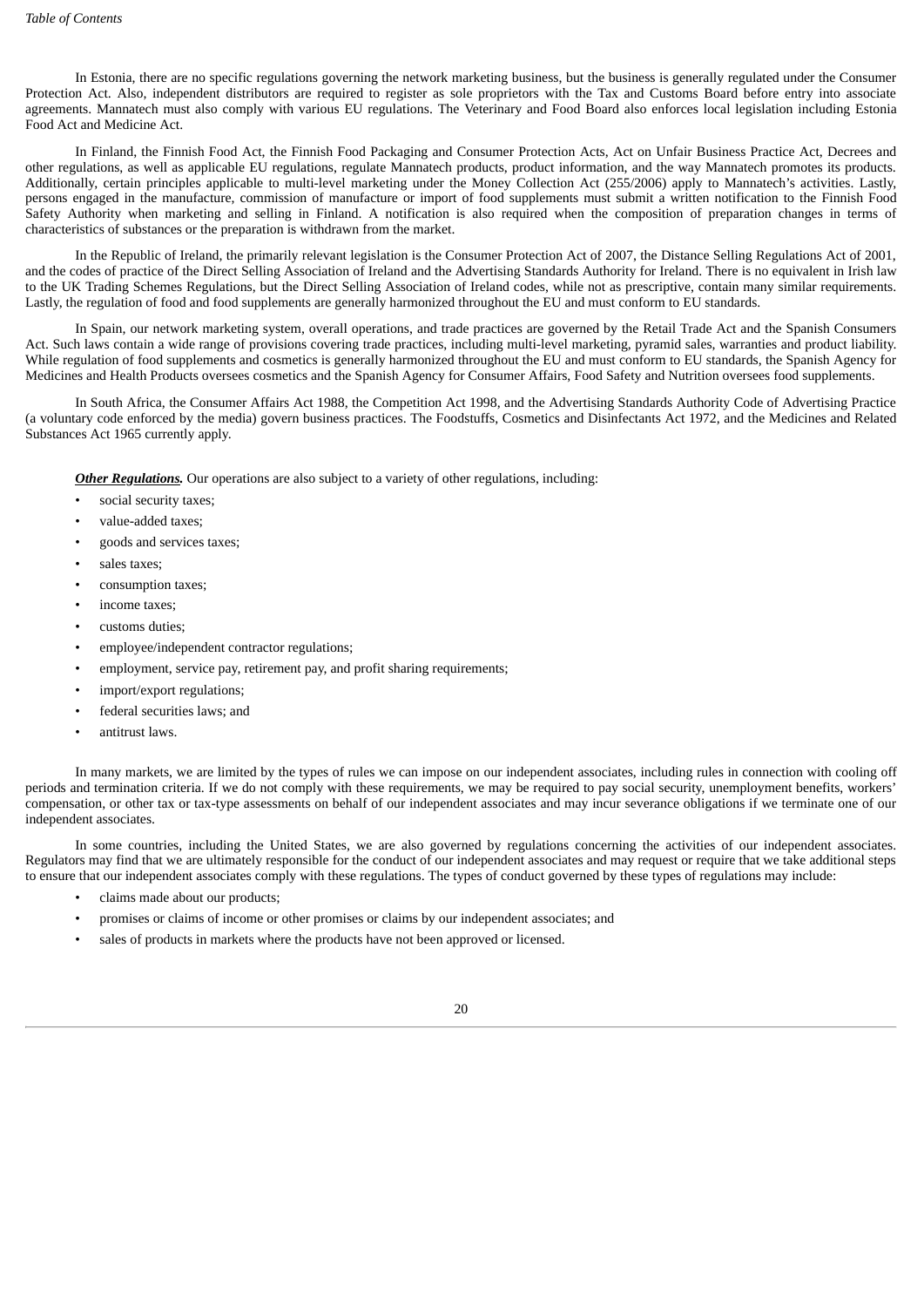In some markets, including the United States, improper product claims by independent associates could result in our products being scrutinized by regulatory authorities. This review could result in our products being re-classified as drugs or classified into another product category that requires stricter regulations or labeling changes.

We continuously research and monitor the laws governing the conduct of our independent associates, our operations, our global associate career and compensation plan, and our products and sales aids within each of the countries in which we sell our products. We provide education for our independent associates regarding acceptable business conduct in each market through our policies and procedures, seminars, and other training materials and programs. However, we cannot guarantee that our independent associates will always abide by our policies and procedures and/or act in a professional and consistent manner.

### **Competition**

*Other Nutritional Supplement Companies.* The nutritional supplement industry is steadily gaining momentum and is intensely competitive. Our current direct competitors selling similar nutritional products include:

- AdvoCare International;
- GNC Holdings, Inc.;
- Herbalife Nutrition Ltd.;
- Nature's Sunshine Products, Inc.;
- NOW Foods;
- Nu Skin Enterprises, Inc.;
- Reliv International, Inc.;
- Solgar Vitamin and Herb Company, Inc.;
- Swanson Health Products;
- Usana Health Sciences, Inc.; and
- Vitamin Shoppe Industries, Inc.

*Network Marketing.* Nutritional supplements are offered for sale in a variety of ways. Network marketing has a limited number of individuals interested in participating in the industry, and we must compete for those types of individuals. We believe network marketing is the best sales approach to sell our products for the following reasons:

- our products can be introduced into the global marketplace at a much lower up-front cost than through conventional methods;
- our key ingredients and differential components found in our proprietary products can be better explained through network marketing;
- the network marketing approach can quickly and easily adapt to changing market conditions;
- consumers appreciate the convenience of ordering from home, through a sales person, by telephone, or on the Internet; and
- network marketing enables independent associates to earn financial rewards.

We compete with other direct selling and network marketing companies for new independent associates and for retention of continuing independent associates. Some of our competitors have longer operating histories, are better known, or have greater financial resources. These companies include:

- Amway Corporation;
- Forever Living Products, Inc.;
- Herbalife Nutrition Ltd.;
- Mary Kay, Inc.;
- Nature's Sunshine Products, Inc.;
- Nu Skin Enterprises, Inc.;
- Shaklee Worldwide; and
- Usana Health Sciences, Inc.

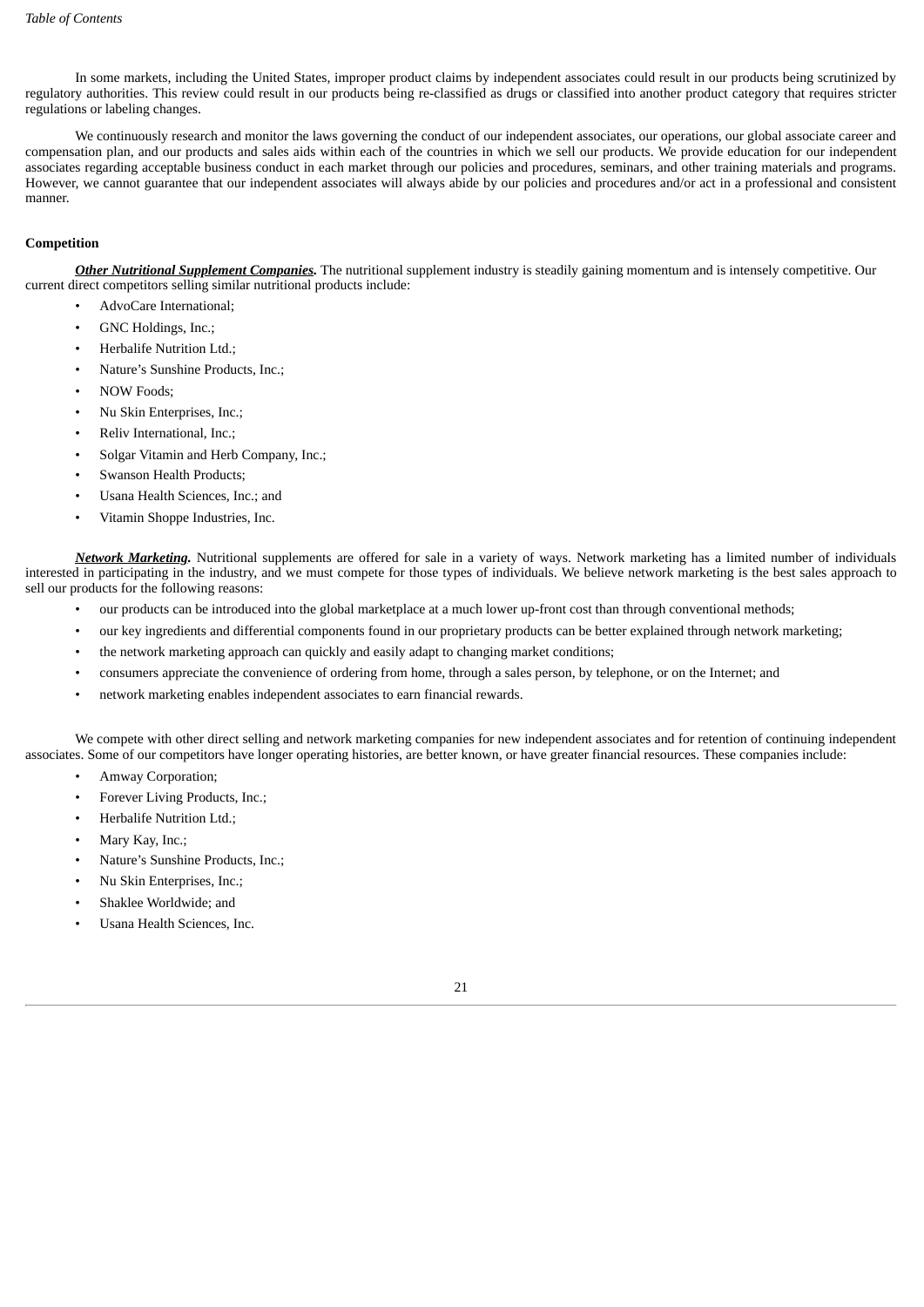The availability of independent associates decreases when other network marketing companies successfully recruit and retain independent associates for their operations. We believe we can successfully compete for independent associates by emphasizing the following:

- our exclusive, proprietary blend of high-quality products;
- our 28 year track record in the business of selling nutritional products;
- our business model which does not require our independent associates to carry inventory or accounts receivable;
- our unique and financially rewarding global associate compensation plan;
- our innovative marketing and educational tools; and
- our easy and convenient delivery system.

### **Employees**

At December 31, 2021 and 2020, we employed 247 and 226 people, respectively, as set forth below:

|                     | 2021 | 2020 |
|---------------------|------|------|
| Americas            | 146  | 127  |
| Asia/Pacific        | 89   | 87   |
| EMEA                | 12   | 12   |
| <b>Total</b>        | 247  | 226  |
|                     |      |      |
|                     | 2021 | 2020 |
| Full-time employees | 246  | 225  |
| Part-time employees |      |      |
| Total               | 247  | 226  |
|                     |      |      |

<span id="page-23-0"></span>These numbers do not include our independent associates, who are independent contractors and are not employees.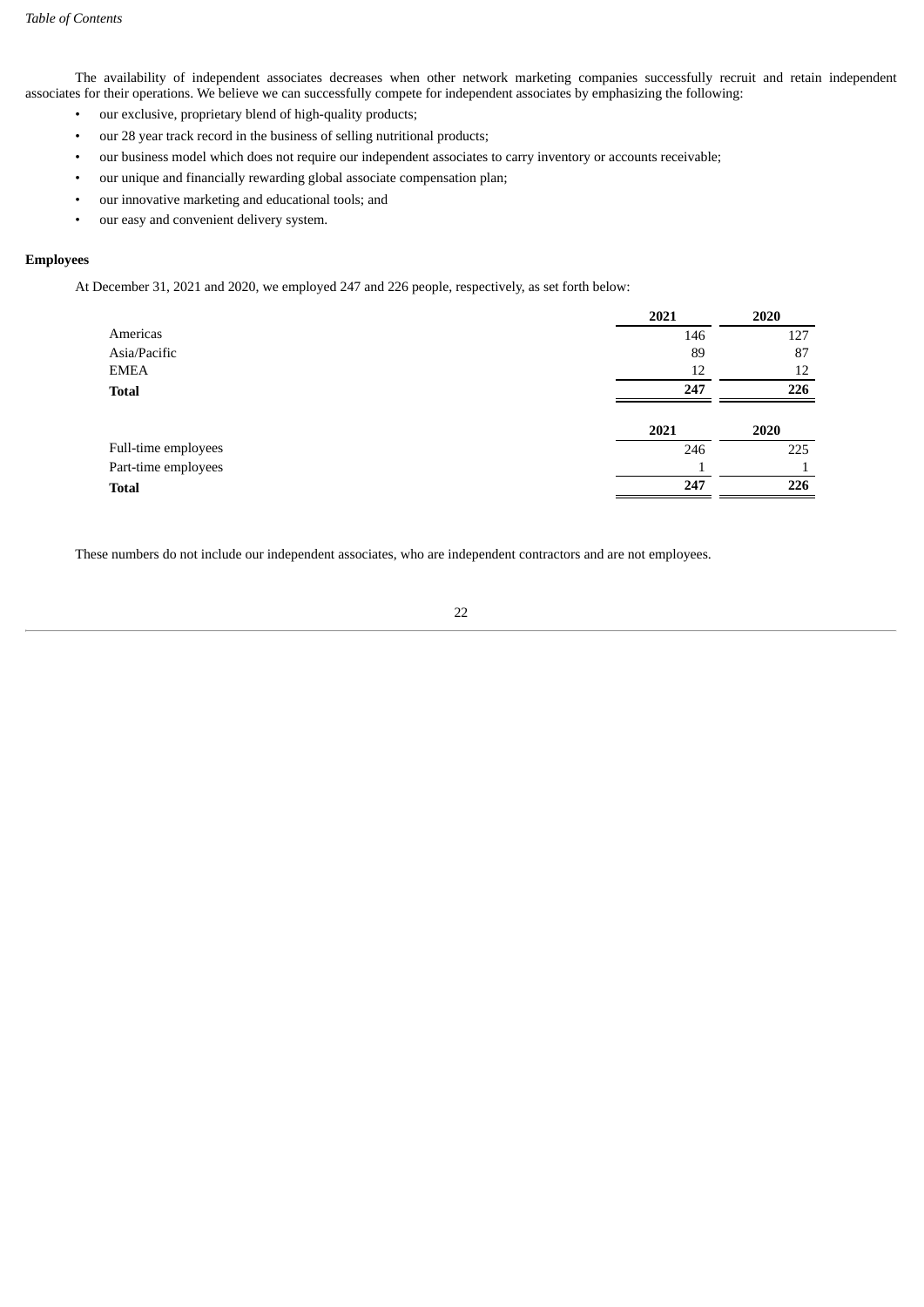### **Item 1A. Risk Factors**

In addition to the other risks described in this report, the risk factors outlined below should be considered in evaluating our business and future prospects. Several of the risks are part of conducting business in the industry and sales channel in which we operate and will likely remain ongoing. The fact that these risks are characteristic of the dietary supplement industry or the direct selling channel does not lessen their significance. The risks outlined below are not the only risks we may encounter. Additional risks not currently known to us or that may currently reasonably seem immaterial also may have an adverse effect on our business.

### Risks Affecting Our Business and Industry

#### *If we are unable to attract and retain independent associates, our business may suffer.*

Our future success depends largely upon our ability to attract and retain a large active base of independent associates and preferred customers. We rely on our non-employee independent associates to market and sell our products to customers to generate growth and to attract new independent associates who are interested in building a business. Our ability to increase sales depends on our ability to increase the number of customers in each of our markets around the world. Our success will also depend on our ability to retain and motivate our existing independent associates and attract new independent associates. We cannot give any assurances that the number of our independent associates will continue at their current levels or increase in the future. Several factors affect our ability to attract and retain independent associates and preferred customers, including:

- on-going motivation of our independent associates;
- general economic conditions;
- significant changes in the amount of commissions paid;
- public perception and acceptance of the wellness industry;
- public perception and acceptance of network marketing;
- public perception and acceptance of our business and our products, including any negative publicity;
- the limited number of people interested in pursuing network marketing as a business;
- our ability to provide proprietary quality-driven products that the market demands; and
- competition in recruiting and retaining independent associates.

### The loss of key high-level independent associate leaders could negatively impact our associate growth and our revenue.

As of December 31, 2021, we had approximately 163,000 active associates and preferred customer positions held by individuals who purchased our products and/or packs or paid associate fees within the last 12 months, of which 201 occupied the highest associate levels under our global compensation plan. These independent associate leaders are important in maintaining and growing our revenue. As a result, the loss of a high-level independent associate or a group of leading associates in the independent associates' networks of downlines, whether by their own choice or through disciplinary actions by us for violations of our policies and procedures, could negatively impact our associate growth and our revenue.

### Changes to our associate compensation arrangements could be viewed negatively by some independent associates, could cause failure to achieve desired *long-term results and have a negative impact on revenue.*

Our associate compensation plan includes components that differ from market to market. We modify components of our compensation plan from time to time in an attempt to remain competitive and attractive to existing and potential independent associates, including such modifications:

- to address changing market dynamics;
- to provide incentives to independent associates that are intended to help grow our business;
- to conform to local regulations; and
- to address other business needs.

However, changes could be viewed negatively by some independent associates, could cause failure to achieve desired long-term results and have a negative impact on revenue.

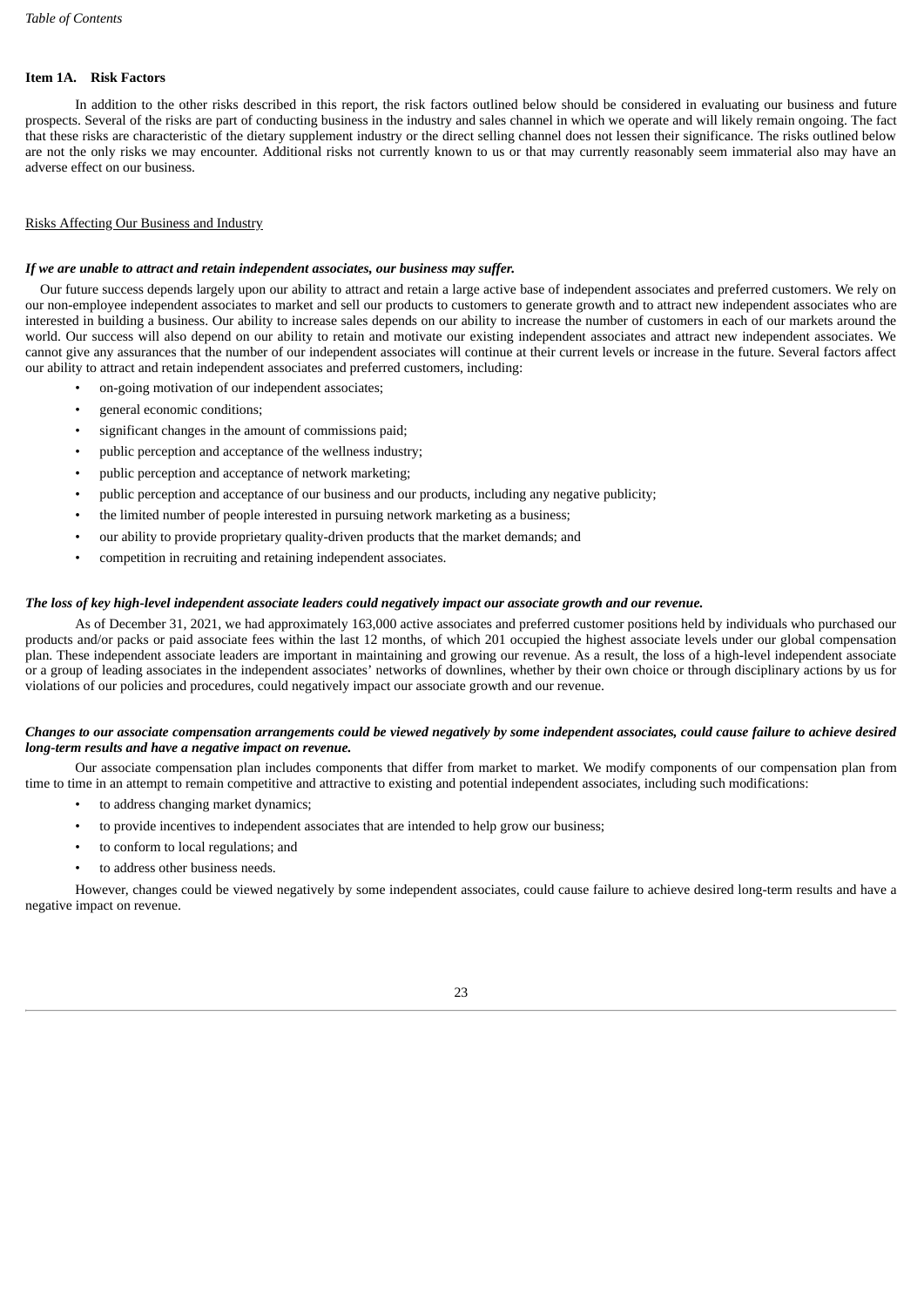### An increase in the amount of commissions and incentives paid to independent associates adversely affects our earnings.

The payment of commissions and incentives, including bonuses and prizes, is our most significant expense. Together, our commissions and incentives range approximately from 35% to 43% of our consolidated net sales. We closely monitor the amount of commissions and incentives as a percentage of net sales and may periodically adjust our compensation plan to better manage these costs. There can be no assurance that changes to the compensation plan will be successful in achieving target levels of commissions and incentives as a percentage of net sales and preventing these costs from having a significant adverse effect on our earnings. Furthermore, such changes may make it difficult to attract and retain independent associates or cause us to lose some of our existing independent associates.

### The loss of key management personnel could adversely affect our business, financial condition, results of operations or independent associate relations.

We depend on the continued services of our executive officers and senior management team as they work closely with independent associate leaders and are responsible for our day-to-day operations. Our success depends in part on our ability to retain our executive officers, to compensate our executive officers at attractive levels, and to continue to attract additional qualified individuals to our management team. Although we have entered into employment agreements with certain senior executive officers, and do not believe that any of them are planning to leave or retire in the near term, we cannot assure you that our senior executive officers or members of our senior management team will remain with us. The loss or limitation of the services of any of our executive officers or members of our senior management team, including our regional and country managers, or the inability to attract additional qualified management personnel could have a material adverse effect on our business, financial condition, results of operations, or independent associate relations.

### *If we are unable to protect the proprietary rights of our products, our business could suffer.*

Our success and competitive position largely depend on our ability to protect the following proprietary rights:

- our Ambrotose® complex, a glyconutritional dietary supplement ingredient consisting of a blend of monosaccharides, or sugar molecules, used in the majority of our products;
- the MTech AO Blend<sup>®</sup> formulation, our proprietary antioxidant technology used in the Ambrotose AO<sup>®</sup> complex; and
- a compound used in our reformulated Advanced Ambrotose® complex that allows for a more potent concentration of the full range of mannosecontaining polysaccharides occurring naturally in aloe.

We have filed patent applications for the technology relating to our Ambrotose®, Ambrotose AO®, Ambrotose Life® PhytoMatrix®, NutriVerus™, and GI-ProBalance® products in the United States and certain foreign countries. As of December 31, 2021, we had 11 patents for the technology relating to our Ambrotose® formulation, all of which were issued, granted, and validated in 10 foreign jurisdictions. In addition, we have entered into confidentiality agreements with our independent associates, suppliers, manufacturers, directors, officers, and consultants to help protect our proprietary rights. Nevertheless, we continue to face the risk that our pending patent applications for our products may not issue or that the patent protection granted is more limited than originally requested. As a precaution, we consult with outside legal counsel and consultants to help ensure that we protect our proprietary rights. However, our business, profitability, and growth prospects could be adversely affected if we fail to receive adequate protection of our proprietary rights.

Although several patents pertaining to Ambrotose® technology have expired, Mannatech continues to actively explore additional patent protection of its technology and pursue expanded patent protection strategies. Our Ambrotose® product formulation has proprietary elements and we have contractual arrangements with certain suppliers affording us exclusive access to certain ingredients in those formulations. If we fail to maintain exclusivity with those suppliers, our business could be adversely affected. We have a number of pending patent applications for additional protection of Ambrotose®-related technology. The pending patent applications are at various stages of processing, depending on the timeline of each market's patent offices.

Most of our patents for the Ambrotose AO®, GI-ProBalance®™, PhytoMatrix®, NutriVerus™, and PhytoBlend® formulations and our patents in the field of biomarker assays do not expire for another four or more years.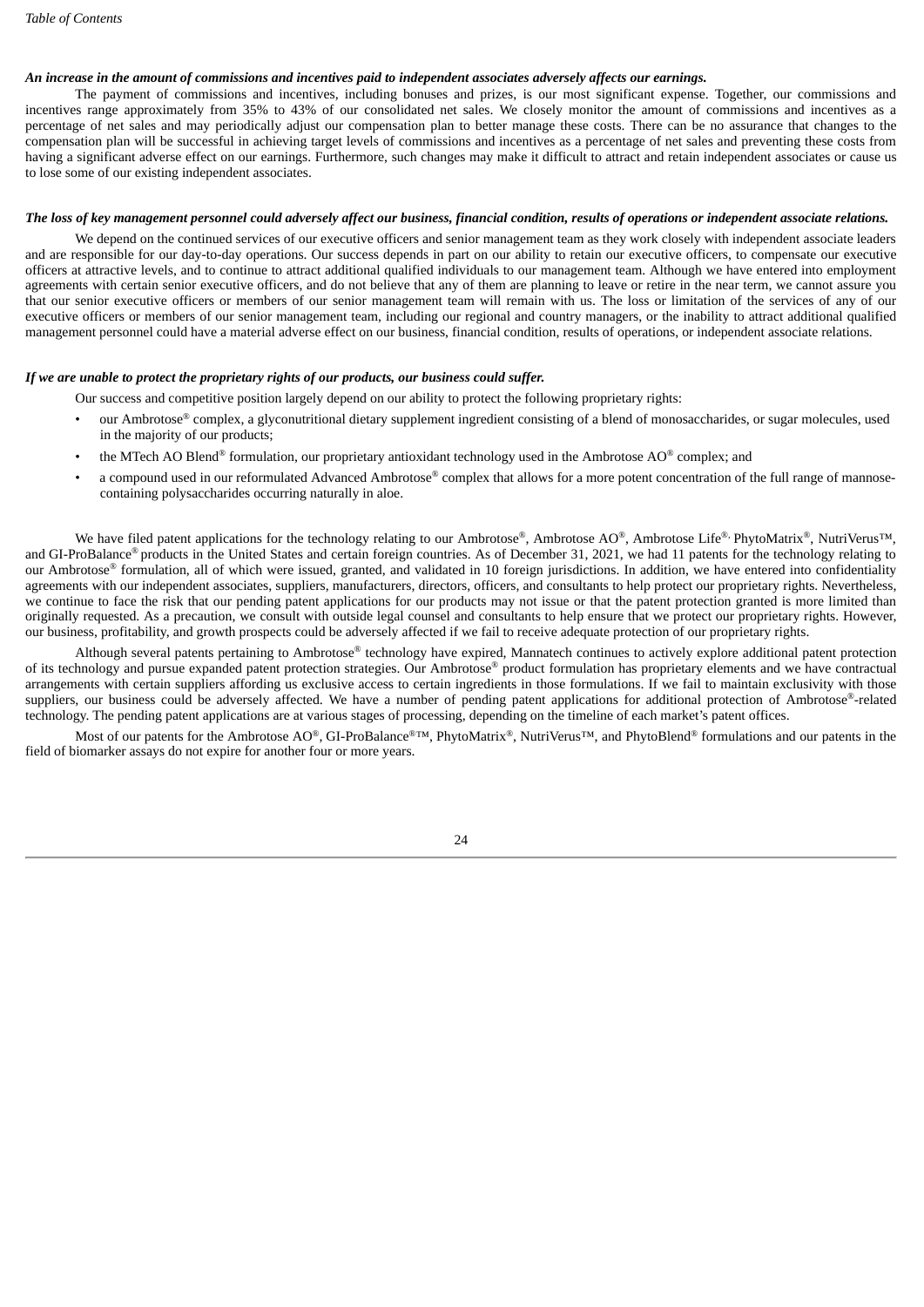### Our inability to develop and introduce new products that gain independent associate, preferred customer, and market acceptance could harm our *business.*

A critical component of our business is our ability to develop new products that create enthusiasm among our independent associates and preferred customers. If we are unable to introduce new products, our independent associate productivity could be harmed. In addition, if any new products fail to gain market acceptance, are restricted by regulatory requirements or have quality problems, this would harm our results of operations. Factors that could affect our ability to continue to introduce new products include, among others, government regulations, the inability to attract and retain qualified research and development staff, the termination of third-party research and collaborative arrangements, proprietary protections of competitors that may limit our ability to offer comparable products, and the difficulties in anticipating changes in consumer tastes and buying preferences.

#### Our failure to appropriately respond to changing consumer preferences and demand for new products or product enhancements could significantly harm our relationship with independent associates and preferred customers, our product sales, as well as our financial condition and operating results.

Our business is subject to changing consumer trends and preferences, including rapid and frequent changes in demand for products, new product introductions, and enhancements. Our failure to accurately predict these trends could negatively impact consumer opinion of our products, which in turn could harm our independent associate and preferred customer relationships and cause the loss of sales. The success of our new product offerings and enhancements depends upon a number of factors, including our ability to:

- accurately anticipate consumer needs;
- innovate and develop new products or product enhancements that meet these needs;
- successfully commercialize new products or product enhancements in a timely manner;
- price our products competitively;
- manufacture and deliver our products in sufficient volumes and in a timely manner; and
- differentiate our product offerings from those of our competitors.

If we do not introduce new products or make enhancements to meet the changing needs of our independent associates and preferred customers in a timely manner, some of our products could be rendered obsolete, which could negatively impact our revenues, financial condition, and operating results.

### If our outside suppliers and manufacturers fail to supply products in sufficient quantities and in a timely fashion, our business could suffer.

Outside manufacturers produce all of our products. Our profit margins and timely product delivery are dependent upon the ability of our outside suppliers and manufacturers to supply us with products in a timely and cost-efficient manner. Our ability to enter new markets and sustain satisfactory levels of sales in each market depends on the ability of our outside suppliers and manufacturers to provide required levels of ingredients and products and to comply with all applicable regulations. As a precaution, we have approved alternate suppliers and manufacturers for our products. However, the failure of our primary suppliers or manufacturers to supply ingredients or produce our products could adversely affect our business operations.

We believe we have dependable suppliers for all of our ingredients and we have identified alternative sources for all of our ingredients, except Arabinogalactan and Manapol® powder. Due to the unique nature of each ingredient, important components used in the formulation of our Ambrotose® complex, we are unable to identify an alternative supplier at this time. If our suppliers are unable to perform, any delay in replacing or substituting such ingredients could affect our business.

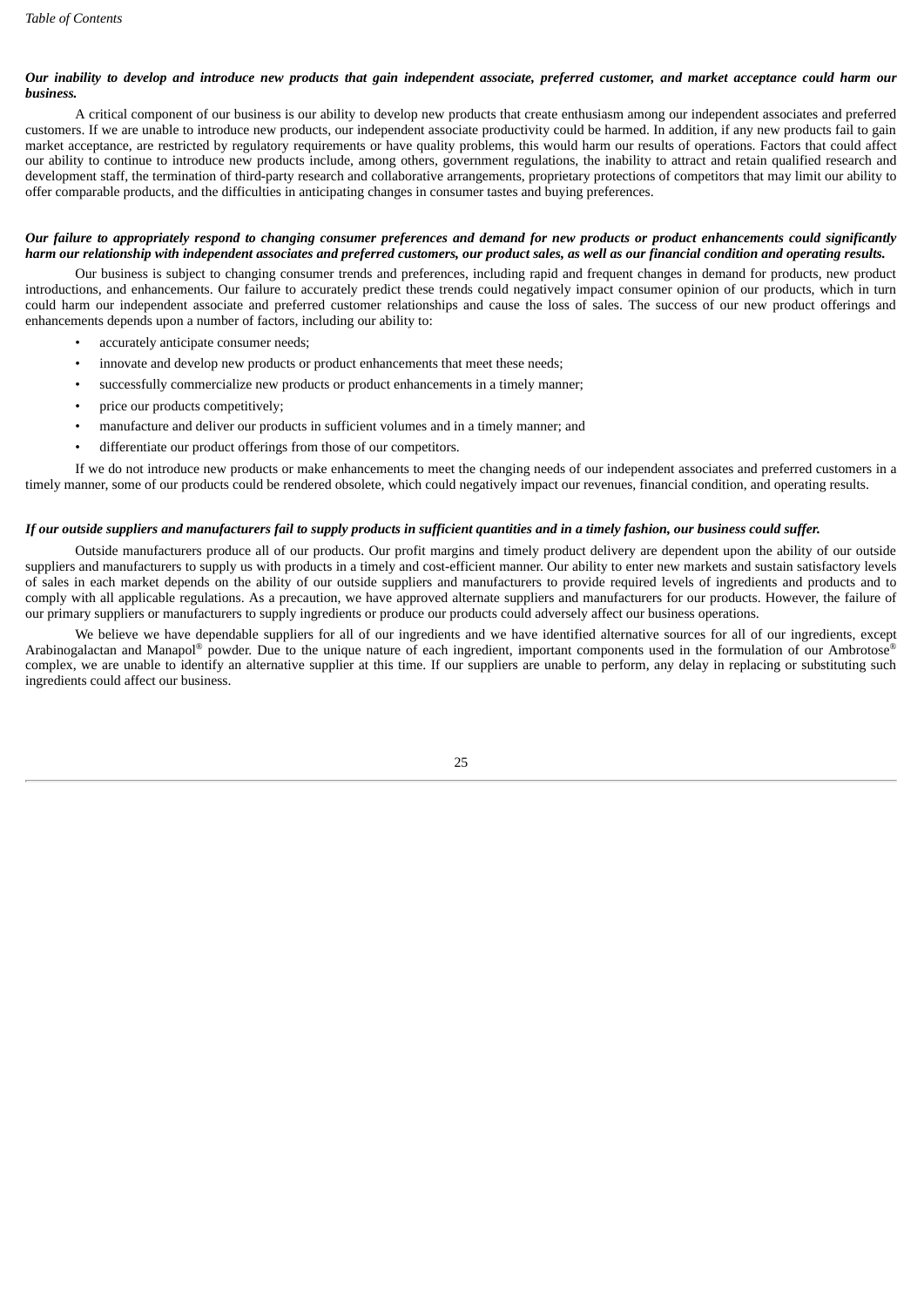#### The loss of suppliers or shortages of raw materials could have an adverse effect on our business, financial condition, or results of operations.

We depend on outside suppliers for raw materials. Our contract manufacturers acquire all of the raw materials for manufacturing our products from third-party suppliers. In the event we were to lose any significant suppliers and have trouble in finding or transitioning to alternative suppliers, it could result in product shortages or product back orders, which could harm our business. There can be no assurance that suppliers will be able to provide our contract manufacturers the raw materials in the quantities and at the appropriate level of quality that we request or at a price that we are willing to pay. We are also subject to delays caused by any interruption in the production of these materials including weather, disease, crop conditions, climate change, transportation interruptions and natural disasters or other catastrophic events. For example, in March 2020, the WHO declared the outbreak of COVID-19 as a pandemic, which has spread throughout our international regions and throughout the United States. Beginning in 2020 and continuing through 2021, the Company experienced shortages of raw materials and ingredients for some of its products. We have experienced challenges in getting these materials and ingredients to our contract manufacturers and finished products to our distribution centers resulting from reductions in global transportation capacity and other logistical issues within the supply chain. The extent to which COVID-19 impacts our future operations will depend on future developments, which are highly uncertain and cannot be predicted with confidence, including the duration of the outbreak, new information which may emerge concerning the severity of COVID-19 and multiple new variants of the virus that causes COVID-19, and the actions to contain COVID-19 or treat its impact, or the safety and efficacy of the various vaccines approved to treat COVID-19, among others. In particular, the continued spread of COVID-19 globally could adversely impact our operations, including among others, our manufacturing and supply chain, sales and marketing and clinical trial operations and could have an adverse impact on our business and our financial results.

### If we are exposed to product liability claims, we may be liable for damages and expenses, which could affect our overall financial condition, results of *operations and cash flows.*

We could face financial liability from product liability claims if the use of our products results in significant loss or injury. We can make no assurances that we will not be exposed to any substantial future product liability claims. Such claims may include claims that our products contain contaminants, that we provide our independent associates and consumers with inadequate instructions regarding product use, or that we provide inadequate warnings concerning side effects or interactions of our products with other substances. We believe that we, our suppliers, and our manufacturers maintain adequate product liability insurance coverage. However, a substantial future product liability claim could exceed the amount of insurance coverage or could be excluded under the terms of an existing insurance policy, which could adversely affect our overall future financial condition.

Several years ago, a discovery of Bovine Spongiform Encephalopathy ("BSE"), which is commonly referred to as "Mad Cow Disease", has caused concern among the general public. As a result, some countries have banned the importation or sale of products that contain bovine materials sourced from locations where BSE has been identified. We have changed many of our capsules to a vegetable base. However, if a vegetable base is not available or practical for use, certifications are required to ensure the capsule material is BSE-free. The higher costs could affect our financial condition, results of operations, and our cash flows.

#### *Concentration Risk*

A significant portion of our revenue is derived from our Ambrotose Life®, TruHealth™, Advanced Ambrotose®, Optimal Support Packets, and GI-Pro products. A decline in sales value of such products could have a material adverse effect on our earnings, cash flows, and financial position. Revenue from these products were as follows for the years ended December 31, 2021 and 2020 *(in thousands, except percentages)*:

|                                 | 2021                |        |                         | 2020                |        |                         |
|---------------------------------|---------------------|--------|-------------------------|---------------------|--------|-------------------------|
|                                 | Sales by<br>product |        | % of total<br>net sales | Sales by<br>product |        | % of total<br>net sales |
| Ambrotose Life <sup>®</sup>     |                     | 28,776 | 18.0 % \$               |                     | 36,066 | 23.8 %                  |
| TruHealth <sup>™</sup>          |                     | 18,010 | 11.3 %                  |                     | 16,263 | 10.7 %                  |
| Manapol <sup>®</sup> Powder     |                     | 13,141 | 8.2%                    |                     | 7,187  | 4.7 %                   |
| Advanced Ambrotose <sup>®</sup> |                     | 11,158 | 7.0 %                   |                     | 14,662 | 9.7%                    |
| GI-Pro (MicroBiome)             |                     | 8.478  | 5.3%                    |                     | 7,513  | 5.0%                    |
| Total                           |                     | 79,563 | 49.8 %                  |                     | 81,691 | 53.9 %                  |

Our business is not currently exposed to customer concentration risk given that no independent associate has ever accounted for more than 10% of our consolidated net sales.

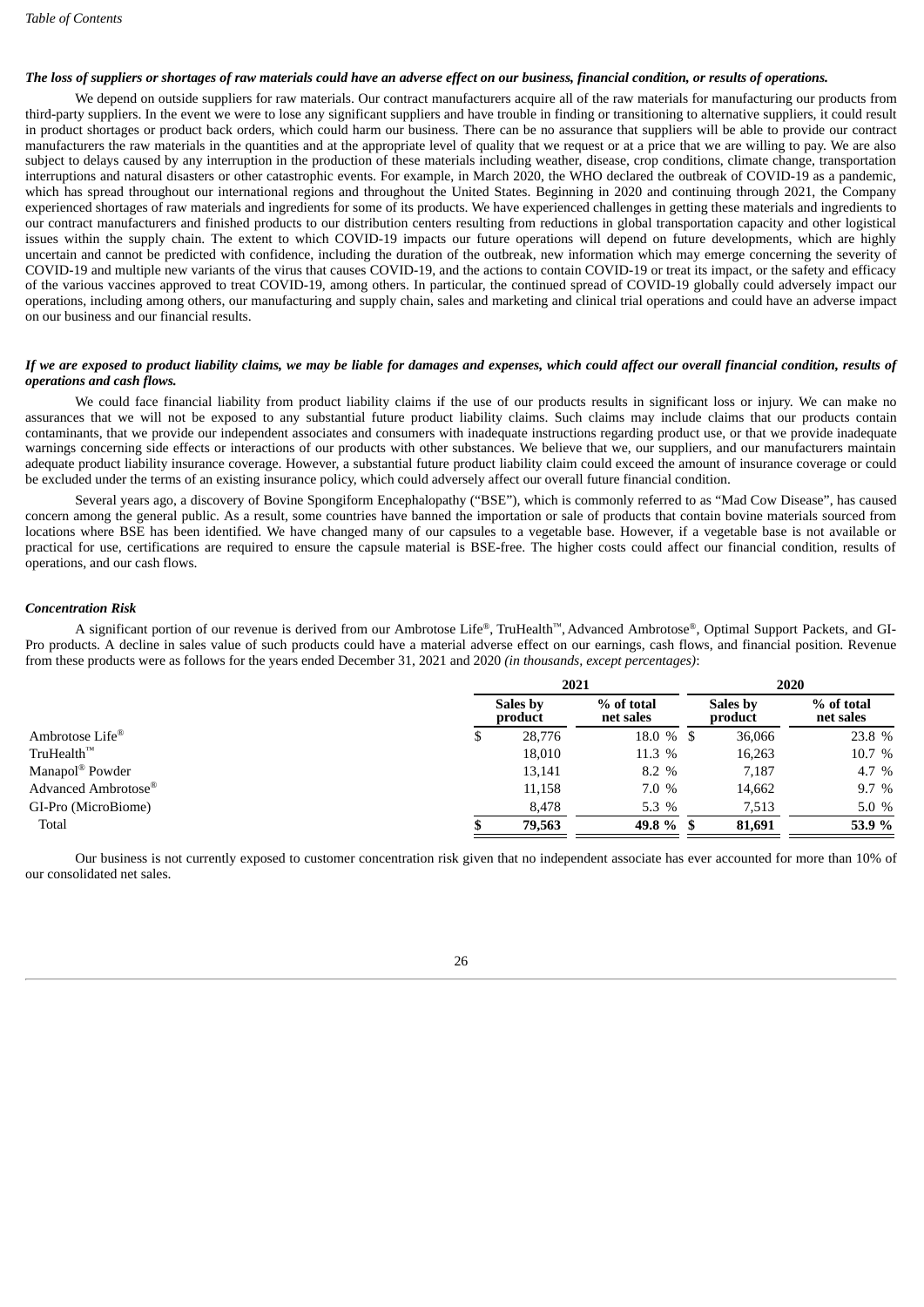## If we incur substantial liability from litigation, complaints, or enforcement actions or incur liabilities or penalties resulting from misconduct by our independent associates, our financial condition could suffer, and could have a negative impact on our profitability and growth prospects.

Routine enforcement actions and complaints are common in our industry. Although we believe we fully cooperate with regulatory agencies and use various means to address misconduct by our independent associates, including maintaining policies and procedures to govern the conduct of our independent associates and conducting training seminars, it is still difficult to detect and correct all instances of misconduct. Violations of our policies and procedures by our independent associates could lead to litigation, formal or informal complaints, enforcement actions, and inquiries by various federal, state, or foreign regulatory authorities against us and/or our independent associates in each country. Because we have expanded into foreign countries, our policies and procedures for our independent associates differ depending on the different legal requirements of each country in which an independent associate does business. Any future litigation, complaints, and enforcement actions involving us and/or our independent associates could consume considerable amounts of financial and other corporate resources, which could have a negative impact on our business, profitability, and growth prospects.

# The global nutrition and skin care industries are intensely competitive and the strengthening of any of our competitors could harm our business.

The global nutrition and skin care industries are intensely fragmented and competitive. We compete for independent associates with other network marketing companies outside the global nutrition and skin care industries. Many of our competitors have greater name recognition and financial resources, which may give them a competitive advantage. Our competitors may also be able to devote greater resources to marketing, promotional, and pricing campaigns that may influence our continuing and potential independent associates and preferred customers to buy products from competitors rather than from us. Such competition could adversely affect our business and current market share.

### A downturn in the economy, including as a result of COVID-19, could affect consumer purchases of discretionary items such as the health and wellness products that we offer, which could have an adverse effect on our business, financial condition, profitability, and cash flows.

We appeal to a wide demographic consumer profile and offer a broad selection of health and wellness products. A downturn in the economy, including as a result of COVID-19, could adversely impact consumer purchases of discretionary items such as health and wellness products. The United States and global economies may slow dramatically as a result of a variety of problems, including turmoil in the credit and financial markets, concerns regarding the stability and viability of major financial institutions, the state of the housing markets, and volatility in worldwide stock markets. In the event of such economic downturn, the U.S. and global economies could become significantly challenged in a recessionary state for an indeterminate period of time. These economic conditions could cause many of our existing and potential associates to delay or reduce purchases of our products for some time, which in turn could harm our business by adversely affecting our revenues, results of operations, cash flows and financial condition. We cannot predict these economic conditions or the impact they would have on our consumers or business.

### *Adverse or negative publicity could cause our business to suffer.*

Our business depends, in part, on the public's perception of our integrity and the safety and quality of our products. Any adverse publicity could negatively affect the public's perception about our industry, our products, or our reputation and could result in a significant decline in our operations and/or the number of our independent associates. Specifically, we are susceptible to adverse or negative publicity regarding:

- the nutritional supplements industry;
- skeptical consumers;
- competitors;
- the safety and quality of our products and/or our ingredients;
- regulatory investigations of our products or our competitors' products;
- the actions of our independent associates;
- the direct selling/network marketing industry; and
- scandals or regulatory investigations regarding the business practices or products or our competitors, specifically those competitors within the direct selling channel.

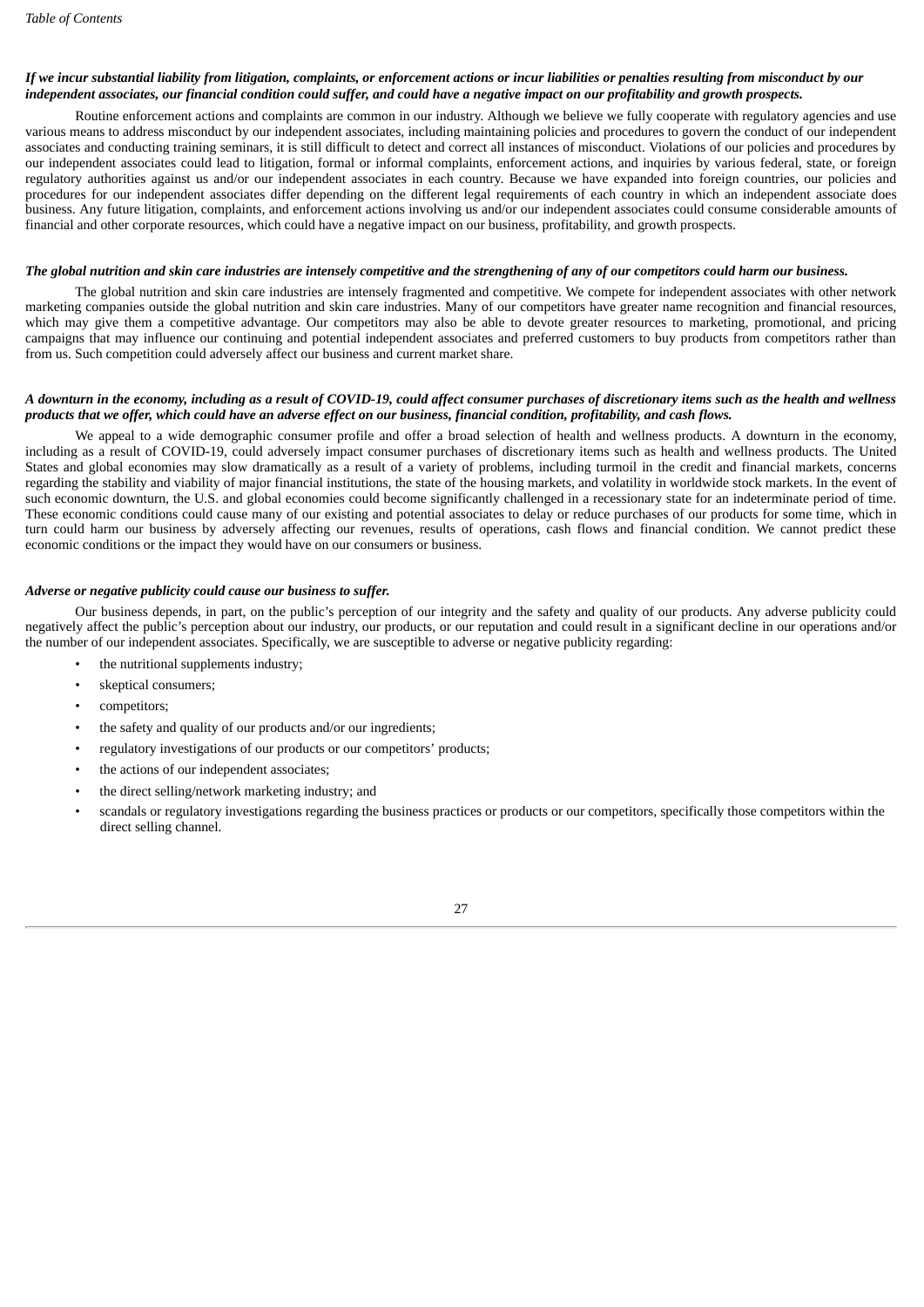## If our information technology system fails or if the implementation of new information technology systems is not executed efficiently and effectively, our *business, financial position, and operating results could be adversely affected.*

Like many companies, our business is heavily dependent upon our information technology infrastructure to effectively manage and operate many of our key business functions, including:

- order processing;
- supply chain management;
- customer service;
- product distribution;
- commission processing;
- cash receipts and payments; and
- financial reporting.

These systems and operations are vulnerable to damage and interruption from fires, earthquakes, telecommunications failures, and other events. They are also subject to break-ins, sabotage, intentional acts of vandalism and similar misconduct. Although we maintain an extensive security system and business continuity program that was developed under the guidelines published by the National Institute of Standards of Technology, a long-term failure or impairment of any of our information technology systems could adversely affect our ability to conduct day-to-day business.

Occasionally information technology systems must be upgraded or replaced and if this system implementation is not executed efficiently and effectively, the implementation may cause interruptions in our primary management information systems, which may make our website or services unavailable thereby preventing us from processing transactions, which would adversely affect our financial position or operating results.

The regulatory climate for data privacy and protection continues to grow in scope and complexity both domestically and in the international markets in which we operate. Although there is no single federal law in the United States imposing a cross-sectoral data breach notification obligation, virtually every state has enacted breach notification requirements. Additionally, many of the international countries in which we operate have proposed or enacted laws or regulations on the appropriate use and disclosure of financial and personal data. The EU adopted the General Data Protection Regulation ("GDPR") on April 27, 2016. The GDPR went into effect on May 25, 2018. The GDPR applies to organizations based in the EU and organizations based outside of the EU that offer products or services to individuals in the EU or that otherwise monitor individuals in the EU. While U.S. state laws generally cover specific categories of sensitive personal data (e.g., social security numbers, bank account numbers, and credit card numbers), the GDPR notification requirements will apply to incidents involving any personal data, meaning any data related to an identified person. In Canada, the Personal Information Protection and Electronic Documents Act ("PIPEDA") went into effect on November 1, 2018. PIPEDA applies to foreign organizations with a real and substantial link to Canada that collect, use, or disclose the personal information of Canadians in the course of their commercial activities. Under PIPEDA, an organization must notify individuals of any breach of the security of safeguards involving their personal information if it is reasonable to believe that the breach creates a "real risk of significant harm." Concurrently, the organization must also report to the Privacy Commissioner of Canada. As noted above, many states have enacted data protection requirements. The California Consumer Privacy Act ("CCPA"), a state statute signed into law on June 28, 2018 and effective on January 1, 2020, provides enhanced data privacy protections to California residents. The CCPA applies to companies with annual gross revenues in excess of \$25 million. The South Africa Protection of Personal Information Act ("POPI") went effective on July 1, 2021. POPI shares similarities with both the EU GDPR and the CCPA. Most recently, China passed the PIPL on August 20, 2021. The PIPL is designed to protect online users' data privacy, effective on November 1, 2021. Regarded as China's version of the GDPR, the PIPL lays out a comprehensive set of rules on how business operators should collect, use, process, share, and transfer personal information in China. Our failure or inability to comply with data protection regimes domestically and in foreign countries could result in fines, penalties, injunctions, or material litigation expenditures.

With increased frequency in recent years, cyber-attacks against companies have resulted in breaches of data security. Our business requires the storage and transmission of suppliers' data and our independent associates' and customers' personal, credit card, and other confidential information. Our information technology systems are susceptible to a growing and evolving threat of cybersecurity risk. Any substantial compromise of our data security, whether externally or internally, or misuse of associate, customer, or employee data, could cause considerable damage to our reputation, cause the public disclosure of confidential information, and result in lost sales, significant costs, and litigation, which would negatively affect our financial position and results of operations. Although we maintain policies and processes surrounding the protection of sensitive data, which we believe to be adequate, there can be no assurances that we will not be subject to such claims in the future.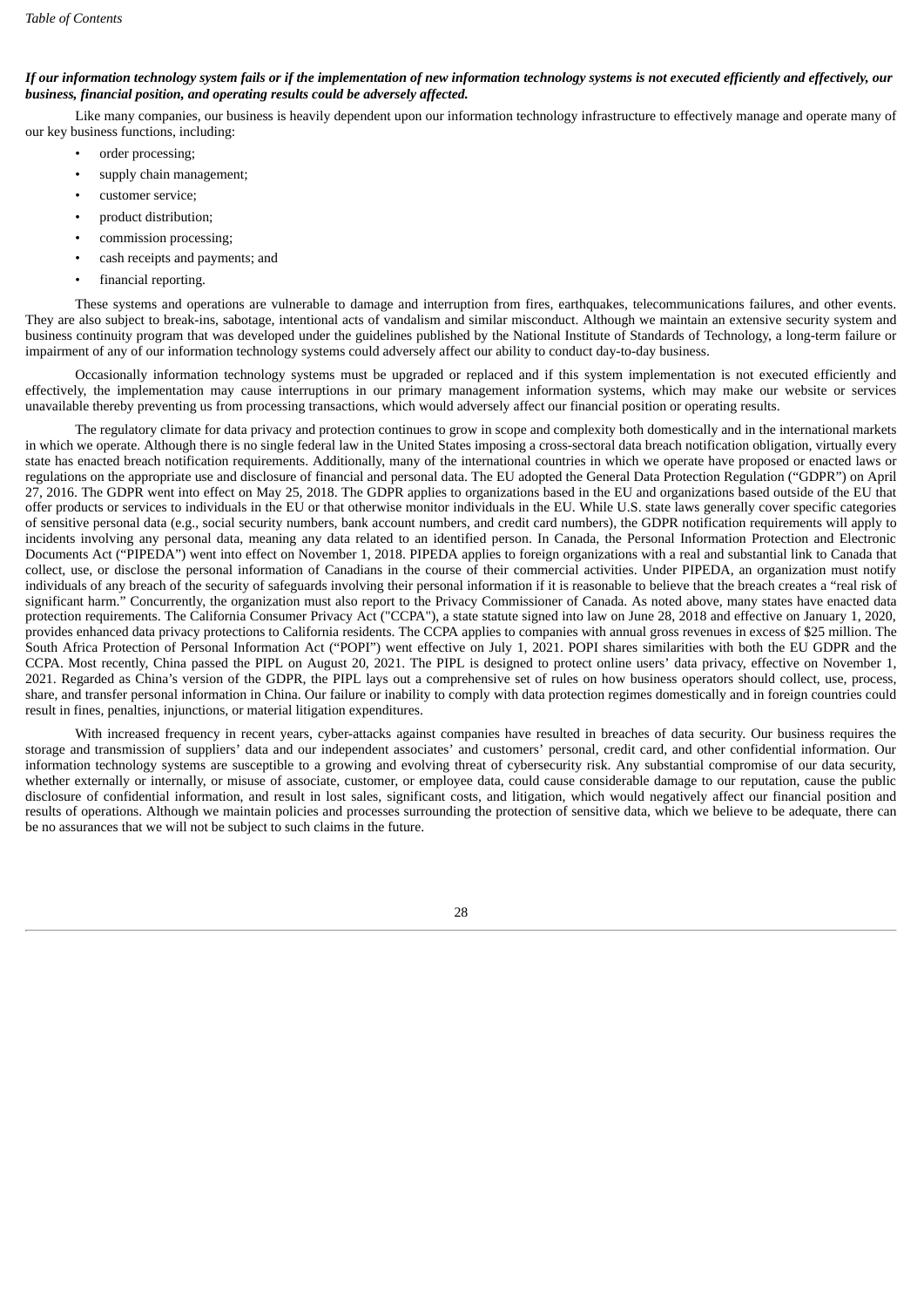## We rely upon our existing cash balances and cash flow from operations to fund our business and meet our contractual obligations. In the event that we do not generate adequate cash flow from operations, we will need to raise money through a debt or equity financing, if available, or curtail operations.

The adequacy of our cash resources to continue to meet our future operational needs depends, in large part, on our ability to increase product sales and/or reduce operating costs and some of these costs are fixed contractual obligations. As of December 31, 2021 and 2020, cash and cash equivalents held in bank accounts in foreign countries totaled \$22.6 million and \$18.6 million, respectively.

We maintain supply agreements with our suppliers and manufacturers. Certain of our supply agreements contain exclusivity clauses for the supply of certain raw materials and products, some of which are conditioned upon compliance with minimum purchase requirements. One of our supply agreements, under which the supplier provides us with certain aloe vera-based raw materials, requires us to purchase raw materials in an aggregate amount of \$4.8 million through 2022. Failure to satisfy minimum purchase requirements could result in the loss of exclusivity, which could adversely affect our business.

If we are unsuccessful in generating positive cash flow from operations, we could exhaust our available cash resources and be required to secure additional funding through a debt or equity financing, transfer cash in a manner that could be taxed, significantly scale back our operations, and/or discontinue many of our activities, which could negatively affect our business and prospects. Additional funding may not be available or may only be available on unfavorable terms.

### Risks Related to Our International Operations

### *If our international markets are not successful, our business could suffer.*

We currently sell our products in the international markets of Canada, Mexico, Austria, the Czech Republic, Denmark, Estonia, Finland, Germany, the Republic of Ireland, Namibia, Netherlands, Norway, South Africa, Spain, Sweden, the United Kingdom, Australia, Japan, New Zealand, the Republic of Korea, Singapore, Taiwan, Hong Kong and China. We operate in China on a non-direct selling business model instead of our traditional network marketing model. In China, multi-level marketing is prohibited by the Prohibition of Pyramid Selling and direct selling without a license is prohibited by the Regulation on the Administration of Direct Sales. Our international operations could experience changes in legal and regulatory requirements, as well as difficulties in adapting to new foreign cultures and business customs. If we do not adequately address such issues, our international markets may not meet growth expectations. Our international operations and future expansion plans are subject to political, economic, and social uncertainties, including:

- inflation:
- the renegotiation or modification of various agreements;
- increases in custom duties and tariffs;
- changes and limits in export controls;
- complex U.S. and foreign laws, treaties and regulations, including without limitation, tax laws, the U.S. Foreign Corrupt Practices Act, and similar anti-bribery and corruption acts and regulations in many of the markets in which we operate;
- trademark availability and registration issues;
- changes in exchange rates;
- changes in taxation;
- wars, civil unrest, acts of terrorism and other hostilities;
- political, economic, and social conditions;
- the effects of COVID-19;
- changes to trade practice laws or regulations governing direct selling and network marketing;
- increased government scrutiny surrounding direct selling and network marketing;
- changes in the perception of network marketing; and
- risk of our independent associates offering business opportunities in China.

In February 2022, following Russia's invasion of Ukraine, the U.S. and the European Union imposed various economic sanctions against Russia. If Russia responds with retaliatory measures such as restrictions on the sale of oil or other energy resources from Russia to other countries in the region, that could result in an increase in our global shipping expenses, reduce our sales, or otherwise have an adverse effect on our European operations. Additionally, escalation by Russia beyond Ukraine and into other countries within the region, could also reduce our sales and have a negative effect on our European operations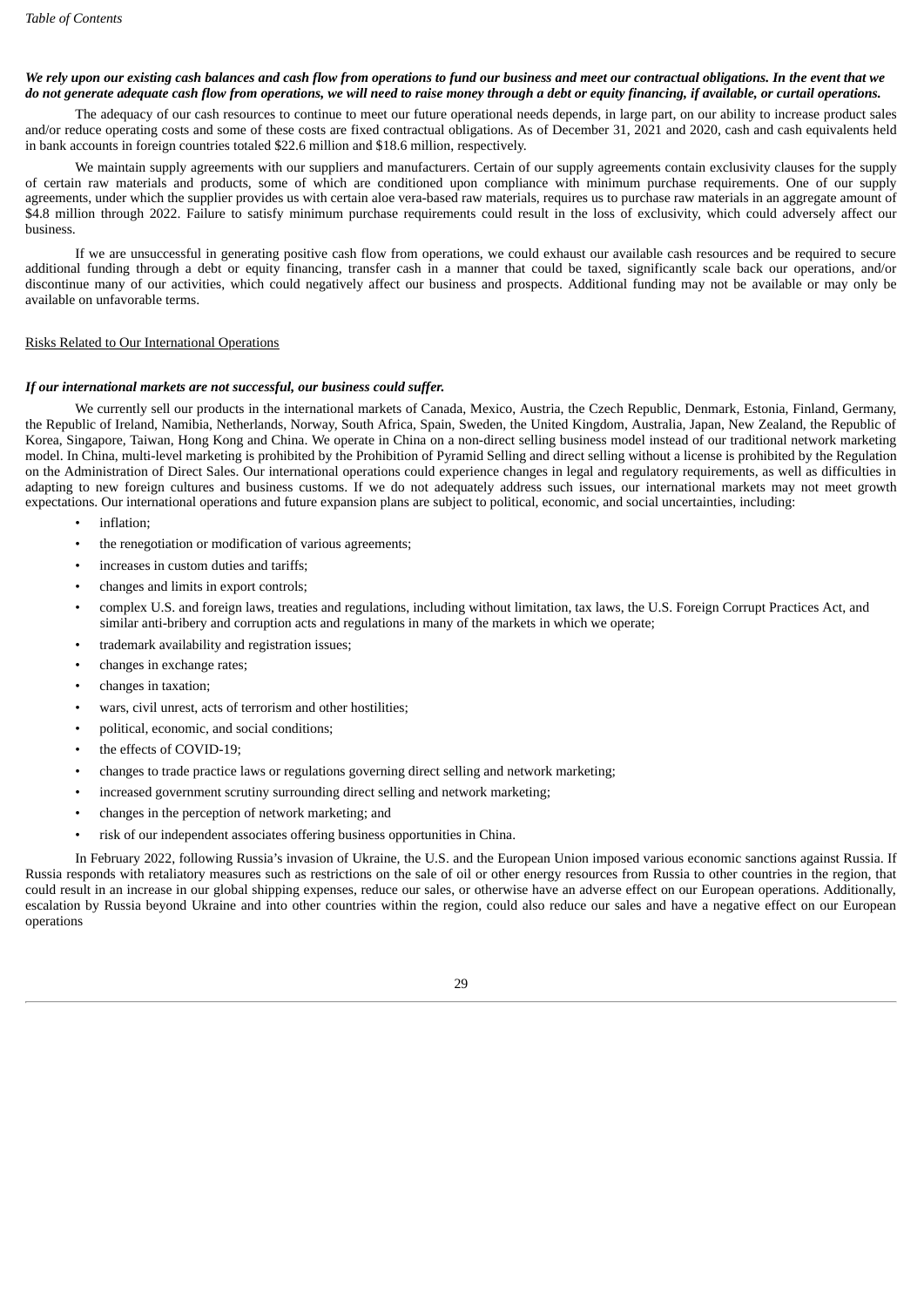The risks outlined above could adversely affect our ability to sell products, obtain international customers, or to operate our international business profitably, which would have a negative impact on our overall business and results of operations. Furthermore, any negative changes in our distribution channels may force us to invest significant time and money related to our distribution and sales to maintain our position in certain international markets.

#### *Currency exchange rate fluctuations could reduce our overall profits.*

For the year ended December 31, 2021, we recognized 78.1% of net sales in markets outside of the United States and 70.7% in markets outside of the Americas. For the year ended December 31, 2020, we recognized 77.7% of net sales in markets outside of the United States and 70.3% in markets outside of the Americas. In preparing our consolidated financial statements, we are required to translate certain financial information from foreign currencies to the United States dollar using either the spot rate or the weighted-average exchange rate. If the United States dollar changes relative to applicable local currencies, there is a risk our reported sales, operating expenses, and net income could significantly fluctuate. For example, while our 2021 net sales increased 3.1% on a Constant dollar basis (see Item 7, *Non-GAAP Financial Measures*), favorable foreign exchange caused a \$3.7 million increase in GAAP net sales as compared to 2020. In other words, 2021 sales would have been \$3.7 million lower than the reported value, except for the impact of foreign exchange. There can be no assurance that foreign currency fluctuations will not have a material adverse effect on our business, assets, financial condition, liquidity, results of operations or cash flows. We are not able to predict the degree of exchange rate fluctuations, nor can we estimate the effect any future fluctuations may have upon our future operations. To date, we have not entered into any hedging contracts or participated in any hedging or derivative activities.

#### The spread of COVID-19 underscores certain risks we face, and the rapid development and fluidity of this situation precludes any prediction as to the *ultimate adverse impact to us of COVID-19.*

On March 11, 2020 the World Health Organization declared COVID-19 a pandemic, and on March 13, 2020 the United States declared a national emergency with respect to COVID-19. The spread of COVID-19 underscores certain risks we face in our business that are described in this Annual Report on Form 10-K. Governmental and non-governmental organizations may not effectively combat the spread and severity of COVID-19, which could adversely impact our profitability. The adverse economic effects of COVID-19 may materially decrease demand for our products based on changes in consumer behavior or the restrictions in place by governments trying to curb the outbreak. For example, we rescheduled in-person corporate sponsored events in 2020 and in 2021, opting instead to hold virtual events. In many cases, our associates canceled in-person sales meetings and utilized online platforms to meet virtually. We have held virtual company sponsored events in early 2021, and while we hope to hold corporate sponsored in-person events later in 2022, we are prepared to transition those planned in-person events to virtual events. The continued uncertainty regarding the spread and duration of the COVID-19 pandemic, including the multiple new variants of the virus that causes COVID-19, could lead to adverse impacts on our sales in fiscal year 2022 and our overall liquidity.

The spread of COVID-19, or actions taken to mitigate this spread domestically and in our international markets, could have material and adverse effects on our ability to operate effectively, including as a result of the complete or partial closure of certain businesses and the inability of our associates to market our products as a result of "shelter-in-place" and similar policies that may be implemented in an effort to mitigate the spread of COVID-19. Furthermore, the outbreak of COVID-19 has severely impacted global economic activity, and caused significant volatility and negative pressure in the financial markets. We experienced challenges in getting raw materials and ingredients to our contract manufacturers and finished products to our distribution centers resulting from reductions in global transportation capacity.

The fluidity of this situation precludes any prediction as to the ultimate adverse impact to us of COVID-19. We are continuing to monitor the spread of COVID-19 and related risks. The magnitude and duration of the pandemic and its impact on our business, results of operations, financial position, and cash flows is uncertain as this continues to evolve globally. However, as new variants of the virus continue to emerge, such impact could grow and our business, results of operations, financial position, and cash flows could be materially adversely affected.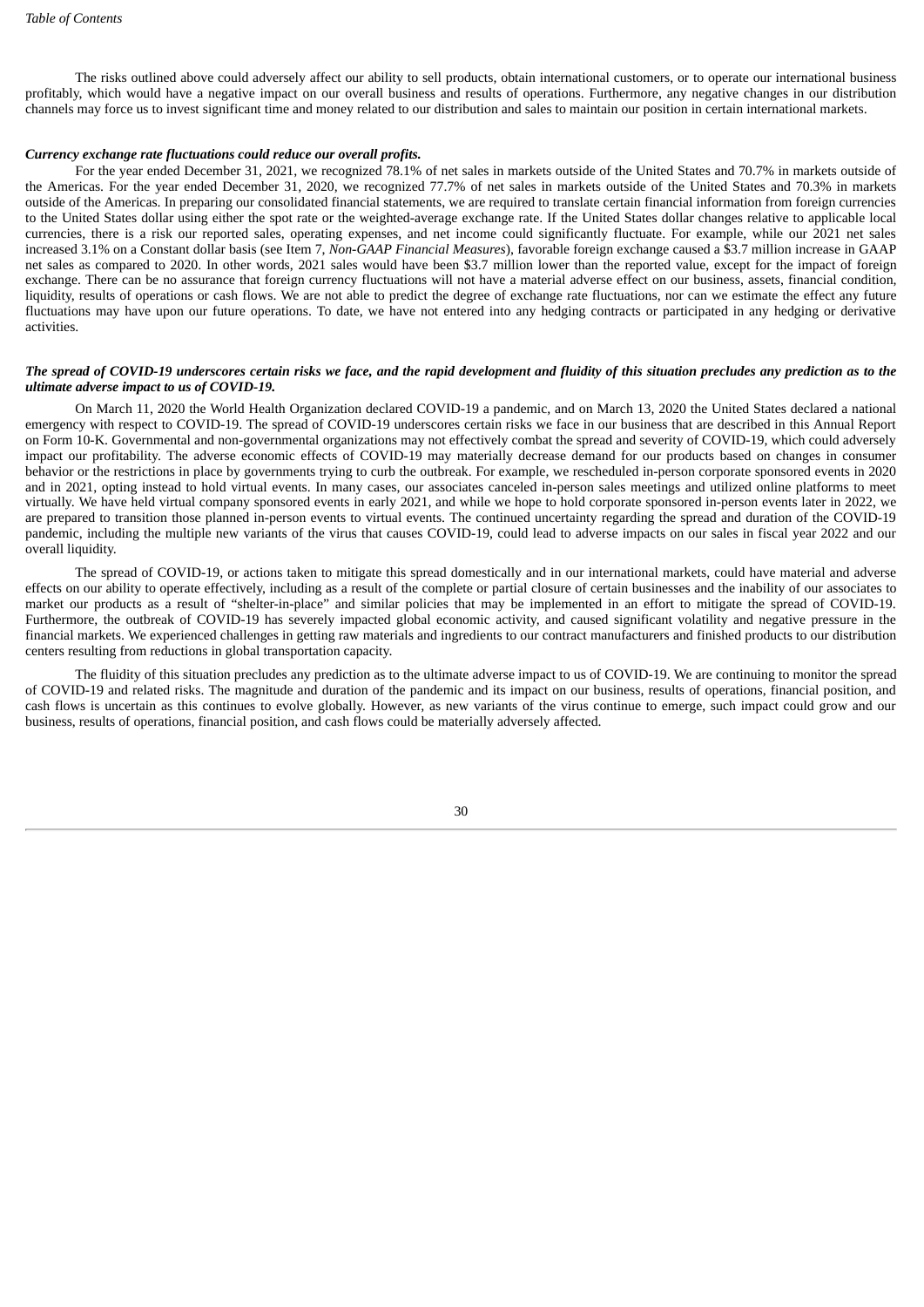# Risks Related to Regulation

# If government regulations regarding network marketing change or are interpreted or enforced in a manner adverse to our business, we may be subject to *new enforcement actions and material limitations regarding our overall business model.*

Network marketing is always subject to extensive governmental regulations, including foreign, federal, and state regulations. Any change in legislation and regulations could affect our business. Furthermore, significant penalties could be imposed on us for failure to comply with various statutes or regulations. Violations may result from:

- ambiguity in statutes;
- regulations and related court decisions;
- the discretion afforded to regulatory authorities and courts interpreting and enforcing laws;
- new regulations affecting our business; and
- changes to, or interpretations of, existing regulations affecting our business.

On January 4, 2018, The Federal Trade Commission (the "FTC") issued "Business Guidance Concerning Multi-Level Marketing" a non-binding guidance in question-and-answer format clarifying the FTC's enforcement position regarding multi-level marketing. The guidance focuses on the characteristics of multi-level marketing and delineates the factors that the FTC staff is likely to consider in assessing whether or not a compensation structure is problematic. The FTC has broad enforcement authority and, while it issues guidance on how it interprets the applicable law, that guidance is not ultimately binding on the FTC. As a result, the FTC could decide to investigate or bring an enforcement action regarding practices that we interpret to be in line with applicable law and/or FTC guidance. For example, the FTC has challenged the distributor compensation plans used by other multi-level-marketing companies over the last few years. The FTC obtained consent decrees with those companies requiring those companies to (i) discontinue using all, or certain components of, their compensation plans; and (ii) implement a compensation plan that received prior approval from the FTC. In 2019, the FTC continued to challenge compensation plans and structures within the direct selling channel. In October 2019, following ongoing discussions with the FTC pertaining to an enforcement action, one of our competitors changed its business model from multi-level-marketing to direct-to-consumer as part of a stipulated order for permanent injunction. While consent decrees and orders entered into by our competitors are not binding on the Company, it does provide an insight into the FTC's priorities regarding its interpretation and enforcement of regulations pertaining to the multi-level-marketing business model. While we prioritize ensuring that our business and compensation model are compliant, we cannot be certain that the FTC or similar regulatory body in another country will not modify or otherwise amend its guidance, laws, or regulations or interpret in a way that would render our current practices inconsistent with the same.

FTC determinations such as these have created ambiguity regarding the proper interpretation of the law and regulations applicable to direct selling companies, and in particular, companies that use a multi-level-marketing business model, in the United States. While a consent order between the FTC and a specific company does not represent judicial precedent and is not legally binding on other companies, FTC officials have indicated that companies within the direct selling channel should look to these consent orders for guidance. Additionally, while communications and guidance from the FTC to the direct selling channel in 2019 and 2018 reinforce the principles contained in these consent orders, these communications have also created ambiguity and uncertainty regarding the proper interpretation of the laws, regulations and judicial precedent applicable to direct selling in the United States. We continue to analyze the consent orders, guidance and other communications issued by the FTC. Although we strive to ensure that our overall business model and compensation plans are regulatory compliant in each of our markets, we cannot assure you that a regulator, if it were to review our business, would agree with our assessment and would not require us to change one or more aspects of our operations. Any action against us in the future by the FTC or another regulator could materially and adversely affect our operations.

On October 28, 2021, the Company received a letter from the Federal Trade Commission ("FTC") regarding "Notices of Penalty Offenses Concerning Money-Making Opportunities and Endorsement and Testimonials." The Company was among 1,100 other companies to receive the letter which put companies on notice that they should be aware of what constitutes false or misleading income, earning, or product claims. As the FTC made clear in the letter, receipt of the letter is not a determination of wrongdoing. From a procedural standpoint, the FTC would still have to file a formal action if they determine the Company is in violation of the parameters laid out in the letter and then undergo an administrative hearing process. The letter is the first step in a process for the FTC to impose "civil monetary penalties of up to \$43,792 per violation." Nearly all Direct Selling Association ("DSA") member companies received the notice along with non-members of the DSA in the direct selling channel, gig companies, franchise companies, and other companies offering business opportunities.

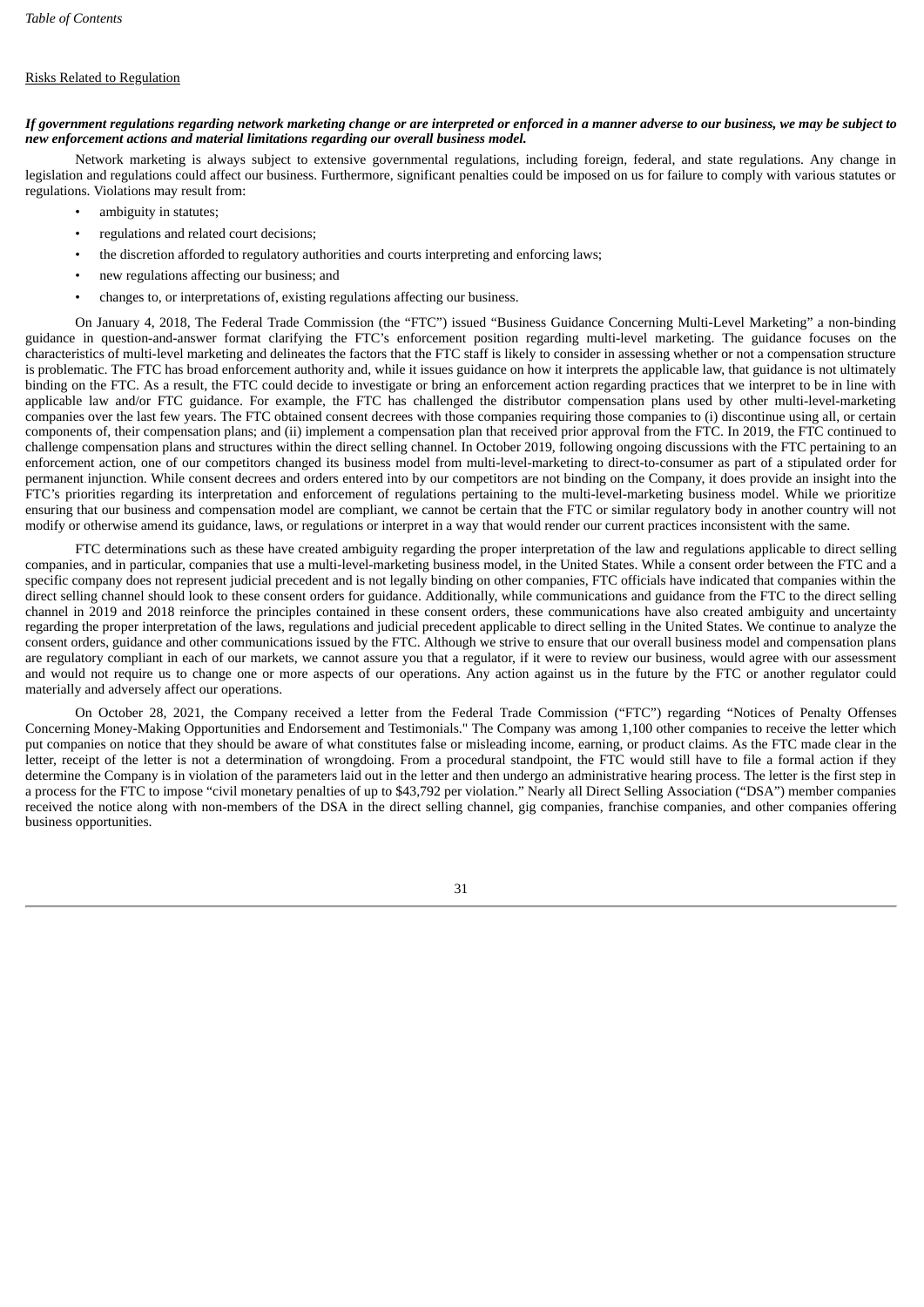We cannot predict what effect additional governmental regulations, judicial decisions, or administrative orders, when and if promulgated, would have on our business. Failure by us, or our associates, to comply with these laws, regulations, or guidance, could have a material adverse effect on our business in a particular market or in general. Finally, the continuation of regulatory challenges, investigations and litigation against other direct selling companies could harm our business and the direct selling channel if the laws and regulations are interpreted in a way that results in additional restrictions on direct selling companies in general.

### Independent associates could fail to comply with our associate policies and procedures or make improper product, compensation, marketing or advertising claims that violate laws or regulations, which could result in claims against us that could harm our financial condition and operating results.

We sell our products worldwide to a sales force of independent associates. The independent associates are independent contractors and, accordingly, we are not in a position to provide the same direction, motivation, and oversight as we would if associates were our own employees. As a result, there can be no assurance that our associates will participate in our marketing strategies or plans, accept our introduction of new products, or comply with our associate policies and procedures. All independent associates sign a written contract and agree to adhere to our policies and procedures, which prohibit associates from making false, misleading or other improper claims regarding products or income potential from the distribution of the products. However, independent associates may from time to time, without our knowledge and in violation of our policies, make non-compliant statements, create promotional materials, or otherwise provide information that does not accurately describe our products or marketing program. In addition to policies prohibiting improper product claims, we also have policies that prohibit our independent associates from selling our products or otherwise conducting business in markets outside of the countries in which we operate or in a manner inconsistent with how we operate in a specific country.

There is a possibility that some jurisdictions could seek to hold us responsible for independent associate activities that violate applicable laws or regulations, which could result in government or third-party actions or fines against us, which could harm our financial condition and operating results. For example, Meitai does not operate as a direct selling company in mainland China and does not hold a direct selling license in China. Additionally, direct selling regulations in China prevent persons who are not Chinese nationals from engaging in direct selling in China. While we have policies that prohibit our independent associates from conducting business in markets other than those in which we currently operate and we have provided information on how Meitai operates in China as a non-direct selling business under an e-commerce model, we cannot guarantee that our independent associates will not violate our policies or violate Chinese law or other applicable regulations, and therefore, might result in regulatory action and adverse publicity, which would harm our business in China or our business generally.

### We may be held responsible for certain taxes or assessments relating to the activities of our independent associates, which could harm our financial *condition and operating results.*

Our independent associates are subject to taxation and, in some instances, legislation or governmental agencies impose an obligation on us to collect taxes, such as value added taxes, and to maintain appropriate tax records. In addition, we are subject to the risk in some jurisdictions of being responsible for social security and similar social taxes with respect to our distributors. In the event that local laws and regulations require us to treat our independent distributors as employees, or if our distributors are deemed by local regulatory authorities to be our employees, rather than independent contractors, we may be held responsible for social security and/or related social taxes in those jurisdictions, plus any related assessments and penalties, which could harm our financial condition and operating results.

#### *Challenges by private parties to the form of our network marketing system could harm our business.*

We may be subject to challenges by private parties, including our independent associates and preferred customers, to the form of our network marketing system or elements of our business. In the United States, the network marketing industry and regulatory authorities have relied on the implementation of distributor rules and policies designed to promote retail sales to protect consumers, prevent inappropriate activities, and distinguish between legitimate network marketing distribution plans and unlawful pyramid schemes. We have adopted rules and policies based on case law, rulings of the FTC, discussions with regulatory authorities in several states, and domestic and global industry standards. As a member of the U.S. Direct Selling Association (the "DSA"), we are required to adhere to a code of ethics that protects our associates and their customers, and ensures all DSA members remain accountable to regulators, consumers, independent distributors, and the public.

On January 4, 2019, the DSA established a third party self-regulatory program to be administered by the Council of Better Business Bureaus. The new entity, the Direct Selling Self-Regulatory Council ("DSSRC"), will engage in active monitoring of the entire direct selling marketplace, including websites and social media of direct selling companies and their respective independent distributors in the areas of income representations and product claims. The DSSRC will report potentially non-compliant companies to the appropriate government agencies and will manage consumer/company complaint resolution.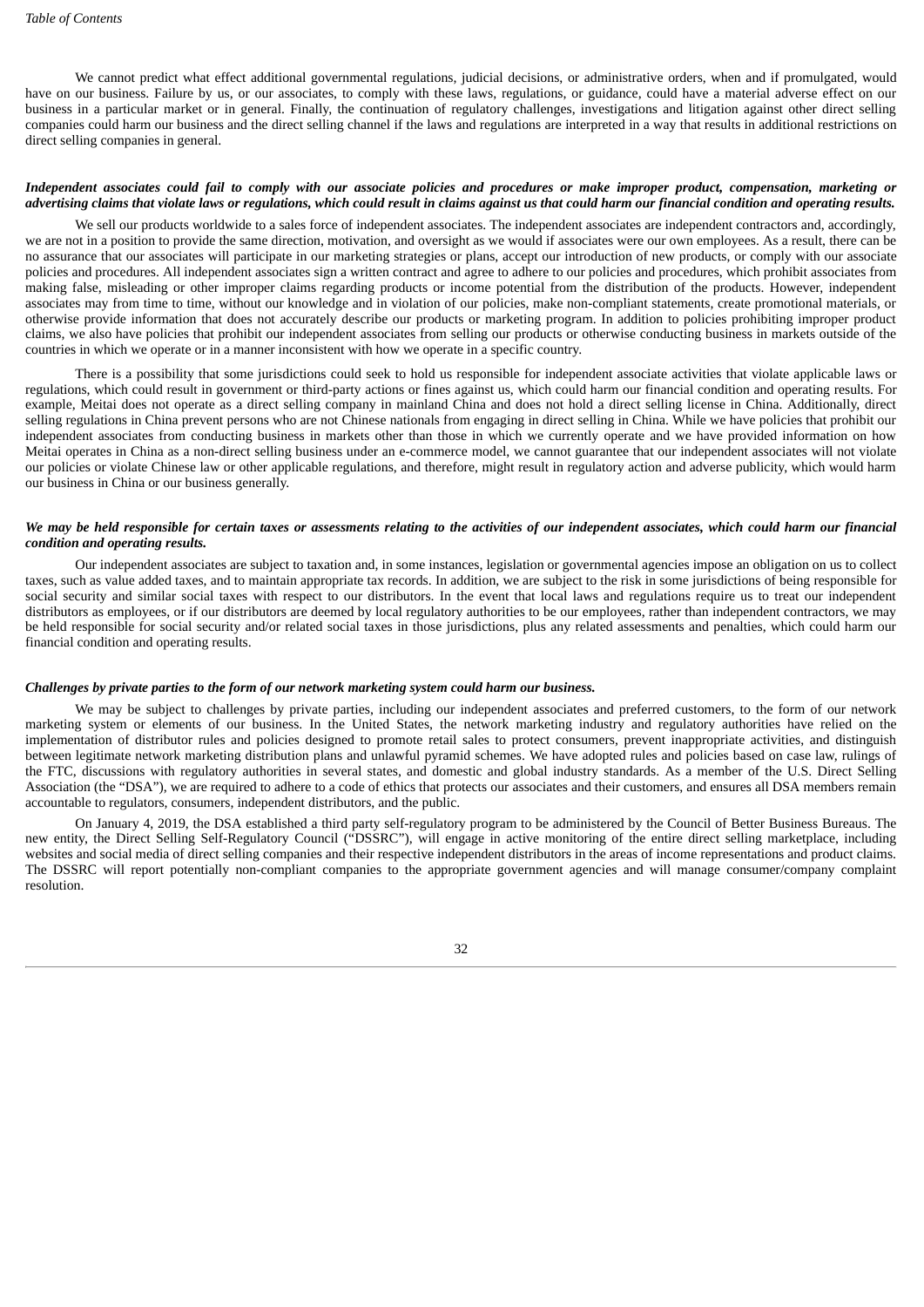Legal and regulatory requirements concerning network marketing systems, however, involve a high level of subjectivity, are inherently fact-based, and are subject to judicial interpretation. Because of this, we can provide no assurance that we would not be harmed by the application or interpretation of statutes or regulations governing network marketing, particularly in any civil challenge by a current or former independent associate or preferred customer.

#### *If our network marketing activities do not comply with government regulations, our business could suffer.*

Many governmental agencies regulate our network marketing activities. A government agency's determination that our business or our independent associates have significantly violated a law or regulation could adversely affect our business. The laws and regulations for network marketing intend to prevent fraudulent or deceptive schemes. Our business faces constant regulatory scrutiny due to the interpretive and enforcement discretion given to regulators, periodic misconduct by our independent associates, adoption of new laws or regulations, and changes in the interpretation of new or existing laws or regulations.

On December 5, 2018, our Korean subsidiary, Mannatech Korea ("MK"), received a visit from three officials with the Korean Fair Trade Commission ("KFTC"). They advised MK's management that they would be conducting a routine audit of commissions and bonuses paid to MK's independent associates. The physical audit was concluded on December 10, 2018. The KFTC issued the Examiner's Report on November 19, 2019. While MK has refined how incentive rewards are included in overall compensation for its associates in Korea in response to discussions with KFTC officials, no fines or sanctions were proposed in the report and on March 17, 2020, MK received notice that the KFTC commissioners accepted the recommendation in the Examiner's Report. While neither the Company nor MK anticipate any further issues related to this particular matter, we cannot currently predict whether or not MK will be subject to similar or other audits in the future. A negative outcome of any future audits could have an adverse effect on our business.

In addition, in the past, and because of the industry in which we operate, we have experienced inquiries regarding specific independent associates.

#### The Company may, directly or indirectly, be affected by government laws and reaulations related to climate change.

Climate change, or legal, regulatory or market measures to address climate change, may negatively affect our business and operations. There is growing concern that carbon dioxide and other greenhouse gases in the atmosphere may have an adverse impact on global temperatures, weather patterns, and the frequency and severity of extreme weather and natural disasters. In the event that climate change has a negative effect on agricultural productivity, we may be subject to decreased availability or less favorable pricing for certain commodities that are necessary for our products, such as Aloe Vera and other plant-based raw materials used in our products. Adverse weather conditions and natural disasters can reduce crop size and crop quality, which in turn could reduce our supplies of raw materials, lower recoveries of usable raw materials, increase the prices of our raw materials, increase our cost of storing and transporting our raw materials, or disrupt production schedules.

#### If we violate governmental regulations or fail to obtain necessary regulatory approvals, our operations could be adversely affected.

Our operation is subject to extensive laws, governmental regulations, administrative determinations, court decisions, and similar constraints at the federal, state, and local levels in our domestic and foreign markets. These regulations primarily involve the following:

- the formulation, manufacturing, packaging, labeling, distribution, importation, sale, and storage of our products;
- the health and safety of dietary supplements, cosmetics and foods;
- trade practice laws and network marketing laws (e.g., licensing and registration requirements; regulations pertaining to commission payments);
- our product claims and advertising by our independent associates;
- our network marketing system;
- pricing restrictions regarding transactions with our foreign subsidiaries or other related parties and similar regulations that affect our level of foreign taxable income;
- the assessment of customs duties;
- further taxation of our independent associates, which may obligate us to collect additional taxes and maintain additional records; and
- export and import restrictions.

Any unexpected new regulations or changes in existing regulations could significantly restrict our ability to continue operations, which could adversely affect our business. For example, changes regarding health and safety and food and drug regulations for our nutritional products could require us to reformulate our products to comply with such regulations.

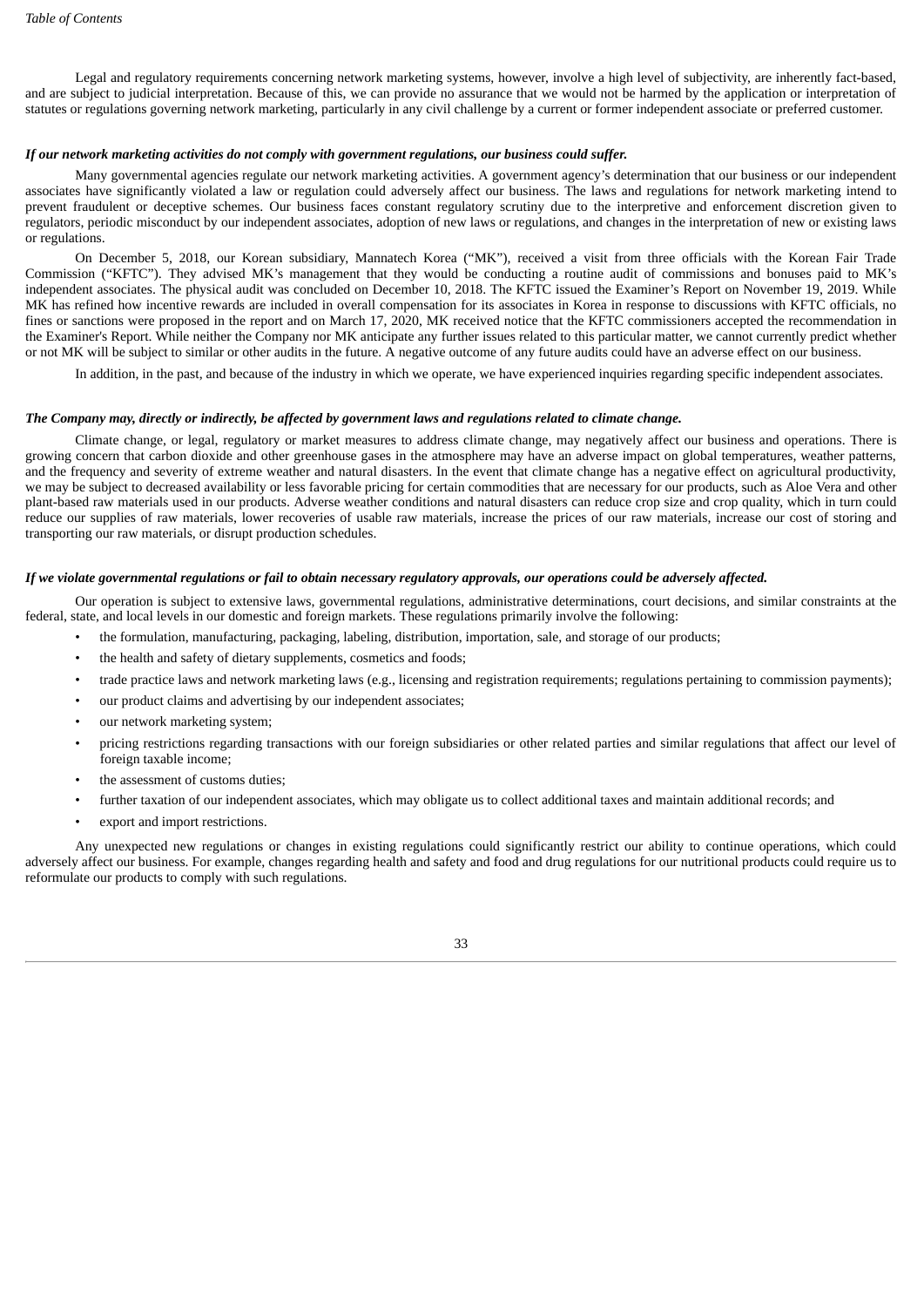On October 16, 2018, inspectors from the FDA arrived at the Company's headquarters to conduct an inspection of the facility and an audit of the Company's policies and processes. The audit included a review of the remedial steps taken by the Company in response to the Warning Letter issued by the FDA on November 14, 2017. The FDA closed its audit on October 24, 2018 and issued its report to the Company. The investigators had no objections to the corrective actions taken by the Company in response to the November 2017 Warning Letter. The Company responded with corrective actions to the 2018 report on November 13, 2018. On March 1, 2019, we received a notice from the FDA requesting a meeting to discuss and clarify the corrective actions taken in response to the audit. We met with the FDA and believe our response met their concerns. To date, we have not received any further inquiries from the FDA.

In some foreign countries, nutritional products are considered foods, while other countries consider them drugs. Future health and safety or food and drug regulations could delay or prevent our introduction of new products or suspend or prohibit the sale of existing products in a given country or marketplace. In addition, if we expand into other foreign markets, our operations or products could also be affected by the general stability of such foreign governments and the regulatory environment relating to network marketing and our products. If our products are subject to high customs duties, our sales and competitive position could suffer as compared to locally produced goods. Furthermore, import restrictions in certain countries and jurisdictions could limit our ability to import products from the United States.

We operate a non-direct selling business in mainland China. In 2016, we formed our China subsidiary, Meitai. Unlike Mannatech's business operations in other markets, Meitai operates under a cross-border e-commerce model, where consumers in China can buy Mannatech products manufactured overseas via Meitai's website. Meitai is currently not a direct selling company in China nor can it operate under a multi-level marketing model in China. Products purchased on Meitai's website are for personal use and not for resale. Meitai offers a rewards program to incentivize existing customers to refer other customers to purchase products from Meitai's website. Customs regulations in China include purchase limits to ensure that purchased products are for personal consumption. Regulators in China may change how they interpret and enforce regulations regarding e-commerce sales and how goods are imported through the free trade zone for sale to consumers in China. As a result, there can be no assurance that the Chinese government's current or future interpretation and application of existing and new regulations will not negatively impact our business in China, result in regulatory investigations, or lead to fines or penalties against us.

On January 8, 2019, China's State Administration of Market Regulation, along with 12 other government ministries and agencies, jointly launched a nationwide "100-day campaign" to crack down on illegal practices involving health products, and in particular, those operating in the direct selling channel. The campaign was initiated amid growing controversies surrounding, Quanjian, a licensed direct selling company suspected of operating a pyramid scheme and engaging in marketing practices that exaggerated the effectiveness of its health products. Other direct selling firms operating in China were cautioned to stop making false or exaggerated health claims through public advertising and their distributors. As part of the 100-day campaign, China also suspended the registration, approval, and issuance of direct selling licenses. The 100-day campaign was completed on April 18, 2019. Subsequent to the campaign, Quanjian was fined approximately \$14.0 million and its founder and chairman was sentenced to nine years in prison and assessed a fine of approximately \$7.0 million. The suspension of issuing direct selling licenses continues.

Many direct selling companies operating in China are still experiencing negative effects to their business operations including limited sales meetings, media scrutiny, and unfavorable consumer sentiment towards direct selling companies. Chinese officials of various ministries and agencies stated that they will continue to monitor healthcare product and direct selling companies. The suspension on issuing direct selling licenses remains in effect and it is unclear whether there will be changes to the application processes if and when the suspension is lifted.

#### Increased regulatory scrutiny of nutritional supplements as well as new regulations that are being adopted in some of our markets with respect to nutritional supplements could result in more restrictive regulations and harm our results if our supplements or advertising activities are found to violate existing or new regulations or if we are not able to effect necessary changes to our products in a timely and efficient manner to respond to new *regulations.*

There has been an increasing movement in the United States and other markets to increase the regulation of dietary supplements, which could impose additional restrictions or requirements on us and increase the cost of doing business. On February 11, 2019, the FDA issued a statement from FDA Commissioner, Dr. Scott Gottlieb, regarding the agency's efforts to strengthen the regulation of dietary supplements. The FDA will be prioritizing and focusing resources on misbranded products bearing unproven claims to treat, cure, or mitigate disease. Commissioner Gottlieb established a Dietary Supplement Working Group tasked with reviewing the agency's organizational structure, process, procedures, and practices to identify opportunities to modernize the oversight of dietary supplements. Additionally, on December 21, 2015, the FDA created the Office of Dietary Supplements ("ODSP"). The creation of this new office elevates the FDA's program from its previous status as a division under the Office of Nutrition and Dietary Supplements. ODSP will continue to monitor the safety of dietary supplements. In markets outside of the United States, prior to commencing operations or marketing new products, we may be required to obtain approvals, registrations, licenses, or certifications from an agency comparable to the FDA for the specific market. Approvals or registration may require reformulation of our products or may be unavailable to us with respect to certain products or ingredients. We must also comply with product labeling regulations, which vary by jurisdiction.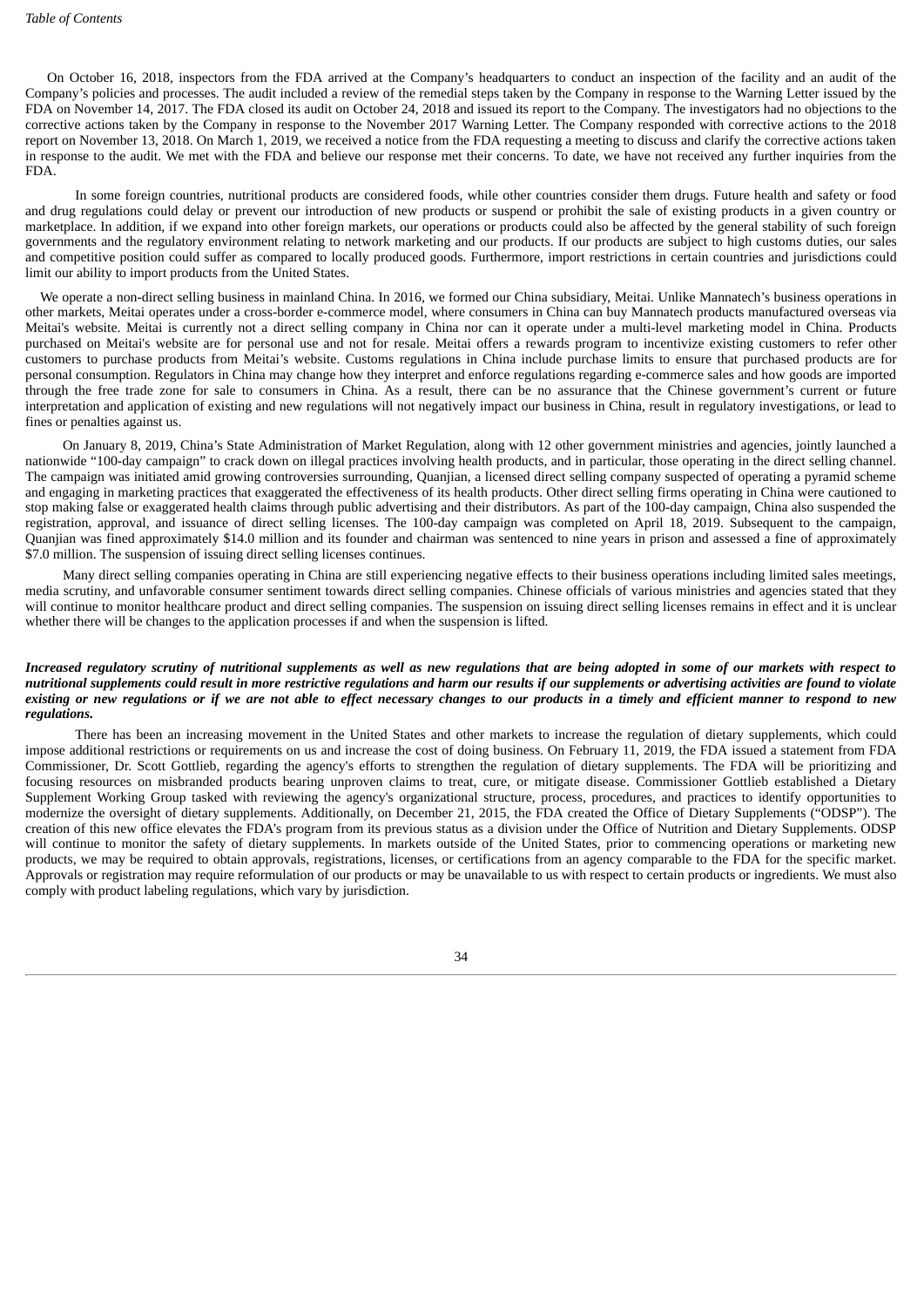In several of our markets, new regulations have been adopted, or are likely to be adopted, in the near-term that will impose new requirements, make changes in some classifications of supplements under the regulations, or limit the claims we can make. In addition, there has been increased regulatory scrutiny of nutritional supplements and marketing claims under existing and new regulations. In Europe, for example, we are unable to market supplements that contain ingredients that have not been previously marketed in Europe without going through an extensive registration and approval process. Europe is also expected to adopt additional regulations in the future to set new limits on acceptable levels of nutrients. South Africa has also implemented new "complementary medicine" legislation, which requires a significant dossier in order to register current and new products. Mannatech is working toward complying with the new legislation and is in contact with the Direct Selling Association in South Africa. In August 2016, the FDA published its revised draft guidance on Dietary Supplements: New Dietary Ingredient Notifications and Related Issues. If a company sells a dietary supplement containing an ingredient that FDA considers either not a dietary ingredient or a new dietary ingredient ("NDI") that needs an NDI notification, the agency may threaten or initiate enforcement against the Company. For example, it might send a warning letter that can trigger consumer lawsuits, demand a product recall, or even work with the Department of Justice to bring a criminal action. Our operations could be harmed if new guidance or regulations require us to reformulate products or effect new registrations, if regulatory authorities make determinations that any of our products do not comply with applicable regulatory requirements, if the cost of complying with regulatory requirements increases materially, or if we are not able to effect necessary changes to our products in a timely and efficient manner to respond to new regulations. In addition, our operations could be harmed if governmental laws or regulations are enacted that restrict the ability of companies to market or distribute nutritional supplements or impose additional burdens or requirements on nutritional supplement companies.

#### Taxation and transfer pricing affect our operations and we could be subjected to additional taxes, duties, interest, and penalties in material amounts, *which could harm our business.*

As a multinational corporation, in many countries, including the United States, we are subject to transfer pricing and other tax regulations designed to ensure that our intercompany transactions are consummated at prices that reflect the economic reality of the relationship between our entities and have not been manipulated to produce a desired tax result, that appropriate levels of income are reported as earned by the local entities, and that we are taxed appropriately on such transactions. Regulators closely monitor our corporate structure, intercompany transactions, and how we effectuate intercompany fund transfers. If regulators challenge our corporate structure, transfer pricing methodologies or intercompany transfers, our operations may be harmed and our effective tax rate may increase. Scrutiny has increased with the advent of the Organization for Economic Co-operation and Development Base Erosion and Profit Shifting project.

We are subject to income taxes in the U.S. and numerous international jurisdictions. Our income tax provision and cash tax liability in the future could be adversely affected by changes in earnings in countries with differing statutory tax rates, changes in the valuation of deferred tax assets and liabilities, changes in tax laws and the discovery of new information in the course of our tax return preparation process. We are also subject to ongoing tax audits. These audits can involve complex issues, which may require an extended period of time to resolve and can be highly judgmental. Tax authorities may disagree with certain tax reporting positions taken by us and, as a result, assess additional taxes against us. We regularly assess the likely outcomes of these audits in order to determine the appropriateness of our tax provision. The amounts ultimately paid upon resolution of these or subsequent tax audits could be materially different from the amount previously included in our income tax provision, and, therefore, could have a material impact on our profitability.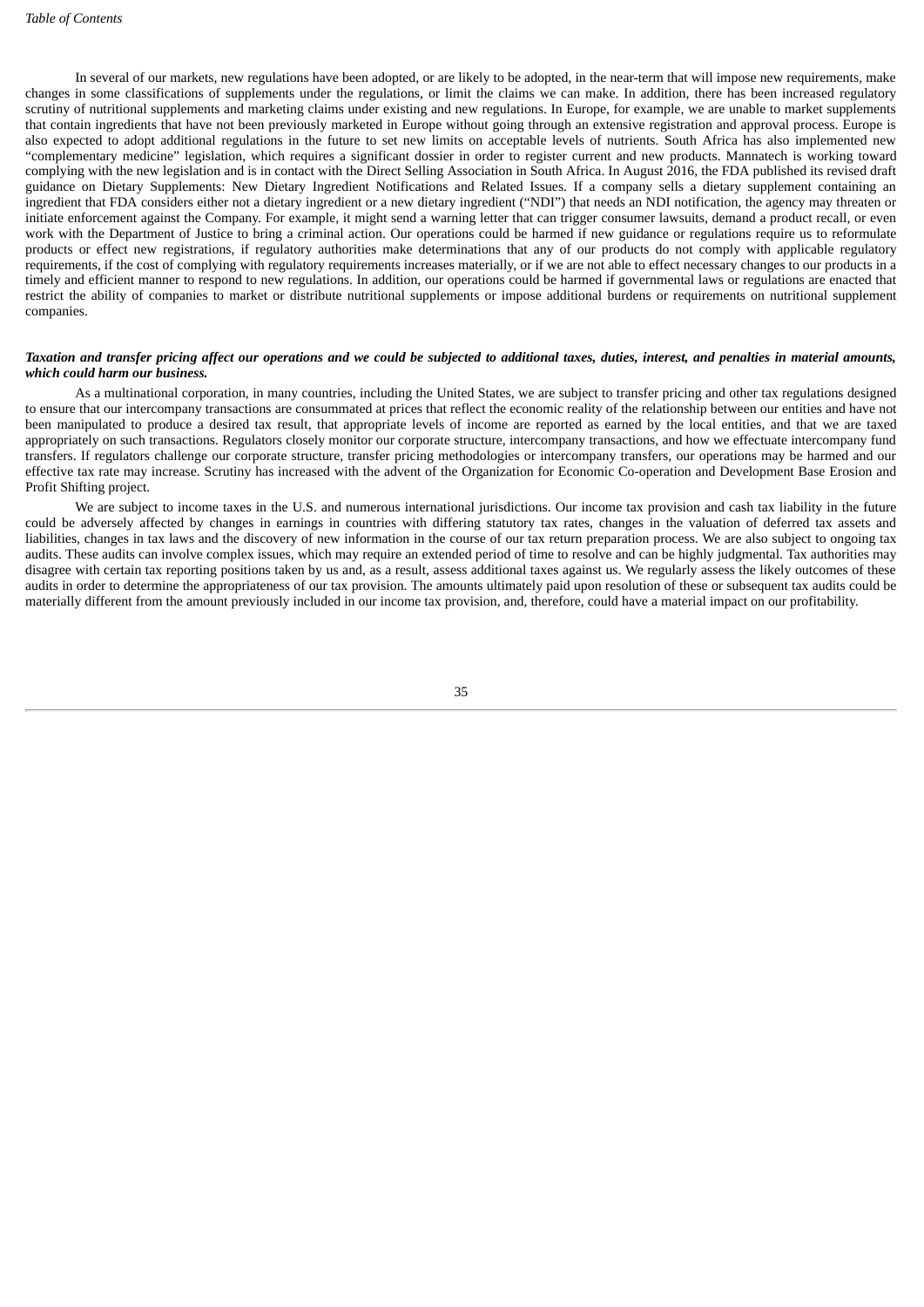### Risks Related to Owning Our Common Stock

#### *Our stock price is volatile and may fluctuate significantly.*

The price of our common stock is subject to sudden and material increases and decreases. Decreases could adversely affect investments in our common stock. The price of our common stock and the price at which we could sell securities in the future could significantly fluctuate in response to:

- broad market fluctuations and general economic conditions;
- fluctuations in our financial results;
- future securities offerings;
- changes in the market's perception of our products or our business, including false or negative publicity;
- governmental regulatory actions;
- the outcome of any lawsuits;
- financial and business announcements made by us or our competitors;
- the demand and daily trading volume of our shares;
- the general condition of the industry; and
- the sale of large amounts of stock by insiders.

In addition, the stock market has experienced extreme price and volume fluctuations in recent years that have significantly affected the quoted prices of the securities of many companies. The changes sometimes appear to occur without regard to specific operating performance. The price of our common stock in the open market could fluctuate based on factors that have little or nothing to do with us or that are outside of our control. For example, general economic conditions, such as the COVID-19 pandemic, recession or interest rate or currency rate fluctuations in the United States or abroad, could negatively affect the market price of our common stock in the future.

#### Certain shareholders, directors, and officers own a significant amount of our stock, which could allow them to influence corporate transactions and *other matters.*

As of December 31, 2021, our directors and executive officers collectively with their families and affiliates, beneficially owned approximately 45.07% of our total outstanding common stock. As a result, if two or more of these shareholders choose to act together based on their current share ownership, they may be able to control a significant percentage of the total outstanding shares of our common stock, which could affect the outcome of a shareholder vote on the election of directors, the adoption of stock option plans, the adoption or amendment of provisions in our articles of incorporation and bylaws, or the approval of mergers and other significant corporate transactions.

#### *We have implemented anti-takeover provisions that may help discourage a change of control.*

Certain provisions in our articles of incorporation, bylaws, and the Texas Business Organizations Code help discourage unsolicited proposals to acquire our Company, even if the proposal may benefit our shareholders. Our articles of incorporation authorize the issuance of preferred stock without shareholder approval. Our Board of Directors has the power to determine the price and terms of any preferred stock. The ability of our Board of Directors to issue one or more series of preferred stock without shareholders' approval could deter or delay unsolicited changes of control by discouraging open market purchases of our common stock or a non-negotiated tender or exchange offer for our common stock. Discouraging open market purchases may be disadvantageous to our shareholders who may otherwise desire to participate in a transaction in which they would receive a premium for their shares.

In addition, other provisions may also discourage a change of control by means of a tender offer, open market purchase, proxy contest or otherwise. Our charter documents provide for three classes of directors on our Board of Directors with members of each class serving staggered three year terms. Our bylaws provide that directors are elected by a plurality vote and that directors can only be removed for cause upon the affirmative vote of the holders of a majority of the issued and outstanding shares entitled to be cast for the election of such directors. Furthermore, our bylaws establish advance notice requirements for nominations for election to our board of directors or for proposing matters that can be acted on by shareholders at shareholder meetings. In addition, the Texas Business Organization Code restricts, subject to exceptions, business combinations with any "affiliated shareholder." Any or all of these provisions could delay, deter or help prevent a takeover of our Company and could limit the price investors are willing to pay for our common stock.

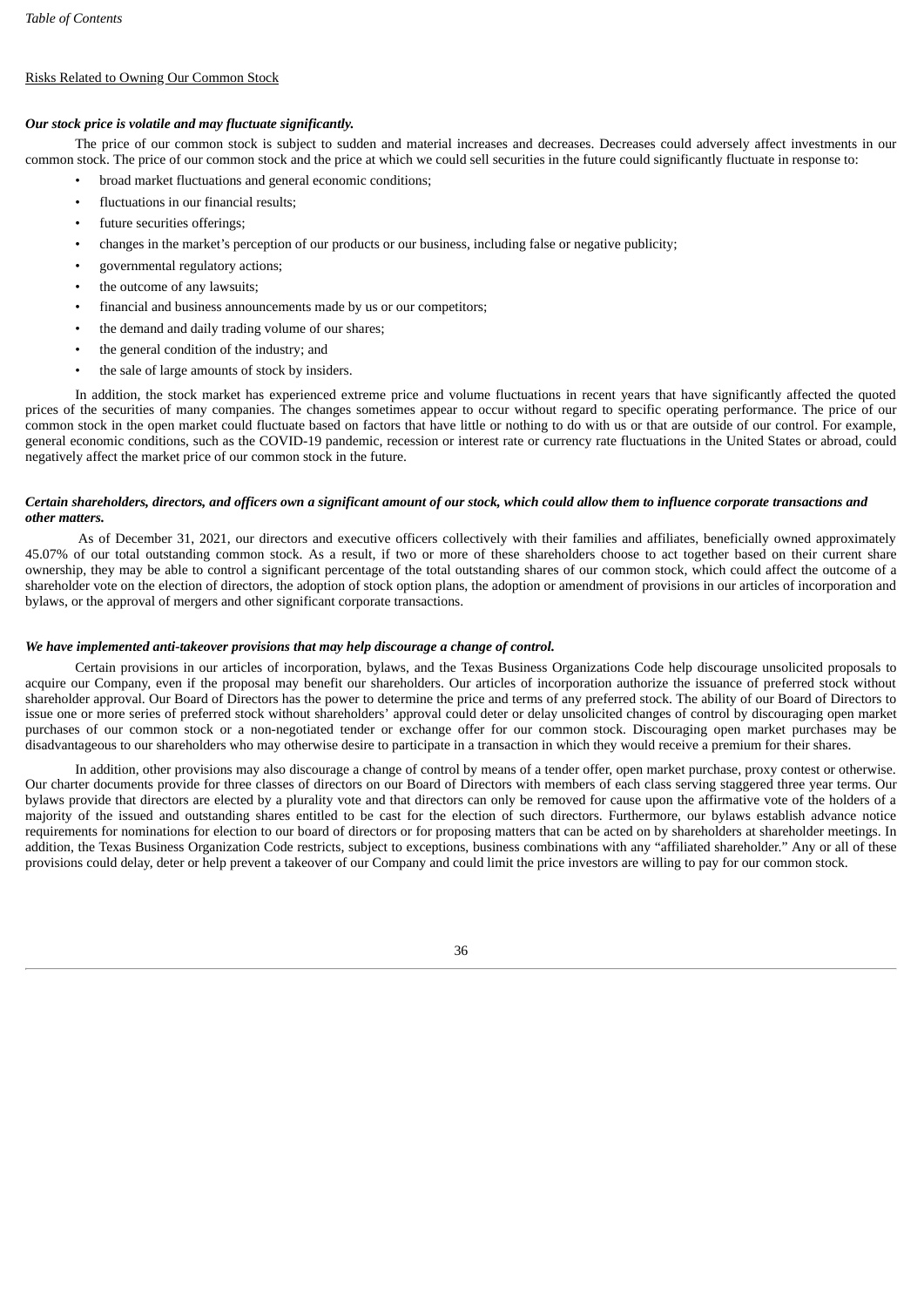### Our failure to comply with The Nasdag Global Select Market continued listing standards may adversely affect the price and liquidity of our shares of *common stock as well as our ability to raise capital in the future.*

Our common stock is currently listed on The Nasdaq Global Select Market. Continued listing of a security on Nasdaq is conditioned upon compliance with various continued listing standards. There can be no assurance that we will continue to satisfy the requirements for maintaining listing on Nasdaq. If we are unsuccessful in maintaining compliance with the continued listing requirements of Nasdaq, then our common stock could be delisted. If our common stock is delisted and we cannot obtain listing on another major market or exchange, our common stock's liquidity would suffer, and we would likely experience reduced investor interest. Such factors may result in a decrease in our common stock's trading price. Delisting may also restrict us from issuing additional securities or securing financing.

As of the date of issuance of this report, we were in compliance with the continued listing requirements. However, we cannot assure you that we will be successful in continuing to meet all requisite continued listing criteria.

#### We are not required to pay dividends, and our Board of Directors may decide not to declare dividends in the future.

The declaration of dividends on our common stock is solely within the discretion of our Board of Directors, subject to limitations under Texas law stipulating that dividends may not be paid if payment therefore would cause the corporation to be insolvent or if the amount of the dividend would exceed the surplus of the corporation. Our Board of Directors may decide not to declare dividends or we could be prevented from declaring a dividend because of legal or contractual restrictions. The failure to pay dividends could reduce our stock price.

#### The reduced disclosure requirements applicable to us as a "smaller reporting company" may make our common stock less attractive to investors.

We are a "smaller reporting company" as defined in Rule 12b-2 of the Exchange Act. As a smaller reporting company we prepare and file SEC forms similar to other SEC reporting companies; however, the information disclosed may differ and be less comprehensive. If some investors find our common stock less attractive as a result of less comprehensive information we may disclose pursuant to the exemptions available to us as a smaller reporting company, there may be a less active trading market for our common stock and our stock price may be more volatile than that of an otherwise comparable company that does not avail itself of the same or similar exemptions.

Circumstances and conditions may change. Accordingly, additional risks and uncertainties not currently known, or that we currently deem not material, may also adversely affect our business operations.

#### **Item 1B. Unresolved Staff Comments**

None.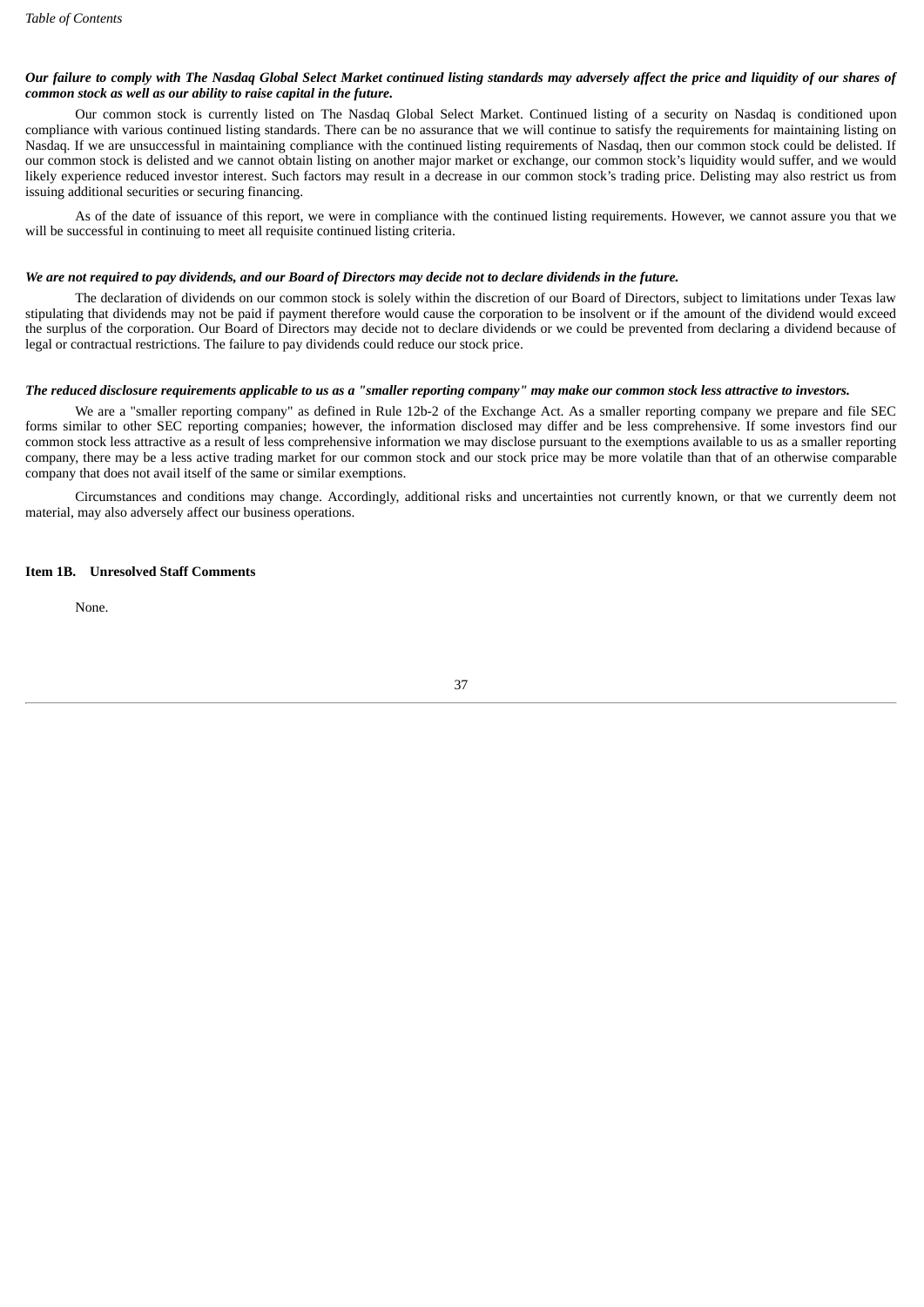## **Item 2. Properties**

We lease property at several locations for our headquarters and distribution facilities, including:

| Location                                                  | Area              | <b>Expiration date</b> |
|-----------------------------------------------------------|-------------------|------------------------|
| Flower Mound, Texas (corporate headquarters)              | 52,992 sq. feet   | June 2028              |
| St. Leonards, Australia (Australian headquarters)         | 3,939 sq. feet    | $N/A$ <sup>(1)</sup>   |
| Shibuya-ku, Tokyo, Japan (Japanese headquarters)          | 5,338 sq. feet    | September 2022         |
| Yeongnam Tower, Sincheon-dong, (Daegu Center)             | 3,558 sq. feet    | June 2022              |
| Gangnam-gu, Seoul, Korea (Republic of Korea headquarters) | $10,604$ sq. feet | June 2025              |
| Gangnam-gu Seoul, Korea (Seoul training center)           | 18,468 sq. feet   | June 2025              |
| Haewoondae-gu, Busan, Korea (Pusan training center)       | 6,796 sq. feet    | March 2022             |
| Incheon, South Korea (Incheon training center)            | 7,757 sq. feet    | April 2022             |
| Taipei, Taiwan (Taiwan headquarters)                      | 260 sq. feet      | January 2023           |
| Tsuen Wan, New Territories, Hong Kong (office)            | 5,306 sq. feet    | June 2022              |
| Henggin, Zhuhai, China (office)                           | 930 sq. feet      | September 2022         |
| Tianhe, Guangzhou, China (office)                         | $110$ sq. feet    | <b>July 2022</b>       |
| Richmond, BC (Canada training center)                     | 1,963 sq. feet    | September 2022         |
| Markham, ON (office)                                      | 1,714 sq. feet    | September 2024         |
| Bedfordview, South Africa (office)                        | 4,122 sq. feet    | $N/A$ $(1)$            |
| Guadalajara, Mexico (customer service center)             | 4,187 sq. feet    | March 2022             |
| Mexico City, 1st flr Mexico (customer service center)     | $1,324$ sq. feet  | August 2022            |
| Mexico City, 3rd flr Mexico                               | $1,324$ sq. feet  | August 2022            |
| Monterrey, Mexico (office)                                | $1,701$ sq. feet  | June 2022              |
| Colima, Mexico (office)                                   | 732 sq. feet      | December 2022          |

<sup>(1)</sup> Renewable monthly.

To maximize our operating strategy and minimize costs, we contract with third-party distribution and fulfillment facilities in our three regions: (i) the Americas, (ii) EMEA and (iii) Asia/Pacific. By entering into these third-party distribution facility agreements, our offices maintain flexible operating capacity, minimize shipping costs, and are able to process an order within 24-hours after order placement and receipt of payment.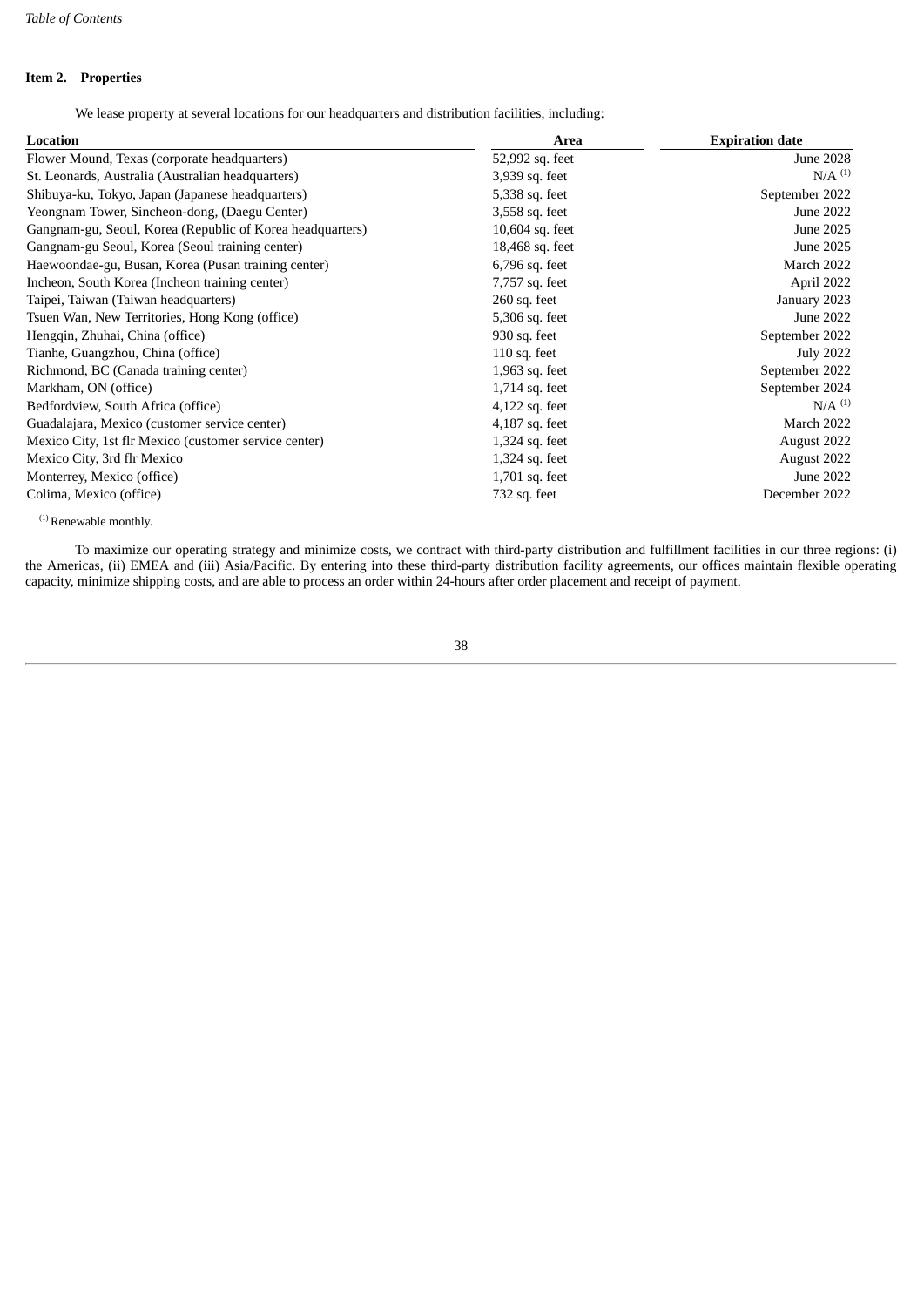# **Item 3. Legal Proceedings**

See Note 12 to our Consolidated Financial Statement, *Litigation*, which is incorporated herein by reference.

## **Item 4. Mine Safety Disclosures**

Not Applicable.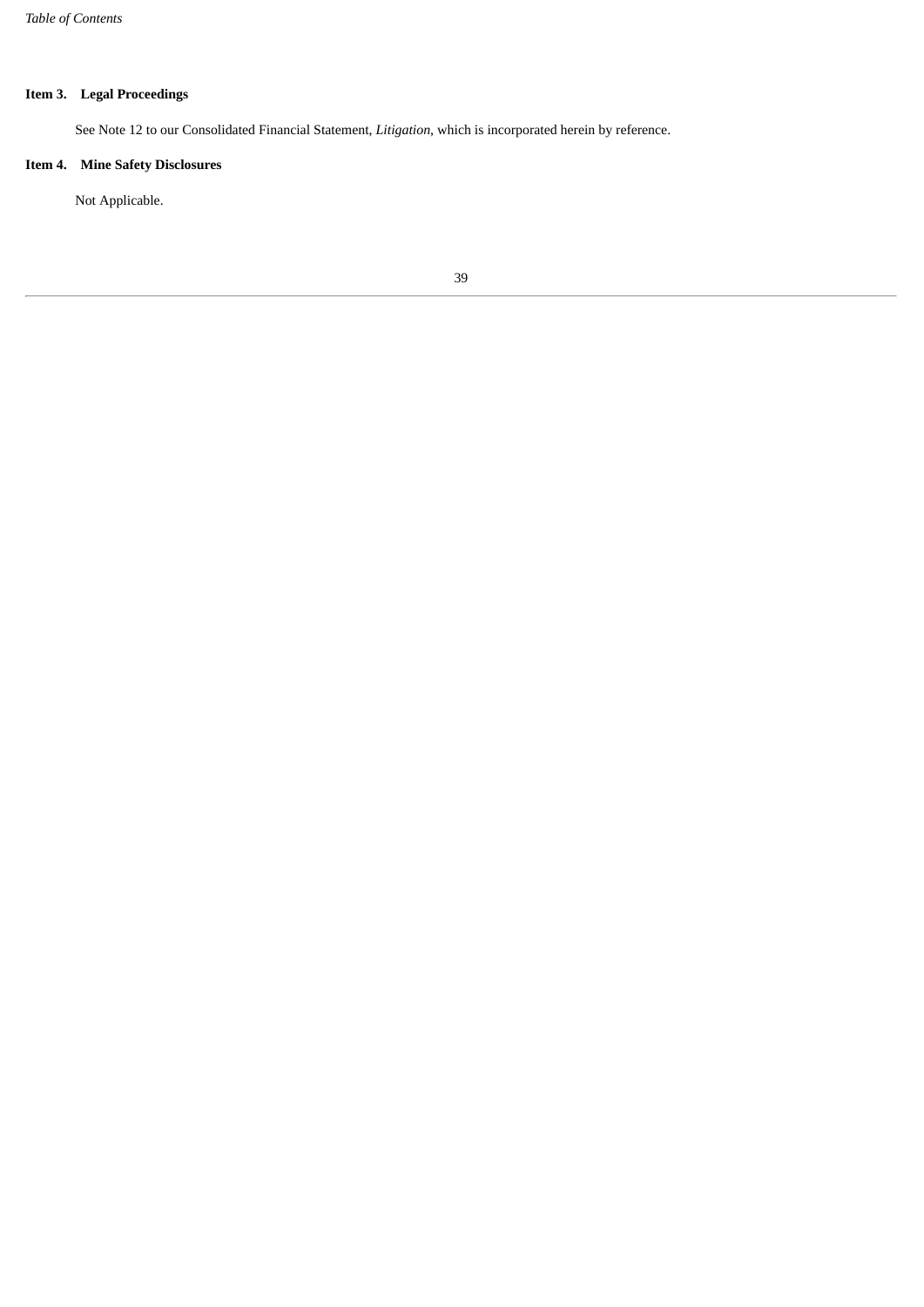## **PART II**

### Item 5. Market for Registrant's Common Equity, Related Shareholder Matters and Issuer Purchases of Equity Securities

*Market for Our Common Stock .* On February 12, 1999, we completed our initial public offering. Our common stock is currently trading on Nasdaq under the symbol "MTEX."

*Holders.* As of February 28, 2022, there were 1,107 shareholders of record.

*Recent Sales of Unregistered Securities.* None.

*Uses of Proceeds from Registered Securities.* None.

*Issuer Purchases of Equity Securities.* None.

**Item 6. [Reserved]**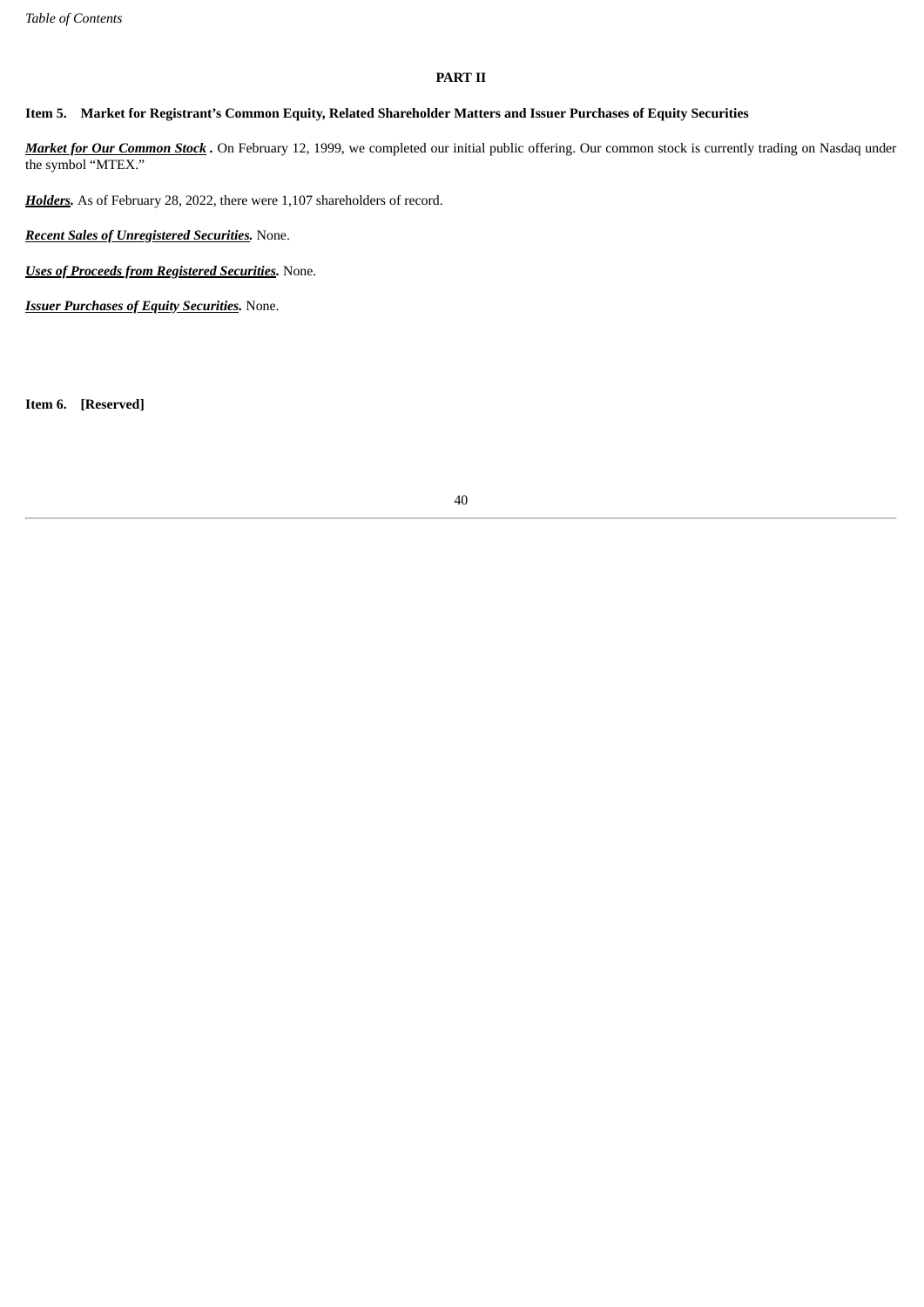#### **Item 7. Management's Discussion and Analysis of Financial Condition and Results of Operations**

The following discussion is intended to assist in the understanding of our consolidated financial position and our results of operations for each of the two years ended December 31, 2021 and 2020. This discussion should be read in conjunction with "Item 15. – Consolidated Financial Statements" beginning on page F-1 of this report and with other financial information included elsewhere in this report. Unless stated otherwise, all financial information presented below, throughout this report, and in the consolidated financial statements and related notes includes Mannatech and all of our subsidiaries on a consolidated basis. Refer to the *Non-GAAP Financial Measure* section herein for a description of how Constant dollar ("Constant dollar") growth rate (a Non-GAAP financial metric) is determined.

#### **COMPANY OVERVIEW**

Mannatech is a global wellness solution provider, which was incorporated and began operations in November 1993. We develop and sell innovative, high quality, proprietary nutritional supplements, topical and skin care and anti-aging products, and weight-management products that target optimal health and wellness. We currently sell our products in three regions: (i) the Americas (the United States, Canada and Mexico); (ii) Europe/the Middle East/Africa ("EMEA") (Austria, the Czech Republic, Denmark, Estonia, Finland, Germany, the Republic of Ireland, Namibia, the Netherlands, Norway, South Africa, Spain, Sweden and the United Kingdom); and (iii) Asia/Pacific (Australia, Japan, New Zealand, the Republic of Korea, Singapore, Taiwan, Hong Kong, and China).

We conduct our business as a single reporting segment and primarily sell our products through a network of approximately 163,000 active associates and preferred customer positions held by individuals that purchased our products and/or packs or paid associate fees during the last 12 months, who we refer to as *current associates and preferred customers*. New pack sales and the receipt of new associate fees in connection with new positions in our network are leading indicators for the long-term success of our business. New associate or preferred customer positions are created in our network when our associate fees are paid or packs and products are purchased for the first time under a new account. We operate as a seller of nutritional supplements, topical and skin care and anti-aging products, and weight-management products through our network marketing distribution channels operating in 24 countries and direct e-commerce retail in China. We review and analyze net sales by geographical location and by packs and products on a consolidated basis. Each of our subsidiaries sells similar products and exhibits similar economic characteristics, such as selling prices and gross margins.

Because we sell our products through network marketing distribution channels, the opportunities and challenges that affect us most are: recruitment of new and retention of current associates and preferred customers that occupy sales or purchasing positions in our network; entry into new markets and growth of existing markets; niche market development; new product introduction; and investment in our infrastructure. Our subsidiary in China, Meitai, is currently operating as a traditional retailer under a cross-border e-commerce model. Meitai cannot legally conduct a direct selling business in China unless it acquires a direct selling license in China.

#### **Current Economic Conditions and Recent Developments**

Overall net sales increased \$8.4 million, or 5.5%, for 2021, as compared to 2020. Our 2021 net sales increased \$4.7 million, or 3.1%, on a Constant dollar basis (see Non-GAAP Financial Measures, below), and favorable foreign exchange caused a \$3.7 million increase in GAAP net sales as compared to 2020.

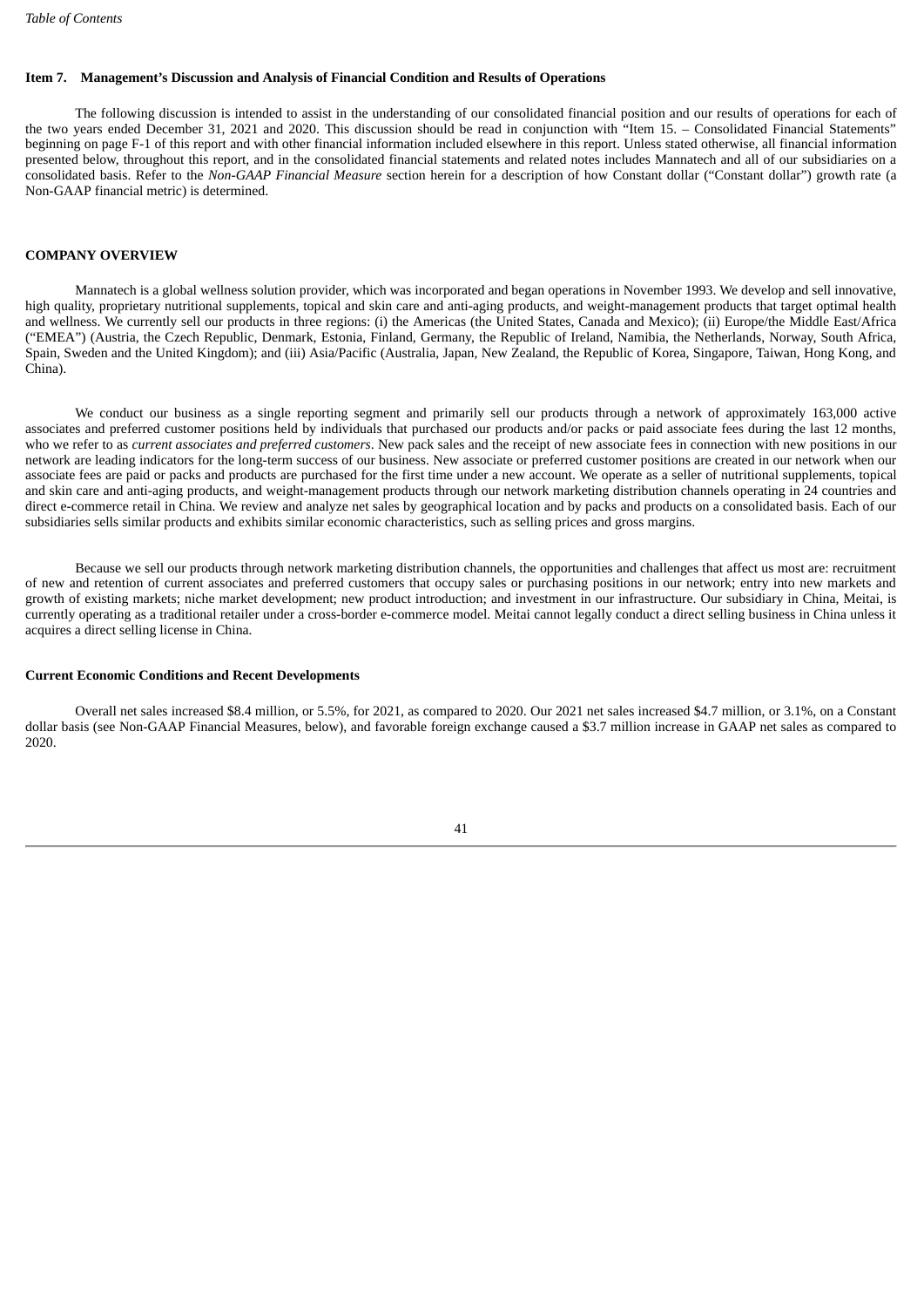## **RESULTS OF OPERATIONS**

## **Year Ended December 31, 2021 compared to Year Ended December 31, 2020**

The tables below summarize our consolidated operating results in dollars and as a percentage of net sales for the years ended December 31, 2021 and 2020 *(in thousands, except percentages)*.

|                                     |    | 2021                    |                     | 2020 |                  |                     | <b>Change</b> |               |            |  |
|-------------------------------------|----|-------------------------|---------------------|------|------------------|---------------------|---------------|---------------|------------|--|
|                                     |    | Total<br><b>Dollars</b> | $%$ of<br>net sales |      | Total<br>dollars | $%$ of<br>net sales |               | <b>Dollar</b> | Percentage |  |
| <b>Net sales</b>                    | S  | 159,762                 | $100.0 \%$ \$       |      | 151,407          | $100.0 \%$ \$       |               | 8,355         | 5.5%       |  |
| Cost of sales                       |    | 34,149                  | 21.4 %              |      | 35,505           | 23.5 %              |               | (1,356)       | $(3.8)\%$  |  |
| <b>Gross profit</b>                 |    | 125,613                 | 78.6 %              |      | 115,902          | 76.5 %              |               | 9,711         | 8.4%       |  |
| <b>Operating expenses:</b>          |    |                         |                     |      |                  |                     |               |               |            |  |
| Commissions and incentives          |    | 63,784                  | 39.9 %              |      | 61,349           | 40.5 %              |               | 2,435         | 4.0 %      |  |
| Selling and administrative expenses |    | 29,427                  | 18.4 %              |      | 27,845           | 18.4 %              |               | 1,582         | 5.7%       |  |
| Depreciation and amortization       |    | 1,719                   | 1.1 %               |      | 1,990            | 1.0 %               |               | (271)         | $(13.6)\%$ |  |
| Other operating costs               |    | 21,634                  | 13.5 %              |      | 20,227           | 13.4 %              |               | 1,407         | 7.0 %      |  |
| Total operating expenses            |    | 116,564                 | 73.0 %              |      | 111,411          | 73.6 %              |               | 5,153         | 4.6 %      |  |
| <b>Income from operations</b>       |    | 9,049                   | 5.7 %               |      | 4,491            | 3.0%                |               | 4,558         | 101.5 %    |  |
| Interest income                     |    | 66                      | $-$ %               |      | 83               | $0.1 \%$            |               | (17)          | (20.5) %   |  |
| Other (expense) income, net         |    | (223)                   | $(0.1)\%$           |      | 1,151            | $0.8 \%$            |               | (1,374)       | 119.4 %    |  |
| Income before income taxes          |    | 8,892                   | 5.6 %               |      | 5,725            | 3.8%                |               | 3,167         | 55.3 %     |  |
| Income tax provision                |    | 950                     | $0.6\%$             |      | 536              | $0.4\%$             |               | 414           | 77.2 %     |  |
| <b>Net income</b>                   | \$ | 9,842                   | 6.2 $%$             | -S   | 6,261            | 4.1 %               | - S           | 3,581         | $(57.2)\%$ |  |

### **Non-GAAP Financial Measures**

To supplement our financial results presented in accordance with generally accepted accounting principles in the United States ("GAAP"), we disclose operating results that have been adjusted to exclude the impact of changes due to the translation of foreign currencies into U.S. dollars, including changes in: Net Sales, Gross Profit, and Income (loss) from Operations. We refer to these adjusted financial measures as Constant dollar items, which are Non-GAAP financial measures. We believe these measures provide investors an additional perspective on trends. To exclude the impact of changes due to the translation of foreign currencies into U.S. dollars, we calculate current year results and prior year results at a constant exchange rate, which is the prior year's rate. Currency impact is determined as the difference between actual growth rates and constant currency growth rates.

|                         |    |                                                   | 2021 |                                                   |          | 2020                                       |  | <b>Constant Dollar Change</b> |         |  |  |
|-------------------------|----|---------------------------------------------------|------|---------------------------------------------------|----------|--------------------------------------------|--|-------------------------------|---------|--|--|
|                         |    | <b>GAAP</b><br><b>Measure:</b><br><b>Total \$</b> |      | <b>Non-GAAP</b><br><b>Measure:</b><br>Constant \$ |          | <b>GAAP</b><br><b>Measure:</b><br>Total \$ |  | Dollar                        | Percent |  |  |
| Net sales               | S  | 159.8                                             | S    | 156.1                                             | \$       | 151.4                                      |  | 4.7                           | 3.1 %   |  |  |
| Product                 | \$ | 151.0                                             | -S   | 147.6                                             | - \$     | 146.2                                      |  | 1.4                           | 1.0%    |  |  |
| Pack and associate fees | \$ | 8.0                                               | - \$ | 7.7                                               | - \$     | 4.2                                        |  | 3.5                           | 83.3 %  |  |  |
| Other                   | \$ | 0.8                                               | - 5  | 0.7                                               | <b>S</b> | $1.0\,$                                    |  | (0.3)                         | (30.0)% |  |  |
| Gross profit            | \$ | 125.6                                             | S    | 122.8                                             | -S       | 115.9                                      |  | 6.9                           | 6.0 $%$ |  |  |
| Income from operations  | \$ | 9.0                                               | - 5  | 8.3                                               | \$       | 4.5                                        |  | 3.8                           | 84.4 %  |  |  |

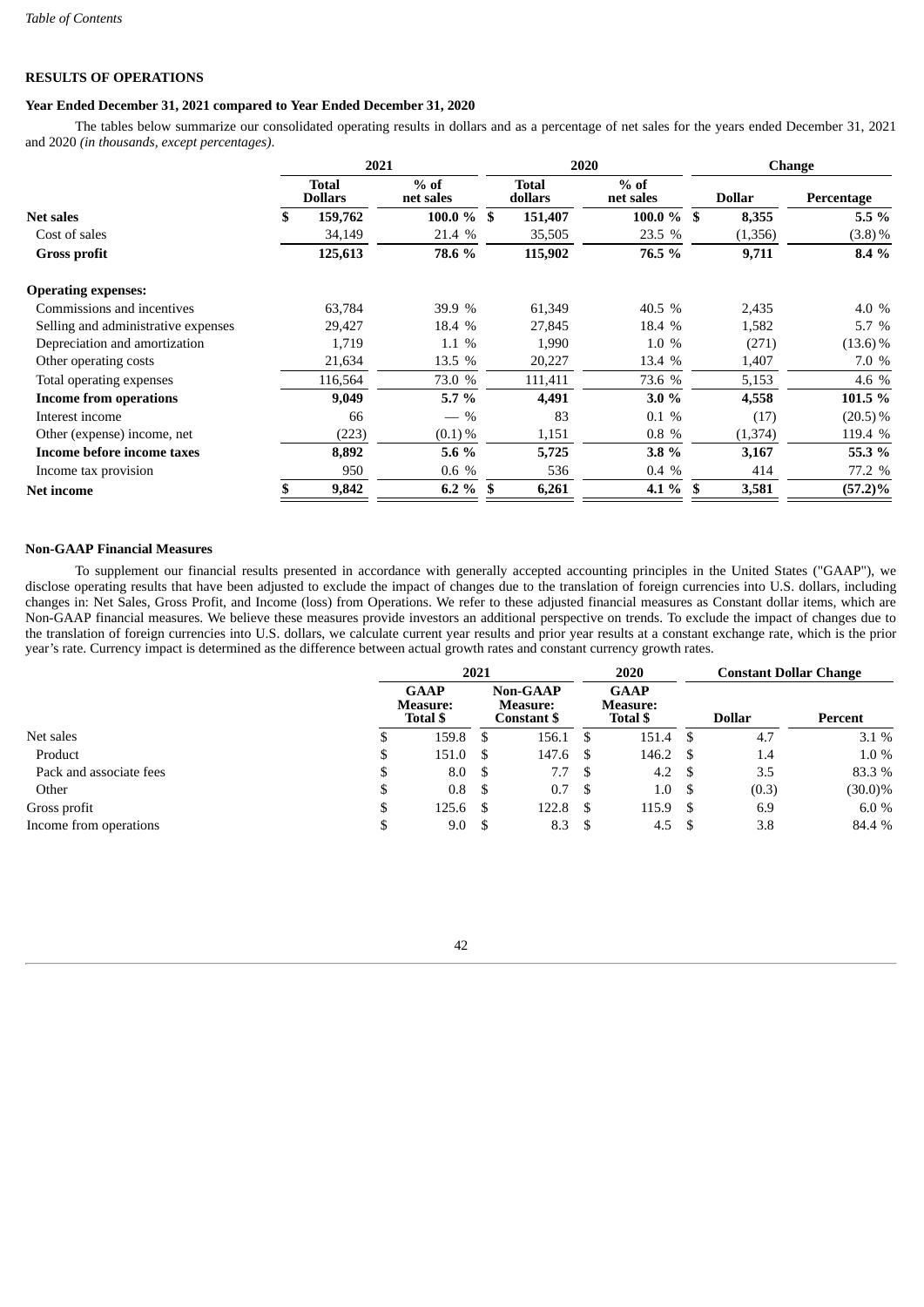## **Net Sales in Dollars and as a Percentage of Consolidated Net Sales**

Consolidated net sales by region for the years ended December 31, 2021 and 2020 were as follows *(in millions, except percentages)*:

|              | 2021  |              |      | 2020  |         |
|--------------|-------|--------------|------|-------|---------|
| Americas     | 46.8  | $29.3 \%$ \$ |      | 44.9  | 29.7 %  |
| Asia/Pacific | 97.7  | 61.1 %       |      | 92.1  | 60.8 %  |
| EMEA         | 15.3  | 9.6%         |      | 14.4  | $9.5\%$ |
| <b>Total</b> | 159.8 | $100.0 \%$   | - \$ | 151.4 | 100.0 % |

Consolidated domestic and foreign net sales for the years ended December 31, 2021 and 2020 were as follows *(in millions, except percentages)*:

|              | 2021  |                       |              | 2020  |            |
|--------------|-------|-----------------------|--------------|-------|------------|
| Domestic     | 35.0  | 21.9 %                |              | 33.7  | 22.3 %     |
| Foreign      | 124.8 | $\frac{9}{6}$<br>78.1 |              | 117.7 | 77.7 %     |
| <b>Total</b> | 159.8 | 100.0 %               | $\mathbf{r}$ | 151.4 | $100.0 \%$ |

#### **Net Sales**

Overall net sales increased by \$8.4 million, or 5.5%, for 2021, as compared to 2020. For the year ended December 31, 2021, our operations outside of the Americas accounted for approximately 70.7% of our consolidated net sales, whereas in the same period in 2020, our operations outside of the Americas accounted for approximately 70.3% of our consolidated net sales.

Sales for the Americas increased by \$1.9 million, or 4.2%, to \$46.8 million for 2021 as compared to \$44.9 million for the same period in 2020. This increase was primarily due to a 9.9% increase in revenue per active independent associate and preferred customer and a 1.7% increase in the number of active independent associates and preferred customers. Foreign currency exchange had the effect of increasing revenue by \$0.2 million for the year ended December 31, 2021, as compared to the same period in 2020. The currency impact is due to the strengthening of the Mexican Peso.

During 2021, Asia/Pacific sales increased by \$5.6 million, or 6.1%, to \$97.7 million as compared to \$92.1 million for 2020. This increase was primarily due to a 20.5% increase in revenue per active independent associate and preferred customer, which was partially offset by a 4.3% decrease in the number of active independent associates and preferred customers. Foreign currency exchange had the effect of increasing revenue by \$2.3 million for the year ended December 31, 2021, as compared to the same period in 2020. The currency impact is primarily due to the strengthening of the Korean Won and Australian Dollar, which was partially offset by the weakening of the Japanese Yen.

During 2021, EMEA sales increased by \$0.9 million, or 6.3%, to \$15.3 million as compared to \$14.4 million for 2020. This increase was primarily due to a 25.9% increase in revenue per active independent associate and preferred customer and a 9.0% increase in the number of active independent associates and preferred customers. Foreign currency exchange had the effect of increasing revenue by \$1.2 million for the year ended December 31, 2021 as compared to the same period in 2020. The currency impact is primarily due to the strengthening of the South African Rand.

Our sales mix for the years ended December 31, was as follows *(in millions, except percentages)*:

|                                            |       |         |               | Change     |
|--------------------------------------------|-------|---------|---------------|------------|
|                                            | 2021  | 2020    | <b>Dollar</b> | Percentage |
| Consolidated product sales                 | 151.0 | 146.2   | 4.8           | $3.3\%$    |
| Consolidated pack sales and associate fees | 8.0   | 4.2     | 3.8           | 90.5%      |
| Consolidated other                         | 0.8   | $1.0\,$ | (0.2)         | $(20.0)\%$ |
| Total consolidated net sales               | 159.8 | 151.4   | 8.4           | $5.5\%$    |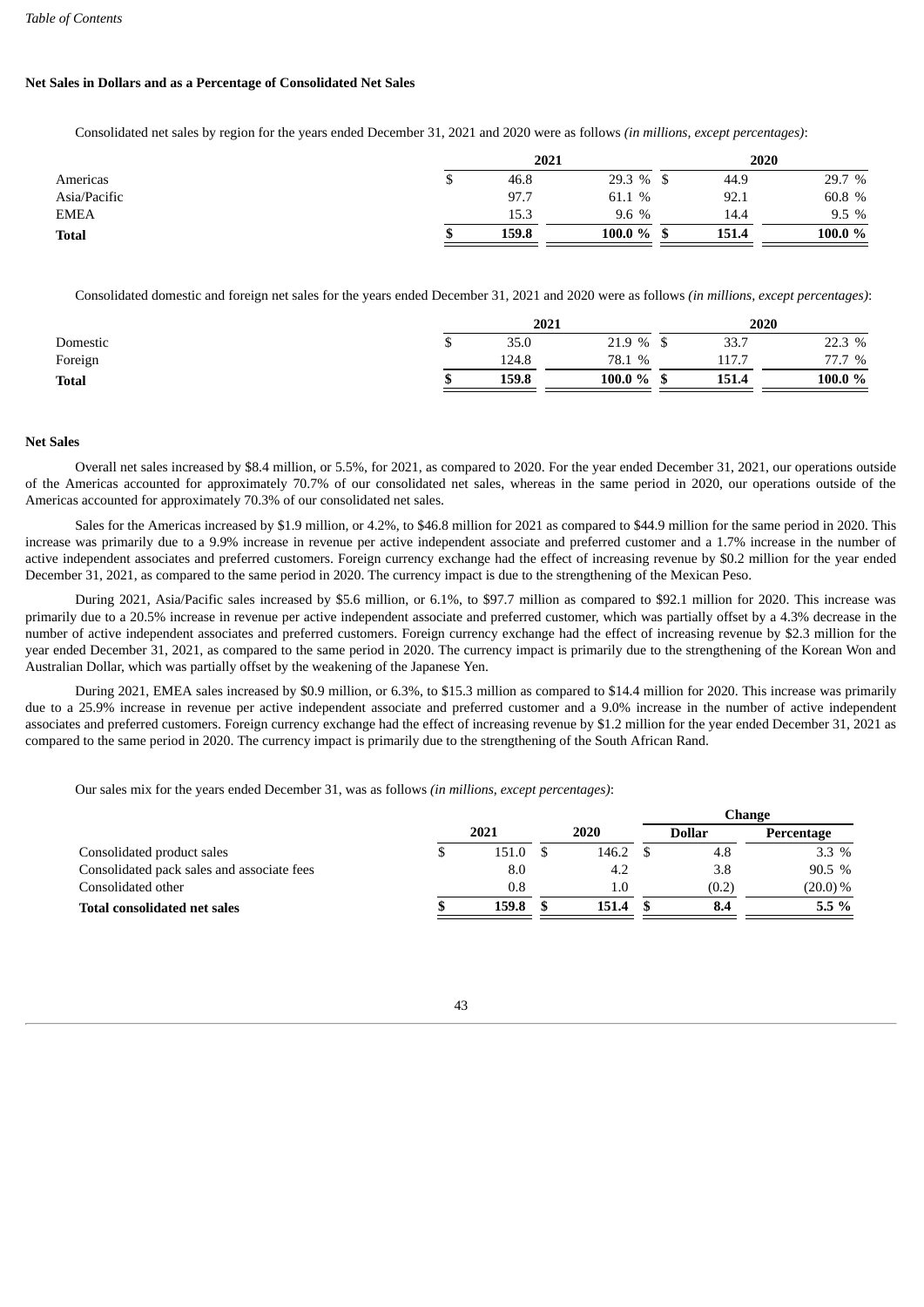#### **Product Sales**

Our product sales are made to our independent associates and preferred customers at published wholesale prices. Product sales for the year ended December 31, 2021 increased by \$4.8 million, or 3.3%, to \$151.0 million, as compared to \$146.2 million for the same period in 2020. The increase in product sales was primarily due to an increase in the average order value. The average order value in 2021 was \$190, as compared to \$183 for the same period in 2020. The number of orders processed during the year ended December 31, 2021 decreased by 2.3% as compared to the same period in 2020.

#### **Pack Sales and Associate Fees**

The Company collects associate fees in lieu of selling packs in certain markets. Associate fees are paid annually by new and continuing associates to the Company, which entitle them to earn commissions, benefits and incentives for that year. The Company collected associate fees in lieu of pack sales within the United States, Canada, South Africa, Japan, Australia, New Zealand, Singapore, Hong Kong, Taiwan, Austria, the Czech Republic, Denmark, Estonia, Finland, Germany, the Republic of Ireland, the Netherlands, Norway, Spain, Sweden and the United Kingdom.

In the Republic of Korea and Mexico, packs may still be purchased by our associates who wish to build a Mannatech business. These packs contain products that are discounted from both the published retail and associate prices. There are several pack options available to our associates. Pack sales may be completed during the final stages of the registration process, entitling the Associates to earn commissions, benefits, and incentives for that year. These packs can provide new associates with valuable training and promotional materials, as well as products for resale to retail customers, demonstration purposes, and personal consumption. Business-building associates in these markets can also purchase an upgrade pack, which provides the associate with additional promotional materials. We also do not collect associate fees or sell packs in our non-direct selling business in mainland China.

The dollar amount of pack sales and associate fees associated with new and continuing independent associate positions held by individuals in our network was as follows, for the years ended December 31 (*in millions, except percentages):*

**Change**

|          |             |               | Cilalige   |
|----------|-------------|---------------|------------|
| 2021     | 2020        | <b>Dollar</b> | Percentage |
| $_{0.5}$ | 0.5         |               | $-$ %      |
| 7.5      | 37<br>، ، ب | 3.8           | 102.7 %    |
| 8.0      | 4.2         | 3.8           | 90.5%      |
|          |             |               |            |

Total pack sales and associate fees for the year ended December 31, 2021 increased by \$3.8 million, or 90.5%, to \$8.0 million, as compared to \$4.2 million for the same period in 2020. The number of packs sold and associate fees collected increased by 4.2%. Also, the average pack value for the year ended December 31, 2021 was \$84, as compared to \$45 for the same period in 2020.

During 2021 and continuing into 2022, we took the following actions in an effort to increase the number of independent associates and preferred customers:

- registered our most popular products with the appropriate regulatory agencies in all countries of operations where possible;
- rolled out new products;
- launched an aggressive marketing and educational campaign;
- continued to strengthen compliance initiatives;
- concentrated on publishing results of research studies and clinical trials related to our products;
- initiated additional incentives;
- explored new advertising and educational tools to broaden name recognition; and
- implemented changes to our global associate career and compensation plan.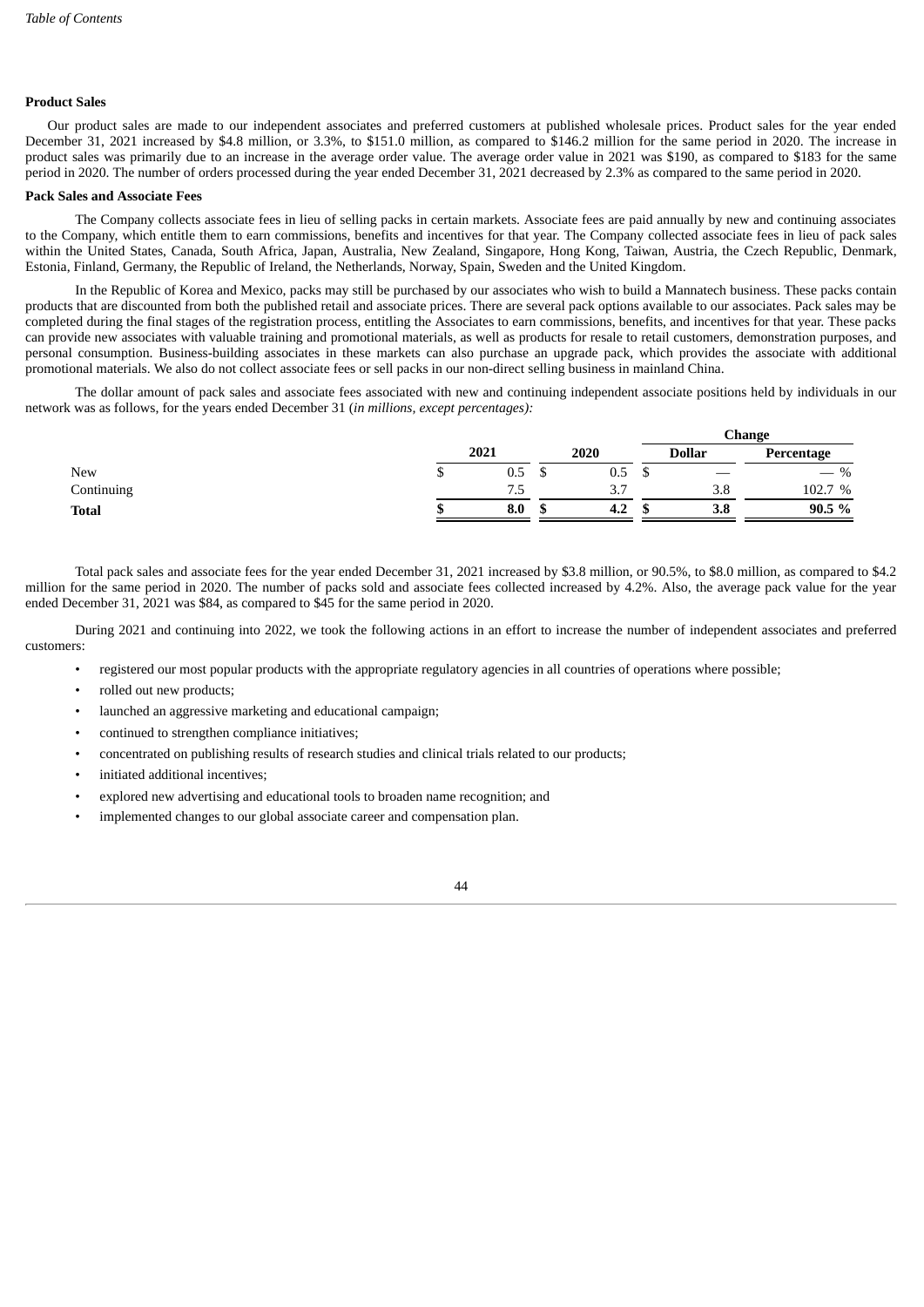The approximate number of active new and continuing active associates and preferred customers who purchased our packs or products or paid associate fees during the twelve months ended December 31 was as follows:

|              |         | 2021  |      |         | 2020  |      |
|--------------|---------|-------|------|---------|-------|------|
| New          | 84,000  | 51.5  | $\%$ | 83,000  | 45.4  | $\%$ |
| Continuing   | 79.000  | 48.5  | $\%$ | 100.000 | 54.6  | $\%$ |
| <b>Total</b> | 163.000 | 100.0 | $\%$ | 183,000 | 100.0 | $\%$ |

#### **Other Sales**

Other sales consisted of: (i) sales of promotional materials; (ii) monthly fees collected for the Success Tracker™ and Mannatech+ customized electronic business-building and educational materials, databases and applications; (iii) training and event registration fees; and (iv) a reserve for estimated sales refunds and returns. Promotional materials, training, database applications and business management tools to support our independent associates, which in turn helps stimulate product sales.

For the year ended December 31, 2021, other sales decreased by \$0.2 million, or 20.0%, to \$0.8 million, as compared to \$1.0 million for the same period in 2020. The decrease was primarily due to the decrease in active new and continuing active associates and preferred customers.

#### **Gross Profit**

For the year ended December 31, 2021, gross profit increased by \$9.7 million, or 8.4%, to \$125.6 million, as compared to \$115.9 million for the same period in 2020. Gross profit as a percentage of net sales increased to 78.6% for 2021, as compared to 76.5% for 2020 due to the benefits from foreign exchange (mostly Korea Won and South Africa Rand), price increases in a few markets and improvements in our supply chain.

#### **Commission and Incentives**

As sales grew, commission expenses increased for the year ended December 31, 2021, by 4.9%, or \$2.9 million to \$61.6 million, as compared to \$58.7 million for the same period in 2020. Commissions as a percentage of net sales were 38.5% for the year ending December 31, 2021 and 38.8% for the same period in the prior year.

Incentive costs decreased for the year ended December 31, 2021 by 18.5%, or \$0.5 million, to \$2.2 million as compared to \$2.7 million for the same period in 2020. The costs of incentives, as a percentage of net sales decreased to 1.4% for the year ended December 31, 2021, as compared to 1.8% for the same period in 2020. This decrease was related to travel incentives in the Americas and Asia/Pacific as governments required quarantine periods before entering the country, which reduced travel.

#### **Selling and Administrative Expenses**

Selling and administrative expenses include a combination of both fixed and variable expenses. These expenses consist of compensation and benefits for employees, temporary and contract labor and marketing-related expenses.

For the year ended December 31, 2021, overall selling and administrative expenses increased by \$1.6 million, or 5.7%, to \$29.4 million, as compared to \$27.8 million for the same period in 2020. The increase in selling and administrative expenses consisted of a \$1.9 million increase in payroll costs and a \$0.1 million increase in distribution costs, which was partially offset by a \$0.3 million decrease in contract labor costs and a \$0.1 million decrease in stock-based compensation.

#### **Other Operating Costs**

Other operating costs include accounting/legal/consulting fees, travel and entertainment expenses, credit card processing fees, off-site storage fees, utilities, bad debt, and other miscellaneous operating expenses.

For the year ended December 31, 2021, other operating costs increased by \$1.4 million, or 7%, to \$21.6 million, as compared to \$20.2 million for the same period in 2020. For the year ended December 31, 2021, other operating costs, as a percentage of net sales, were 13.5%, as compared to 13.4% for the same period in 2020. The increase was due to a \$0.8 million increase in consulting fees, and the \$0.6 million charge to earnings for our expected outcome from the Korea Customs Audit (see Note 11).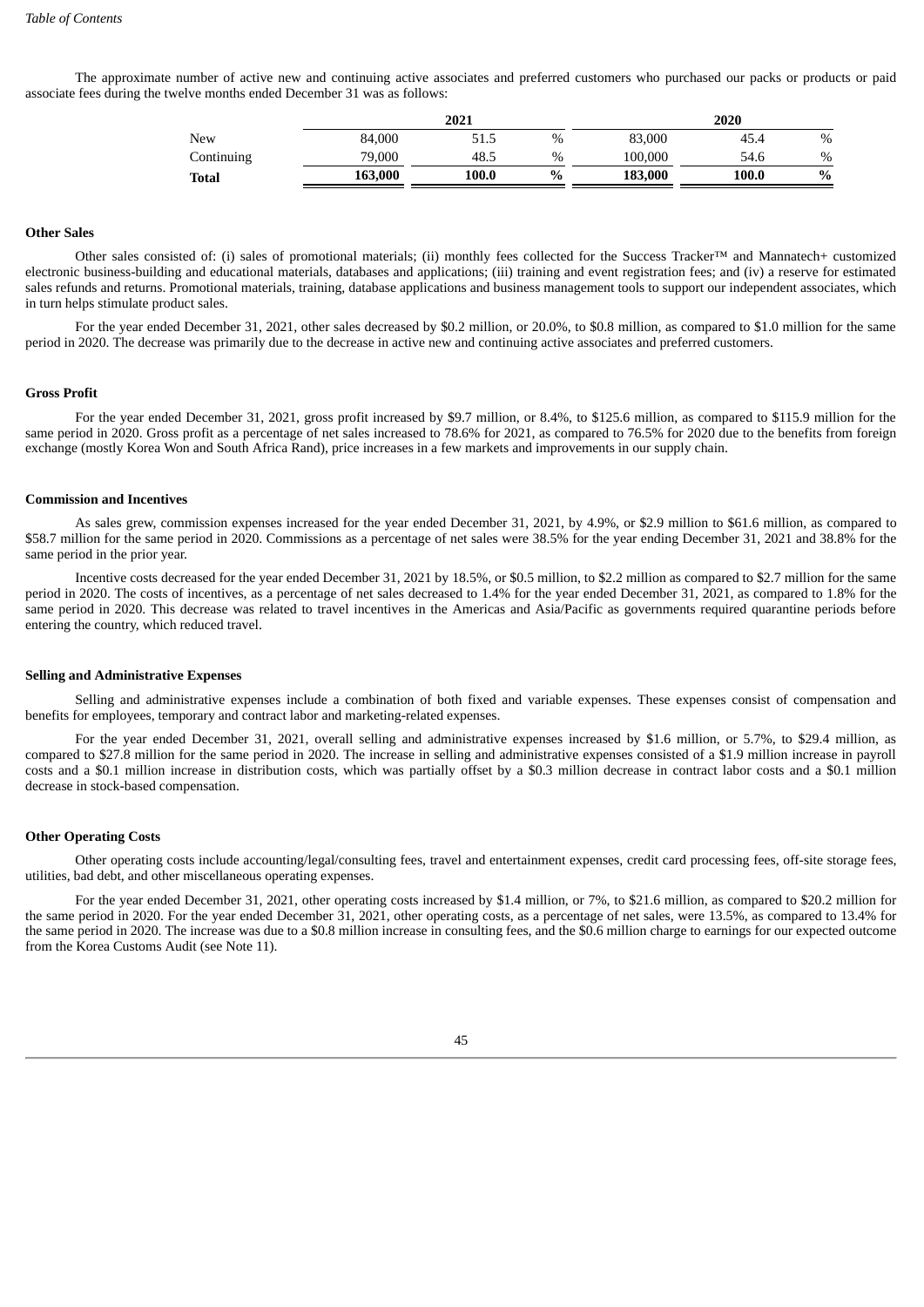### **Depreciation and Amortization Expense**

For the years ended December 31, 2021 and 2020, depreciation and amortization expense was \$1.7 million and \$2.0 million, respectively.

#### **Other (Expense) Income, net**

Primarily due to foreign exchange gains, other (expense) income was \$(0.2) million and \$1.2 million for the years ending December 31, 2021 and 2020, respectively.

#### **Provision for Income Taxes**

Provision for income taxes include current and deferred income taxes for both our domestic and foreign operations. Our statutory income tax rates by jurisdiction are as follows, for the years ended December 31:

| <b>Country</b>               | 2021   | 2020   |
|------------------------------|--------|--------|
| Australia                    | 30.0%  | 30.0 % |
| Bermuda                      | $-$ %  | $-$ %  |
| Canada                       | 26.5%  | 26.5 % |
| $China^{(1)}$                | 5.0%   | 25.0 % |
| $Colombia^{(2)}$             | 31.0%  | 32.0 % |
| Cyprus                       | 12.5 % | 12.5 % |
| Denmark                      | 22.0 % | 22.0 % |
| Gibraltar <sup>(3)</sup>     | 11.3 % | 10.0%  |
| Hong Kong                    | 16.5 % | 16.5 % |
| Japan                        | 34.6 % | 34.6 % |
| Mexico                       | 30.0%  | 30.0 % |
| Norway                       | 22.0 % | 22.0 % |
| Republic of Korea            | 22.0 % | 22.0 % |
| Russia <sup>(4)</sup>        | 20.0%  | 20.0%  |
| Singapore                    | 17.0 % | 17.0 % |
| South Africa                 | 28.0%  | 28.0%  |
| Sweden                       | 20.6 % | 21.4 % |
| Switzerland <sup>(5)</sup>   | 9.2 %  | 9.2 %  |
| Taiwan                       | 20.0%  | 20.0%  |
| $U$ kraine $^{(6)}$          | 18.0%  | 18.0%  |
| <b>United Kingdom</b>        | 19.0 % | 19.0 % |
| United States <sup>(7)</sup> | 23.2 % | 23.8 % |
| (1)                          |        |        |

 $\binom{1}{n}$  For 2020 and 2021, the Company qualifies for a reduced 5% tax rate in China as a Small Low Profit Enterprise. (2)

On November 1, 2019, the Company suspended operations in Colombia, but maintains the legal entity, Mannatech Colombia SAS. (3)

For 2021, the Company will pay taxes at 10% Gibraltar earnings until August 1, 2021, and 12.5% from August 1, 2021 onward.

On August 1, 2016, the Company established a legal entity in Russia called Mannatech RUS Ltd., but currently does not operate in Russia. (5)

On July 1, 2019, the Company suspended operations in Switzerland, but maintains the legal entity.

On March 21, 2014, the Company suspended operations in the Ukraine, but maintains the legal entity, Mannatech Ukraine LLC. (6)

( $7$ Includes blended state effective rate of 2.2% for 2021 and 2.8% for 2020 in addition to the U.S federal statutory rate of 21%.

#### *Foreign Tax*

 $(4)$ 

Income from our international operations is subject to taxation in the countries in which we operate. Although we may receive foreign income tax credits that would reduce the total amount of income taxes owed in the United States, we may not be able to fully utilize our foreign income tax credits in the United States.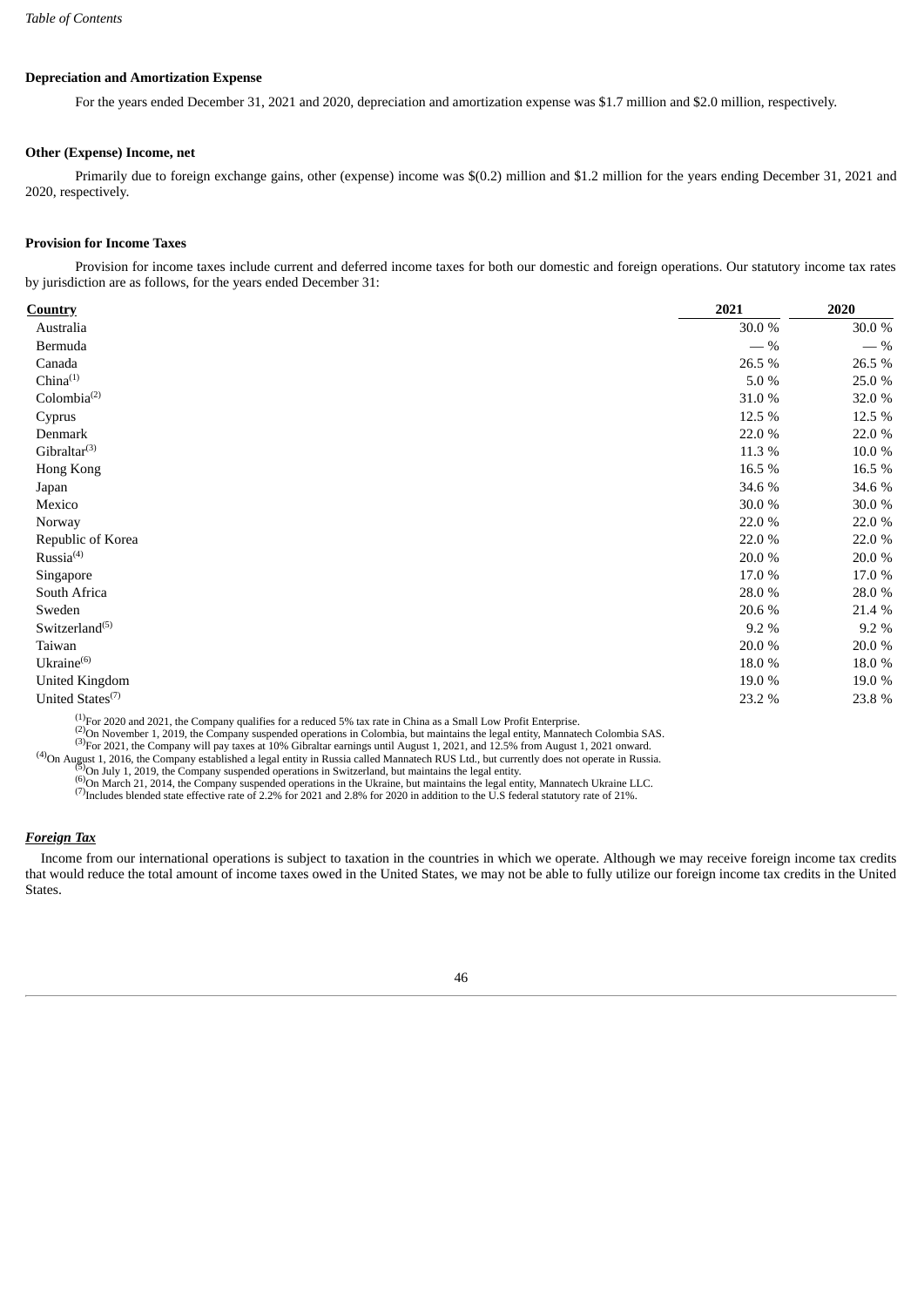### *U.S. Tax*

For each of the years ended December 31, 2021 and 2020, the Company's effective tax rate was (10.7)% and (9.4)%, respectively. In 2021, the Company's effective rate differed from the statutory rate due to the effect of changes in valuation allowances recorded in certain jurisdictions, taking the IRC Section 250 deduction, and applying foreign tax credits. In 2020, the Company had a significant decrease in its rate due to the carryback of U.S net operating losses as allowed by the Coronavirus Aid, Relief, and Economic Security Act ("CARES Act"), enacted on March 27, 2020.

At December 31, 2021 and 2020, the Company's valuation allowance was \$7.9 million and \$11.9 million, respectively. The provisions of Accounting Standards Codification Topic 740, *Income Taxes* ("ASC Topic 740") require a company to record a valuation allowance when the "more likely than not" criterion for realizing a deferred tax asset cannot be met. A company is to use judgment in reviewing both positive and negative evidence of realizing a deferred tax asset. Furthermore, the weight given to the potential effect of such evidence is commensurate with the extent the evidence can be objectively verified.

The valuation allowance against the Company's deferred tax assets consisted of the following at December 31 *(in thousands)*:

| <b>Country</b>       | 2021 |     | 2020       |  |
|----------------------|------|-----|------------|--|
| Australia            | \$   |     | \$<br>0.2  |  |
| China                |      | 0.5 | 0.4        |  |
| Colombia             |      | 0.5 | 0.6        |  |
| Cyprus               |      | 0.2 | 0.2        |  |
| Mexico               |      | 1.9 | 3.1        |  |
| Norway               |      | 0.1 | 0.1        |  |
| South Africa         |      | 0.2 | 0.2        |  |
| Switzerland          |      | 0.5 | 0.5        |  |
| Taiwan               |      | 0.6 | 1.1        |  |
| <b>United States</b> |      | 3.4 | 5.5        |  |
| <b>Total</b>         | \$   | 7.9 | \$<br>11.9 |  |

## **SEASONALITY**

We believe the impact of seasonality on our consolidated results of operations is minimal. We have experienced and believe we will continue to experience variations on our quarterly results of operations in response to, among other things:

- the timing of the introduction of new products and incentives;
- our ability to attract and retain associates and preferred customers;
- the timing of our incentives and contests;
- the general overall economic outlook;
- government regulations;
- global pandemic;
- the outcome of certain lawsuits;
- the perception and acceptance of network marketing; and
- the consumer perception of our products and overall operations.

As a result of these and other factors, our quarterly results may vary significantly in the future. Period-to-period comparisons should not be relied upon as an indication of future performance since we can give no assurances that revenue trends in new markets, as well as in existing markets, will follow our historical patterns. The market price of our common stock may also be adversely affected by the above factors.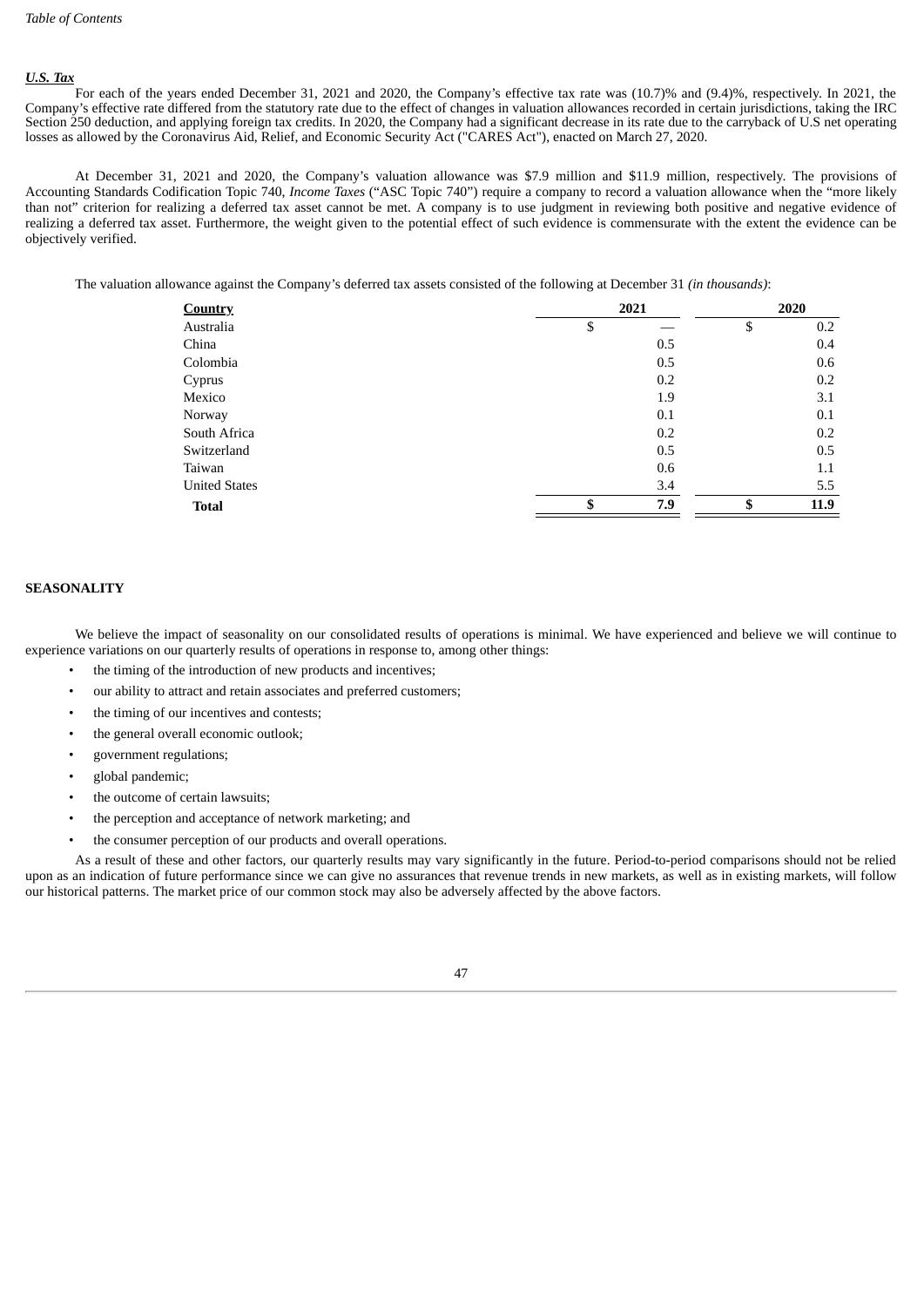### **LIQUIDITY AND CAPITAL RESOURCES**

#### **Cash and Cash Equivalents**

As of December 31, 2021, our cash, cash equivalents and restricted cash decreased by 6.8%, or \$1.9 million, to \$25.6 million from \$27.5 million as of December 31, 2020. The Company is required to restrict cash for (i) direct selling insurance premiums and credit card sales in the Republic of Korea; (ii) reserve on credit card sales in the United States and Canada; and (iii) Australia building lease collateral. The current portion of restricted cash at each of December 31, 2021 and 2020 was \$0.9 million. Fluctuations in currency rates produced a decrease of \$2.7 million in cash and cash equivalents in 2021 as compared to an increase of \$1.3 million in 2020.

Our principal use of cash is to pay for operating expenses, including commissions and incentives, capital assets, inventory purchases, and periodic cash dividends. We fund our business objectives, operations, and expansion of our operations through net cash flows from operations rather than incurring long-term debt.

#### **Working Capital**

Working capital represents total current assets less total current liabilities. At December 31, 2021, our working capital increased by \$2.2 million, or 21.0%, to \$12.7 million from \$10.5 million at December 31, 2020. The increase in working capital is primarily due to a decrease in our current liabilities.

#### **Net Cash Flows**

Our net consolidated cash flows consisted of the following, for the years ended December 31 *(in millions)*:

| <b>Provided by / (used in):</b> | 2021 |            |  |       |
|---------------------------------|------|------------|--|-------|
| <b>Operating activities</b>     |      | 10.8       |  | 6.0   |
| Investing activities            |      | $(0.7)$ \$ |  | (0.9) |
| <b>Financing activities</b>     |      | (9.3)      |  | (9.9) |

#### **Operating Activities**

Cash provided by operating activities increased by \$4.8 million for the year ended December 31, 2021, as compared to the same period in 2020. For the year ended December 31, 2021, this increase was due to improved operating profits and working capital management.

#### **Investing Activities**

During the year ended December 31, 2021 and 2020, we invested \$0.7 million and \$0.9 million in computer hardware and software, respectively.

#### **Financing Activities**

For the year ended December 31, 2021, our financing activities used cash of \$9.3 million compared to cash used of \$9.9 million for the same period of 2020. For the year ended December 31, 2021, we used approximately \$0.4 million in the repayment of finance lease obligations and other long term liabilities, \$4.3 million in the payment of dividends to shareholders, \$5.1 million in the repurchase of common stock, which was partially offset by \$0.5 million cash provided by the exercise of stock options. For the year ended December 31, 2020, we used approximately \$0.6 million in the repayment of finance lease obligations and other long term liabilities, \$3.4 million in the payment of dividends to shareholders, and \$5.9 million for the repurchase of common stocks.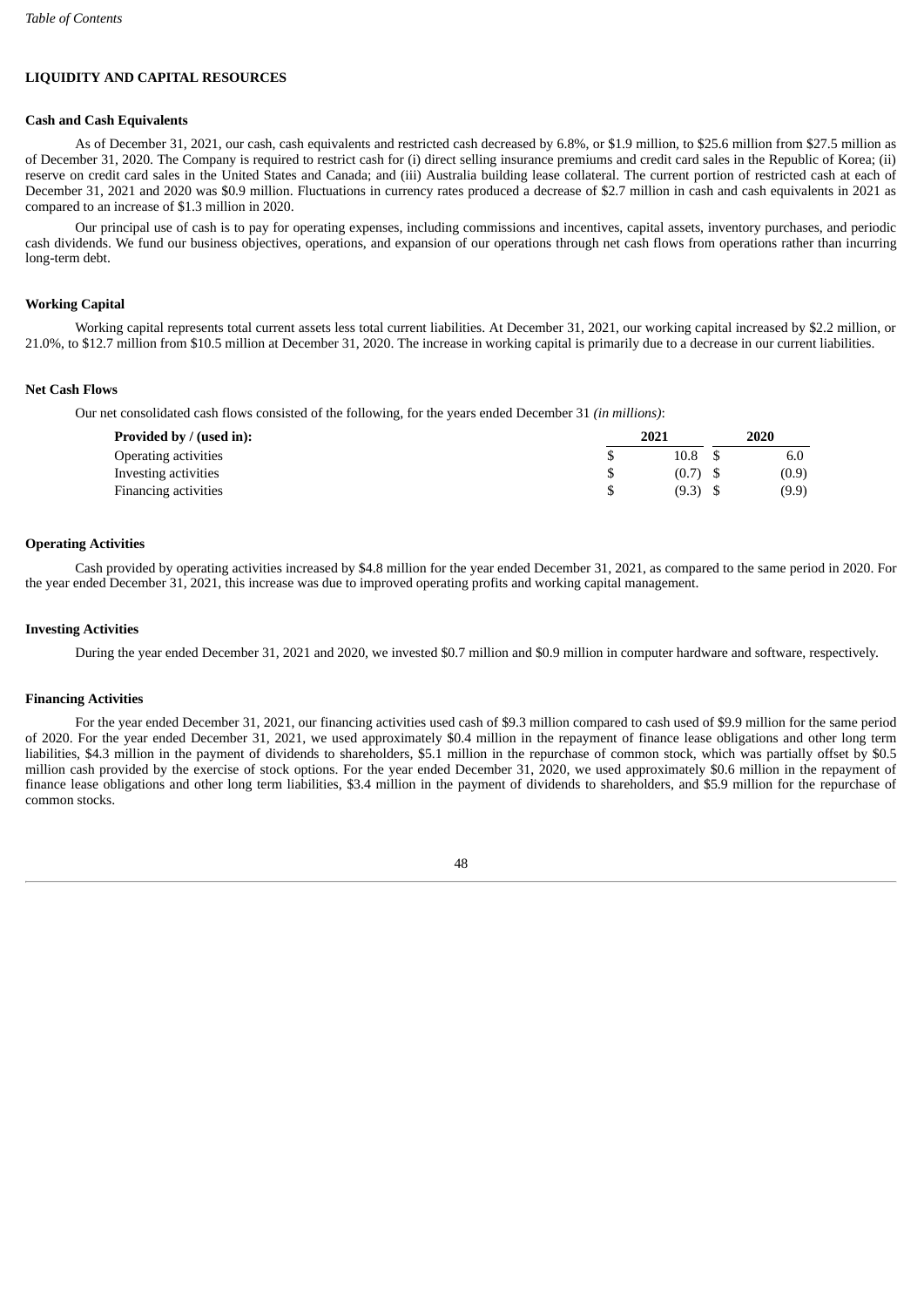### **General Liquidity and Cash Flows**

#### **Short Term Liquidity**

We believe our existing liquidity and cash flows from operations are adequate to fund our normal expected future business operations for the next 12 months. As our primary source of liquidity is our cash flows from operations, this will be dependent on our ability to maintain and/or continue to improve revenue as compared to our operational expenses. However, if our existing capital resources or cash flows become insufficient to meet current business plans, projections, and existing capital requirements, we may be required to raise additional funds, which may not be available on favorable terms, if at all. As of December 31, 2021 and 2020, cash and cash equivalents held in bank accounts in foreign countries totaled \$22.6 million and \$18.6 million, respectively.

We are engaged in ongoing audits in various tax jurisdictions and other disputes in the normal course of business. It is impossible at this time to predict whether we will incur any liability, or to estimate the ranges of damages, if any, in connection with these matters. Adverse outcomes on these uncertainties may lead to substantial liability or enforcement actions that could adversely affect our cash position. The Canada Revenue Agency is auditing the Company's GST filings from January 2019 through April 2021. Management believes the likelihood of an additional GST liability or penalty from the audit is remote and therefore has not accrued a liability related to this audit at December 31, 2021. For more information see Note 1 *Organization and* Summary of Significant Accounting Policies, Note 7 Income Taxes, Note 11, Commitments and Contingencies, and Note 12 Litigation to our Consolidated Financial Statements.

We have contractual purchase commitments with certain raw material suppliers to purchase minimum quantities and to ensure exclusivity of our raw materials and the proprietary nature of our products. At December 31, 2021, we have one supply agreement that requires the Company to purchase an aggregate of \$4.8 million through 2022, with no purchase commitments thereafter. We also maintain other supply agreements and manufacturing agreements to protect our products, regulate product costs, and help ensure quality control standards. These agreements do not require us to purchase any minimum quantities. We have no present commitments or agreements with respect to acquisitions or purchases of any manufacturing facilities; however, management from time to time explores the possibility of the benefits of purchasing a raw material manufacturing facility to help control costs of our raw materials and help ensure quality control standards.

We have operating lease liabilities for the property and equipment we use in our business operations. These operating lease liabilities represent our minimum future payment obligations on operating leases, including imputed interest. At December 31, 2021, our operating lease liabilities were \$5.8 million, of which \$1.5 million was recorded in Accrued expenses and \$4.3 million was recorded in Other long-term liabilities. We also have finance lease liabilities of \$0.1 million and lease restoration liabilities of \$0.3 million.

We have pension obligation of \$0.9 million related to our employee benefit plan at our Japan subsidiary.

Responding to COVID-19, we have taken steps to protect the health, safety and well-being of our customers, associates, employees, and communities by closing some offices and equipping various staff members to work remotely. The Company depends on an independent salesforce of distributors to market and sell its products to consumers. Developments such as social distancing and shelter-in-place directives has impacted their ability to engage with potential and existing customers. The adverse economic effects of COVID-19 includes government restriction and changes in consumer demand for the Company's products. The Company has rescheduled corporate sponsored events, and in some cases, our associates have canceled sales meetings.

For some products, the Company experienced shortages of raw materials and ingredients. We experienced challenges in getting materials and ingredients to our contract manufacturers and finished products to our distribution centers as a result of reductions in global transportation capacity. Despite the impact on the global supply chain, the Company has overcome obstacles in shipping to our customers.

Prolonged workforce disruptions, continued disruption in our supply chain and potential decreases in consumer demands could negatively impact our sales as well as the Company's overall liquidity in the next twelve months, however, such impact is currently unknown.

### **Long Term Liquidity**

We believe our cash flows from operations should be adequate to fund our normal expected future business operations and possible international expansion costs for the long term. As our primary source of liquidity is from our cash flows from operations, this will be dependent on our ability to maintain and and/or improve revenue as compared to operational expenses.

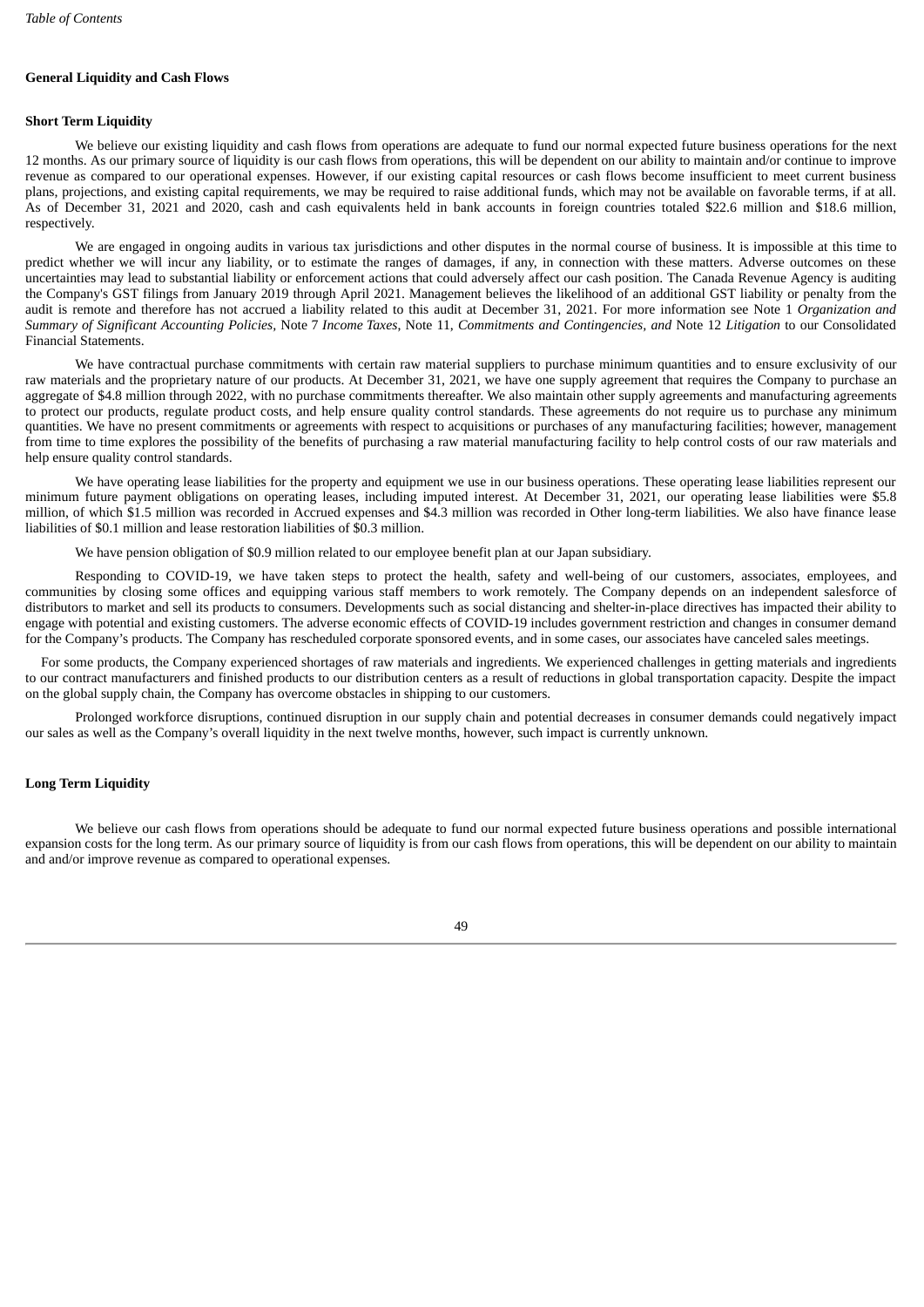However, if our existing capital resources or cash flows become insufficient to meet anticipated business plans and existing capital requirements, we may be required to raise additional funds, which may not be available on favorable terms, if at all.

Our future access to the capital markets may be adversely impacted if we fail to maintain compliance with the Nasdaq Marketplace Rules for the continued listing of our stock. We continuously monitor our compliance with the Nasdaq continued listing rules.

## **OFF-BALANCE SHEET ARRANGEMENTS**

We do not have any special-purpose entity arrangements, nor do we have any off-balance sheet arrangements.

## **MARKET RISKS**

Please see "Quantitative and Qualitative Disclosure about Market Risk" under Item 7A of this Form 10-K for additional information about our Market Risks.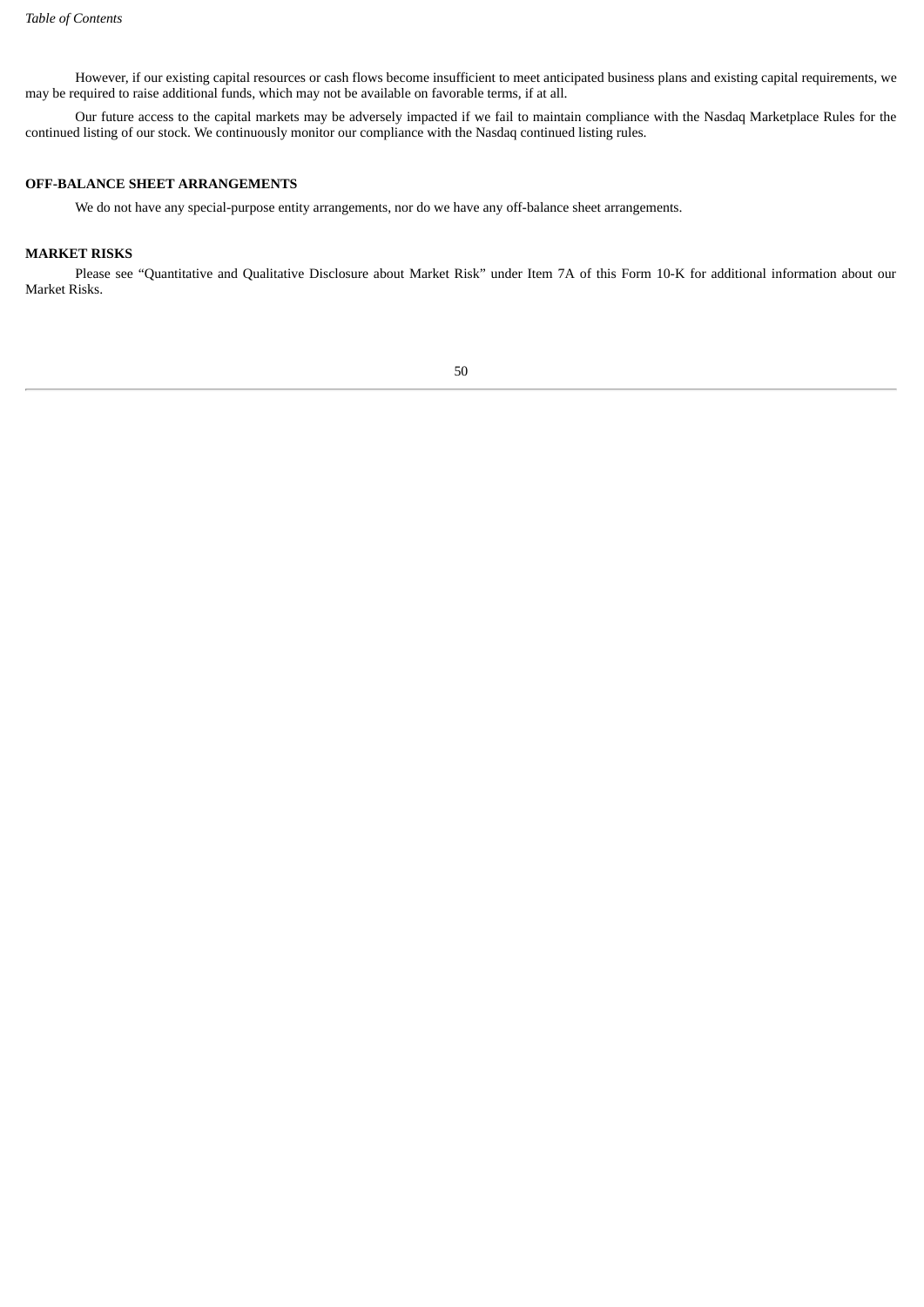## **CRITICAL ACCOUNTING ESTIMATES**

Our consolidated financial statements are prepared in accordance with GAAP. The application of GAAP requires us to make estimates and assumptions that involve a significant level of estimation uncertainty and have had or are reasonably likely to have a material impact on the financial condition or results of operations of Mannatech at the date of our financial statements. We use estimates throughout our financial statements, which are influenced by management's judgment and uncertainties. Our estimates are based on historical trends, industry standards, and various other assumptions that we believe are applicable and reasonable under the circumstances at the time the consolidated financial statements are prepared. Our Audit Committee reviews our critical accounting policies and estimates. We continually evaluate and review our policies related to the portrayal of our consolidated financial position and consolidated results of operations that require the application of significant judgment by our management. We also analyze the need for certain estimates, including the need for such items as allowance for doubtful accounts, inventory reserves, long-lived fixed assets and capitalization of internal-use software development costs, reserve for uncertain income tax positions and tax valuation allowances, revenue recognition, sales returns, and deferred revenues, accounting for stock-based compensation, and contingencies and litigation. Historically, actual results have not materially deviated from our estimates. However, we caution readers that actual results could differ from our estimates and assumptions applied in the preparation of our consolidated financial statements. If circumstances change relating to the various assumptions or conditions used in our estimates, we could experience an adverse effect on our financial position, results of operations, and cash flows. We have identified the following applicable critical accounting policies and estimates as of December 31, 2021:

#### **Inventory Reserves**

Inventory consists of raw materials, finished goods, and promotional materials that are stated at the lower of cost (using standard costs that approximate average costs) or net realizable value. We record the amounts charged by the vendors as the costs of inventory. Typically, the net realizable value of our inventory is higher than the aggregate cost. Determination of net realizable value can be complex and, therefore, requires a high degree of judgment. In order for management to make the appropriate determination of net realizable value, the following items are considered: inventory turnover statistics, current selling prices, seasonality factors, consumer demand, regulatory changes, competitive pricing, and performance of similar products. If we determine the carrying value of inventory is in excess of estimated net realizable value, we write down the value of inventory to the estimated net realizable value.

We also review inventory for obsolescence in a similar manner and any inventory identified as obsolete is reserved or written off. Our determination of obsolescence is based on assumptions about the demand for our products, product expiration dates, estimated future sales, and general future plans. We monitor actual sales compared to original projections, and if actual sales are less favorable than those originally projected by us, we record an additional inventory reserve or write-down. Historically, our estimates have been close to our actual reported amounts. However, if our estimates regarding inventory obsolescence are inaccurate or consumer demand for our products changes in an unforeseen manner, we may be exposed to additional material losses or gains in excess of our established estimated inventory reserves. At December 31, 2021 and 2020, our inventory reserves were \$0.4 million and \$0.5 million, respectively.

#### **Long Lived Fixed Assets and Capitalization of Software Development Costs**

In addition to capitalizing long-lived fixed asset costs, we also capitalize costs associated with internally developed software projects (collectively "fixed assets") and amortize such costs over the estimated useful lives of such fixed assets. Fixed assets are carried at cost less accumulated depreciation computed using the straight-line method over the assets' estimated useful lives. Leasehold improvements are amortized over the shorter of the remaining lease terms or the estimated useful lives of the improvements. Expenditures for maintenance and repairs are charged to operations as incurred. If a fixed asset is sold or otherwise retired or disposed of, the cost of the fixed asset and the related accumulated depreciation or amortization is written off and any resulting gain or loss is recorded in other operating costs in our consolidated statement of operations.

We review our fixed assets for impairment whenever an event or change in circumstances indicates the carrying amount of an asset or group of assets may not be recoverable, such as plans to dispose of an asset before the end of its previously estimated useful life. Our impairment review includes a comparison of future projected cash flows generated by the asset, or group of assets, with its associated net carrying value. If the net carrying value of the asset or group of assets exceeds expected cash flows (undiscounted and without interest charges), an impairment loss is recognized to the extent the carrying amount exceeds the fair value. The fair value is determined by calculating the discounted expected future cash flows using an estimated risk-free rate of interest. Any identified impairment losses are recorded in the period in which the impairment occurs. The carrying value of the fixed asset is adjusted to the new carrying value and any subsequent increases in fair value of the fixed asset are not recorded. In addition, if we determine the estimated remaining useful life of the asset should be reduced from our original estimate, the periodic depreciation expense is adjusted prospectively, based on the new remaining useful life of the fixed asset.

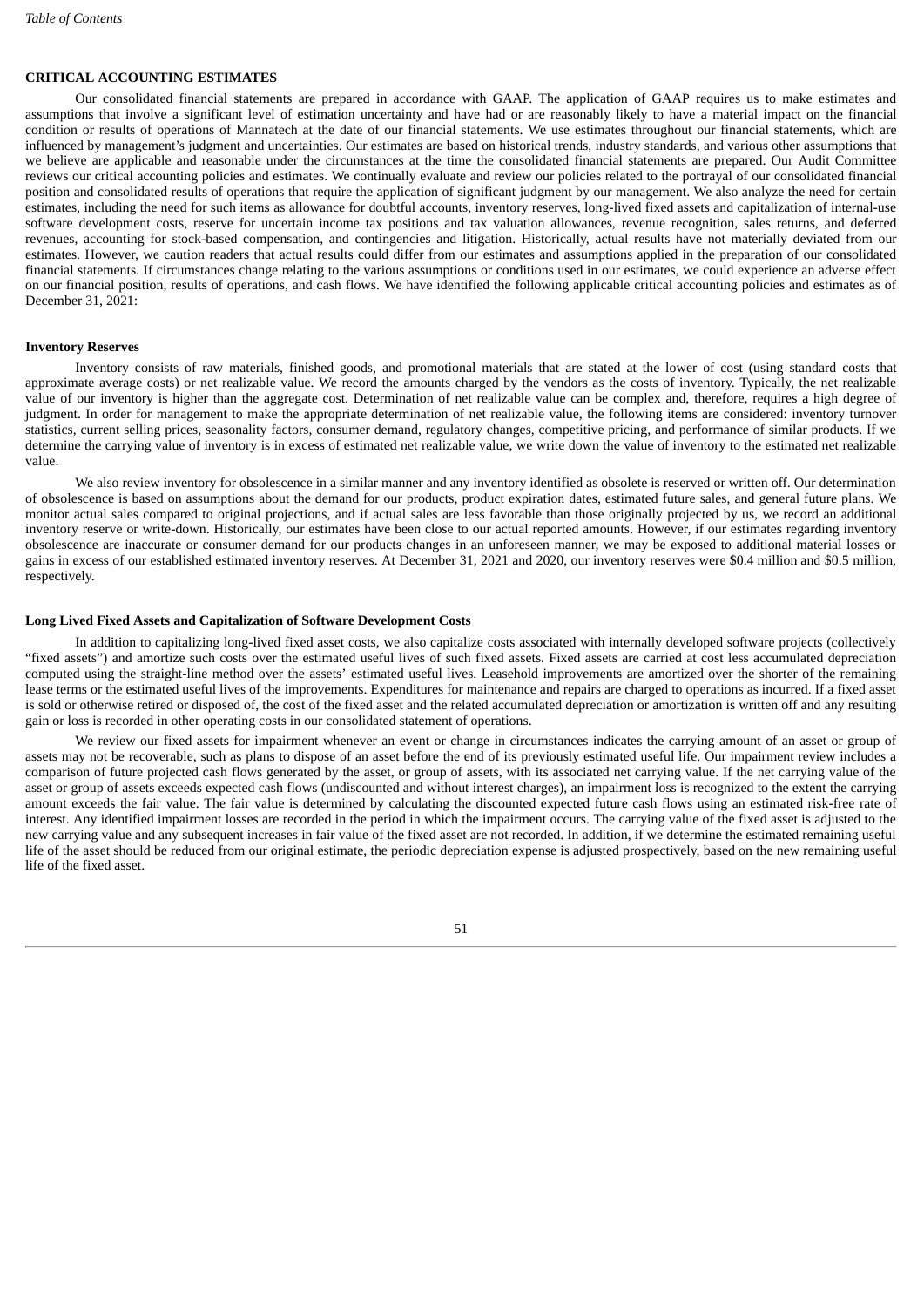The impairment calculation requires us to apply judgment and estimates concerning future cash flows, strategic plans, useful lives, and discount rates. If actual results are not consistent with our estimates and assumptions, we may be exposed to an additional impairment charge, which could be material to our results of operations. In addition, if accounting standards change, or if fixed assets become obsolete, we may be required to write off any unamortized costs of fixed assets; or if estimated useful lives change, we would be required to accelerate depreciation or amortization periods and recognize additional depreciation expense in our consolidated statement of operations.

The net carrying costs of fixed assets and construction in progress are exposed to impairment losses if our assumptions and estimates of their carrying values change, there is a change in estimated future cash flow, or there is a change in the estimated useful life of the fixed asset. Based on management's analysis, no material impairments existed during the years ended December 31, 2021 and 2020.

#### **Uncertain Income Tax Positions and Tax Valuation Allowances**

As of December 31, 2021, there was nothing recorded in other long-term liabilities on our consolidated balance sheet related to uncertain income tax positions. As required by ASC Topic 740, *Income Taxes* ("ASC Topic 740"), we use judgments and make estimates and assumptions related to evaluating the probability of uncertain income tax positions. We base our estimates and assumptions on the potential liability related to an assessment of whether the income tax position will "*more likely than not"* be sustained in an income tax audit. We are also subject to periodic audits from multiple domestic and foreign tax authorities related to income tax and other forms of taxation. These audits examine our tax positions, timing of income and deductions, and allocation procedures across multiple jurisdictions. Depending on the nature of the tax issue, we could be subject to audit over several years. Therefore, our estimated reserve balances and liability related to uncertain income tax positions may exist for multiple years before the applicable statute of limitations expires or before an issue is resolved by the taxing authority. Additionally, we may be requested to extend the statute of limitations for tax years under audit. It is reasonably possible the tax jurisdiction may request that the statute of limitations be extended, which may cause the classification between current and long-term to change. We believe our tax liabilities related to uncertain tax positions are based upon reasonable judgment and estimates; however, if actual results materially differ, our effective income tax rate and cash flows could be affected in the period of discovery or resolution. There are ongoing income tax audits in various international jurisdictions that we believe are not material to our financial statements.

We also review the estimates and assumptions used in evaluating the probability of realizing the future benefits of our deferred tax assets and record a valuation allowance when we believe that a portion or all of the deferred tax assets may not be realized. If we are unable to realize the expected future benefits of our deferred tax assets, we are required to provide a valuation allowance. We use our past history and experience, overall profitability, future management plans, and current economic information to evaluate the amount of valuation allowance to record. As of December 31, 2021, we maintained a valuation allowance for deferred tax assets arising from our operations of \$7.9 million because they did not meet the "more likely than not" criteria as defined by the recognition and measurement provisions of FASB ASC Topic 740, Income Taxes. In addition, as of December 31, 2021, we had net deferred tax assets, after valuation allowance and deferred tax liabilities, totaling \$2.8 million, which may not be realized if our assumptions and estimates change, which would affect our effective income tax rate and cash flows in the period of discovery or resolution.

#### **Transfer Pricing**

In many countries, including the U.S., we are subject to transfer pricing and other tax regulations designed to ensure that appropriate levels of income are reported as earned by our U.S. and foreign entities and are taxed accordingly. In the normal course of business, we are audited by federal, state and foreign tax authorities, and subject to inquiries from those tax authorities regarding the amount of taxes due. These inquiries may relate to the timing and amount of deductions and the allocation of income among various tax jurisdictions. We believe that our tax positions comply with applicable tax law and intend to defend our positions, if necessary. Our effective tax rate in each financial statement period could be impacted if we prevailed in matters for which reserves have been established, or were required to pay amounts more than established reserves.

#### **Revenue Recognition**

Our revenue is derived from sales of individual products and associate fees or, in certain geographic markets, starter packs. Substantially all of our product and pack sales are to associates and preferred customers at published wholesale prices. We record revenue net of any sales taxes and record a reserve for expected sales returns based on historical experience. We recognize revenue from shipped packs and products upon receipt by the customer. Corporatesponsored event revenue is recognized when the event is held.

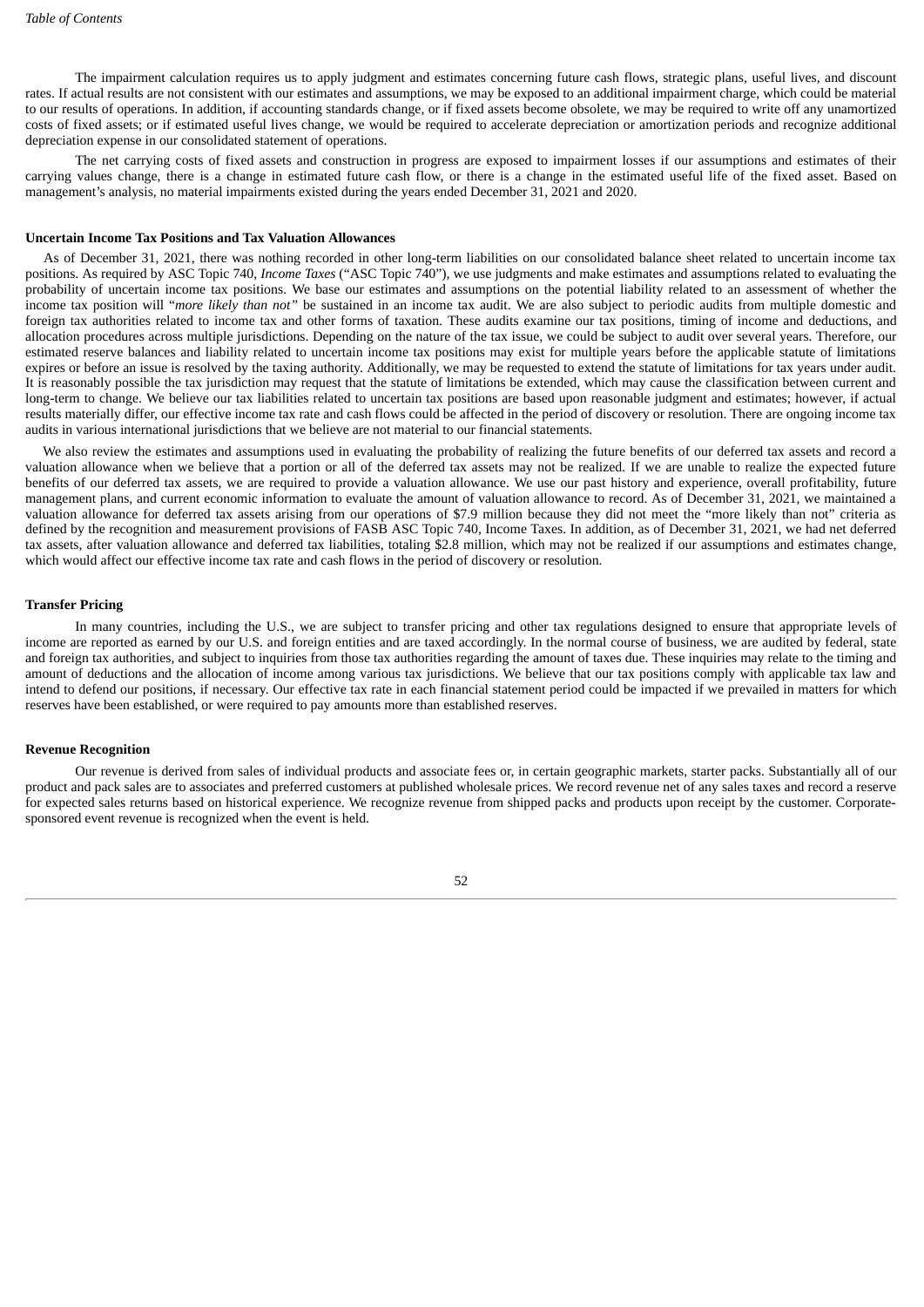Orders placed by associates or preferred customers constitute our contracts. Product sales placed in the form of an automatic order contain two performance obligations: (a) the sale of the product and (b) the loyalty program. For these contracts, the Company accounts for each of these obligations separately as they are each distinct. The transaction price is allocated between the product sale and the loyalty program on a relative standalone selling price basis. Sales placed through a one-time order contain only the first performance obligation noted above - the sale of the product.

The Company provides associates with access to a complimentary three-month package for the Success Tracker<sup>TM</sup> and Mannatech+ online business tools with the first payment of an associate fee. The first payment of an associate fee contains three performance obligations: (a) the associate fee, whereby the Company provides an associate with the right to earn commissions, bonuses and incentives for a year, (b) three months of complimentary access to utilize the Success Tracker™ online tool and (c) three months of complimentary access to utilize the Mannatech+ online business tool. The transaction price is allocated between the three performance obligations on a relative standalone selling price basis. Associates do not have complimentary access to online business tools after the first contractual period.

With regard to both of the aforementioned contracts, the Company determines the standalone selling prices based on our overall pricing objectives, taking into consideration market conditions and other factors, including the value of the contracts.

#### *Deferred Commissions*

We defer commissions on (i) the sales of products shipped but not received by the customers by the end of the respective period and (ii) the loyalty program. Deferred commissions are incremental costs and are amortized to expense consistent with how the related revenue is recognized. Deferred commissions were \$2.4 million and \$2.3 million at December 31, 2021 and December 31, 2020, respectively.

#### *Deferred Revenue*

We defer certain components of revenue. Deferred revenue consists of: (i) sales of products shipped but not received by the customers by the end of the respective period; (ii) revenue from the loyalty program; (iii) prepaid registration fees from customers planning to attend a future corporate-sponsored event; and (iv) prepaid annual associate fees. At December 31, 2021 and December 31, 2020, deferred revenue was \$4.9 million and \$5.5 million, respectively.

Our customer loyalty program conveys a material right to the customer as it provides the promise to redeem loyalty points for the purchase of products, which is based on earning points through placing consecutive qualified automatic orders. The timing and recognition of loyalty points has not changed with the adoption of ASC 606, *Revenue from Contracts with Customers* ("ASC Topic 606"). The Company factors in breakage rates, which is the percentage of the loyalty points that are expected to be forfeited or expire, for purposes of revenue recognition. Breakage rates are estimated based on historical data and can be reasonably and objectively determined. There have not been significant changes for the breakage estimate as a result of adopting ASC Topic 606. The deferred revenue associated with the loyalty program at December 31, 2021 and December 31, 2020 was \$4.3 million and \$4.5 million, respectively.

| <b>Loyalty program</b>                           | (in thousands) |
|--------------------------------------------------|----------------|
| Lovalty deferred revenue as of January 1, 2020   | \$<br>3,127    |
| Loyalty points forfeited or expired              | (3,249)        |
| Loyalty points used                              | (9,385)        |
| Loyalty points vested                            | 12,771         |
| Lovalty points unvested                          | 1,223          |
| Lovalty deferred revenue as of December 31, 2020 | 4,487          |
| Loyalty deferred revenue as of January 1, 2021   | \$<br>4,487    |
| Loyalty points forfeited or expired              | (3,987)        |
| Loyalty points used                              | (9,809)        |
| Loyalty points vested                            | 11,676         |
| Loyalty points unvested                          | 1,925          |
| Lovalty deferred revenue as of December 31, 2021 | 4,292          |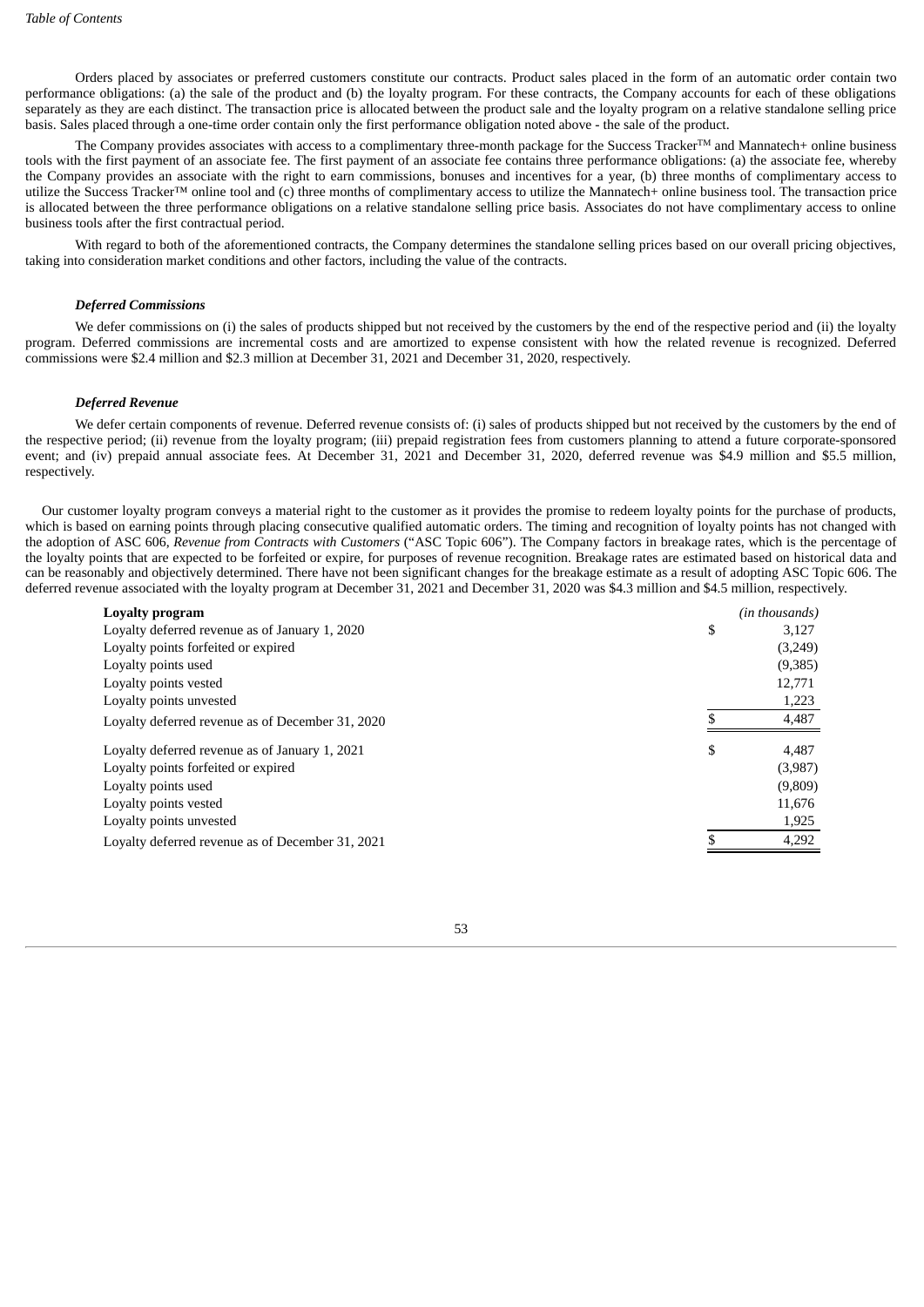## **Product Return Policy**

We stand behind our products and believe we offer a reasonable and industry-standard product return policy to all of our customers. We do not resell returned products. Refunds are not processed until proper approval is obtained. Refunds are processed and returned in the same form of payment that was originally used in the sale. Each country in which we operate has specific product return guidelines. However, we allow our associates and preferred customers to exchange products as long as the products are unopened and in good condition. Our return policies for our retail customers and our associates and preferred customers are as follows:

- *Retail Customer Product Return Policy.* This policy allows a retail customer to return any of our products to the original associate who sold the product and receive a full cash refund from the associate for the first 180 days following the product's purchase if located in the United States and Canada, and for the first 90 days following the product's purchase in other countries where we sell our products. The associate may return or exchange the product based on the associate product return policy. In China, where we sell our products under a cross-border e-commerce model, we have a 14-day return policy.
- *Associate and Preferred Customer Product Return Policy.* This policy allows the associate or preferred customer to return an order within one year of the purchase date upon terminating his/her account. If an associate or preferred customer returns a product unopened and in good condition, he/she may receive a full refund minus a 10% restocking fee. We may also allow the associate or preferred customer to receive a full satisfaction guarantee refund if they have tried the product and are not satisfied for any reason, excluding promotional materials. This satisfaction guarantee refund applies in the United States and Canada, only for the first 180 days following the product's purchase, and applies in other countries where we sell our products for the first 90 days following the product's purchase; however, any commissions earned by an associate will be deducted from the refund. If we discover abuse of the refund policy, we may terminate the associate's or preferred customer's account.

The Company utilizes the expected value method, as set forth by ASC Topic 606, to estimate the sales returns and allowance liability by taking the weighted average of the sales return rates over a rolling six-month period. The Company allocates the total amount recorded within the sales return and allowance liability as a reduction of the overall transaction price for the Company's product sales. The Company deems the sales refund and allowance liability to be a variable consideration. The method for estimating the sales returns and allowance liability has remained consistent as a result of adopting ASC Topic 606.

Historically, sales returns estimates have not materially deviated from actual sales returns, as the majority of our customers who return merchandise do so within the first 90 days after the original sale. Sales returns have historically averaged 1.5% or less of our gross sales. For the years ended December 31, 2021 and December 31, 2020, our sales return reserve was composed of the following *(in thousands)*:

| Sales reserve as of January 1, 2020                 | \$ | 68    |
|-----------------------------------------------------|----|-------|
| Provision related to sales made in current period   |    | 1,028 |
| Adjustment related to sales made in prior periods   |    | 5     |
| Actual returns or credits related to current period |    | (959) |
| Actual returns or credits related to prior periods  |    | (71)  |
| Sales reserve as of December 31, 2020               | ፍ  | 71    |
|                                                     |    |       |
| Sales reserve as of January 1, 2021                 | \$ | 71    |
| Provision related to sales made in current period   |    | 778   |
| Adjustment related to sales made in prior periods   |    | (11)  |
| Actual returns or credits related to current period |    | (728) |
| Actual returns or credits related to prior periods  |    | (55)  |
| Sales reserve as of December 31, 2021               | ¢  | 55    |
|                                                     |    |       |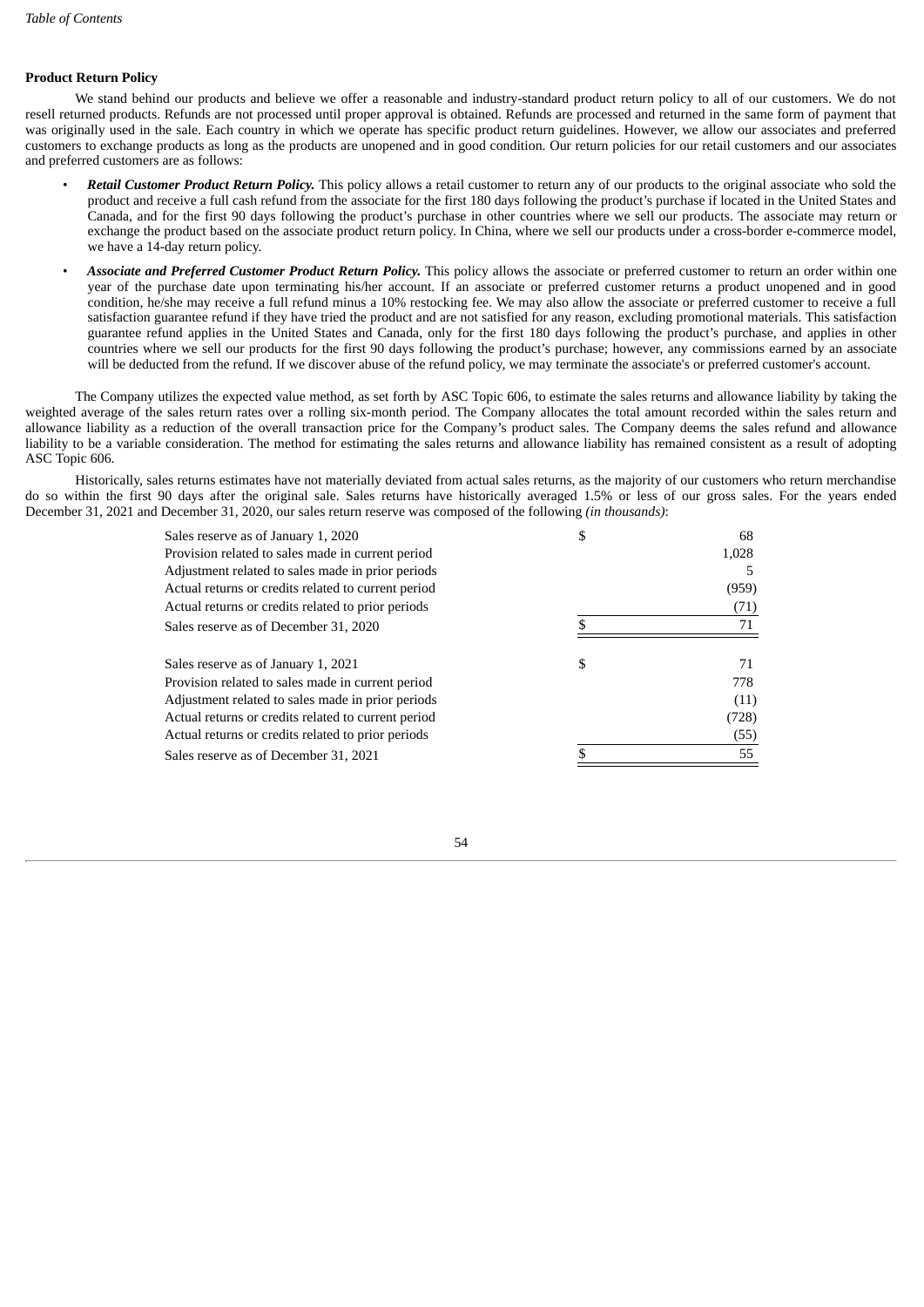## **Accounting for Stock-Based Compensation**

We grant stock options to our employees, board members, and consultants. At the date of grant, we determine the fair value of a stock option award and recognize compensation expense over the requisite service period, or the vesting period of such stock option award, which is two or three years. The fair value of the stock option award is calculated using the Black-Scholes option-pricing model (the "calculated fair value"). The Black-Scholes option-pricing model requires us to apply judgment and use highly subjective assumptions, including expected stock option life, expected volatility, expected average riskfree interest rates, and expected forfeiture rates. For the year ended December 31, 2021, our assumptions and estimates used for the calculated fair value of stock options granted in 2021 were as follows:

| 2021 Grants                                        |    | June 2021 Grant |
|----------------------------------------------------|----|-----------------|
| Estimated fair value per share of options granted: | S. | 6.77            |
| Assumptions:                                       |    |                 |
| Dividend yield                                     |    | $2.4\%$         |
| Risk-free rate of return                           |    | $0.7\%$         |
| Common stock price volatility                      |    | 56.7 %          |
| Expected average life of stock options (in years)  |    | 4.5             |

Historically, our estimates and underlying assumptions have not materially deviated from our actual reported results and rates. However, we base assumptions we use on our best estimates, which involves inherent uncertainties based on market conditions that are outside of our control. If actual results are not consistent with the assumptions we use, the stock-based compensation expense reported in our consolidated financial statements may not be representative of the actual economic cost of stock-based compensation. For example, if actual employee forfeitures significantly differ from our estimated forfeitures, we may be required to adjust our consolidated financial statements in future periods. As of December 31, 2021, using our current assumptions and estimates, we anticipate recognizing less than \$0.1 million in gross compensation expense through 2022 related to unvested stock options outstanding.

If we grant additional stock options in the future, we would be required to recognize additional compensation expense over the vesting period of such stock options in our consolidated statement of operations. As of December 31, 2021, we had 144,155 shares available for grant in the future.

#### **Contingencies and Litigation**

Each quarter, we evaluate the need to establish a reserve for any legal claims or assessments. We base our evaluation on our best estimates of the potential liability in such matters. The legal reserve would include an estimated amount for any damages and the probability of losing any threatened legal claims or assessments. No legal reserve was deemed necessary at December 31, 2021. The legal reserve is developed in consultation with our general and outside counsel and is based upon a combination of litigation and settlement strategies. Although we believe that our legal reserves and accruals are based on reasonable judgments and estimates, actual results could differ, which may expose us to material gains or losses in future periods. If actual results differ, if circumstances change, or if we experience an unanticipated adverse outcome of any legal action, including any claim or assessment, we would be required to recognize the estimated amount that could reduce net income, earnings per share, and cash flows.

In November 2021, the Busan Custom Office began an audit of the Korean customs values and while the audit continues, we have booked a \$0.6 million charge to Other Operating Expenses for the most probable outcome. As we process commissions monthly Mannatech Korea receives from Mannatech Inc. payments for members' commissions and these intercompany payments are settled by way of netting set-off with other transactions. We are seeking an official ruling from the Ministry of Economy and Finance involving the netting of receivables / payables in foreign currency between a Korean resident and a non-resident and whether this should be reported to the Bank of Korea or a designated foreign exchange bank under compliance with the Foreign Exchange Transactions Act ("FETA") of Korea. If it is confirmed in the ruling that the above transactions are subject to the advance reporting requirement under the FETA, there is a possibility of a penalty for the violation.

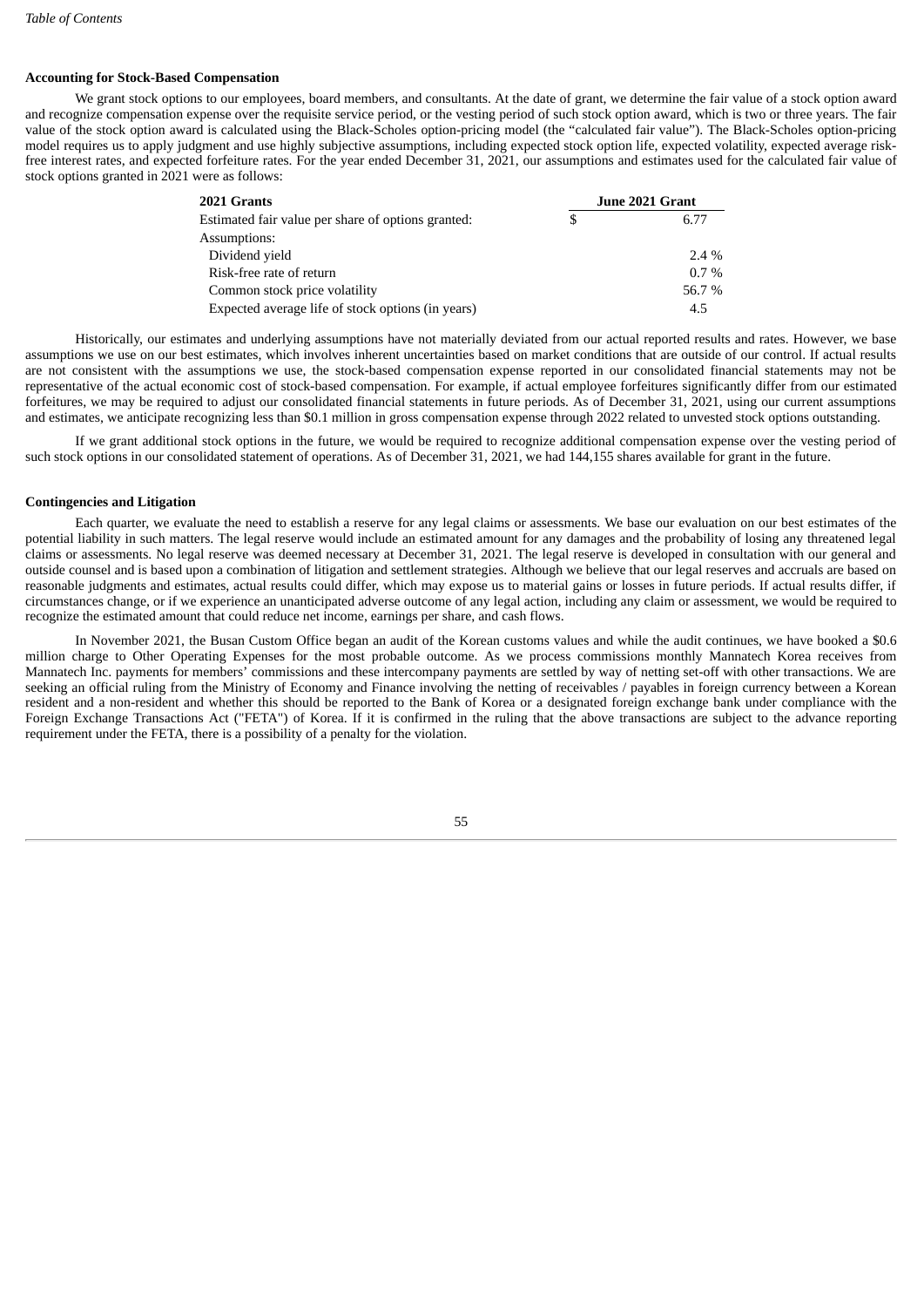### **Item 7A. Quantitative and Qualitative Disclosures About Market Risk**

We do not engage in trading market risk sensitive instruments and do not purchase investments as hedges or for purposes "other than trading" that are likely to expose us to certain types of market risk, including interest rate, commodity price, or equity price risk. Although we have investments, we believe there has been no material change in our exposure to interest rate risk. We have not issued any debt instruments, entered into any forward or futures contracts, purchased any options, or entered into any swap agreements.

We are exposed, however, to other market risks, including changes in currency exchange rates as measured against the United States dollar. Because the change in value of the United States dollar measured against foreign currency may affect our consolidated financial results, changes in foreign currency exchange rates could positively or negatively affect our results as expressed in United States dollars. For example, when the United States dollar strengthens against foreign currencies in which our products are sold or weakens against foreign currencies in which we may incur costs, our consolidated net sales or related costs and expenses could be adversely affected. We translate our revenues and expenses in foreign markets using an average rate. We believe inflation has not had a material impact on our consolidated operations or profitability.

We maintain policies, procedures, and internal processes in an effort to help monitor any significant market risks and we do not use any financial instruments to manage our exposure to such risks. We assess the anticipated foreign currency working capital requirements of our foreign operations and maintain a portion of our cash and cash equivalents denominated in foreign currencies sufficient to satisfy most of these anticipated requirements.

We caution that we cannot predict with any certainty our future exposure to such currency exchange rate fluctuations or the impact, if any, such fluctuations may have on our future business, product pricing, operating expenses, and on our consolidated financial position, results of operations, or cash flows. However, to combat such market risk, we closely monitor our exposure to currency fluctuations. The regions and countries in which we currently have exposure to foreign currency exchange rate risk include (i) North America/South America (Canada, Colombia and Mexico); (ii) EMEA (Austria, the Czech Republic, Denmark, Estonia, Finland, Germany, the Republic of Ireland, the Netherlands, Norway, South Africa, Spain, Sweden, Switzerland and the United Kingdom); and (iii) Asia/Pacific (Australia, Japan, New Zealand, the Republic of Korea, Singapore, Taiwan, Hong Kong and China). The current (spot) rate, average currency exchange rates, and the low and high of such currency exchange rates as compared to the United States dollar, for each of these countries as of and for the year ended December 31, 2021 were as follows:

|                                  |         |                              |         | As of<br>December 31, |
|----------------------------------|---------|------------------------------|---------|-----------------------|
|                                  |         | Year ended December 31, 2021 |         | 2021                  |
| Country (foreign currency name)  | Low     | High                         | Average | Spot                  |
| Australia (Australian Dollar)    | 0.70019 | 0.79516                      | 0.75158 | 0.72575               |
| Canada (Canadian Dollar)         | 0.77363 | 0.83015                      | 0.79796 | 0.78254               |
| China (Renminbi)                 | 0.15222 | 0.15751                      | 0.15504 | 0.15698               |
| Colombia (Peso)                  | 0.00025 | 0.00029                      | 0.00027 | 0.00025               |
| Czech Republic (Koruna)          | 0.04394 | 0.04819                      | 0.04615 | 0.04547               |
| Denmark (Kroner)                 | 0.15082 | 0.16555                      | 0.15915 | 0.15231               |
| Hong Kong (Hong Kong Dollar)     | 0.12816 | 0.12901                      | 0.12867 | 0.12823               |
| Japan (Yen)                      | 0.00867 | 0.00972                      | 0.00912 | 0.00869               |
| Mexico (Peso)                    | 0.04565 | 0.05100                      | 0.04935 | 0.04868               |
| New Zealand (New Zealand Dollar) | 0.67204 | 0.74244                      | 0.70760 | 0.68359               |
| Norway (Krone)                   | 0.10903 | 0.12215                      | 0.11645 | 0.11360               |
| Republic of Korea (Won)          | 0.00084 | 0.00092                      | 0.00087 | 0.00084               |
| Singapore (Singapore Dollar)     | 0.72917 | 0.75882                      | 0.74444 | 0.73951               |
| South Africa (Rand)              | 0.06149 | 0.07455                      | 0.06779 | 0.06276               |
| Sweden (Krona)                   | 0.10932 | 0.12242                      | 0.11670 | 0.11059               |
| Switzerland (Franc)              | 1.05953 | 1.13849                      | 1.09446 | 1.09274               |
| Taiwan (New Taiwan Dollar)       | 0.03495 | 0.03631                      | 0.03582 | 0.03611               |
| United Kingdom (British Pound)   | 1.32070 | 1.41980                      | 1.37596 | 1.34915               |
| Various countries (1) (Euro)     | 1.12148 | 1.23148                      | 1.18343 | 1.13257               |

(1) Austria, Germany, the Netherlands, Estonia, Finland, the Republic of Ireland and Spain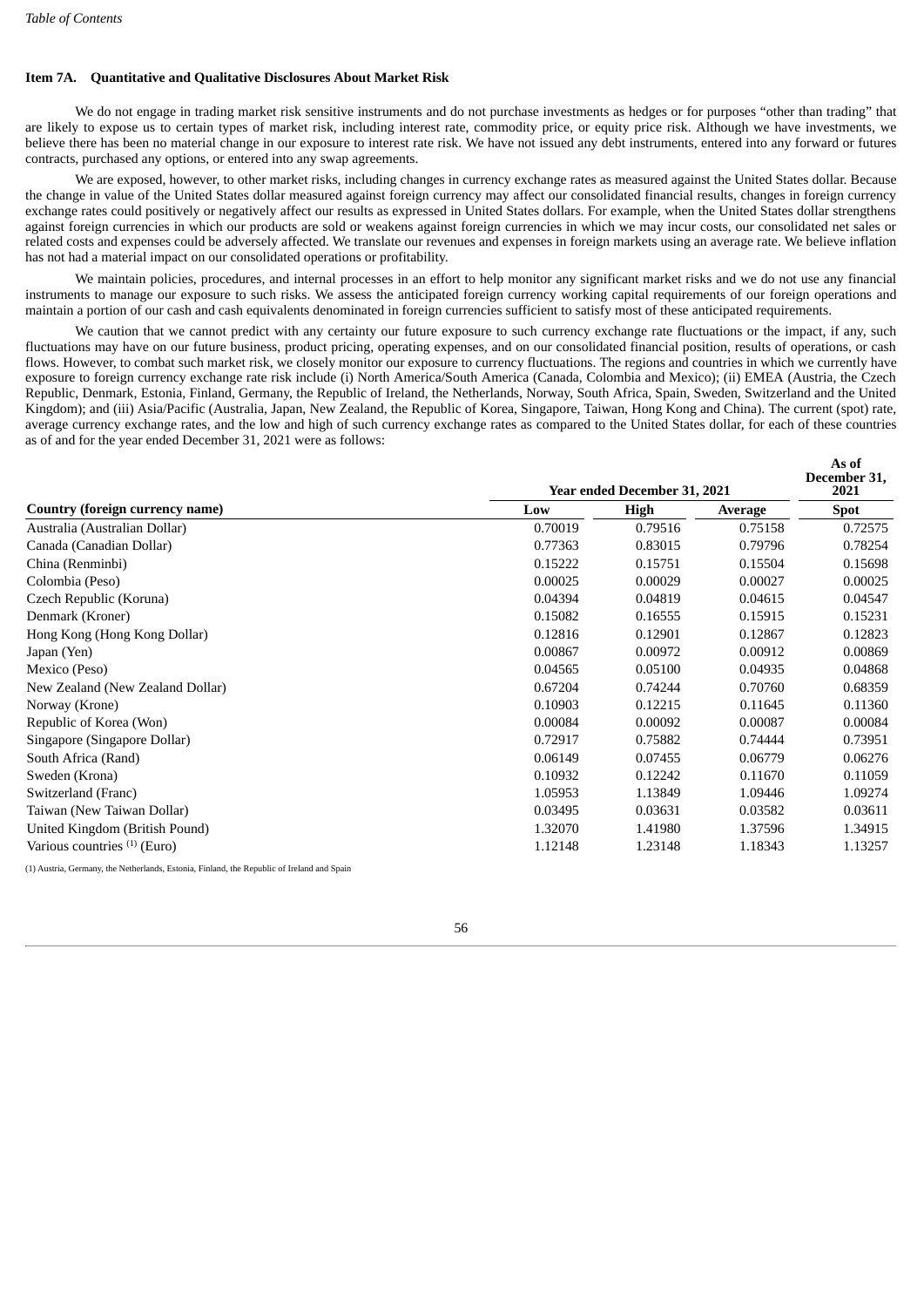## **Item 8. Financial Statements and Supplementary Data**

Our Consolidated Financial Statements and Supplementary Data required by this Item 8 are set forth in Item 15 of this report.

## **Item 9. Changes in and Disagreements with Accountants on Accounting and Financial Disclosure**

None.

#### **Item 9A. Controls and Procedures**

#### *Evaluation of Disclosure Controls and Procedures*

Our management, with the participation of our Chief Executive Officer (principal executive officer) and our Chief Financial Officer (principal financial officer), have concluded, based on their evaluation as of the end of the period covered by this report, that our disclosure controls and procedures (as defined in Rule 13a-15(e) or Rule 15d – 15(e) under the Exchange Act) are effective to ensure that information required to be disclosed by us in reports filed or submitted under the Exchange Act is recorded, processed, summarized, and reported within the time periods specified in the SEC's rules and forms and include controls and procedures designed to ensure that information required to be disclosed by us in such reports is accumulated and communicated to our management, including our principal executive and financial officers, as appropriate, to allow timely decisions regarding required disclosure.

#### *Changes in Internal Control over Financial Reporting*

During the quarter ended December 31, 2021, there were no changes in our internal control over our financial reporting that we believe materially affected, or are reasonably likely to materially affect, our internal control over financial reporting. We have not experienced any material changes to our internal controls over financial reporting despite the fact that most of our employees are working remotely due to the COVID-19 pandemic. We are continually monitoring and assessing the COVID-19 situation on our internal controls to minimize the impact on their design and operating effectiveness.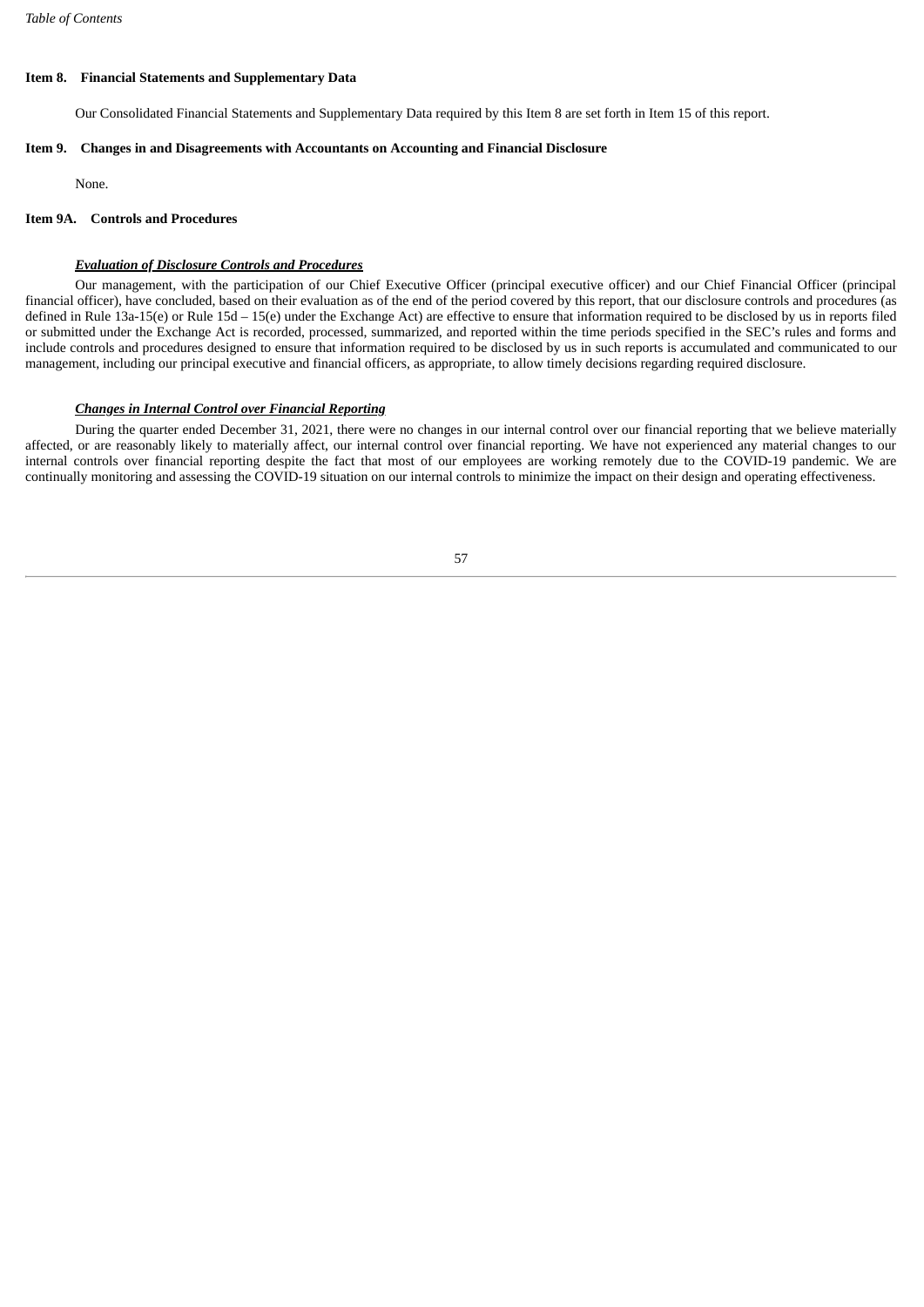### **REPORT OF MANAGEMENT ON INTERNAL CONTROL OVER FINANCIAL REPORTING**

Our management is responsible for establishing and maintaining adequate internal control over financial reporting (as defined in Rule 13a – 13(f) or Rule 15d-15(f) under the Exchange Act) for the Company. Internal control over financial reporting is a process designed to provide reasonable assurance regarding the reliability of our financial reporting for external purposes in accordance with accounting principles generally accepted in the United States of America. Internal control over financial reporting includes: maintaining records that in reasonable detail accurately and fairly reflect our transactions; providing reasonable assurance that transactions are recorded as necessary for preparation of our consolidated financial statements; providing reasonable assurance that receipts and expenditures of company assets are made in accordance with management authorization; and providing reasonable assurance that unauthorized acquisition, use or disposition of company assets that could have a material effect on our consolidated financial statements would be prevented or detected on a timely basis. Because of its inherent limitations, internal control over financial reporting is not intended to provide absolute assurance that a misstatement of our consolidated financial statements would be prevented or detected.

Management conducted an evaluation of the effectiveness of our internal control over financial reporting based on the framework in Internal Control — Integrated Framework issued by the Committee of Sponsoring Organizations of the Treadway Commission (2013). Based on this evaluation, management concluded that the Company's internal control over financial reporting was effective as of December 31, 2021.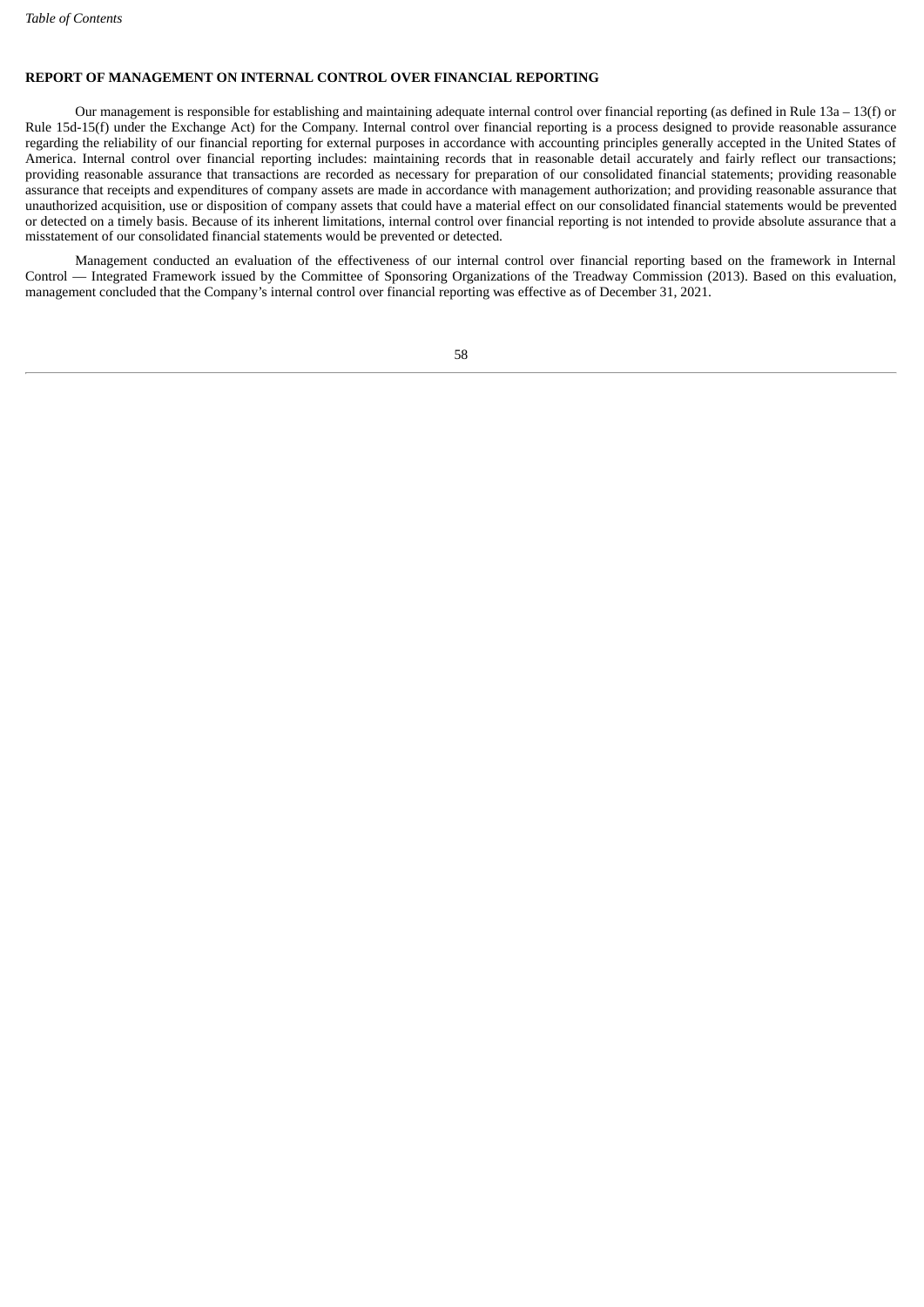#### **Item 9B. Other Information**

None.

## **PART III**

## **Documents Incorporated by Reference**

The information required by Items 10, 11, 12, 13 and 14 of Part III of Form 10-K is incorporated by reference to the definitive proxy statement for our annual meeting to be filed with the SEC within 120 days after December 31, 2021.

## **PART IV**

**Item 15.** Exhibits and Financial Statement Schedule

## **(a) Documents filed as a part of the report:**

### *1. Consolidated Financial Statements*

The following financial statements and Report of Independent Registered Public Accounting Firm are filed as a part of this report on the pages indicated: Index to [Consolidated](#page-64-0) Financial Statements F[-1](#page-64-0)

| Than Statements India Statements                                                                   | F-L.  |
|----------------------------------------------------------------------------------------------------|-------|
| Report of Independent Registered Public Accounting Firm: BDO USA, LLP; Dallas, Texas; PCAOB ID#243 | $F-2$ |
| Consolidated Balance Sheets as of December 31, 2021 and 2020                                       | $F-4$ |
| Consolidated Statements of Operations for the years ended December 31, 2021 and 2020               | $F-5$ |
| Consolidated Statements of Comprehensive Income for the years ended December 31, 2021 and 2020     | F-5   |
| Consolidated Statements of Shareholders' Equity for the years ended December 31, 2021 and 2020     | F-6   |
| Consolidated Statements of Cash Flows for the years ended December 31, 2021 and 2020               | $F-7$ |
| Notes to Consolidated Financial Statements                                                         | F-9   |
|                                                                                                    |       |

## *2. Financial Statement Schedule*

The financial statement schedule required by this item is included as an Exhibit to this Annual Report on Form 10-K.

## *3. Exhibit List*

See Index to Exhibits following Item 16 of this Annual Report on Form 10-K.

## **Item 16. Form 10-K Summary**

Not Applicable.

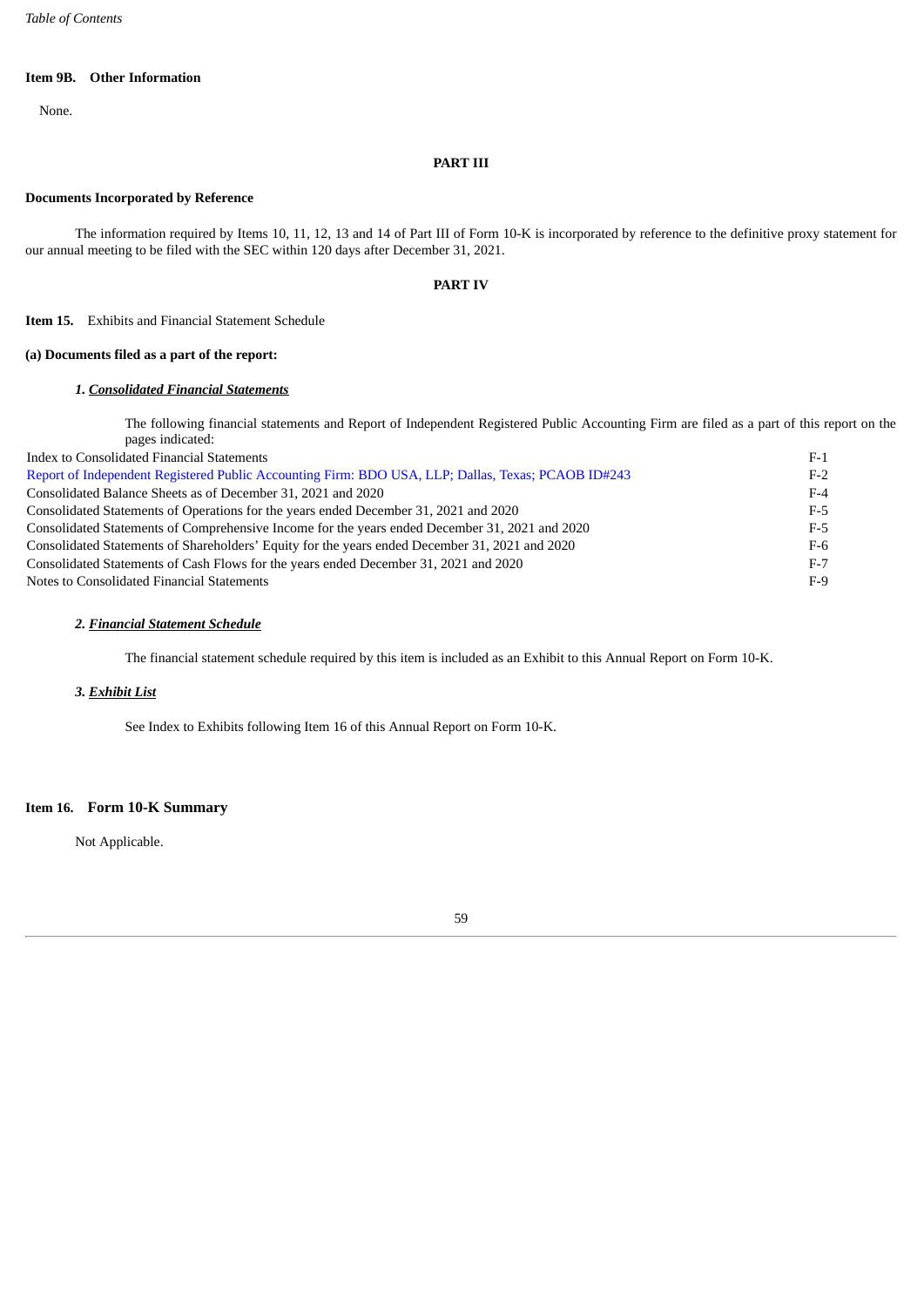# **INDEX TO EXHIBITS**

|                                 |                                                                                                                                                                                                                                                           | <b>Incorporated by Reference</b> |            |             |                    |  |
|---------------------------------|-----------------------------------------------------------------------------------------------------------------------------------------------------------------------------------------------------------------------------------------------------------|----------------------------------|------------|-------------|--------------------|--|
| <b>Exhibit</b><br><b>Number</b> | <b>Exhibit Description</b>                                                                                                                                                                                                                                | Form                             | File No.   | Exhibit (s) | <b>Filing Date</b> |  |
| 3.1                             | Amended and Restated Articles of Incorporation of Mannatech,<br>dated May 19, 1998.                                                                                                                                                                       | $S-1$                            | 333-63133  | 3.1         | October 28, 1998   |  |
| 3.2                             | <b>Amendment to the Amended and Restated Articles of</b><br>Incorporation of Mannatech, dated January 13, 2012.                                                                                                                                           | $8-K\,$                          | 000-24657  | 3.1         | January 17, 2012   |  |
| 3.3                             | Fifth Amended and Restated Bylaws of Mannatech, effective<br><b>August 25, 2014.</b>                                                                                                                                                                      | $8-K$                            | 000-24657  | 3.1         | August 27, 2014    |  |
| 4.1                             | Specimen Certificate representing Mannatech's common stock, par S-1<br>value \$0,0001 per share.                                                                                                                                                          |                                  | 333-63133  | 4.1         | October 28, 1998   |  |
| 4.2                             | <b>Description of Securities</b>                                                                                                                                                                                                                          | $10-K$                           | 000-24657  | 4.2         | March 26, 2020     |  |
| $10.1$ <sup>+</sup>             | Mannatech, Incorporated 2017 Stock Incentive Plan                                                                                                                                                                                                         | $S-8$                            | 333-233418 | 4.1         | August 22, 2019    |  |
| $10.2$ †                        | First Amendment to Mannatech, Incorporated 2017 Stock                                                                                                                                                                                                     |                                  |            | 10.1        |                    |  |
|                                 | <b>Incentive Plan</b>                                                                                                                                                                                                                                     | $10-Q$                           | 000-24657  |             | August 7, 2019     |  |
| 10.3 <sub>†</sub>               | Form of Performance Stock Unit Award Agreement                                                                                                                                                                                                            | $10-Q$                           | 000-24657  | 10.2        | August 8, 2017     |  |
| 10.4+                           | Form of Stock Option Award Agreement                                                                                                                                                                                                                      | $10-Q$                           | 000-24657  | 10.3        | August 8, 2017     |  |
| 10.5†                           | Form of Restricted Stock Unit Award Agreement                                                                                                                                                                                                             | $10-Q$                           | 000-24657  | 10.4        | August 8, 2017     |  |
| 10.6+                           | Form of Stock Appreciation Rights Award Agreement                                                                                                                                                                                                         | $10-Q$                           | 000-24657  | 10.5        | August 8, 2017     |  |
| 10.7†                           | Form of Restricted Stock Award Agreement                                                                                                                                                                                                                  | $10-Q$                           | 000-24657  | 10.6        | August 8, 2017     |  |
| 10.8+                           | Form of Performance Stock Award Agreement                                                                                                                                                                                                                 | $10-Q$                           | 000-24657  | 10.7        | August 8, 2017     |  |
| 10.9+                           | Amended and Restated 1998 Incentive Stock Option Plan, dated<br>August 7, 2004.                                                                                                                                                                           | $10-K$                           | 000-24657  | 10.1        | March 15, 2004     |  |
| 10.10+                          | Amended and Restated 2000 Option Plan, dated August 7, 2004.                                                                                                                                                                                              | $10-K$                           | 000-24657  | 10.1        | March 15, 2004     |  |
| 10.11                           | Form of Indemnification Agreement between Mannatech and each<br>member of the Board of Directors of Mannatech Korea Ltd., dated 10-Q<br>March 3, 2004.                                                                                                    |                                  | 000-24657  | 10.2        | August 9, 2004     |  |
| 10.12                           | Form of Indemnification Agreement between Mannatech and each<br>of the following directors: J. Stanley Fredrick, Patricia Wier, Alan<br>D. Kennedy, Gerald E. Gilbert, Marlin Ray Robbins, Larry A.<br>Jobe, and Robert A. Toth.                          | $10-Q$                           | 000-24657  | 10.4        | November 4, 2010   |  |
| 10.13                           | <b>Commercial Lease Agreement between Mannatech and SCG</b><br>Lakeside Commerce Center, L.P., dated October 18, 2017.                                                                                                                                    | $10-K$                           | 000-24657  | 10.12       | March 26, 2018     |  |
| 10.14                           | <b>Employment Agreement between Alfredo Bala and Mannatech,</b><br>effective October 1, 2007, dated September 18, 2007.                                                                                                                                   | $8-K\,$                          | 000-24657  | 10.1        | September 24, 2007 |  |
| 10.15                           | <b>Executive Service Agreement between Mannatech Korea, Ltd. and</b><br>Yong Jae (Patrick) Park, dated October 1, 2009.                                                                                                                                   | $10-Q$                           | 000-24657  | 10.1        | May 12, 2015       |  |
| 10.16                           | Supply Agreement between Natural Aloe de Costa Rica, S.A. and<br>Mannatech, dated as of November 22, 2016 (portions of this<br>exhibit were omitted pursuant to a confidential treatment request<br>submitted pursuant to Rule 24b-2 of the Exchange Act) | $10-K$                           | 00-24657   | 10.61       | March 14, 2017     |  |
| 14.1                            | Code of Ethics.                                                                                                                                                                                                                                           | $10-K$                           | 000-24657  | 14.1        | March 16, 2007     |  |
| $21*$                           | <b>List of Subsidiaries.</b>                                                                                                                                                                                                                              | $\ast$                           | *          | $\ast$      |                    |  |
| $23.1*$                         | <b>Consent of BDO USA, LLP.</b>                                                                                                                                                                                                                           | $\ast$                           | $\ast$     | $\ast$      |                    |  |
| $24*$                           | Power of Attorney, which is included on the signature page of this<br>annual report on Form 10-K.                                                                                                                                                         | $\ast$                           | $\ast$     | $\ast$      |                    |  |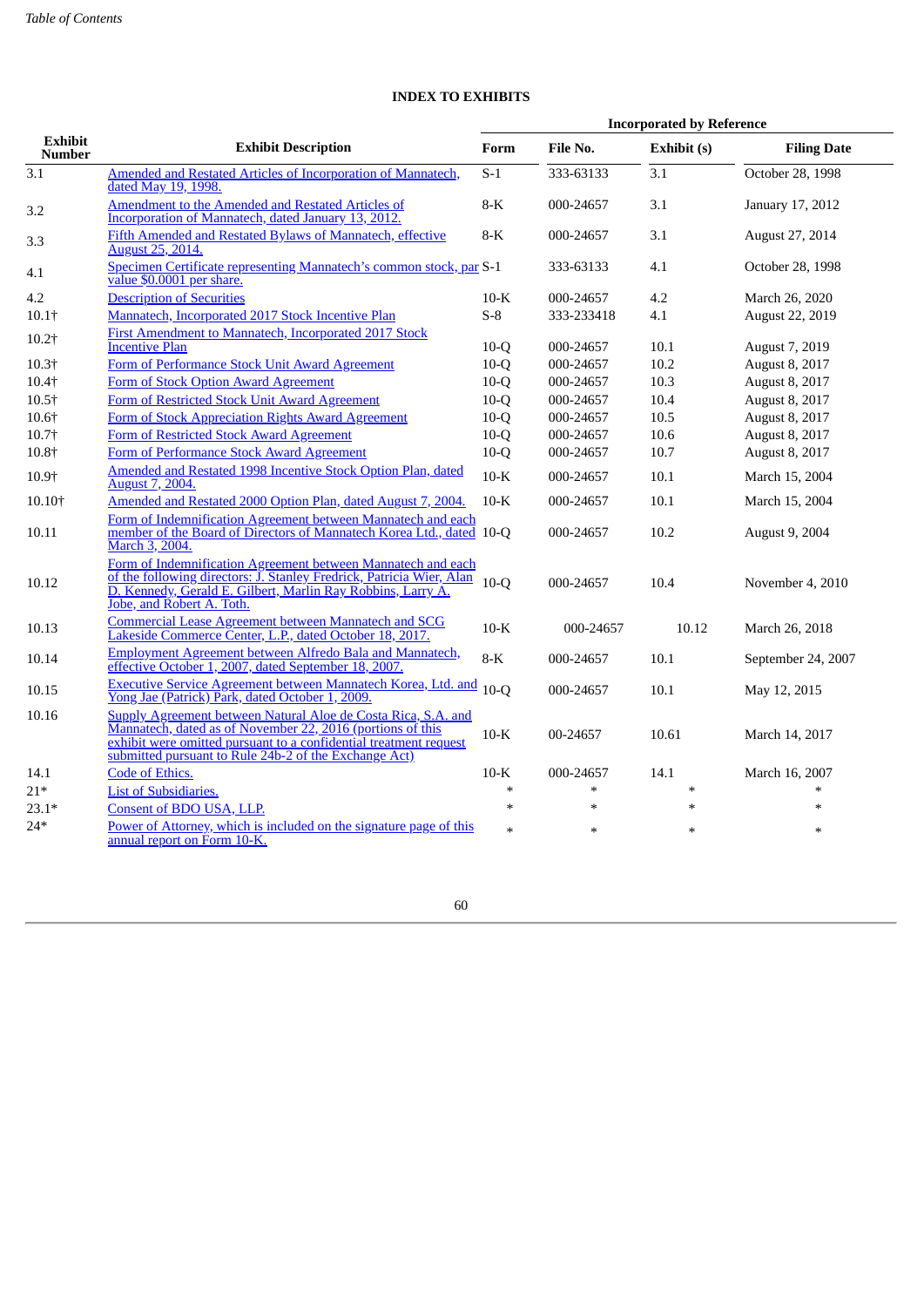|                   |                                                                                                                          | <b>Incorporated by Reference</b> |          |             |                    |  |  |
|-------------------|--------------------------------------------------------------------------------------------------------------------------|----------------------------------|----------|-------------|--------------------|--|--|
| Exhibit<br>Number | <b>Exhibit Description</b>                                                                                               | Form                             | File No. | Exhibit (s) | <b>Filing Date</b> |  |  |
| $31.1*$           | Certification pursuant to Section 302 of the Sarbanes-Oxley Act of<br>2002, of the Chief Executive Officer of Mannatech. | $\ast$                           |          | $\ast$      | $\ast$             |  |  |
| $31.2*$           | Certification pursuant to Section 302 of the Sarbanes-Oxley Act of<br>2002, of the Chief Financial Officer of Mannatech. | $\ast$                           | $\ast$   | $\ast$      | ∗                  |  |  |
| $32.1*$           | Certification pursuant to Section 906 of the Sarbanes-Oxley Act of<br>2002, of the Chief Executive Officer of Mannatech. | $\ast$                           |          | $\ast$      | $\ast$             |  |  |
| $32.2*$           | Certification pursuant to Section 906 of the Sarbanes-Oxley Act of<br>2002, of the Chief Financial Officer of Mannatech. | $\ast$                           |          | $\ast$      | ∗                  |  |  |
| $99.1*$           | Financial Statement Schedule Regarding Valuation and Qualifying<br>Accounts.                                             | $\ast$                           | $\ast$   | $\ast$      | $\ast$             |  |  |
| $101.INS*$        | <b>XBRL Instance Document</b>                                                                                            |                                  | $\ast$   | $\ast$      | $\ast$             |  |  |
| 101.SCH*          | XBRL Taxonomy Extension Schema Document                                                                                  | ∗                                | $\ast$   | $\ast$      | *                  |  |  |
| $101.CAL*$        | XBRL Taxonomy Extension Calculation Linkbase Document                                                                    |                                  | $\ast$   | $\ast$      | $\ast$             |  |  |
| $101.LAB*$        | XBRL Taxonomy Extension Label Linkbase Document                                                                          |                                  | $\ast$   |             |                    |  |  |
| 101.PRE*          | XBRL Taxonomy Extension Presentation Linkbase Document                                                                   |                                  |          |             |                    |  |  |
| 101.DEF*          | XBRL Taxonomy Extension Definition Linkbase Document                                                                     |                                  |          |             |                    |  |  |

\* Filed herewith.

<span id="page-62-0"></span>† Management contract, compensatory plan or arrangement.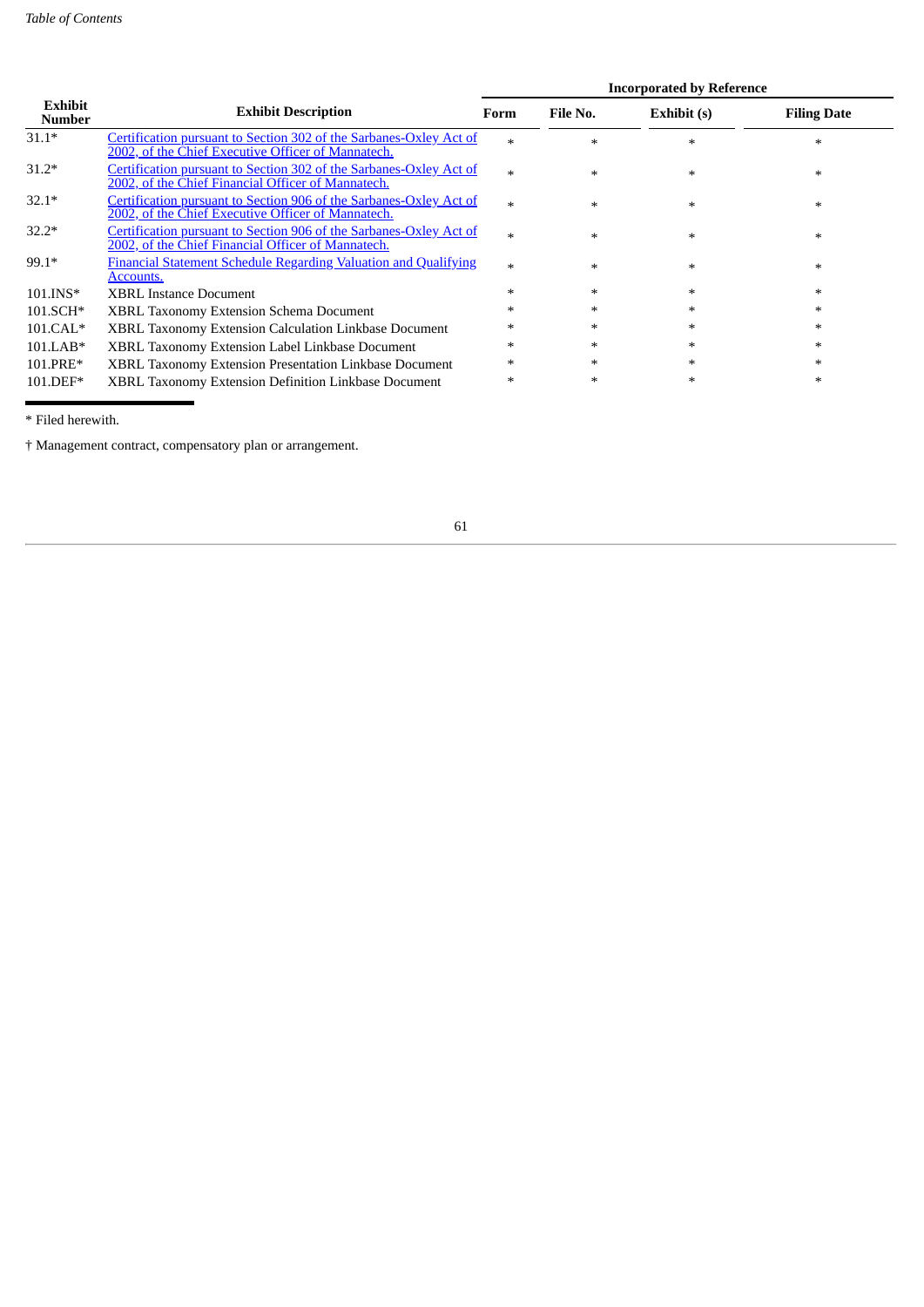## **SIGNATURES**

Pursuant to the requirements of Section 13 or 15(d) of the Securities Exchange Act of 1934, the registrant has duly caused this report to be signed on its behalf by the undersigned, thereunto duly authorized.

# **MANNATECH, INCORPORATED**

| Dated: March 15, 2022 | By: | /s/ Alfredo Bala<br>Alfredo Bala<br><b>Chief Executive Officer</b><br>(principal executive officer)  |
|-----------------------|-----|------------------------------------------------------------------------------------------------------|
| Dated: March 15, 2022 | By: | /s/ David A. Johnson<br>David A. Johnson<br>Chief Financial Officer<br>(principal financial officer) |
|                       | 62  |                                                                                                      |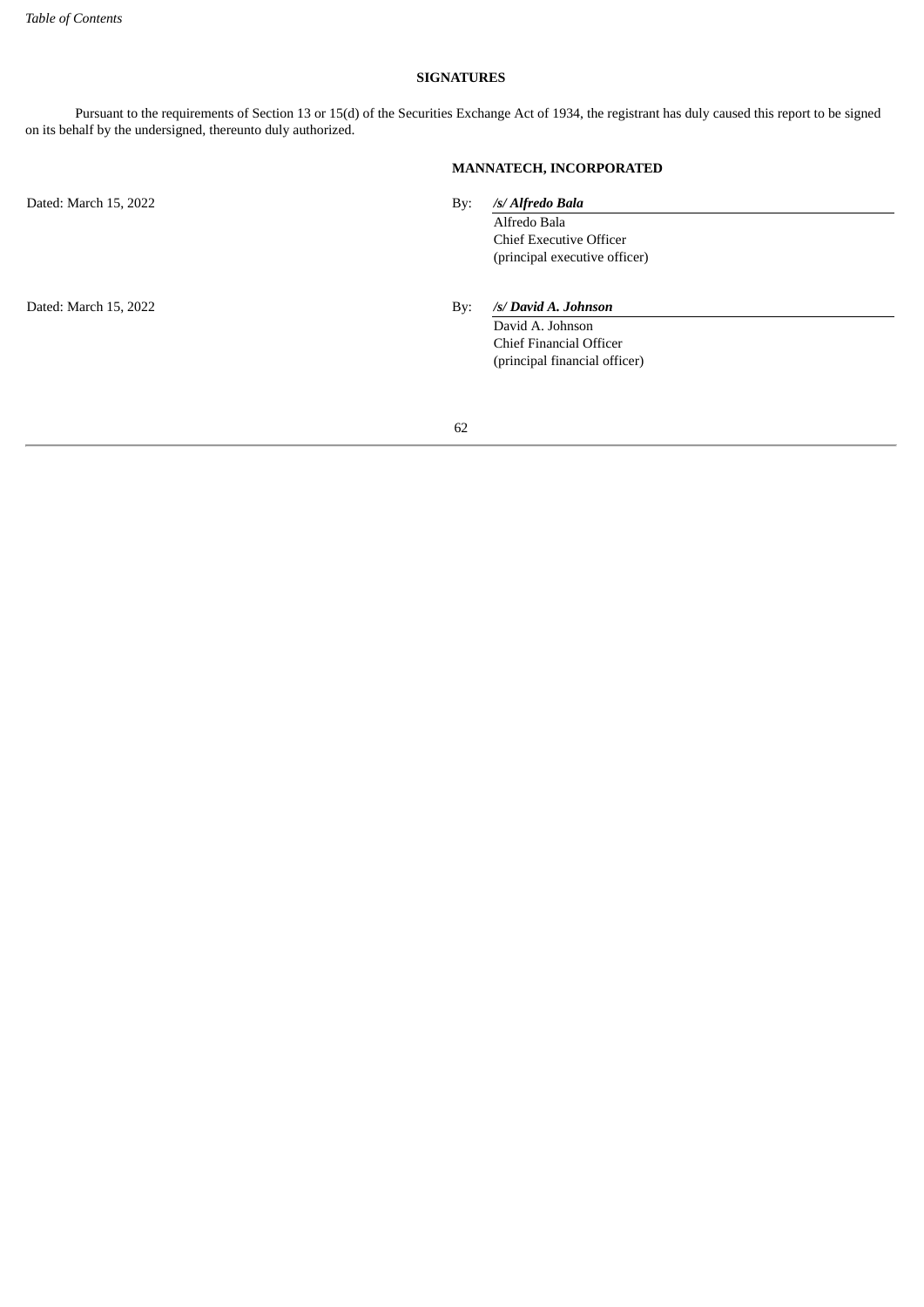## **POWER OF ATTORNEY**

The undersigned directors and officers of Mannatech, Incorporated hereby constitute and appoint Larry A. Jobe and David A. Johnson, and each of them, with the power to act without the other and with full power of substitution and resubstitution, our true and lawful attorneys-in fact and agents with full power to execute in our name and behalf in the capacities indicated below any and all amendments to this report and to file the same, with all exhibits and other documents relating thereto and hereby ratify and confirm all that such attorneys-in-fact, or either of them, or their substitutes, may lawfully do or cause to be done by virtue hereof.

Pursuant to the requirements of the Securities Exchange Act of 1934, this report has been signed by the following persons on behalf of the registrant and in the capacities indicated:

| <b>Signature</b>            | <b>Title</b>                   | <b>Date</b>    |
|-----------------------------|--------------------------------|----------------|
| /s/ Alfredo Bala            | <b>Chief Executive Officer</b> | March 15, 2022 |
| Alfredo Bala                | (principal executive officer)  |                |
| /s/ David A. Johnson        | Chief Financial Officer        | March 15, 2022 |
| David A. Johnson            | (principal financial officer)  |                |
| /s/ J. Stanley Fredrick     | Chairman of the Board          | March 15, 2022 |
| J. Stanley Fredrick         |                                |                |
| /s/ Robert A. Toth          | <b>Director</b>                | March 15, 2022 |
| Robert A. Toth              |                                |                |
| /s/ Kevin Andrew Robbins    | Director                       | March 15, 2022 |
| <b>Kevin Andrew Robbins</b> |                                |                |
| /s/ Larry A. Jobe           | <b>Director</b>                |                |
| Larry A. Jobe               |                                | March 15, 2022 |
| /s/ Eric W. Schrier         |                                |                |
| Eric W. Schrier             | Director                       | March 15, 2022 |
| /s/ Tyler Rameson           |                                |                |
| <b>Tyler Rameson</b>        | Director                       | March 15, 2022 |

<span id="page-64-0"></span>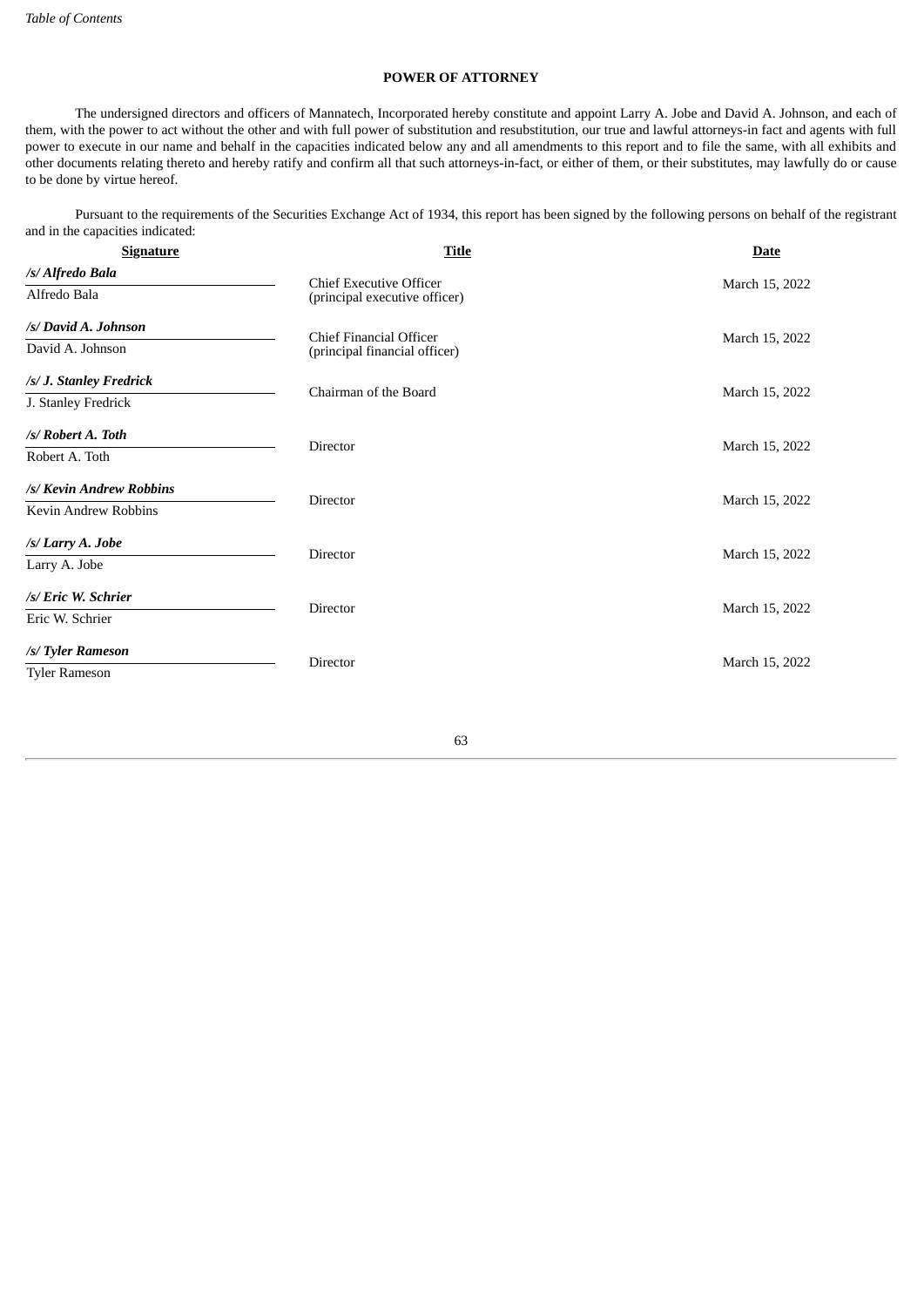# **INDEX TO CONSOLIDATED FINANCIAL STATEMENTS**

<span id="page-65-0"></span>

|                                                                                                       | Page  |
|-------------------------------------------------------------------------------------------------------|-------|
| Report of Independent Registered Public Accounting Firm                                               | $F-2$ |
| Consolidated Balance Sheets as of December 31, 2021 and 2020                                          | $F-4$ |
| Consolidated Statements of Operations for the years ended December 31, 2021 and 2020                  | $F-5$ |
| Consolidated Statements of Comprehensive Income (Loss) for the years ended December 31, 2021 and 2020 | $F-5$ |
| Consolidated Statements of Shareholders' Equity for the years ended December 31, 2021 and 2020        | $F-6$ |
| Consolidated Statements of Cash Flows for the years ended December 31, 2021 and 2020                  | $F-7$ |
| Notes to Consolidated Financial Statements                                                            | $F-9$ |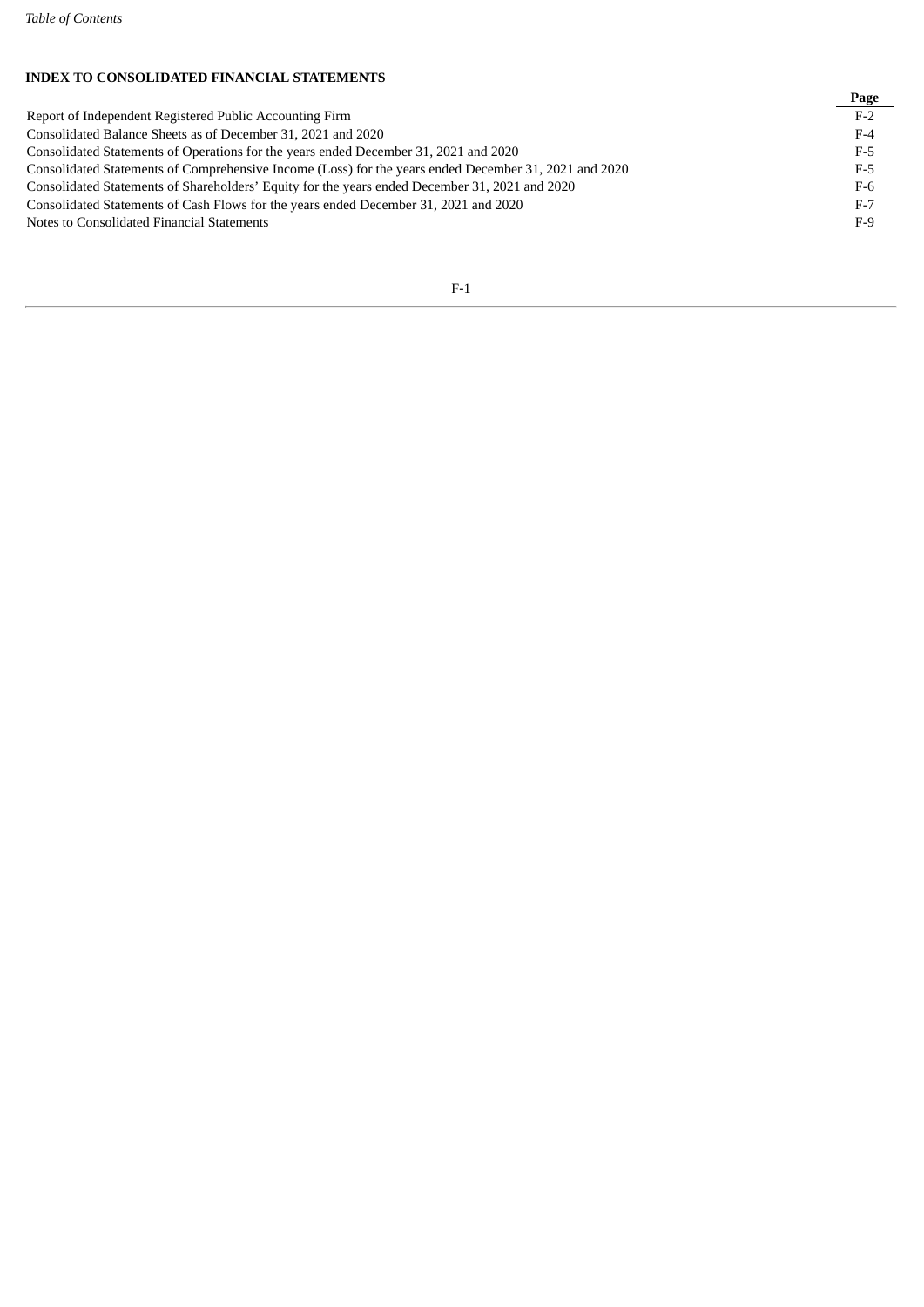## **Report of Independent Registered Public Accounting Firm**

Shareholders and Board of Directors Mannatech, Incorporated Flower Mound, Texas

### **Opinion on the Consolidated Financial Statements**

We have audited the accompanying consolidated balance sheets of Mannatech, Incorporated (the "Company") as of December 31, 2021 and 2020, the related consolidated statements of operations, comprehensive income, shareholders' equity, and cash flows for the years then ended, and the related notes and schedule (collectively referred to as the "consolidated financial statements"). In our opinion, the consolidated financial statements present fairly, in all material respects, the financial position of the Company at December 31, 2021 and 2020, and the results of its operations and its cash flows for the years then ended**,** in conformity with accounting principles generally accepted in the United States of America.

#### **Basis for Opinion**

These consolidated financial statements are the responsibility of the Company's management. Our responsibility is to express an opinion on the Company's consolidated financial statements based on our audits. We are a public accounting firm registered with the Public Company Accounting Oversight Board (United States) ("PCAOB") and are required to be independent with respect to the Company in accordance with the U.S. federal securities laws and the applicable rules and regulations of the Securities and Exchange Commission and the PCAOB.

We conducted our audits in accordance with the standards of the PCAOB. Those standards require that we plan and perform the audit to obtain reasonable assurance about whether the consolidated financial statements are free of material misstatement, whether due to error or fraud. The Company is not required to have, nor were we engaged to perform, an audit of its internal control over financial reporting. As part of our audits we are required to obtain an understanding of internal control over financial reporting but not for the purpose of expressing an opinion on the effectiveness of the Company's internal control over financial reporting. Accordingly, we express no such opinion.

Our audits included performing procedures to assess the risks of material misstatement of the consolidated financial statements, whether due to error or fraud, and performing procedures that respond to those risks. Such procedures included examining, on a test basis, evidence regarding the amounts and disclosures in the consolidated financial statements. Our audits also included evaluating the accounting principles used and significant estimates made by management, as well as evaluating the overall presentation of the consolidated financial statements. We believe that our audits provide a reasonable basis for our opinion.

#### **Critical Audit Matter**

The critical audit matter communicated below is a matter arising from the current period audit of the financial statements that was communicated or required to be communicated to the audit committee and that: (1) relates to accounts or disclosures that are material to the financial statements and (2) involved our especially challenging, subjective, or complex judgments. The communication of the critical audit matter does not alter in any way our opinion on the financial statements, taken as a whole, and we are not, by communicating the critical audit matter below, providing a separate opinion on the critical audit matter or on the accounts or disclosures to which it relates.

#### *Transfer Pricing*

As described in Note 15 to the consolidated financial statements, the Company sells products in twenty-five countries around the world, and a substantial majority of the Company's consolidated net sales in 2021, were generated outside of the United States. As described in Note 7 to the consolidated financial statements, \$6.9 million of the Company's \$8.9 million in consolidated income before income taxes is generated in the United States. This is largely a function of the Company's transfer pricing policies, which govern the allocation of taxable income among the Company's various tax jurisdictions.

We identified the Company's determination of appropriate transfer pricing policies as a critical audit matter. As the tax regulations that exist over transfer pricing are subjective and vary by jurisdiction, auditing management's transfer pricing studies and transfer pricing policies was especially challenging and required significant auditor judgement, including the involvement of tax professionals with specialized knowledge and skill.

The primary procedures we performed to address this critical audit matter included:

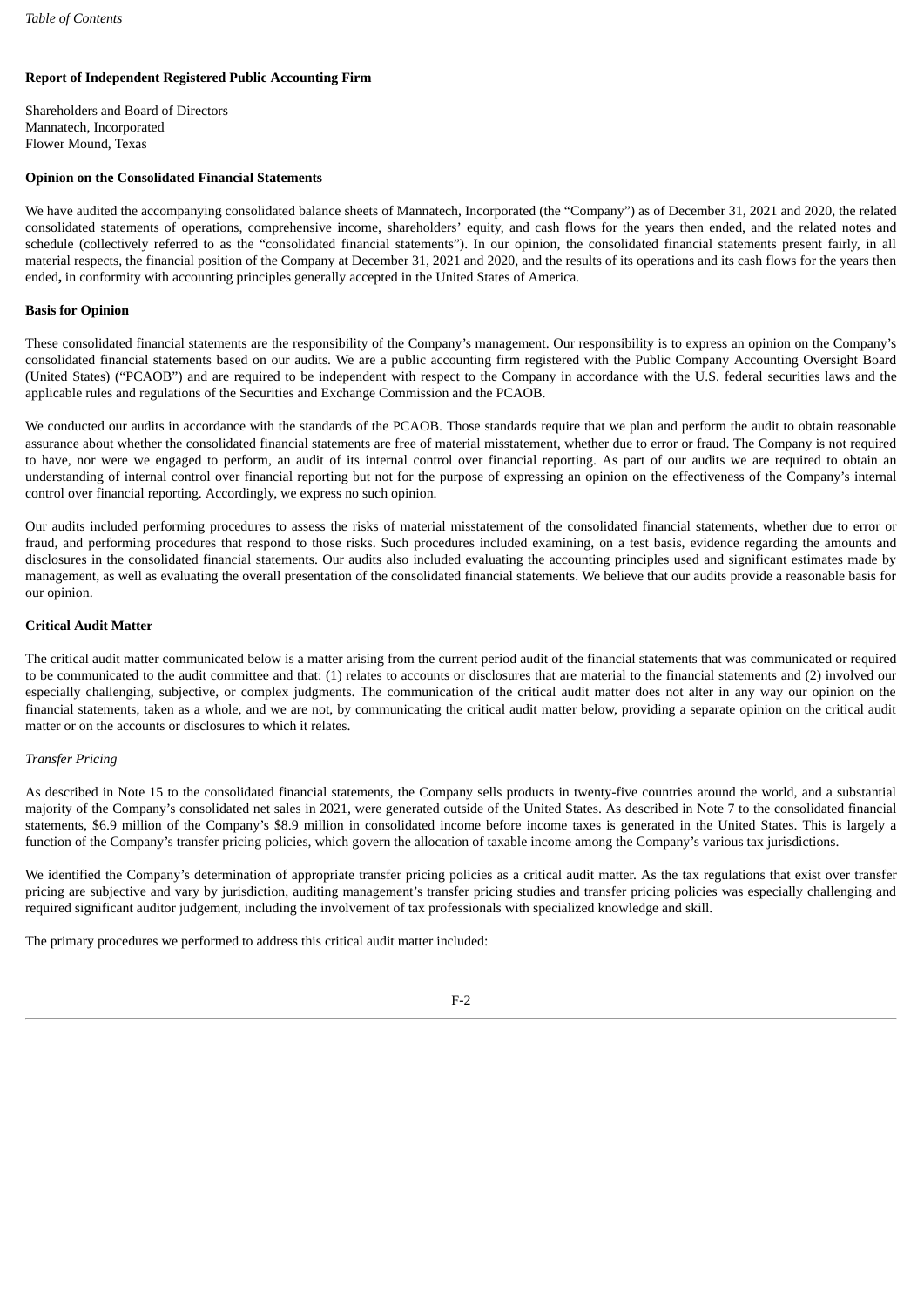• Utilizing personnel with specialized knowledge and skill in transfer pricing regulations to assist in evaluating (i) the reasonableness of the Company's transfer pricing policies, based on comparisons to comparable companies and precedents set by the various taxing authorities that govern the jurisdictions in which the Company operates and (ii) jurisdictional profit margins to ensure that the Company's intercompany transactions and other income allocation methodologies are appropriate and comply with the Company's transfer pricing policies.

/s/ BDO USA, LLP

<span id="page-67-0"></span>We have served as the Company's auditor since 2007. Dallas, Texas March 15, 2022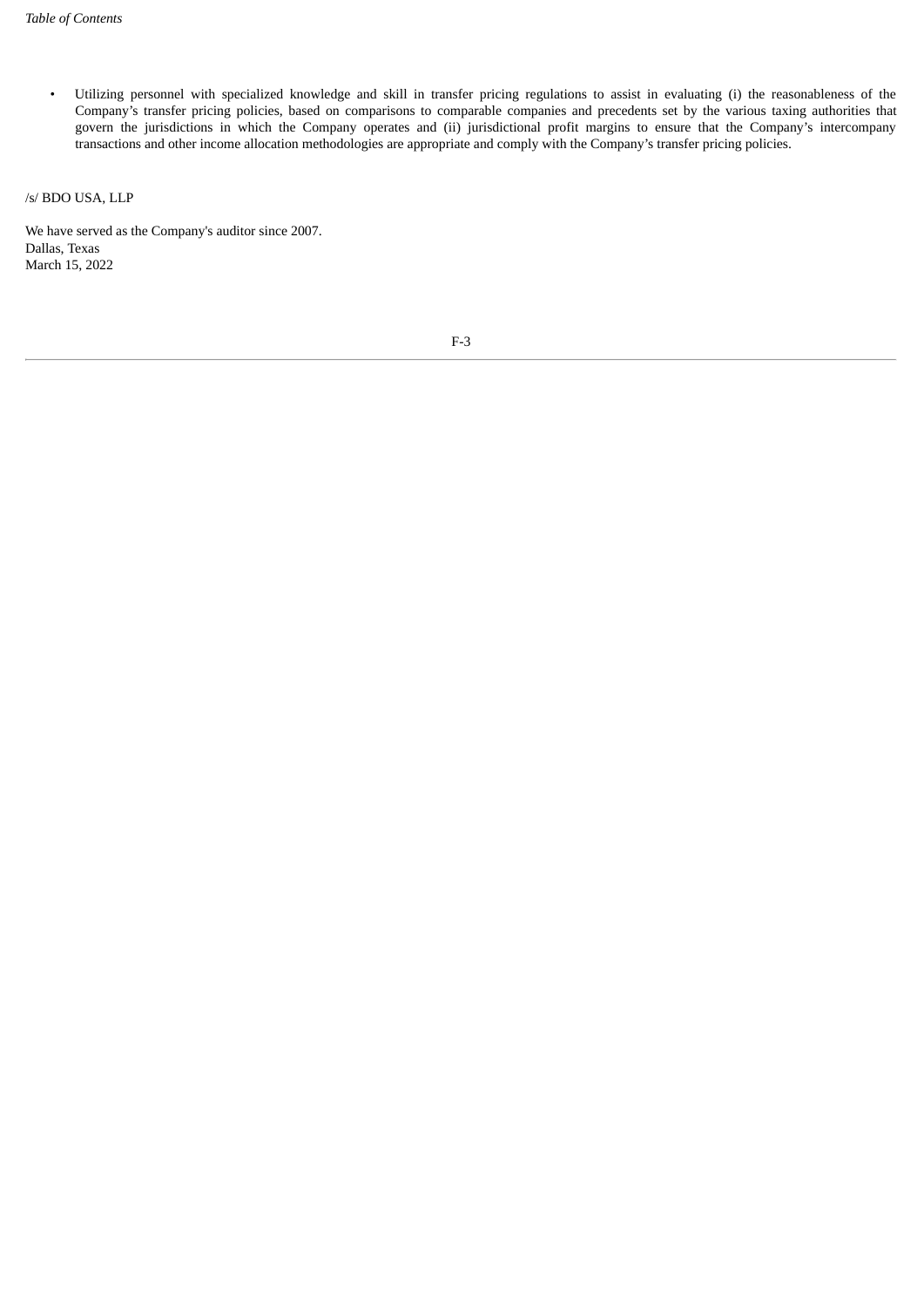## **MANNATECH, INCORPORATED AND SUBSIDIARIES CONSOLIDATED BALANCE SHEETS** *(in thousands, except share information)*

|                                                                                                                                                                                                                                             | December 31, 2021 December 31, 2020 |              |
|---------------------------------------------------------------------------------------------------------------------------------------------------------------------------------------------------------------------------------------------|-------------------------------------|--------------|
| <b>ASSETS</b>                                                                                                                                                                                                                               |                                     |              |
| Cash and cash equivalents                                                                                                                                                                                                                   | \$<br>24,185                        | \$<br>22,207 |
| Restricted cash                                                                                                                                                                                                                             | 944                                 | 944          |
| Accounts receivable, net of allowance of \$987 and \$817 in 2021 and 2020, respectively                                                                                                                                                     | 90                                  | 186          |
| Income tax receivable                                                                                                                                                                                                                       | 342                                 | 1,008        |
| Inventories, net                                                                                                                                                                                                                            | 12,020                              | 12,827       |
| Prepaid expenses and other current assets                                                                                                                                                                                                   | 2,888                               | 2,962        |
| Deferred commissions                                                                                                                                                                                                                        | 2,369                               | 2,343        |
| <b>Total current assets</b>                                                                                                                                                                                                                 | 42,838                              | 42,477       |
| Property and equipment, net                                                                                                                                                                                                                 | 2,882                               | 4,494        |
| Construction in progress                                                                                                                                                                                                                    | 1,357                               | 864          |
| Long-term restricted cash                                                                                                                                                                                                                   | 503                                 | 4,346        |
| Other assets                                                                                                                                                                                                                                | 9,220                               | 11,977       |
| Deferred tax assets, net                                                                                                                                                                                                                    | 2,825                               | 1,175        |
| <b>Total assets</b>                                                                                                                                                                                                                         | \$<br>59,625                        | \$<br>65,333 |
| <b>LIABILITIES AND SHAREHOLDERS' EQUITY</b>                                                                                                                                                                                                 |                                     |              |
| Current portion of finance leases                                                                                                                                                                                                           | \$<br>68                            | \$<br>76     |
| Accounts payable                                                                                                                                                                                                                            | 3,969                               | 4,797        |
| Accrued expenses                                                                                                                                                                                                                            | 9,224                               | 8,691        |
| Commissions and incentives payable                                                                                                                                                                                                          | 9,611                               | 10,998       |
| Taxes payable                                                                                                                                                                                                                               | 2,154                               | 1,400        |
| Current notes payable                                                                                                                                                                                                                       | 205                                 | 553          |
| Deferred revenue                                                                                                                                                                                                                            | 4,867                               | 5,472        |
| <b>Total current liabilities</b>                                                                                                                                                                                                            | 30,098                              | 31,987       |
| Finance leases, excluding current portion                                                                                                                                                                                                   | 66                                  | 129          |
| Other long-term liabilities                                                                                                                                                                                                                 | 5,049                               | 7,245        |
| <b>Total liabilities</b>                                                                                                                                                                                                                    | 35,213                              | 39,361       |
| Commitments and contingencies (Note 11)                                                                                                                                                                                                     |                                     |              |
| <b>Shareholders' equity:</b>                                                                                                                                                                                                                |                                     |              |
| Preferred stock, \$0.01 par value, 1,000,000 shares authorized, no shares issued or outstanding                                                                                                                                             |                                     |              |
| Common stock, \$0.0001 par value, 99,000,000 shares authorized, 2,742,857 shares issued and 1,940,687<br>shares outstanding as of December 31, 2021 and 2,742,857 shares issued and 2,071,081 shares outstanding as<br>of December 31, 2020 |                                     |              |
| Additional paid-in capital                                                                                                                                                                                                                  | 33,277                              | 33,795       |
| Retained earnings                                                                                                                                                                                                                           | 7,708                               | 2,213        |
| Accumulated other comprehensive income                                                                                                                                                                                                      | 2,342                               | 5,150        |
| Treasury stock, at average cost, 802,170 shares as of December 31, 2021 and 671,776 shares as of December<br>31, 2020                                                                                                                       | (18, 915)                           | (15, 186)    |
| Total shareholders' equity                                                                                                                                                                                                                  | 24,412                              | 25,972       |
| Total liabilities and shareholders' equity                                                                                                                                                                                                  | \$<br>59,625                        | \$<br>65,333 |
|                                                                                                                                                                                                                                             |                                     |              |

<span id="page-68-0"></span>See accompanying notes to consolidated financial statements.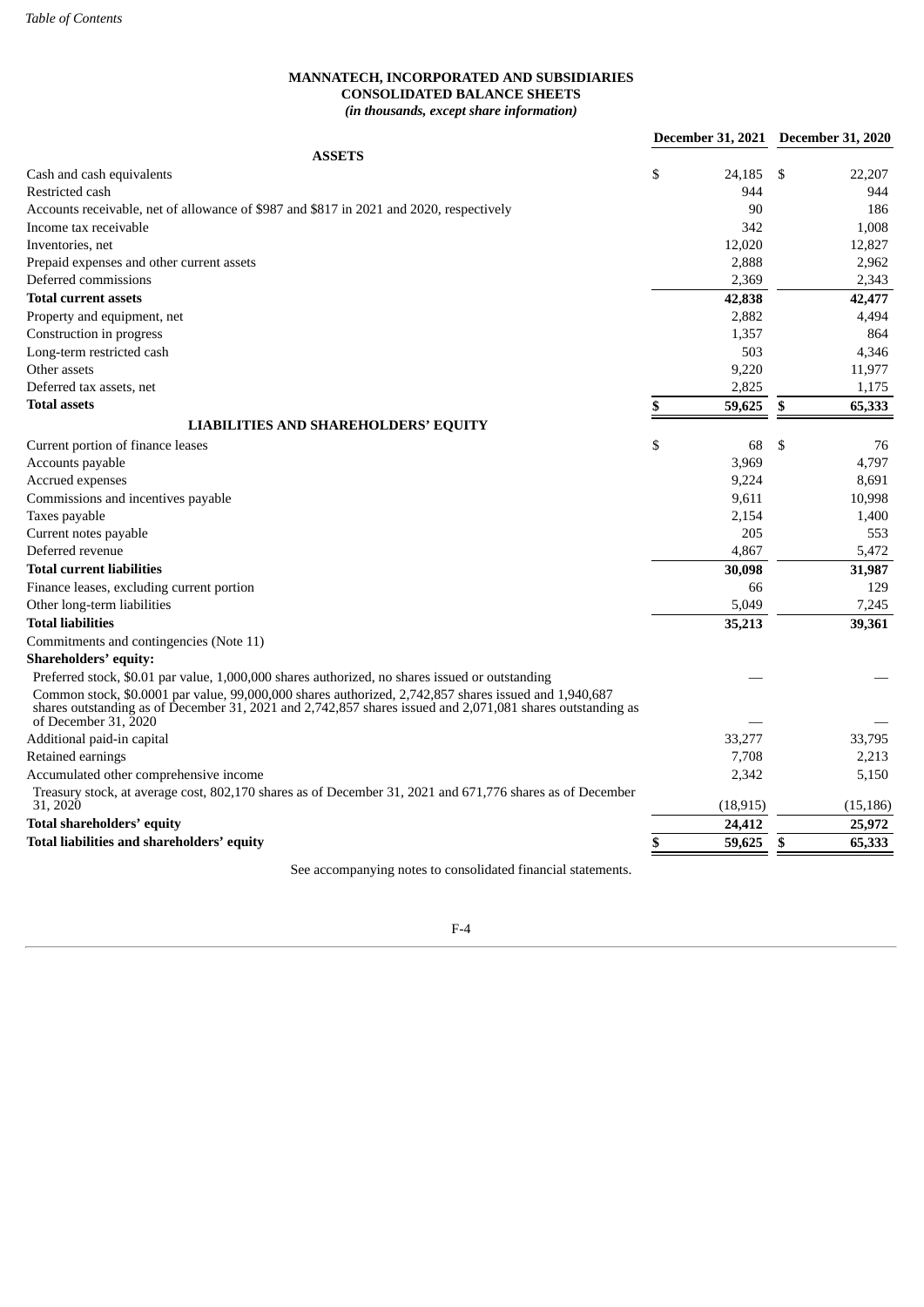## **MANNATECH, INCORPORATED AND SUBSIDIARIES CONSOLIDATED STATEMENTS OF OPERATIONS** *(in thousands, except per share information)*

|                                             |               | For the years ended December<br>31, |    |         |
|---------------------------------------------|---------------|-------------------------------------|----|---------|
|                                             | 2021          |                                     |    | 2020    |
| <b>Net sales</b>                            | \$<br>159,762 | \$                                  |    | 151,407 |
| Cost of sales                               | 34,149        |                                     |    | 35,505  |
| <b>Gross profit</b>                         | 125,613       |                                     |    | 115,902 |
| Operating expenses:                         |               |                                     |    |         |
| Commissions and incentives                  | 63,784        |                                     |    | 61,349  |
| Selling and administrative expenses         | 29,427        |                                     |    | 27,845  |
| Depreciation and amortization               | 1,719         |                                     |    | 1,990   |
| Other operating costs                       | 21,634        |                                     |    | 20,227  |
| Total operating expenses                    | 116,564       |                                     |    | 111,411 |
| <b>Income from operations</b>               | 9,049         |                                     |    | 4,491   |
| Interest income                             |               | 66                                  |    | 83      |
| Other (expense) income, net                 | (223)         |                                     |    | 1,151   |
| Income before income taxes                  | 8,892         |                                     |    | 5,725   |
| Income tax (provision) benefit              | 950           |                                     |    | 536     |
| <b>Net income</b>                           | 9,842<br>S    |                                     | \$ | 6,261   |
| <b>Income per common share:</b>             |               |                                     |    |         |
| <b>Basic</b>                                | 4.95<br>\$    | \$                                  |    | 2.80    |
| Diluted                                     | 4.71          | \$                                  |    | 2.77    |
| Weighted-average common shares outstanding: |               |                                     |    |         |
| <b>Basic</b>                                | 1,990         |                                     |    | 2,235   |
| Diluted                                     | 2,088         |                                     |    | 2,264   |
|                                             |               |                                     |    |         |

# **CONSOLIDATED STATEMENTS OF COMPREHENSIVE INCOME**

*(in thousands)*

<span id="page-69-0"></span>

|                                                                                           | 2021    | 2020  |
|-------------------------------------------------------------------------------------------|---------|-------|
| Net income                                                                                | 9.842   | 6.261 |
| Other comprehensive income, net of tax:                                                   |         |       |
| Foreign currency translations gain (loss)                                                 | (2,832) | 1,358 |
| Pension obligations, net of tax provision of \$13 and \$19 in 2021 and 2020, respectively | 24      | 35    |
| Other comprehensive income                                                                | (2,808) | 1,393 |
| <b>Comprehensive income</b>                                                               | 7.034   | 7.654 |

See accompanying notes to consolidated financial statements.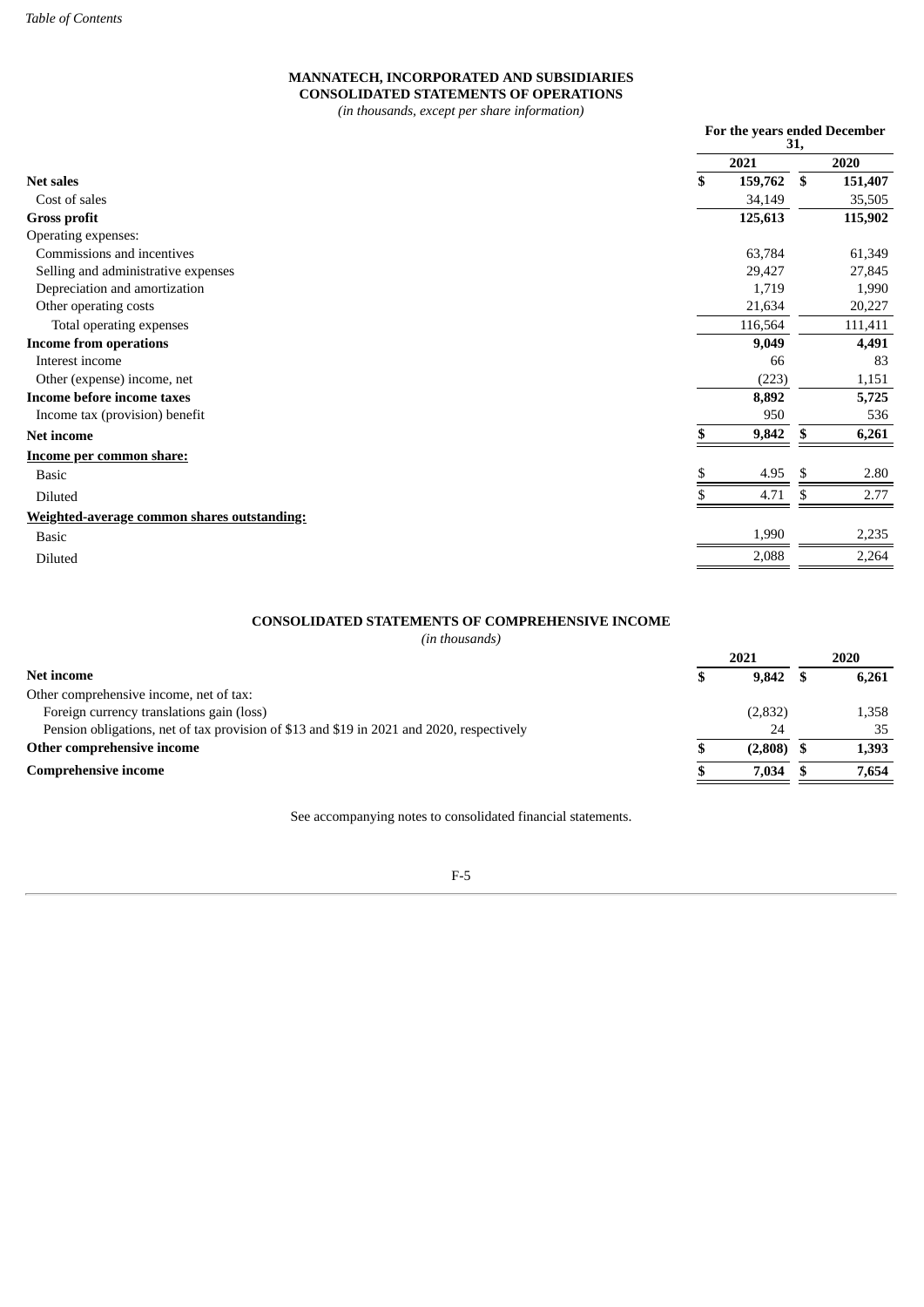### **MANNATECH, INCORPORATED AND SUBSIDIARIES CONSOLIDATED STATEMENTS OF SHAREHOLDERS' EQUITY** *(in thousands)*

**Common stock Additional paid in capital Retained earnings (accumulated deficit) Accumulated other comprehensive income Treasury stock Total shareholders' equity Balance at December 31, 2019 \$ — \$ 34,143 \$ (690) \$ 3,757 \$ (9,935) \$ 27,275** Net Income  $\qquad \qquad \qquad \qquad \qquad \qquad 6,261$   $\qquad \qquad \qquad \qquad \qquad \qquad 6,261$ Payment of cash dividends — — — (3,358) — — (3,358) Charge related to stock-based compensation  $\qquad -$  124  $\qquad \qquad \qquad -$  124 Issuance of unrestricted shares — (157) — — 367 210 Stock option exercises (cashless)  $\qquad -$  (315)  $\qquad \qquad -$  315 Repurchase of common stock  $\qquad \qquad \qquad \qquad \qquad$  (5,933) (5,933) Foreign currency translation  $\qquad \qquad \qquad \qquad$   $\qquad$   $\qquad$   $\qquad$   $\qquad$   $\qquad$   $\qquad$   $\qquad$   $\qquad$   $\qquad$   $\qquad$   $\qquad$   $\qquad$   $\qquad$   $\qquad$   $\qquad$   $\qquad$   $\qquad$   $\qquad$   $\qquad$   $\qquad$   $\qquad$   $\qquad$   $\qquad$   $\qquad$   $\qquad$   $\qquad$   $\qquad$   $\q$ Pension obligations, net of tax of \$19 **—** — **—** 35 **—** 35 **Balance at December 31, 2020 \$ — \$ 33,795 \$ 2,213 \$ 5,150 \$ (15,186) \$ 25,972** Net Income  $\qquad \qquad \qquad \qquad \qquad \qquad 9,842$   $\qquad \qquad \qquad \qquad \qquad \qquad 9,842$ Payment of cash dividends  $(4,347)$   $(4,347)$ Charge related to stock-based compensation  $\qquad -$  50  $\qquad \qquad \qquad -$  50 Issuance of unrestricted shares — (44) — (44) — 254 210 Stock option exercises — (419) — (419) — — 964 545 Stock option exercises (cashless)  $\qquad -$  (105)  $\qquad \qquad -$  (105 Repurchase of common stock — — — — — — — (5,052) (5,052) Foreign currency translation  $\qquad \qquad \qquad \qquad$   $(2,832)$   $\qquad \qquad$   $(2,832)$ Pension obligations, net of tax of \$13  $24$   $24$ **Balance at December 31, 2021 \$ — \$ 33,277 \$ 7,708 \$ 2,342 \$ (18,915) \$ 24,412**

<span id="page-70-0"></span>See accompanying notes to consolidated financial statements.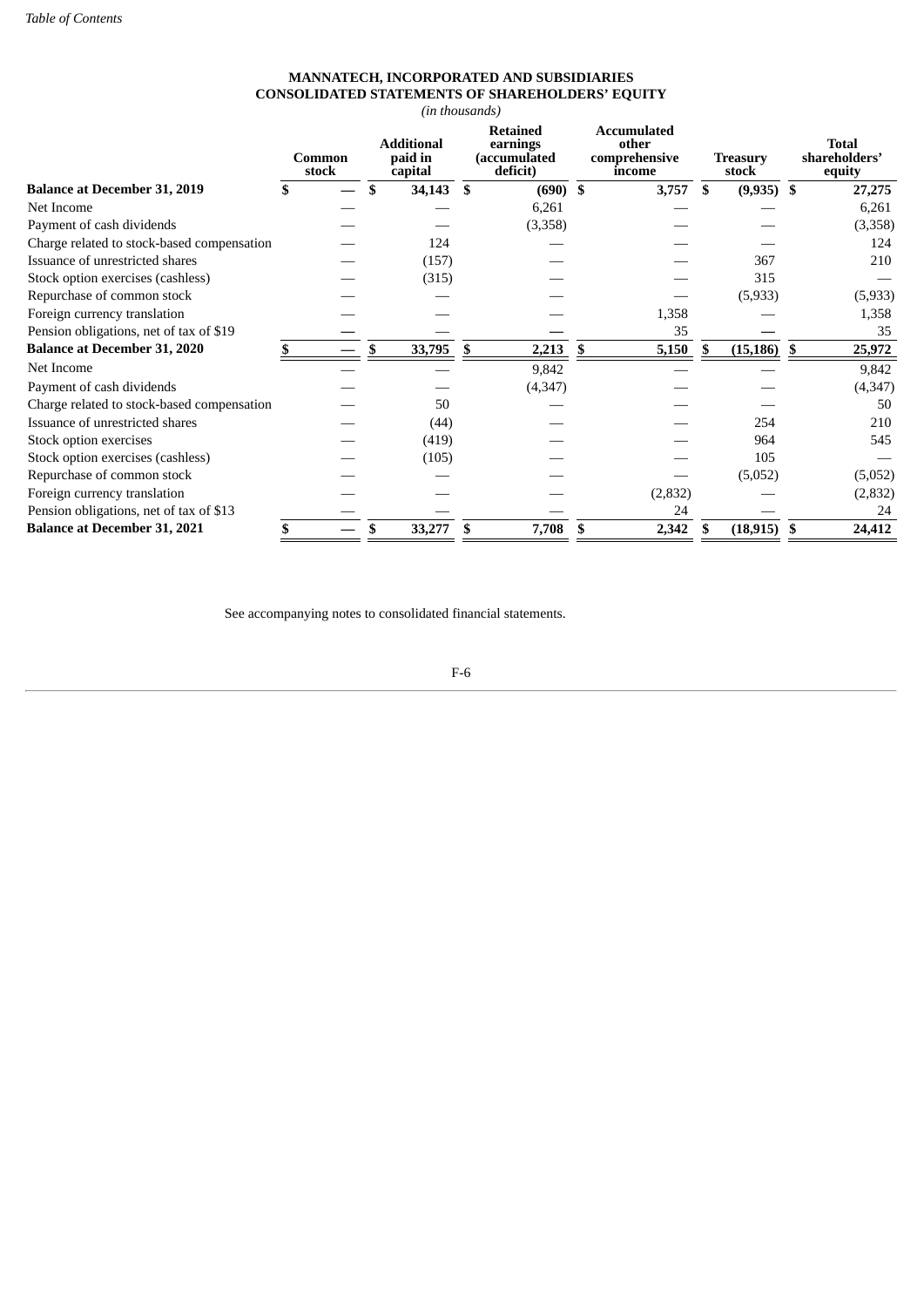## **MANNATECH, INCORPORATED AND SUBSIDIARIES CONSOLIDATED STATEMENTS OF CASH FLOWS** *(in thousands)*

|                                                                                           | For the years ended December<br>31, |               |
|-------------------------------------------------------------------------------------------|-------------------------------------|---------------|
|                                                                                           | 2021                                | 2020          |
| <b>CASH FLOWS FROM OPERATING ACTIVITIES:</b>                                              |                                     |               |
| Net income                                                                                | \$<br>9,842                         | 6,261<br>- \$ |
| Adjustments to reconcile net income to net cash provided by operating activities:         |                                     |               |
| Depreciation and amortization                                                             | 1,719                               | 1,990         |
| Non-cash operating lease expense                                                          | 2,201                               | 1,942         |
| Provision for inventory losses                                                            | 638                                 | 506           |
| Provision for doubtful accounts                                                           | 246                                 | 208           |
| (Gain) loss on disposal of assets                                                         | 36                                  | (5)           |
| Stock-based compensation expense                                                          | 260                                 | 334           |
| Deferred income taxes                                                                     | (1,728)                             | (280)         |
| Changes in operating assets and liabilities:                                              |                                     |               |
| Accounts receivable                                                                       | (150)                               | 561           |
| Income tax receivable                                                                     | 666                                 | (788)         |
| Inventories                                                                               | 169                                 | (2,664)       |
| Prepaid expenses and other current assets                                                 | 144                                 | (738)         |
| Deferred commissions                                                                      | (26)                                | (585)         |
| <b>Other Assets</b>                                                                       | 486                                 | (1, 139)      |
| Accounts payable                                                                          | (828)                               | 1,271         |
| Accrued expenses and other long-term liabilities                                          | (1,663)                             | (2, 383)      |
| Taxes payable                                                                             | 754                                 | (787)         |
| Commissions and incentives payable                                                        | (1, 387)                            | 1,270         |
| Deferred revenue                                                                          | (605)                               | 1,056         |
| Net cash provided by operating activities                                                 | 10,774                              | 6,030         |
| <b>CASH FLOWS FROM INVESTING ACTIVITIES:</b>                                              |                                     |               |
| Acquisition of property and equipment                                                     | (650)                               | (949)         |
| Proceeds from sale of assets                                                              |                                     | 2             |
| Net cash used in investing activities                                                     | (650)                               | (947)         |
| <b>CASH FLOWS FROM FINANCING ACTIVITIES:</b>                                              |                                     |               |
| Proceeds from stock options exercised                                                     | 545                                 |               |
| Repurchase of common stock                                                                | (5,052)                             | (5, 933)      |
| Payment of cash dividends                                                                 | (4, 347)                            | (3,358)       |
| Proceeds from Paycheck Protection Program Note Payable                                    |                                     | 2,244         |
| Repayment of Paycheck Protection Program Note Payable                                     |                                     | (2, 244)      |
| Repayment of finance lease obligations and other financing obligations                    | (435)                               | (628)         |
| Net cash used in financing activities                                                     | (9,289)                             | (9, 919)      |
| Effect of currency exchange rate changes on cash and cash equivalents and restricted cash | (2,700)                             | 1,333         |
| Net decrease in cash and cash equivalents and restricted cash                             | (1, 865)                            | (3,503)       |
| Cash and cash equivalents and restricted cash at the beginning of the year                | 27,497                              | 31,000        |
| Cash and cash equivalents and restricted cash at the end of the year                      | \$<br>25,632                        | \$<br>27,497  |
|                                                                                           |                                     |               |

See accompanying notes to consolidated financial statements.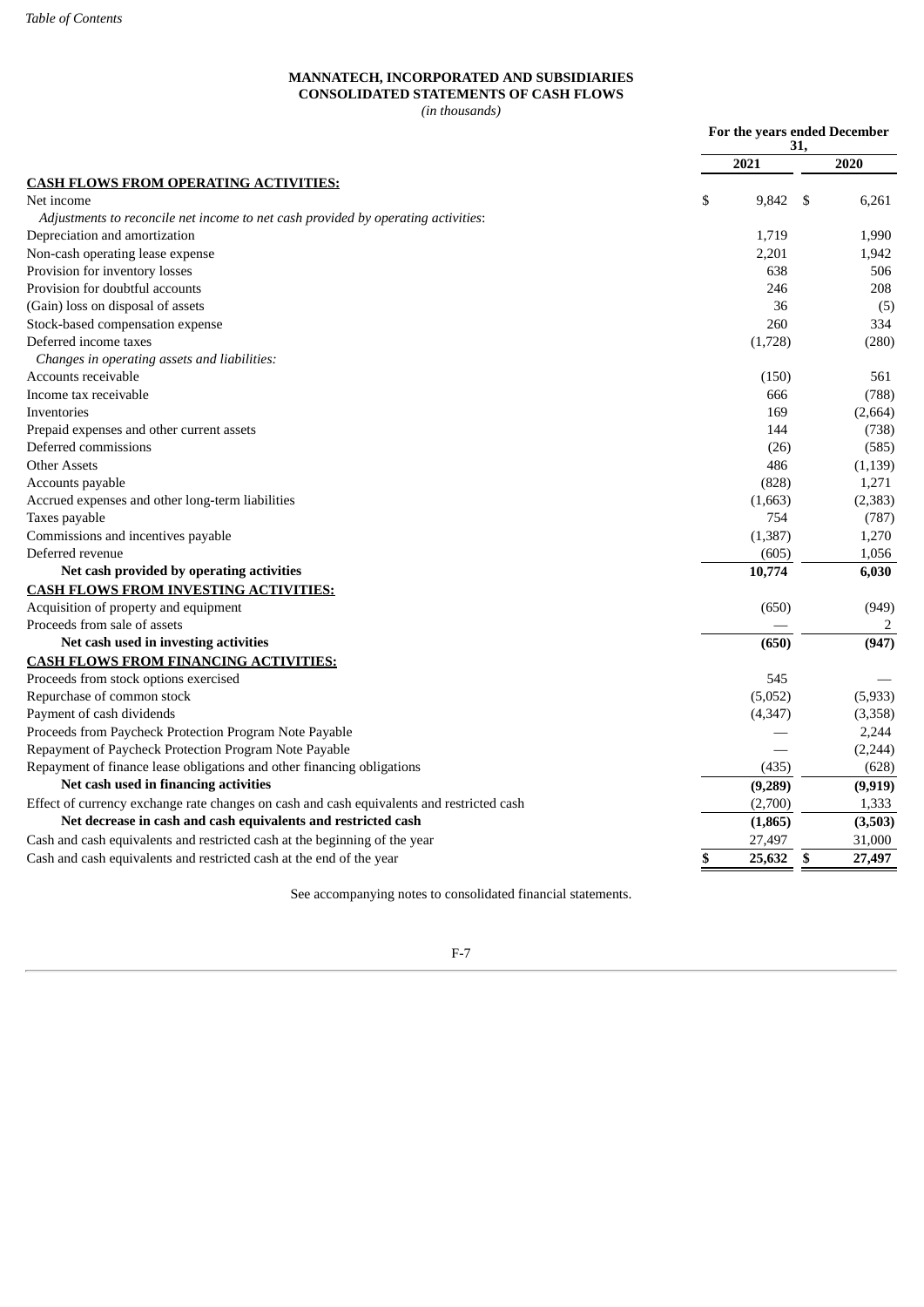| SUPPLEMENTAL DISCLOSURE OF CASH FLOW INFORMATION:                                        |    |      | For the years ended December<br>31. |       |  |  |
|------------------------------------------------------------------------------------------|----|------|-------------------------------------|-------|--|--|
|                                                                                          |    | 2021 |                                     | 2020  |  |  |
| Income taxes paid, net                                                                   |    | 137  |                                     | 989   |  |  |
| Interest paid on finance leases and other financing obligations                          | \$ | 31   | -S                                  |       |  |  |
| Accrued asset purchases                                                                  | \$ |      |                                     | 709   |  |  |
| Right of use assets acquired in exchange for new operating lease liabilities             |    | 70   | - \$                                | 3.189 |  |  |
| Finance lease right of use assets acquired in exchange for new finance lease liabilities | -S |      | S                                   | 47    |  |  |
| Treasury shares exchanged for stock options exercised                                    |    | 105  |                                     | 315   |  |  |

See accompanying notes to consolidated financial statements.

| I<br>۰.<br>× |  |
|--------------|--|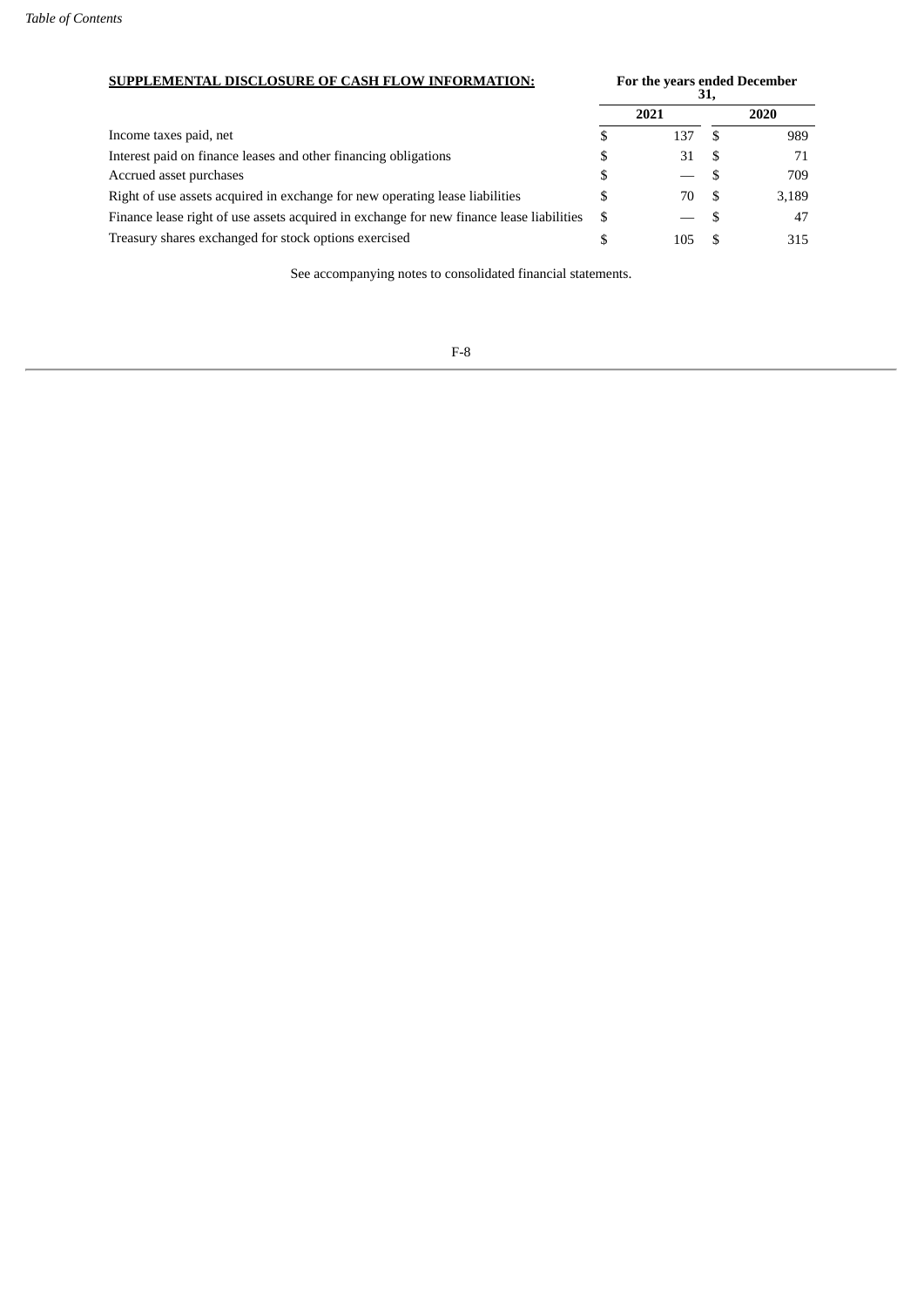## **MANNATECH, INCORPORATED AND SUBSIDIARIES NOTES TO CONSOLIDATED FINANCIAL STATEMENTS**

## **NOTE 1: ORGANIZATION AND SUMMARY OF SIGNIFICANT ACCOUNTING POLICIES**

Mannatech, Incorporated (together with its subsidiaries, the "Company"), located in Flower Mound, Texas, was incorporated in the state of Texas on November 4, 1993 and is listed on The Nasdaq Global Select Market under the symbol "MTEX". The Company develops, markets, and sells high-quality, proprietary nutritional supplements, topical and skin care and anti-aging products, and weight-management products. We currently sell our products into three regions: (i) the Americas (the United States, Canada and Mexico); (ii) EMEA (Austria, the Czech Republic, Denmark, Estonia, Finland, Germany, the Republic of Ireland, Namibia, the Netherlands, Norway, South Africa, Spain, Sweden and the United Kingdom); and (iii) Asia/Pacific (Australia, Japan, New Zealand, the Republic of Korea, Singapore, Taiwan, Hong Kong, and China).

Active business building associates ("independent associates" or "associates" or "distributors") and preferred customers purchase the Company's products at published wholesale prices. The Company cannot distinguish products sold for personal use from other sales, when sold to associates, because it is not involved with the products after delivery, other than usual and customary product warranties and returns. Only associates are eligible to earn commissions and incentives. The Company operates a non-direct selling business in mainland China. Our subsidiary in China, Meitai Daily Necessity & Health Products Co., Ltd. ("Meitai"), is operating as a traditional retailer under a cross-border e-commerce model in China. Meitai cannot legally conduct a direct selling business in China unless it acquires a direct selling license in China.

As a response to COVID-19, we closed some offices and worked remotely. The Company depends on an independent sales force of distributors to market and sell its products to consumers. Developments such as social distancing and shelter-in-place directives impacted, and may continue to impact, their ability to engage with potential and existing customers. The adverse economic effects of COVID-19 have had an impact on demand for the Company's products due to government restrictions and changes in consumer behavior. Moreover, the Company has rescheduled corporate sponsored events, and in some cases, our associates have cancelled sales meetings.

For some products the Company experienced shortages of raw materials, packaging supplies and ingredients and we successfully worked through challenges in getting these materials and ingredients to our contract manufacturers and finished products to our distribution centers. Despite the impact on the global supply chain, the Company has overcome obstacles in shipping to our customers.

While the conditions described above are expected to be temporary, prolonged workforce disruptions, continued disruption in our supply chain and potential changes in consumer demands could negatively impact our sales as well as the Company's overall liquidity. We are managing with a focus on our financial condition, liquidity, operations, suppliers, industry, and workforce.

### *Principles of Consolidation*

The consolidated financial statements and footnotes include the accounts of the Company and its wholly-owned subsidiaries. All intercompany balances and transactions have been eliminated in consolidation.

## *Use of Estimates*

The preparation of the Company's consolidated financial statements in accordance with generally accepted accounting principles requires the use of estimates that affect the reported value of assets, liabilities, revenues and expenses. These estimates are based on historical experience and various other factors. The Company continually evaluates the information used to make these estimates as the business and economic environment changes. Historically, actual results have not varied materially from the Company's estimates and the Company does not currently anticipate a significant change in its assumptions related to these estimates. However, actual results may differ from these estimates under different assumptions or conditions.

The use of estimates is pervasive throughout the consolidated financial statements, but the accounting policies and estimates considered the most significant are described in this note to the consolidated financial statements, *Organization and Summary of Significant Accounting Policies*.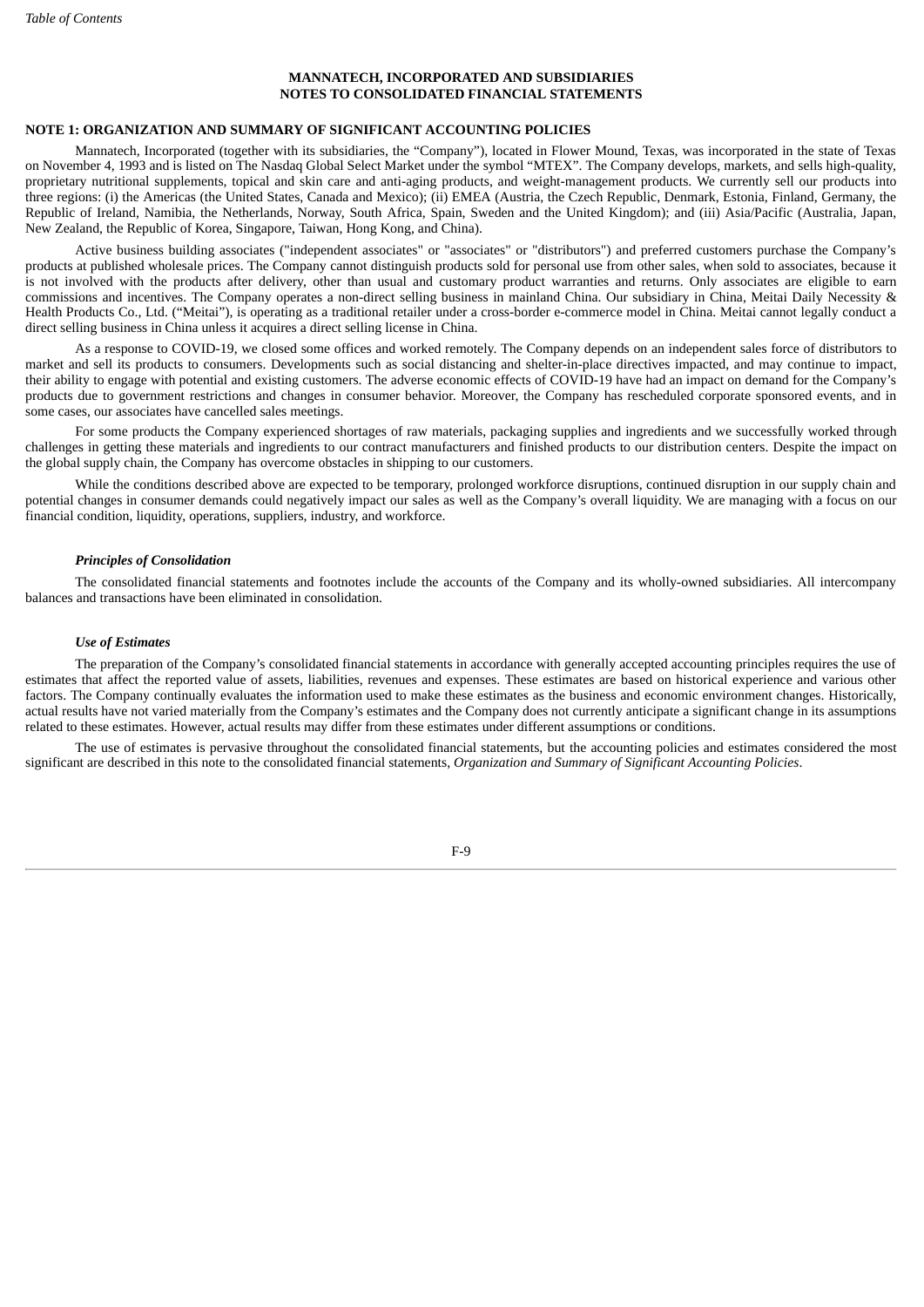# *Foreign Currency Translation*

The United States dollar is the functional currency for the majority of the Company's foreign subsidiaries. As a result, nonmonetary assets and liabilities are remeasured at their approximate historical rates, monetary assets and liabilities are remeasured at exchange rates in effect at the end of the year, and revenues and expenses are remeasured at weighted-average exchange rates for the year. The local currency is the functional currency of our subsidiaries in Japan, Republic of Korea, Taiwan, Norway, Denmark, Sweden, Mexico and China. These subsidiaries' assets and liabilities are translated into United States dollars at exchange rates existing at the balance sheet dates, revenues and expenses are translated at weighted-average exchange rates, and shareholders' equity and intercompany balances are translated at historical exchange rates. The foreign currency translation adjustment is recorded as a separate component of shareholders' equity and is included in accumulated other comprehensive income.

Transaction losses totaled approximately \$0.2 million for the year ended December 31, 2021 and transaction gains totaled approximately \$1.1 million for the year ended December 31, 2020, and are included in other (expense) income, net in the Company's consolidated statements of operations.

## *Cash and Cash Equivalents*

The Company considers all highly liquid investments with original maturities of three months or less to be cash equivalents. The Company includes in its cash and cash equivalents credit card receivables due from its credit card processor, as the cash proceeds from credit card receivables are received within 24 to 72 hours. As of December 31, 2021 and 2020, credit card receivables were \$1.2 million and \$2.4 million, respectively, and cash and cash equivalents held in bank accounts in foreign countries totaled \$22.6 million and \$18.6 million, respectively. The Company invests cash in liquid instruments, such as money market funds and interest bearing deposits. The Company also holds cash in high quality financial institutions and does not believe it has an excessive exposure to credit concentration risk.

At December 31, 2021, a portion of our cash and cash equivalent balances were concentrated within the Republic of South Korea, with total net assets within this foreign location totaling \$20.1 million. In addition, for the year ended December 31, 2021, a concentrated portion of our operating cash flows were earned from operations within the Republic of South Korea. An adverse change in economic conditions within the Republic of South Korea could negatively affect the Company's results of operations.

## *Restricted Cash*

The Company is required to restrict cash for: (i) direct selling insurance premiums and credit card sales in the Republic of Korea; (ii) reserve on credit card sales in the United States and Canada; and (iii) Australia building lease collateral. As of December 31, 2021 and 2020, our total restricted cash was \$1.4 million and \$5.3 million, respectively. The Company classifies the restricted cash held in Korea and Australia as long-term since it relates to assets and services contracted for longer than one year.

The following table provides a reconciliation of cash and cash equivalents, and restricted cash reported within the Company's consolidated balance sheets to the total amount presented in the consolidated statement of cash flows (*in thousands*):

|        |                                                                |  | <b>December 31, 2021</b> | <b>December 31, 202</b> |
|--------|----------------------------------------------------------------|--|--------------------------|-------------------------|
|        | Cash and cash equivalents at beginning of period               |  | 22,207                   | 24,762                  |
|        | Current restricted cash at beginning of period                 |  | 944                      | 943                     |
|        | Long-term restricted cash at beginning of period               |  | 4,346                    | 5,295                   |
| period | Cash and cash equivalents and restricted cash at beginning of  |  | 27,497                   | 31,000                  |
|        | Cash and cash equivalents at end of period                     |  | 24.185                   | 22,207                  |
|        | Current restricted cash at end of period                       |  | 944                      | 944                     |
|        | Long-term restricted cash at end of period                     |  | 503                      | 4,346                   |
|        | Cash and cash equivalents and restricted cash at end of period |  | 25,632                   | 27,497                  |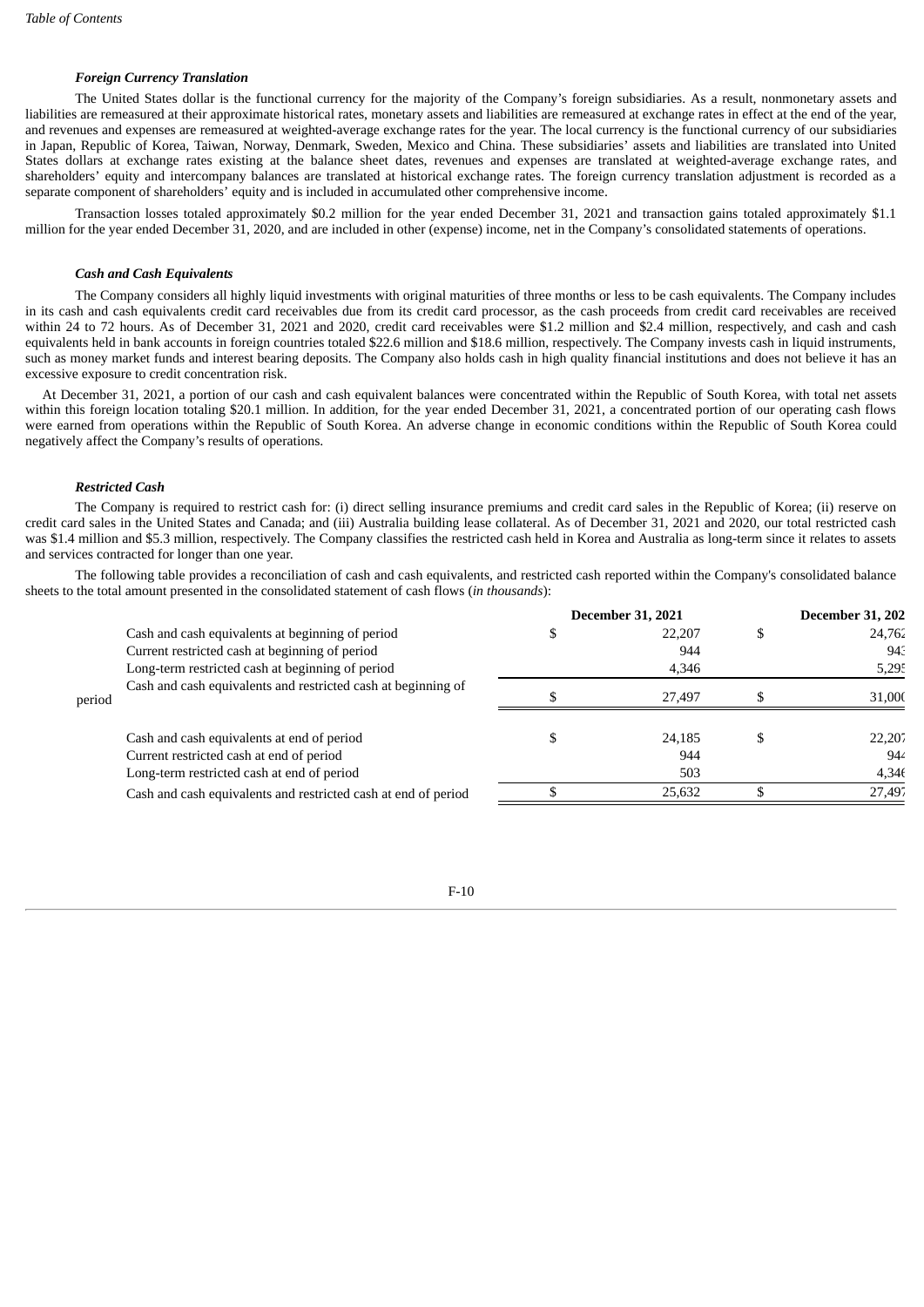## *Accounts Receivable*

Accounts receivable are carried at their estimated collectible amounts. As of December 31, 2021 and 2020, receivables consisted primarily of amounts due from preferred customers and associates. The Company periodically evaluates its receivables for collectability based on historical experience, recent account activities, and the length of time receivables are past due and writes-off receivables when they become uncollectible. As of December 31, 2021 and 2020, the Company held an allowance for doubtful accounts of \$1.0 million and \$0.8 million, respectively.

### *Inventories*

Inventories consist of raw materials, finished goods, and promotional materials that are stated at the lower of cost (using standard costs that approximate average costs) or net realizable value. The Company periodically reviews inventories for obsolescence and any inventories identified as obsolete are reserved or written off.

### *Prepaid Expenses and Other Current Assets*

Prepaid expenses and other current assets were \$2.9 million and \$3.0 million at December 31, 2021 and 2020, respectively. Included in each of the December 31, 2021 and 2020 balances were \$1.1 million in other prepaid assets. Also included in the balances at December 31, 2021 and 2020 were \$0.5 million and \$1.1 million for other prepaid deposits, respectively. Also included in the balances at December 31, 2021 and 2020 were \$1.3 million and \$0.8 million in prepaid inventory, respectively.

### *Property and Equipment*

Property and equipment are stated at cost, less accumulated depreciation and amortization computed using the straight-line method over the estimated useful life of each asset. Leasehold improvements are amortized over the shorter of the lease term or the estimated useful life of the improvements. Expenditures for maintenance and repairs are charged to expense as incurred. The cost of property and equipment sold or otherwise retired and the related accumulated depreciation are removed from the accounts and any resulting gain or loss is included in other operating costs in the accompanying consolidated statements of operations. The estimated useful lives of fixed assets are as follows:

|                                | <b>Estimated useful life</b> |
|--------------------------------|------------------------------|
| Office furniture and equipment | 5 to 7 years                 |
| Computer hardware and software | 3 to 5 years                 |
| Automobiles                    | 3 to 5 years                 |
| Leasehold improvements         | 2 to 10 years                |

Property and equipment are reviewed for impairment whenever an event or change in circumstances indicates that the carrying amount of an asset or group of assets may not be recoverable. The impairment review includes a comparison of future projected cash flows generated by the asset or group of assets with its associated net carrying value. If the net carrying value of the asset or group of assets exceeds expected cash flows (undiscounted and without interest charges), an impairment loss is recognized to the extent the carrying amount of the asset exceeds its fair value.

### *Other Assets*

At December 31, 2021 and 2020, other assets were \$9.2 million and \$12.0 million, respectively. The December 31, 2021 and 2020 balances include operating lease right of use assets of \$4.7 million and \$6.9 million, respectively. See Note 5, *Leases* for more information. Included in the December 31, 2021 and 2020 balances were deposits for building leases in various locations of \$1.9 million and \$2.2 million, respectively. Also included in the December 31, 2021 and 2020 balances were \$2.4 million and \$2.6 million, respectively, representing a deposit with Mutual Aid Cooperative and Consumer in the Republic of Korea, an organization established by the Republic of Korea's Fair Trade Commission's approval to compensate and protect consumers who participate in network marketing activities from damages. Other assets at each of December 31, 2021 and 2020 also include \$0.2 million of indefinite lived intangible assets relating to the Manapol® powder trademark.

### *Notes Payable*

Notes payable were \$0.2 million and \$0.6 million as of December 31, 2021 and December 31, 2020, respectively, as a result of funding from a capital financing agreement related to our investment in leasehold improvements, computer hardware and software and other financing arrangements. Payments are made monthly according to the terms of the agreements which have a weighted average effective interest rate of 5.7% and are collateralized by leasehold improvements and computer

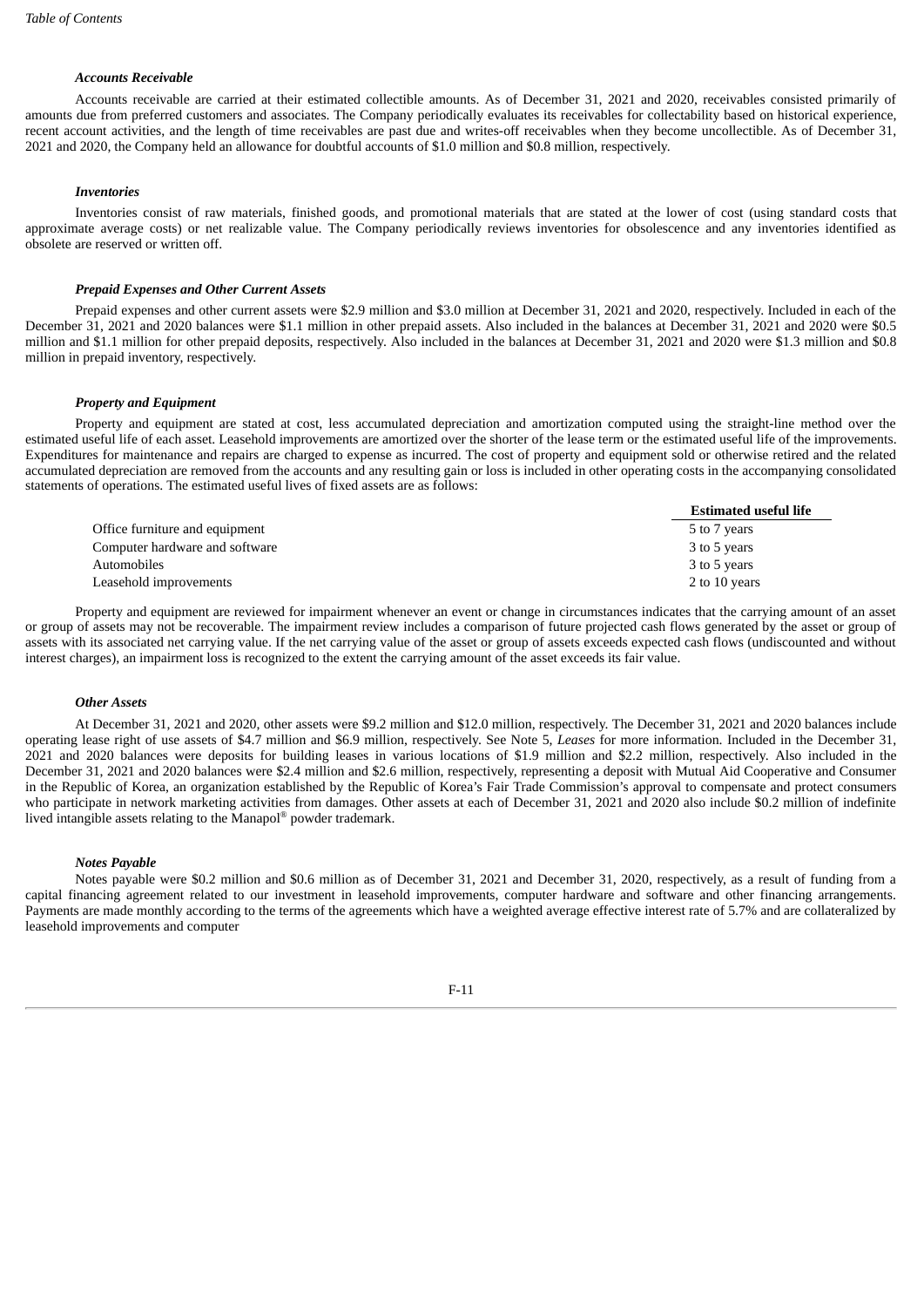hardware and software. At December 31, 2021 and December 31, 2020, the current portion was \$0.2 million and \$0.6 million, respectively.

### *Other Long-Term Liabilities*

Other long-term liabilities were \$5.0 million and \$7.2 million as of December 31, 2021 and 2020, respectively. At December 31, 2021 and 2020, we recorded long-term lease liabilities related to operating leases of \$4.3 million and \$6.1 million, respectively. See Note 5, *Leases* for more information. At December 31, 2021, there was nothing recorded in other long-term liabilities related to uncertain income tax positions. At December 31, 2020, we recorded \$0.2 million in long-term liabilities related to uncertain income tax positions (see Note 7, *Income Taxes*). Certain operating leases for the Company's regional office facilities contain a restoration clause that requires the Company to restore the premises to its original condition. At each of December 31, 2021 and 2020, accrued restoration costs related to these leases amounted to \$0.3 million. At each of December 31, 2021 and 2020, government mandated severance accruals in certain international offices amounted to \$0.5 million. The Company also recorded a long-term liability for an estimated defined benefit obligation related to a non-U.S. defined benefit plan for its Japan operations of \$0.2 million and \$0.4 million as of December 31, 2021 and 2020, respectively (See Note 9, *Employee Benefit Plans*).

## *Revenue Recognition*

The Company's revenue is derived from sales of individual products and associate fees or, in certain geographic markets, starter packs. Substantially all of the Company's product sales are made at published wholesale prices to associates and preferred customers. The Company records revenue net of any sales taxes and records a reserve for expected sales returns based on its historical experience. The Company recognizes revenue from shipped products when control of the product transfers to the customer, thus the performance obligation is satisfied. Corporate-sponsored event revenue is recognized when the event is held.

Orders placed by associates or preferred customers constitute our contracts. Product sales placed in the form of an automatic order contain two performance obligations: (a) the sale of the product and (b) the loyalty program. For these contracts, the Company accounts for each of these obligations separately as they are each distinct. The transaction price is allocated between the product sale and the loyalty program on a relative standalone selling price basis. Sales placed through a one-time order contain only the first performance obligation noted above - the sale of the product.

The Company provides associates with access to a complimentary three-month package for the Success Tracker<sup>TM</sup> and Mannatech+ online business tools with the first payment of an associate fee. The first payment of an associate fee contains three performance obligations: (a) the associate fee, whereby the Company provides an associate with the right to earn commissions, bonuses and incentives for a year, (b) three months of complimentary access to utilize the Success Tracker™ online tool and (c) three months of complimentary access to utilize the Mannatech+ online business tool. The transaction price is allocated between the three performance obligations on a relative standalone selling price basis. Associates do not have complimentary access to online business tools after the first contractual period.

With regard to both of the aforementioned contracts, the Company determines the standalone selling prices based on our overall pricing objectives, taking into consideration market conditions and other factors, including the value of the contracts.

Our sales mix for the years ended December 31, was as follows *(in millions, except percentages)*:

|                                            | 2021  | Percentage | 2020  | Percentage |
|--------------------------------------------|-------|------------|-------|------------|
| Consolidated product sales                 | 151.0 | 94.5%      | 146.2 | 96.5%      |
| Consolidated pack sales and associate fees | 8.0   | $5.0\%$    | 4.2   | $2.8\%$    |
| Consolidated other                         | 0.8   | $0.5\%$    | 1.0   | $0.7\%$    |
| <b>Total consolidated net sales</b>        | 159.8 | 100.0 %    | 151.4 | 100.0 %    |

Revenues by reporting segment are presented in Note 15, *Segment Information* of our consolidated financial statements. We believe that the disaggregation of our revenues as reflected above, coupled with further discussion below, and the reporting segment in Note 15, *Segment Information* depicts how the nature, amount, timing and uncertainty of our revenues and cash flows are affected by economic factors.

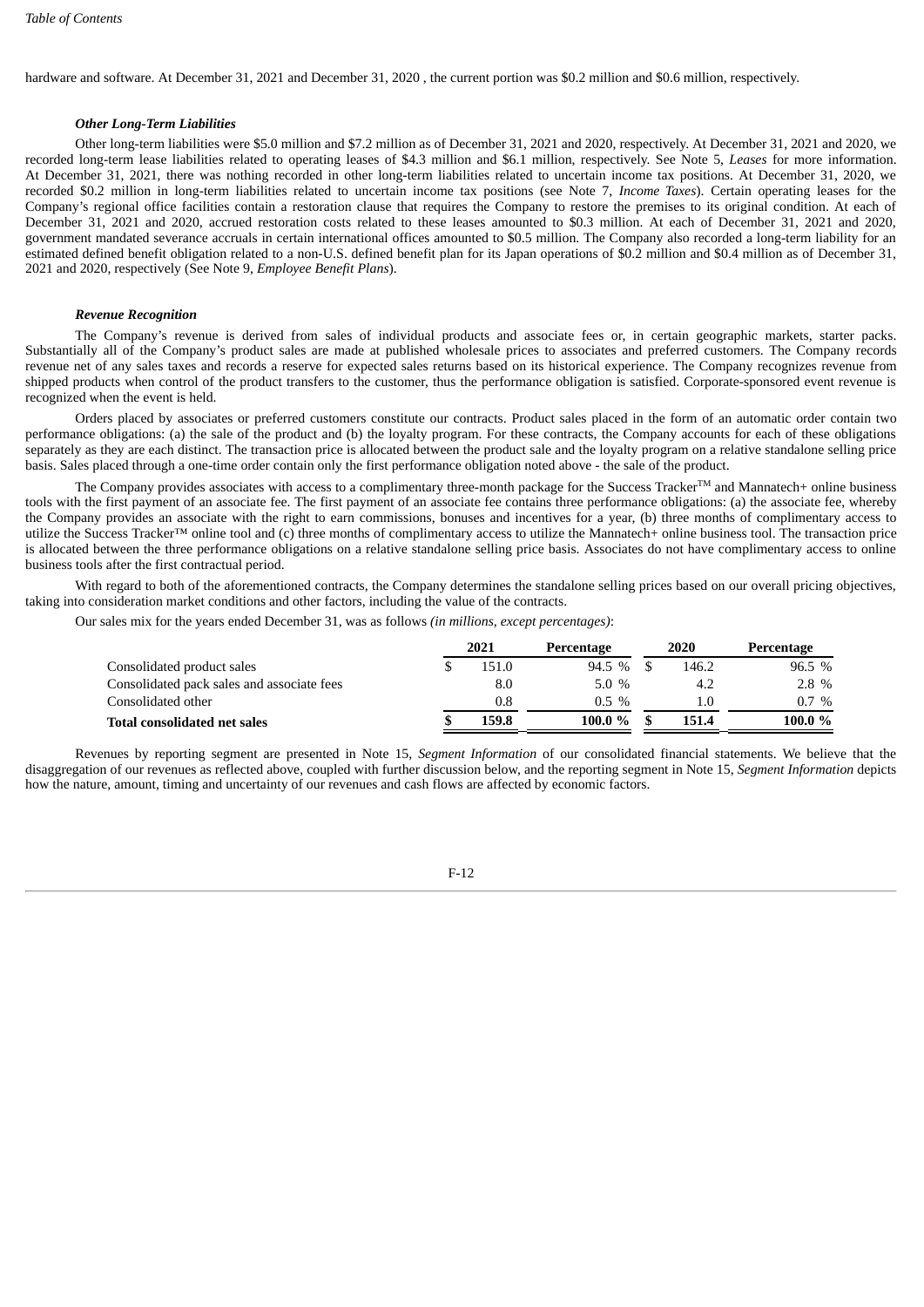# *Deferred Commissions*

The Company defers commissions on (i) the sales of products shipped but not received by customers by the end of the respective period and (ii) the loyalty program. Deferred commissions are incremental costs and are amortized to expense consistent with how the related revenue is recognized. Deferred commissions were \$2.4 million and \$2.3 million at December 31, 2021 and December 31, 2020, respectively. The full \$2.3 million balance at December 31, 2020 was amortized to commissions expense for the twelve months ended December 31, 2021.

### *Deferred Revenue*

The Company defers certain components of its revenue. Deferred revenue consisted of: (i) sales of products shipped but not received by the customers by the end of the respective period; (ii) revenue from the loyalty program; (iii) prepaid registration fees from customers planning to attend a future corporate-sponsored event; and (iv) prepaid annual associate fees. At December 31, 2021 and December 31, 2020, the Company's deferred revenue was \$4.9 million and \$5.5 million, respectively. The full \$5.5 million balance at December 31, 2020 was recognized as revenue for the twelve months ended December 31, 2021.

The Company's customer loyalty program conveys a material right to the customer as it provides the promise to redeem loyalty points for the purchase of products, which is based on earning points through placing consecutive qualified automatic orders. The Company factors in breakage rates, which is the percentage of the loyalty points that are expected to be forfeited or expire, for purposes of revenue recognition. Breakage rates are estimated based on historical data and can be reasonably and objectively determined. The deferred revenue associated with the loyalty program at December 31, 2021 and December 31, 2020 was \$4.3 million and \$4.5 million, as follows:

| <b>Loyalty program</b>                           | (in thousands) |
|--------------------------------------------------|----------------|
| Loyalty deferred revenue as of January 1, 2020   | \$<br>3,127    |
| Lovalty points forfeited or expired              | (3,249)        |
| Loyalty points used                              | (9,385)        |
| Loyalty points vested                            | 12,771         |
| Loyalty points unvested                          | 1,223          |
| Lovalty deferred revenue as of December 31, 2020 | 4,487          |
| Loyalty deferred revenue as of January 1, 2021   | \$<br>4,487    |
| Loyalty points forfeited or expired              | (3,987)        |
| Loyalty points used                              | (9,809)        |
| Loyalty points vested                            | 11,676         |
| Loyalty points unvested                          | 1,925          |
| Lovalty deferred revenue as of December 31, 2021 | 4,292          |
|                                                  |                |

### *Sales Refund and Allowances*

The Company utilizes the expected value method to estimate the sales returns and allowance liability by taking the weighted average of the sales return rates over a rolling six-month period. The Company allocates the total amount recorded within the sales return and allowance liability as a reduction of the overall transaction price for the Company's product sales. The Company deems the sales refund and allowance liability to be a variable consideration.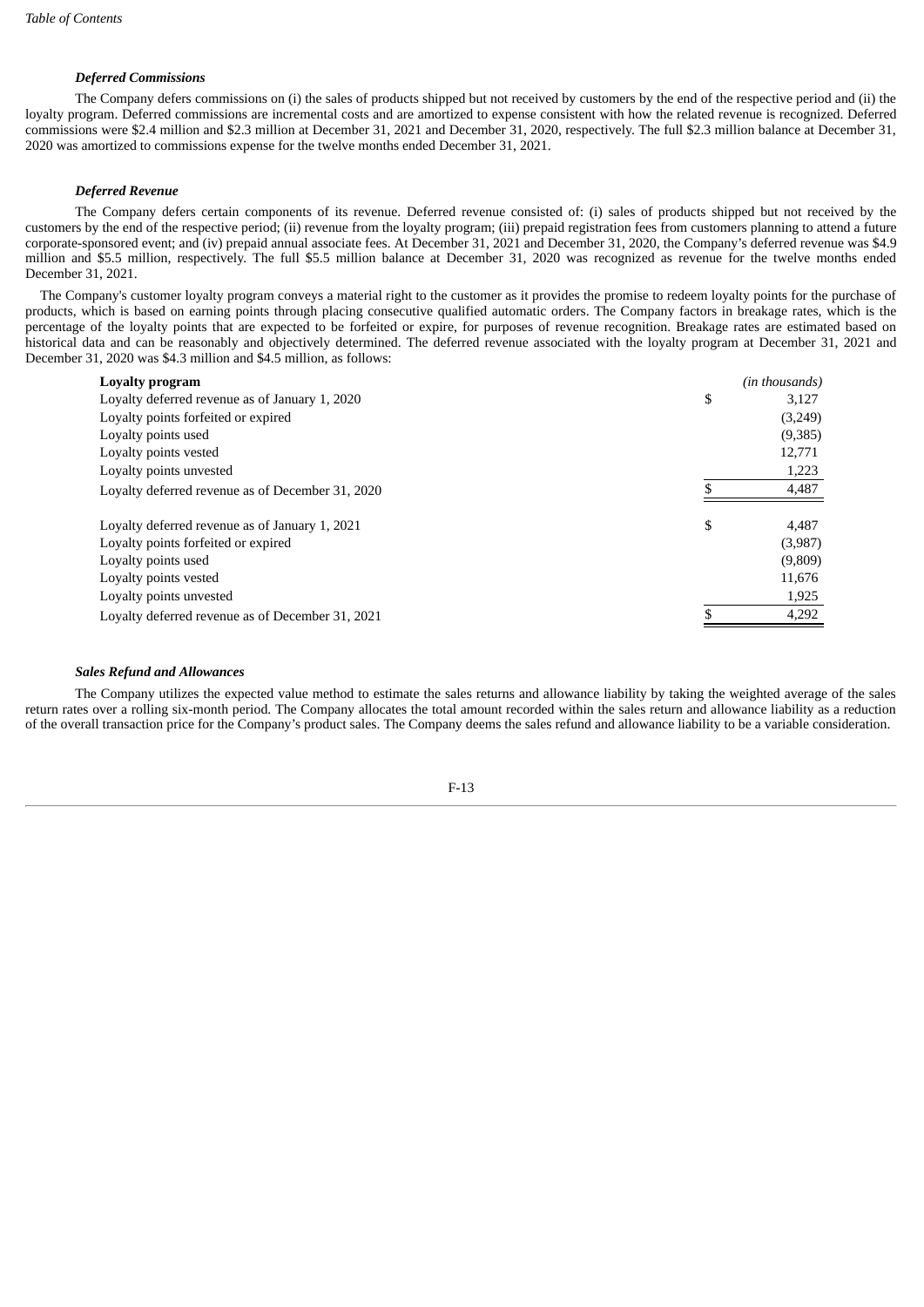Historically, our sales returns have not materially changed through the years, as the majority of our customers who return their merchandise do so within the first 90 days after the original sale. Sales returns have historically averaged 1.5% or less of our gross sales. For the years ended December 31, 2021 and December 31, 2020, our sales return reserve consisted of the following *(in thousands)*:

| Œ  | 68<br>1,028<br>5<br>(959) |
|----|---------------------------|
|    | (71)                      |
|    | 71                        |
| \$ | 71                        |
|    | 778                       |
|    | (11)                      |
|    | (728)                     |
|    | (55)                      |
|    | 55                        |
|    |                           |

### *Shipping and Handling Costs*

The Company records inbound freight as a component of inventory and cost of sales. The Company records freight and shipping fees collected from its customers as fulfillment costs. Freight and shipping fees are not deemed to be separate performance obligations as these activities occur before the customer receives the product.

## *Commission and Incentive Expenses*

Associates earn commissions and incentives based on their direct and indirect commissionable net sales over each month of the fiscal year. The Company accrues commissions and incentives when earned by associates and pays commissions on product and pack sales on a monthly basis.

## *Advertising Expenses*

The Company expenses advertising and promotions in selling and administrative expenses when incurred. Advertising and promotional expenses remained constant at \$3.5 million for each of the years ended December 31, 2021 and 2020. Educational and promotional items are sold to associates to assist in their sales efforts and are included in inventories and charged to cost of sales when sold.

#### *Research and Development Expenses*

The Company expenses research and development expenses as incurred. Research and development expenses related to new product development, enhancement of existing products, clinical studies and trials, Food and Drug Administration compliance studies, general supplies, internal salaries, thirdparty contractors, and consulting fees were approximately \$1.2 million and \$0.8 million, respectively, for the years ended December 31, 2021 and 2020. Salaries and contract labor are included in selling and administrative expenses and all other research and development costs are included in other operating costs, including \$0.3 million expenditure into clinical studies of Ambrotose® and Manapol®.

#### *Stock-Based Compensation*

The Company currently has one active stock-based compensation plan, the Mannatech, Incorporated 2017 Stock Incentive Plan, which was adopted by the Company's Board of Directors (the "Board") on April 17, 2017 and was approved by its shareholders on June 8, 2017. See Note 10, *Stock Based Compensation.*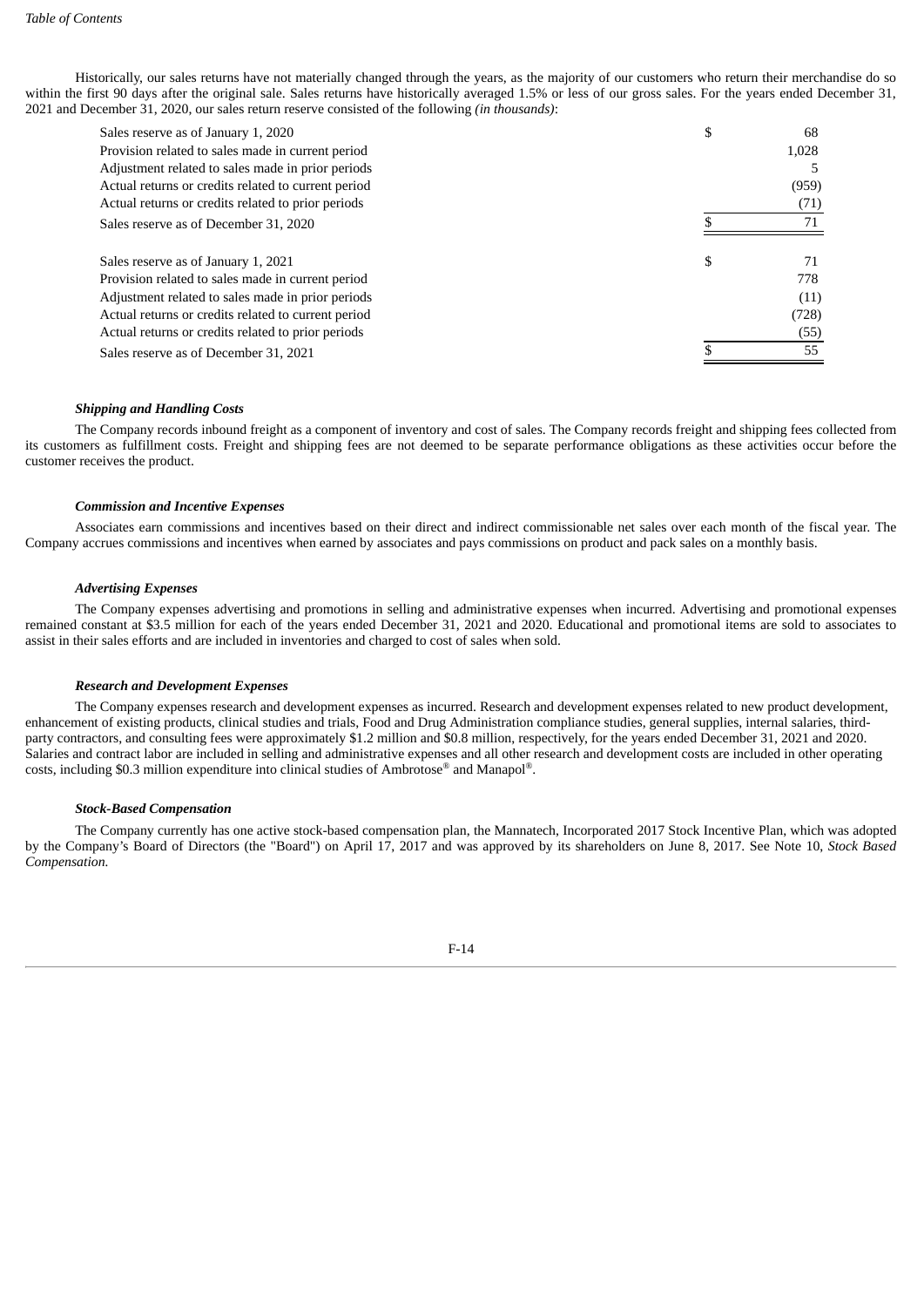## *Software Development Costs*

The Company capitalizes qualifying internal payroll and external contracting and consulting costs related to the development of internal use software that are incurred during the application development stage, which includes design of the software configuration and interfaces, coding, installation, and testing. Costs incurred during the preliminary project along with post-implementation stages of internal use software are expensed as incurred. During each of the years ended December 31, 2021 and 2020, the Company capitalized \$0.3 million of qualifying internal payroll costs. The Company amortizes such costs over the estimated useful life of the software, which is three to five years once the software is placed in service.

### *Other Operating Costs*

Other operating costs include travel, accounting/legal/consulting fees, credit card processing fees, banking fees, off-site storage fees, utilities, and other miscellaneous operating expenses.

## *Income Taxes*

The Company determines the provision for income taxes using the asset and liability method. Deferred tax assets and liabilities are recognized for the future tax consequences attributable to differences between the financial statement carrying amounts of existing assets and liabilities and their respective tax bases and operating loss and tax credit carryforwards. Deferred tax assets and liabilities are measured using enacted tax rates expected to apply to taxable income in the years in which those temporary differences are expected to be recovered or settled. The effect on deferred tax assets and liabilities of a change in tax rates is recognized as income in the period that includes the enactment date. The Company evaluates the probability of realizing the future benefits of its deferred tax assets and provides a valuation allowance for the portion of any deferred tax assets where the likelihood of realizing an income tax benefit in the future does not meet the more likely than not criterion for recognition. The Company recognizes the effect of income tax positions only if those positions are more likely than not of being sustained. Recognized income tax positions are measured at the largest amount that is greater than 50% likely of being recognized. Changes in recognition or measurement are reflected in the period in which the change in judgment occurs. The Company recognizes both interest and penalties related to uncertain tax positions as part of the income tax provision.

### *Comprehensive Income and Accumulated Other Comprehensive Income*

Comprehensive income is defined as the change in equity of a business enterprise during a period from transactions and other events and circumstances from non-owner sources and includes all changes in equity during a period except those resulting from investments by owners and distributions to owners. The Company's comprehensive income consists of the Company's net income, foreign currency translation adjustments from its Japan, Republic of Korea, Taiwan, Denmark, Norway, Sweden, Colombia, Mexico and China operations, remeasurement of intercompany balances of a long-term-investment nature from its Taiwan, Mexico and Cyprus operations, and changes in the pension obligation for its Japanese employees.

### *Concentration Risk*

A significant portion of our revenue is derived from our Ambrotose Life®, TruHealth™, Advanced Ambrotose®, Optimal Support Packets, and GI-Pro products. A decline in sales value of such products could have a material adverse effect on our earnings, cash flows, and financial position. Revenue from these products were as follows for the years ended December 31, 2021 and 2020 (*in thousands, except percentages*):

|                                 |   | 2021                |                         | 2020 |                     |                         |  |
|---------------------------------|---|---------------------|-------------------------|------|---------------------|-------------------------|--|
|                                 |   | Sales by<br>product | % of total<br>net sales |      | Sales by<br>product | % of total<br>net sales |  |
| Ambrotose Life <sup>®</sup>     | D | 28,776              | 18.0 % \$               |      | 36,066              | 23.8 %                  |  |
| $TruHealth^{\mathsf{m}}$        |   | 18,010              | 11.3 %                  |      | 16,263              | 10.7 %                  |  |
| Manapol® Powder                 |   | 13,141              | 8.2%                    |      | 7,187               | 4.7 %                   |  |
| Advanced Ambrotose <sup>®</sup> |   | 11,158              | 7.0 %                   |      | 14,662              | 9.7%                    |  |
| GI-Pro (MicroBiome)             |   | 8.478               | 5.3 %                   |      | 7,513               | 5.0%                    |  |
| Total                           |   | 79,563              | 49.8 %                  |      | 81,691              | 53.9 %                  |  |

Our business is not currently exposed to customer concentration risk given that no independent associate has ever accounted for more than 10% of our consolidated net sales.

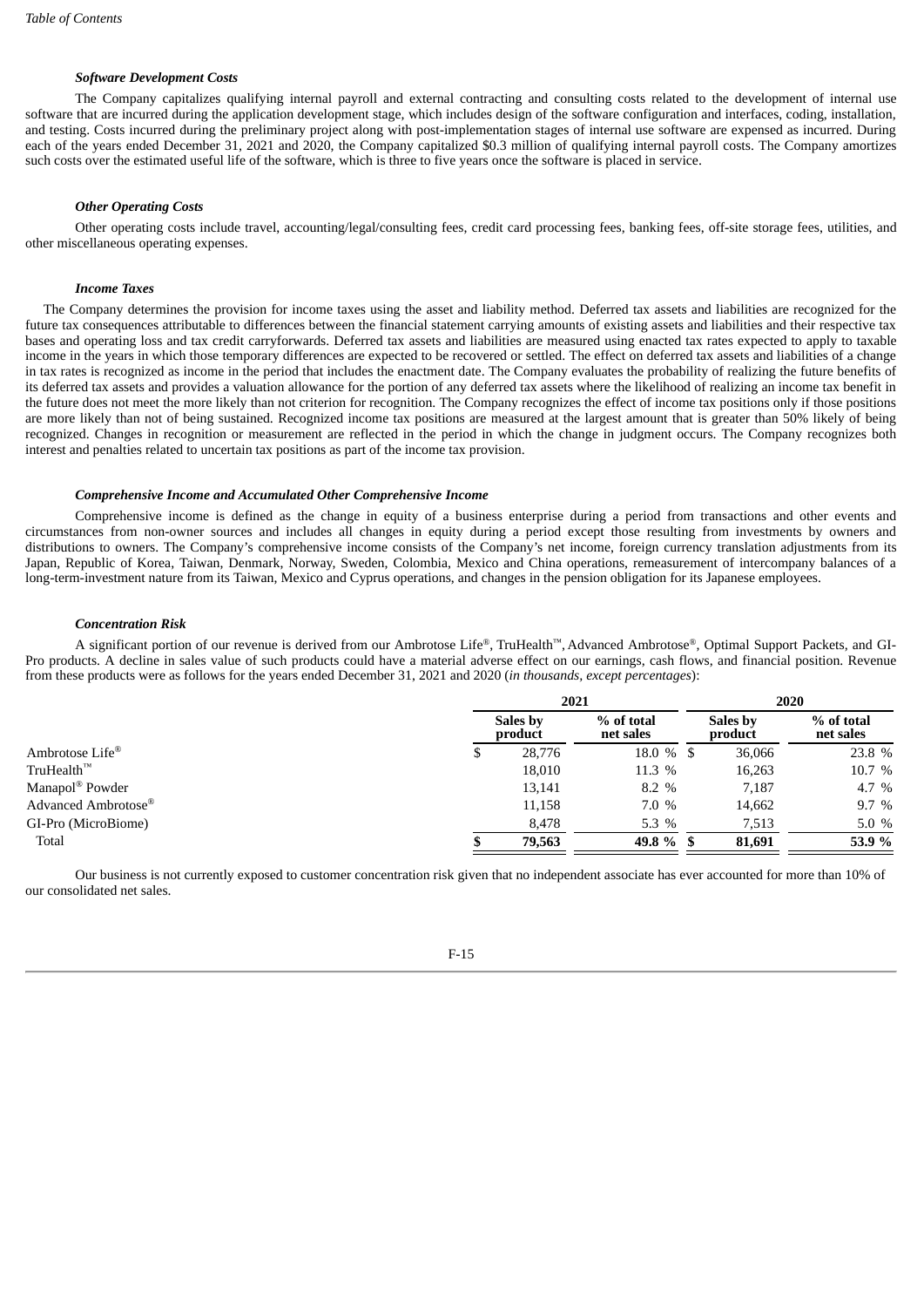The Company maintains supply agreements with its suppliers and manufacturers. Some of the supply agreements contain exclusivity clauses and/or minimum annual purchase requirements. Failure to satisfy minimum purchase requirements could result in the loss of exclusivity. During the year ended December 31, 2021, the Company purchased finished goods from four suppliers that accounted for 36.4% of the year's cost of sales. During the year ended December 31, 2020, the Company purchased finished goods from four suppliers that accounted for 56.8% of the year's cost of sales. The Company maintains other supply and manufacturing agreements to minimize exposure to supplier risk.

Financial instruments, which potentially subject the Company to concentrations of credit risk, consist principally of cash and cash equivalents, investments, receivables, and restricted cash. The Company utilizes financial institutions that the Company considers to be of high credit quality and periodically evaluates the credit rating of such institutions and the allocation of their investments to minimize exposure to credit concentration risk.

### *Reclassification of Prior Year Presentation*

Certain prior year amounts have been reclassified for consistency with the current year presentation. These reclassifications had no effect on the reported balances or results of operations. An adjustment has been made to the Consolidated Balance Sheet for fiscal year ended December 31, 2020, to reclassify the Deferred Tax Liabilities to Deferred Tax Assets.

### *Fair Value of Financial Instruments*

The fair value of the Company's financial instruments, including cash and cash equivalents, restricted cash, time deposits, money market investments, receivables, payables, and accrued expenses, approximate their carrying values due to their relatively short maturities. See Note 2 to our Consolidated Financial Statements, *Fair Value*, for more information.

### *Accounting Pronouncements Issued But Not Yet Effective*

In June 2016, the FASB issued ASU 2016-13, Financial Instruments - Credit Losses (Topic 326): Measurement of Credit Losses on Financial Instruments ( "ASU 2016-13")*.* This standard adds to U.S. GAAP an impairment model (known as the current expected credit loss ("CECL model") that is based on expected losses rather than incurred losses. Under the new guidance, an entity recognizes as an allowance its estimate of expected credit losses, which is intended to result in the more timely recognition of losses. Under the CECL model, entities will estimate credit losses over the entire contractual term of the instrument (considering estimated prepayments, but not expected extensions or modifications) from the date of initial recognition of the financial instrument. Measurement of expected credit losses are to be based on relevant forecasts that affect collectability. The scope of financial assets within the CECL methodology is broad and includes trade receivables from certain revenue transactions and certain off-balance sheet credit exposures. Different components of the guidance require modified retrospective or prospective adoption. ASU 2019-10 deferred the effective date of ASU 2016-13 for smaller reporting companies. This standard will be effective for us as of January 1, 2023. While our review is ongoing, we believe ASU 2016-13 will only have applicability to our receivables from revenue transactions. Under ASC Topic 606, revenue is recognized when, among other criteria, it is probable that the entity will collect the consideration to which it is entitled for goods or services transferred to a customer. At the point that trade receivables are recorded, they become subject to the CECL model and estimates of expected credit losses on trade receivables over their contractual life will be required to be recorded at inception based on historical information, current conditions, and reasonable and supportable forecasts. The Company is currently evaluating whether the new guidance will have an impact on our consolidated financial statements or existing internal controls.

Other recently issued accounting pronouncements did not or are not believed by management to have a material impact on the Company's present or future financial statements.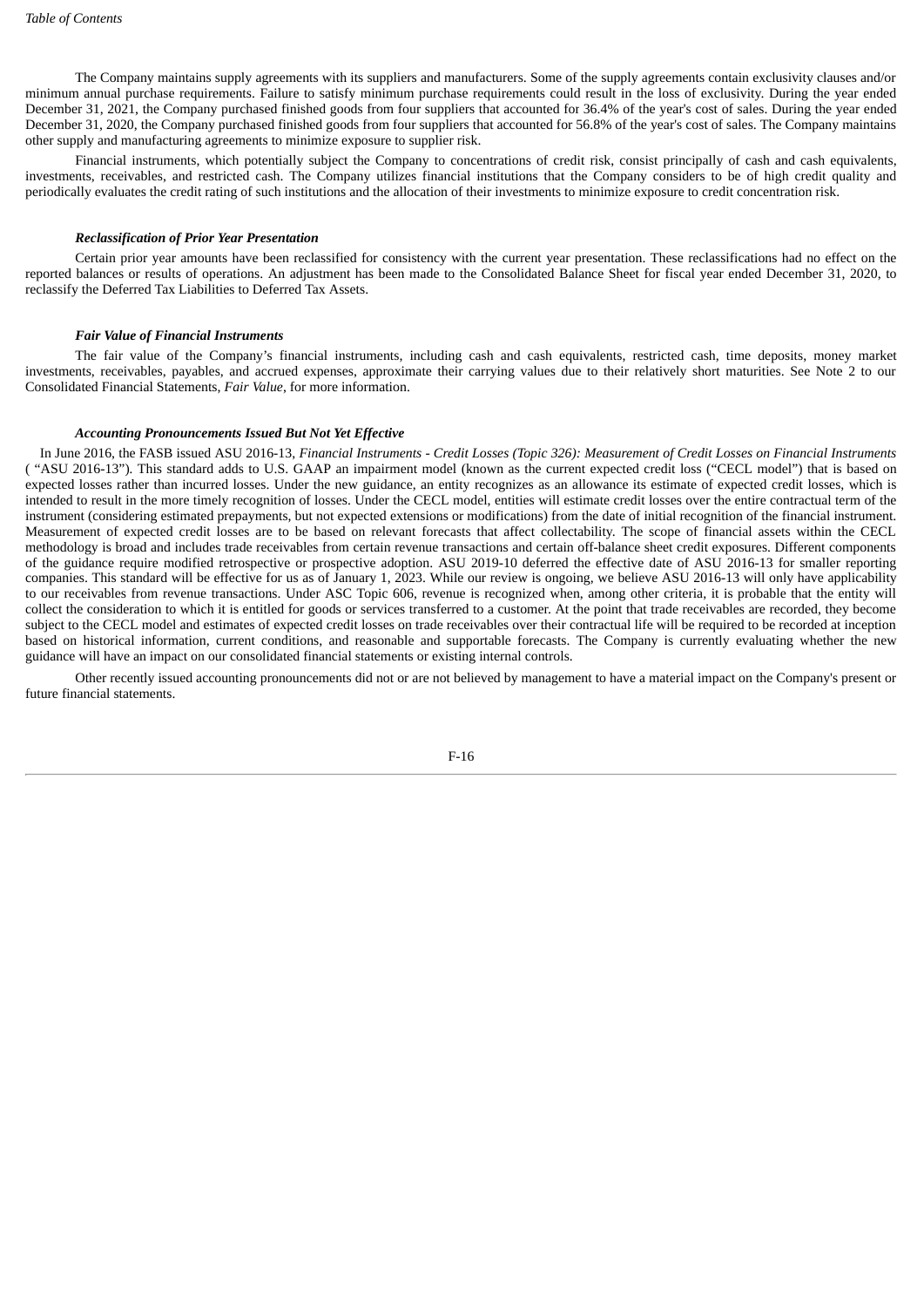# **NOTE 2: FAIR VALUE**

The Company utilizes fair value measurements to record fair value adjustments to certain financial assets and to determine fair value disclosures.

*Fair Value Measurements* (Topic 820) of the FASB establishes a fair value hierarchy that requires the use of observable market data, when available, and prioritizes the inputs to valuation techniques used to measure fair value in the following categories:

- Level 1—Quoted unadjusted prices for identical instruments in active markets.
- Level 2—Quoted prices for similar instruments in active markets, quoted prices for identical or similar instruments in markets that are not active and model-derived valuations in which all observable inputs and significant value drivers are observable in active markets.
- Level 3—Model derived valuations in which one or more significant inputs or significant value drivers are unobservable, including assumptions developed by the Company.

The primary objective of the Company's investment activities is to preserve principal while maximizing yields without significantly increasing risk. The investment instruments held by the Company are interest bearing deposits for which quoted market prices are readily available. The Company considers these highly liquid investments to be cash equivalents. These investments are classified within Level 1 of the fair value hierarchy because they are valued based on quoted market prices in active markets.

The tables below present the recorded amount of financial assets measured at fair value, which approximately equates to the carrying value due to the relatively short maturities of these respective assets, *(in thousands)* on a recurring basis as of December 31, 2021 and 2020. The Company did not have any material financial liabilities that were required to be measured at fair value on a recurring basis at December 31, 2021 and 2020.

| 2021                                      | <b>Level 1</b><br><b>Level 2</b> |       |    | <b>Level 3</b> |      | <b>Total</b> |      |       |
|-------------------------------------------|----------------------------------|-------|----|----------------|------|--------------|------|-------|
| <b>Assets</b>                             |                                  |       |    |                |      |              |      |       |
| Interest bearing deposits - various banks |                                  | 7,838 | S  |                |      |              |      | 7,838 |
| <b>Total assets</b>                       |                                  | 7,838 |    |                |      | —            |      | 7,838 |
| Amounts included in:                      |                                  |       |    |                |      |              |      |       |
| Cash and cash equivalents                 | \$                               | 6,986 | -S |                | - \$ |              | - \$ | 6,986 |
| Restricted cash                           |                                  | 680   |    |                |      |              |      | 680   |
| Long-term restricted cash                 |                                  | 172   |    |                |      |              |      | 172   |
| <b>Total</b>                              |                                  | 7,838 |    |                |      |              |      | 7,838 |
|                                           |                                  |       |    |                |      |              |      |       |

| 2020                                      | <b>Level 1</b><br><b>Level 2</b> |     | Level 3           |  | <b>Total</b>      |  |       |
|-------------------------------------------|----------------------------------|-----|-------------------|--|-------------------|--|-------|
| <b>Assets</b>                             |                                  |     |                   |  |                   |  |       |
| Interest bearing deposits - various banks | 6,385                            |     |                   |  |                   |  | 6,385 |
| <b>Total assets</b>                       | 6,385                            |     |                   |  |                   |  | 6,385 |
| Amounts included in:                      |                                  |     |                   |  |                   |  |       |
| Cash and cash equivalents                 | \$<br>2,137                      | - S | $\hspace{0.05cm}$ |  | $\hspace{0.05cm}$ |  | 2,137 |
| Restricted cash                           | 680                              |     |                   |  |                   |  | 680   |
| Long-term restricted cash                 | 3,568                            |     |                   |  |                   |  | 3,568 |
| <b>Total</b>                              | 6,385                            |     |                   |  |                   |  | 6,385 |
|                                           |                                  |     |                   |  |                   |  |       |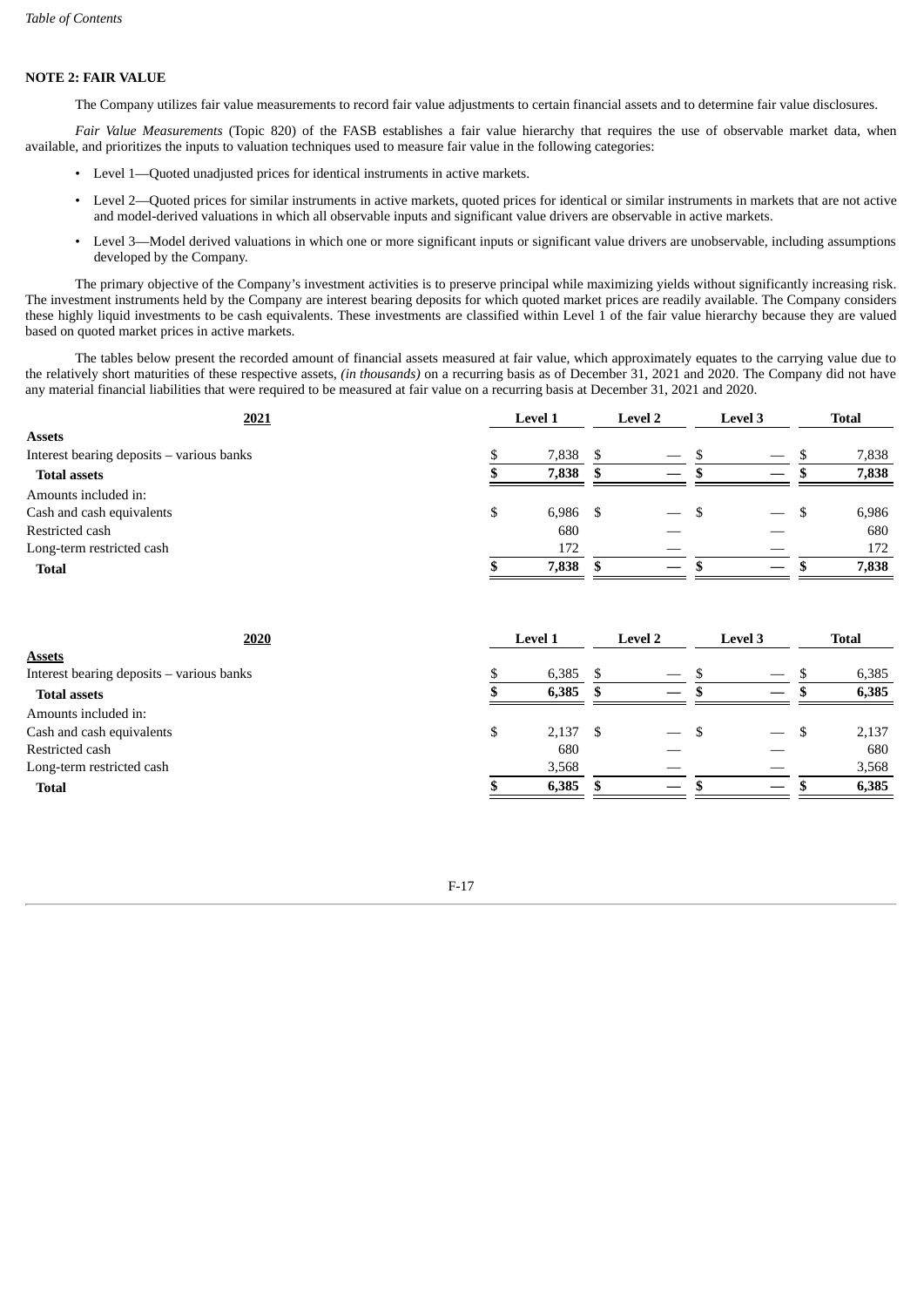### **NOTE 3: INVENTORIES**

Inventories consist of raw materials, finished goods, and promotional materials. The Company provides an allowance for any slow-moving or obsolete inventories. Inventories as of December 31, 2021 and 2020, consisted of the following *(in thousands)*:

|                                     | 2021 |        | 2020 |        |  |
|-------------------------------------|------|--------|------|--------|--|
| Raw materials                       |      | 3,271  |      | 2,713  |  |
| Finished goods                      |      | 9,196  |      | 10,585 |  |
| Inventory reserves for obsolescence |      | (447)  |      | (471)  |  |
| <b>Total</b>                        |      | 12,020 |      | 12,827 |  |

## **NOTE 4: PROPERTY AND EQUIPMENT**

As of December 31, 2021 and 2020, construction in progress was \$1.4 million and \$0.9 million, respectively, which is primarily comprised of backoffice software projects with service dates that are currently indeterminable. As of December 31, 2021 and 2020, property and equipment consisted of the following *(in thousands)*:

|                                                | 2021       |     | 2020     |
|------------------------------------------------|------------|-----|----------|
| Office furniture and equipment                 | 2,648<br>D | -55 | 2,739    |
| Computer hardware                              | 3,755      |     | 3,856    |
| Computer software                              | 44,303     |     | 44,264   |
| Automobiles                                    | 81         |     | 81       |
| Leasehold improvements                         | 4,292      |     | 4,508    |
| ROU Assets-finance leases                      | 177        |     | 260      |
|                                                | 55,256     |     | 55,708   |
| Less accumulated depreciation and amortization | (52, 374)  |     | (51,214) |
| Property and equipment, net                    | 2,882      |     | 4,494    |
| Construction in progress                       | 1,357      |     | 864      |
| <b>Total</b>                                   | 4,239      |     | 5,358    |

### **NOTE 5: LEASES**

The Company leases office space and equipment from third-party lessors and accounts for leases in accordance with ASC Topic 842, determining whether an arrangement is a lease, or contains an embedded lease, at the inception of the contract. Right of use assets represent the Company's right to use an underlying asset over the lease term and lease liabilities represent the Company's obligation to make future lease payments arising from the lease.

Operating lease liabilities and finance lease liabilities with terms greater than 12 months are recorded at the present value of the lease payments at the commencement date. The related right of use assets are recorded on the same date at the amount of the initial liability, adjusted for incentives received, prepayments made to the lessor, and any initial direct costs incurred, as applicable. The Company uses the discount rate implicit in the lease when it is readily determinable. When it is not readily available, future lease payments are discounted using the incremental borrowing rate available to the Company. The incremental borrowing rate is the rate available to the Company for a fully collateralized, fully amortizing loan with the same term as the lease. Lease components, such as office space, are accounted for separately from the non-lease components, such as maintenance fees. Certain of the Company's leases may also include rent escalation clauses or options to extend or terminate the lease. These options are included in the present value recorded for the leases when it is reasonably certain that the Company will exercise that option. None of the Company's current leases contain guarantees of residual value. Leases with an initial term of 12 months or less are considered short term and are not recorded on the balance sheet. The Company recognizes a lease expense for short term leases on a straight-line basis over the lease term.

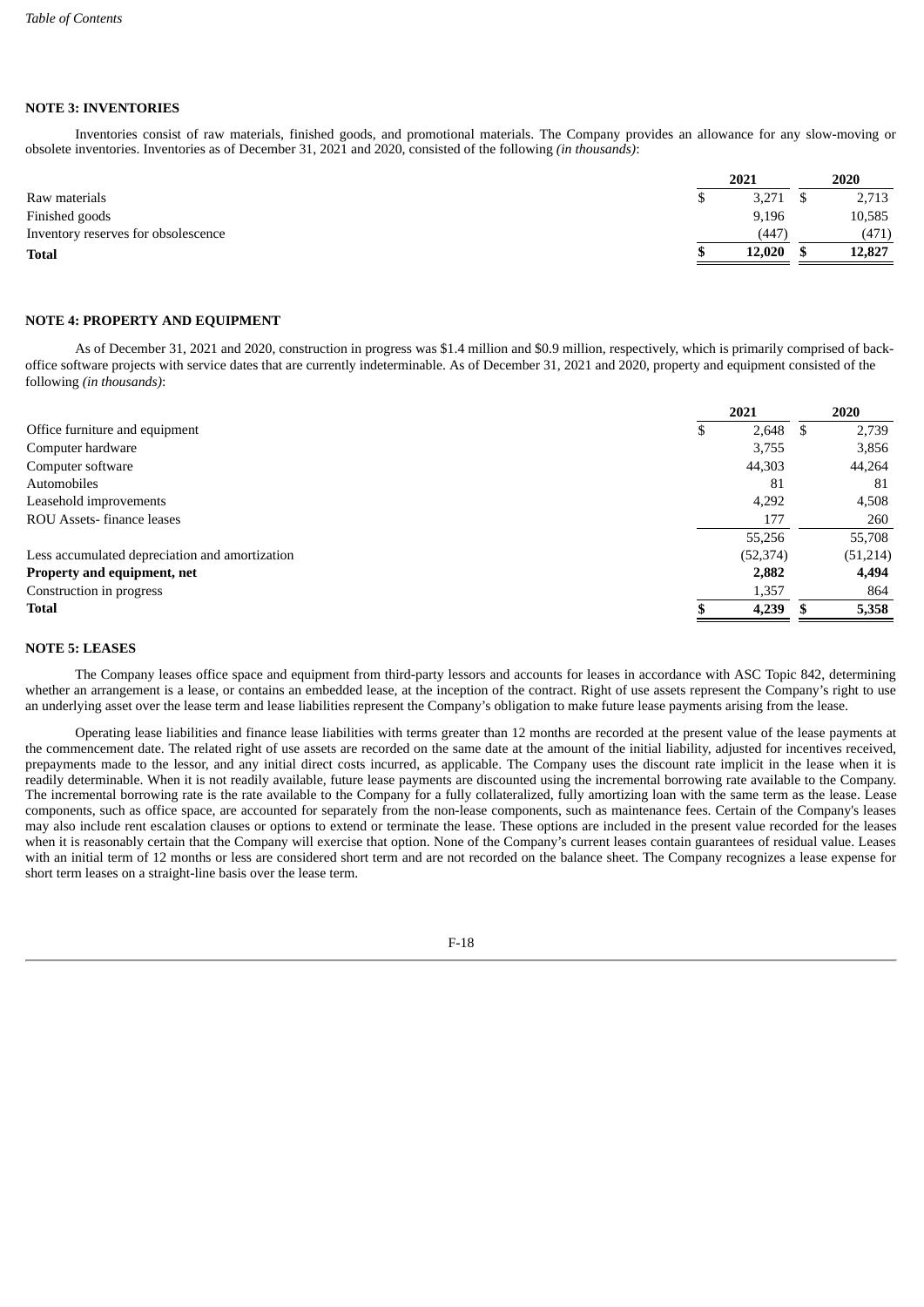At December 31, 2021 and 2020, net operating lease right of use assets were \$4.6 million and \$6.9 million, respectively, and operating lease liabilities were \$5.8 million and \$8.2 million, respectively. The Company presents right of use assets related to operating leases in its Consolidated Balance Sheets as a component of "Other assets". The current portion of operating lease liabilities is presented as a component of "Accrued expenses" and the longterm portion is presented as a component of "Other long-term liabilities". Generally, the Company's operating leases relate to office space used in Mannatech's operations, including its headquarters in Flower Mound, Texas and office space in international locations in which the Company does business.

At December 31, 2021 and 2020, net finance lease right of use assets were \$0.2 million and \$0.3 million, respectively, and finance lease liabilities were \$0.1 million and \$0.2 million, respectively. Right of use assets related to finance leases are presented on the Consolidated Balance Sheets as a component of "Property and equipment, net" with related lease liabilities recorded as "Current portion of finance leases" or as "Finance leases, excluding current portion". As of December 31, 2021, all of the Company's finance leases pertain to certain equipment used in the business.

As of December 31, 2021 and 2020, our leased assets and liabilities consisted of the following (in thousands):

| <b>Leases</b>              | <b>Classification</b>             | <b>December 31, 2021</b> |       | <b>December 31, 2020</b> |       |
|----------------------------|-----------------------------------|--------------------------|-------|--------------------------|-------|
| <b>Right of Use Assets</b> |                                   |                          |       |                          |       |
| <b>Operating leases</b>    | Other assets                      | \$                       | 4,625 | -\$                      | 6,943 |
| Finance leases             | Property and equipment, net       |                          | 180   |                          | 288   |
| Total leased assets        |                                   |                          | 4,805 |                          | 7,231 |
|                            |                                   |                          |       |                          |       |
| <b>Lease Liabilities</b>   |                                   |                          |       |                          |       |
| <b>Current Portion</b>     |                                   |                          |       |                          |       |
| <b>Operating leases</b>    | Accrued expenses                  |                          | 1,493 |                          | 2,067 |
| Finance leases             | Current portion of finance leases |                          | 68    |                          | 76    |
|                            |                                   |                          |       |                          |       |
| Long-Term Portion          |                                   |                          |       |                          |       |
| <b>Operating leases</b>    | Other long-term liabilities       |                          | 4,318 |                          | 6,124 |
|                            | Finance leases, excluding current |                          |       |                          |       |
| Finance leases             | portion                           |                          | 66    |                          | 129   |
| Total leased liabilities   |                                   | \$                       | 5,945 | \$                       | 8,396 |

Operating lease costs are recognized on a straight-line basis over the lease term. Finance lease costs are composed of the amortization of the right of use asset and the amounts recorded as interest. For the years ended December 31, 2021 and 2020, we incurred the following lease costs related to our operating and finance leases (in thousands):

| <b>Lease Cost</b>             | <b>Classification</b>         | 2021 |       |      | 2020  |  |
|-------------------------------|-------------------------------|------|-------|------|-------|--|
| <b>Operating leases</b>       |                               |      |       |      |       |  |
| Operating lease costs         | Other operating cost          | \$   | 2,201 | - \$ | 2.074 |  |
| Short term lease costs        | Other operating cost          |      | 339   |      | 245   |  |
| Finance leases                |                               |      |       |      |       |  |
| Amortization of leased assets | Depreciation and amortization |      | 108   |      | 111   |  |
| Interest on lease liabilities | Interest expense              |      | 28    |      | 17    |  |
| Total lease cost              |                               |      | 2,676 | S    | 2,447 |  |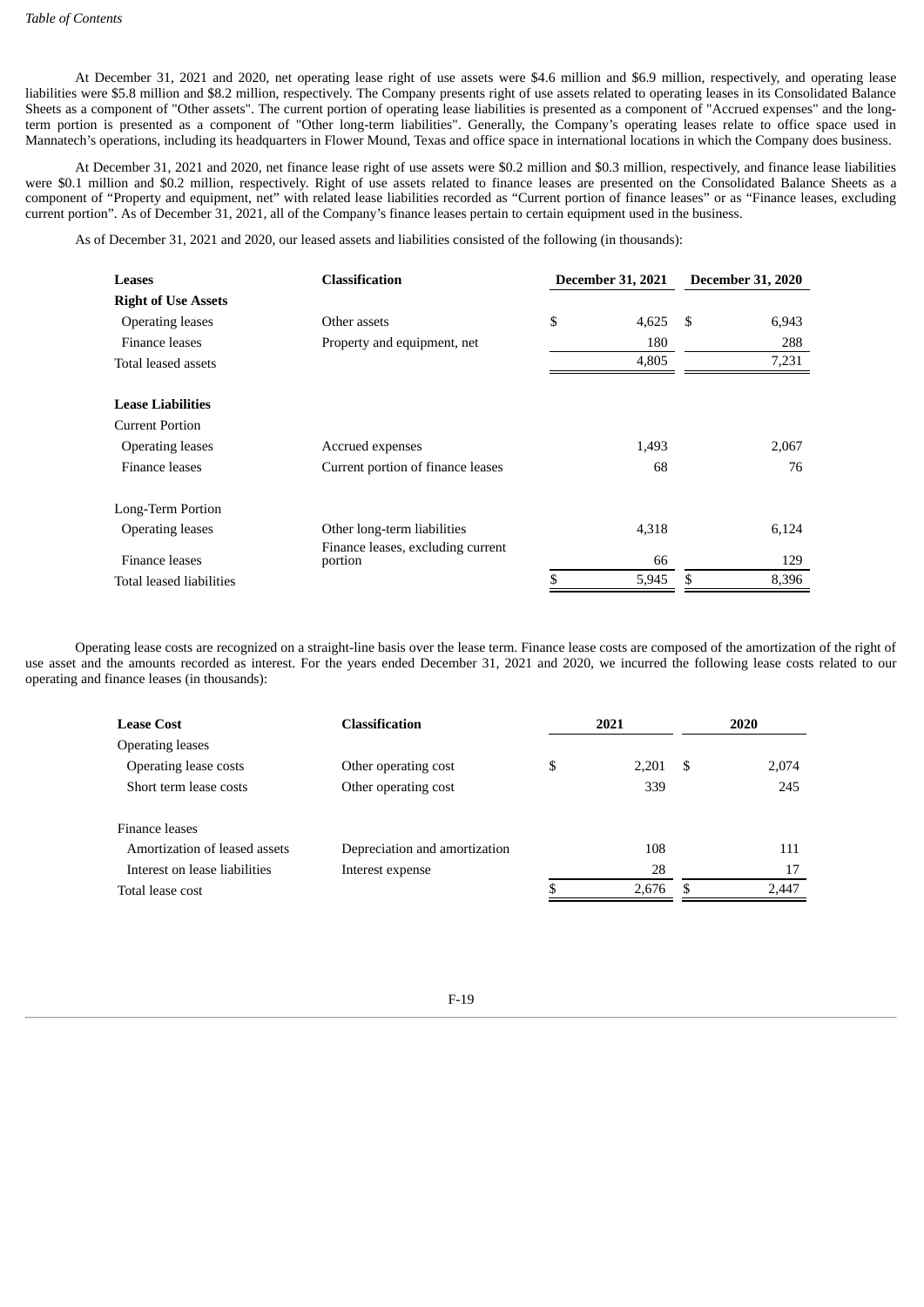For the twelve months ended December 31, 2021 and 2020, cash paid for amounts included in the measurement of lease liabilities included (in thousands):

|                                            | 2021       | 2020  |
|--------------------------------------------|------------|-------|
| Operating cash flows from operating leases | $2.164$ \$ | 2.400 |
| Financing cash flows from finance leases   |            | 103   |

As of December 31, 2021 and 2020 the Company's lease terms and discount rates were:

|                                               | 2021    | 2020   |
|-----------------------------------------------|---------|--------|
| <b>Operating leases</b>                       |         |        |
| Weighted-average remaining lease term (years) | 5.04    | 5.15   |
| Weighted-average discount rate                | $4.5\%$ | 4.11 % |
| Finance leases                                |         |        |
| Weighted-average remaining lease term (years) | 2.14    | 2.85   |
| Weighted-average discount rate                | 6.57 %  | 6.55%  |

As of December 31, 2021 future minimum lease payments were as follows (in thousands):

|                                         | <b>December 31, 2021</b> |       |      |                       |  |  |
|-----------------------------------------|--------------------------|-------|------|-----------------------|--|--|
| Maturity of lease liabilities           | <b>Operating Leases</b>  |       |      | <b>Finance Leases</b> |  |  |
| 2022                                    | \$                       | 1,715 | - \$ | 74                    |  |  |
| 2023                                    |                          | 1,166 |      | 47                    |  |  |
| 2024                                    |                          | 1,250 |      | 21                    |  |  |
| 2025                                    |                          | 868   |      |                       |  |  |
| 2026                                    |                          | 624   |      |                       |  |  |
| Thereafter                              |                          | 905   |      |                       |  |  |
| Total future minimum lease payments     | \$                       | 6,528 | S    | 143                   |  |  |
| Imputed interest                        |                          | (716) |      | (10)                  |  |  |
| Present value of minimum lease payments |                          | 5,811 |      | 133                   |  |  |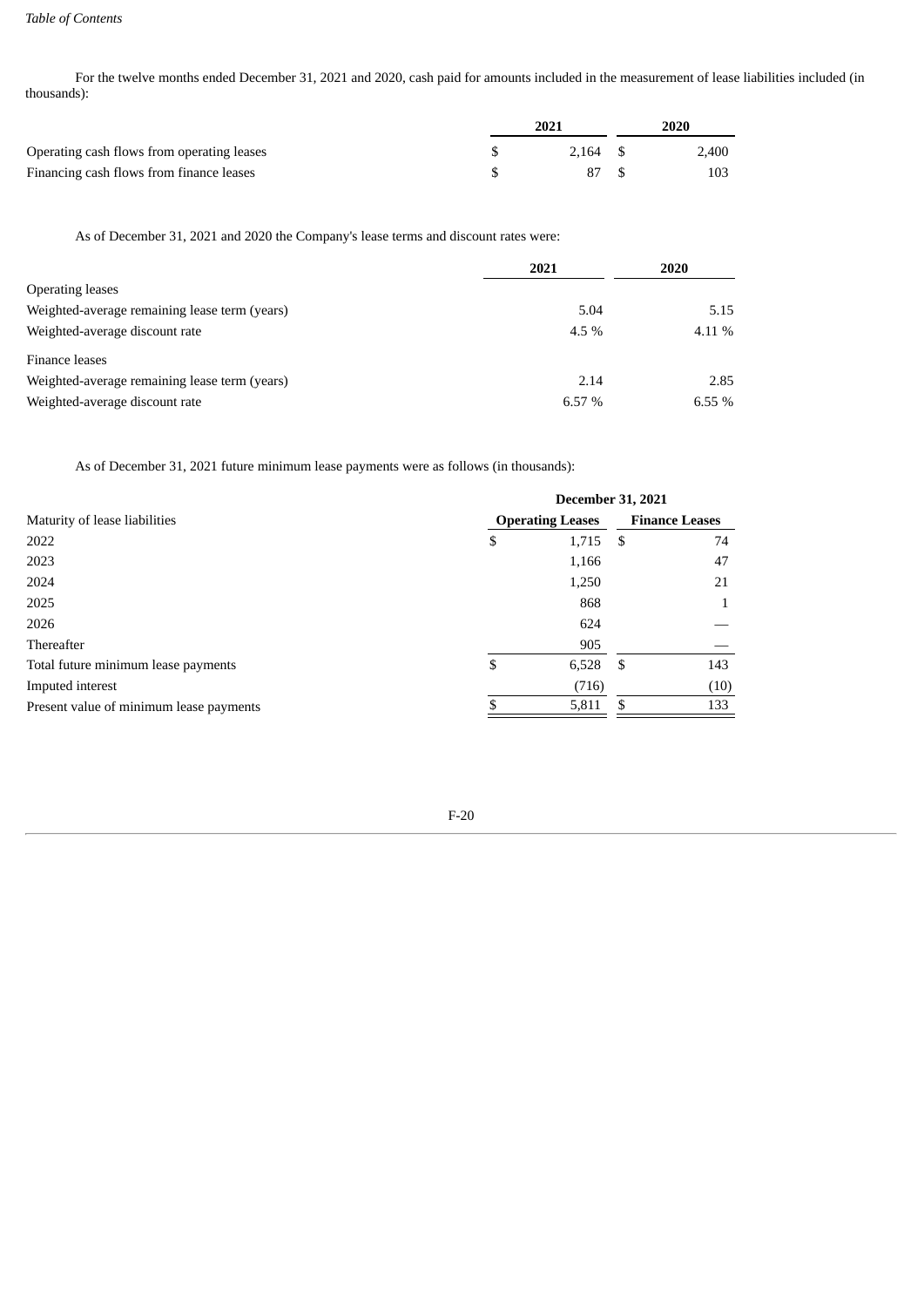# **NOTE 6: ACCRUED EXPENSES**

As of December 31, 2021 and 2020, accrued expenses consisted of the following *(in thousands)*:

|                                                     | 2021 |       | 2020 |       |
|-----------------------------------------------------|------|-------|------|-------|
| Accrued asset purchases                             |      | 96    |      | 709   |
| Accrued compensation                                |      | 2,566 |      | 1,879 |
| Accrued sales and other taxes                       |      | 314   |      | 492   |
| Other accrued operating expenses                    |      | 1,528 |      | 671   |
| Customer deposits and sales returns                 |      | 774   |      | 707   |
| Accrued travel expenses related to corporate events |      | 879   |      | 590   |
| Accrued shipping and handling costs                 |      | 356   |      | 399   |
| Accrued legal and accounting fees                   |      | 1,218 |      | 1,177 |
| Current portion of operating lease liabilities      |      | 1,493 |      | 2,067 |
|                                                     |      | 9,224 |      | 8,691 |

# **NOTE 7: INCOME TAXES**

The components of the Company's income before income taxes are attributable to the following jurisdictions for the years ended December 31 *(in thousands)*:

|                            | 2021 |       |  | 2020  |  |  |
|----------------------------|------|-------|--|-------|--|--|
| <b>United States</b>       |      | 6,947 |  | 4,934 |  |  |
| Foreign                    |      | 1,945 |  | 791   |  |  |
| Income before income taxes |      | 8.892 |  | 5,725 |  |  |

The components of the Company's income tax provision (benefit) for the years ended December 31 *(in thousands)*:

| <b>Current provision (benefit):</b> | 2021 |          | 2020   |         |  |
|-------------------------------------|------|----------|--------|---------|--|
| Federal                             | \$   | (17)     | ¢<br>D | (1,086) |  |
| <b>State</b>                        |      | (161)    |        | 114     |  |
| Foreign                             |      | 956      |        | 716     |  |
|                                     |      | 778      |        | (256)   |  |
| Deferred provision (benefit):       |      |          |        |         |  |
| Federal                             |      | (1, 183) |        |         |  |
| <b>State</b>                        |      | (131)    |        |         |  |
| Foreign                             |      | (414)    |        | (280)   |  |
|                                     |      | (1,728)  |        | (280)   |  |
|                                     |      | (950)    |        | (536)   |  |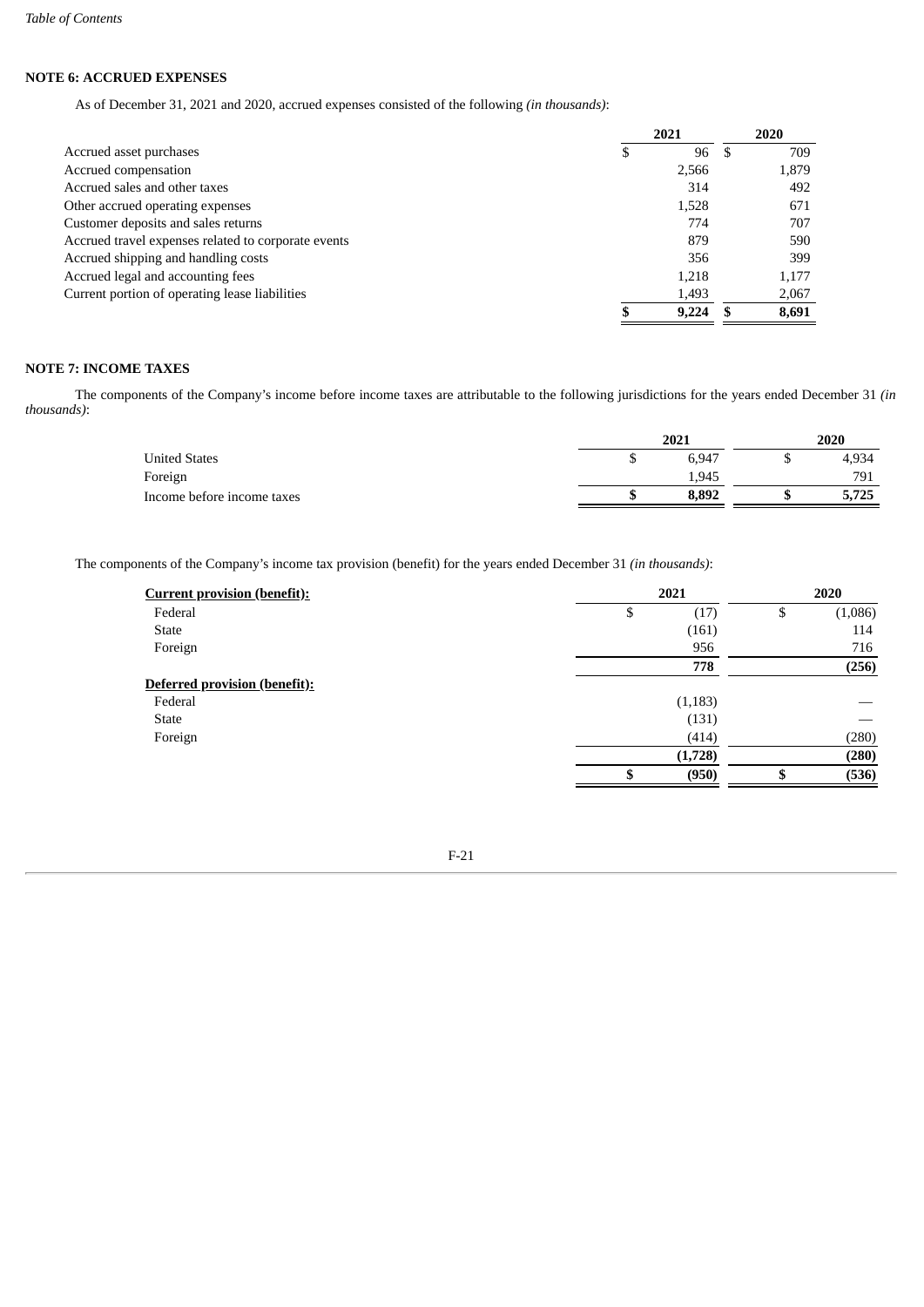For the years ended December 31, 2021 and 2020, the Company's effective tax rate was (10.7)% and (9.4)%, respectively. The Company's effective tax rate for the year ended December 31, 2021 differed from the statutory rate due to the release of valuation allowance on U.S. deferred tax assets due to the expectation of current and future utilization. The Company's effective tax rate for the year ended December 31, 2020 differed from the statutory rate due to the carryback of U.S net operating losses as allowed by the Coronavirus Aid, Relief, and Economic Security Act ("CARES Act"), enacted on March 27, 2020.

A reconciliation of the Company's effective income tax rate and the United States federal statutory income tax rate is summarized as follows, for the years ended December 31:

|                                                    | 2021   |               | 2020   |      |
|----------------------------------------------------|--------|---------------|--------|------|
| Federal statutory income taxes                     | 21.0   | $\frac{0}{0}$ | 21.0   | $\%$ |
| State income taxes, net of federal benefit         | 0.8    |               | 2.9    |      |
| Difference in foreign and United States tax on     |        |               |        |      |
| foreign operations                                 | 0.7    |               | 1.9    |      |
| Effect of changes in valuation allowance           | (45.0) |               | (7.7)  |      |
| <b>CARES NOL Carryback Benefit</b>                 |        |               | (25.3) |      |
| Foreign Derived Intangible Income (FDII) deduction | (8.1)  |               | (6.6)  |      |
| Global Intangible Low Taxed Income $(GILTI)^{(1)}$ |        |               | (7.3)  |      |
| <b>Foreign Charitable Contributions</b>            | 0.7    |               | 1.4    |      |
| Prior year adjustments                             | 1.3    |               | 8.2    |      |
| Withholding taxes                                  | 2.5    |               | 3.2    |      |
| Changes to uncertain tax positions                 | (1.8)  |               |        |      |
| Expiration of tax attribute                        | 17.4   |               |        |      |
| Other                                              | (0.2)  |               | (1.1)  |      |
|                                                    | (10.7) | $\%$          | (9.4)  | $\%$ |

<sup>(1)</sup>This amount relates to the reversal of the 2018 GILTI inclusion due to the GILTI high-tax election the IRS made available in Q3 2020.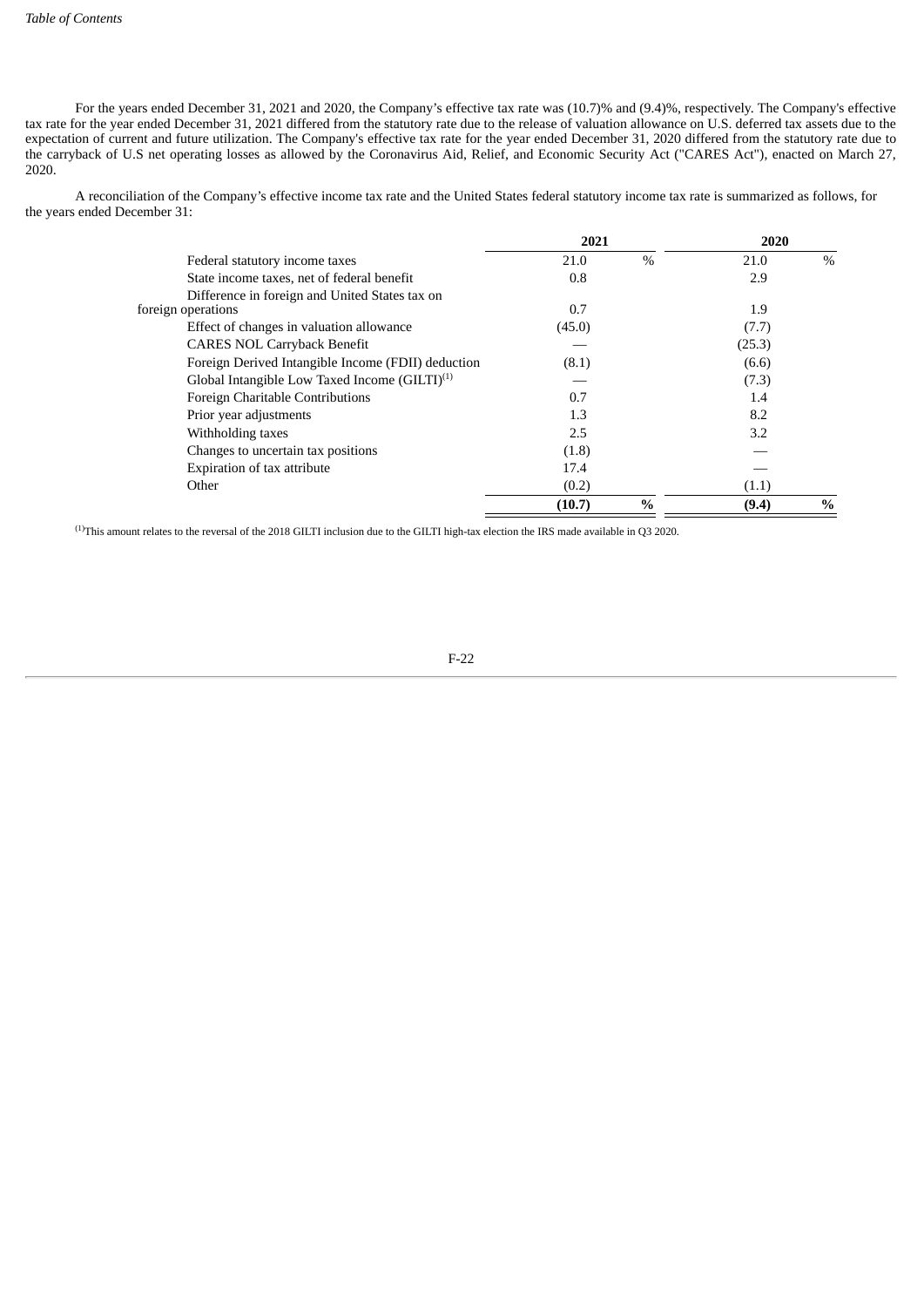Deferred income taxes reflect the net tax effects of temporary differences between the carrying amounts of assets and liabilities for financial reporting purposes and the amounts used for income tax purposes. Significant components of the Company's deferred tax assets and liabilities consisted of the following at December 31 *(in thousands)*:

| Deferred tax assets:                                  | 2021         |      |           |
|-------------------------------------------------------|--------------|------|-----------|
| Deferred Revenue                                      | \$<br>409    | -\$  | 317       |
| Inventory                                             | 235          |      | 343       |
| Accrued expenses                                      | 1,352        |      | 1,034     |
| Net operating loss <sup>(1)</sup>                     | 5,310        |      | 7,078     |
| <b>Equity Compensation</b>                            | 242          |      | 296       |
| Foreign tax credit carryover                          | 3,436        |      | 4,615     |
| Lease liability                                       | 763          |      | 922       |
| Other                                                 | 664          |      | 443       |
| <b>Total deferred tax assets</b>                      | \$<br>12,411 | - \$ | 15,048    |
| Valuation allowance                                   | (7, 934)     |      | (11, 933) |
| Total deferred tax assets, net of valuation allowance | \$<br>4,477  | - \$ | 3,115     |
| <b>Deferred tax liabilities:</b>                      |              |      |           |
| Prepaid expenses                                      | 111          |      | 131       |
| Deferred commissions                                  | 450          |      | 305       |
| Internally-developed software                         | 104          |      | 237       |
| Lease assets                                          | 717          |      | 884       |
| <b>Fixed assets</b>                                   | 270          |      | 383       |
| <b>Total deferred tax liabilities</b>                 | \$<br>1,652  | \$   | 1,940     |
| <b>Total net deferred tax asset</b>                   | \$<br>2,825  | \$   | 1,175     |

 $(1)$ The Company's net operating loss will expire as follows (dollar amounts in thousands):

| <b>Jurisdiction</b>          | <b>Gross NOL</b> | <b>Tax Effected NOL</b>  | <b>Expiration Years</b> |
|------------------------------|------------------|--------------------------|-------------------------|
| Australia                    | \$<br>148        | \$<br>44                 | Indefinite              |
| Bermuda                      | 63               | $\overline{\phantom{0}}$ | N/A                     |
| China                        | 606              | 151                      | 2024-2026               |
| Colombia                     | 1,654            | 496                      | Indefinite              |
| Cyprus                       | 1,371            | 171                      | 2026                    |
| Gibraltar                    | 216              |                          | Indefinite              |
| Mexico                       | 6,313            | 1,894                    | 2022-2028               |
| Norway                       | 310              | 68                       | Indefinite              |
| Russia                       | 8                | $\overline{2}$           | Indefinite              |
| Singapore                    | 147              | 25                       | Indefinite              |
| South Africa                 | 646              | 181                      | Indefinite              |
| Sweden                       | 456              | 94                       | Indefinite              |
| Switzerland                  | 6,765            | 622                      | 2022-2028               |
| Taiwan                       | 3,422            | 684                      | 2022-2031               |
| Ukraine                      | 9                | 2                        | Indefinite              |
| <b>United Kingdom</b>        | 339              | 64                       | Indefinite              |
| <b>United States - State</b> | 13,574           | 812                      | 2022-Indefinite         |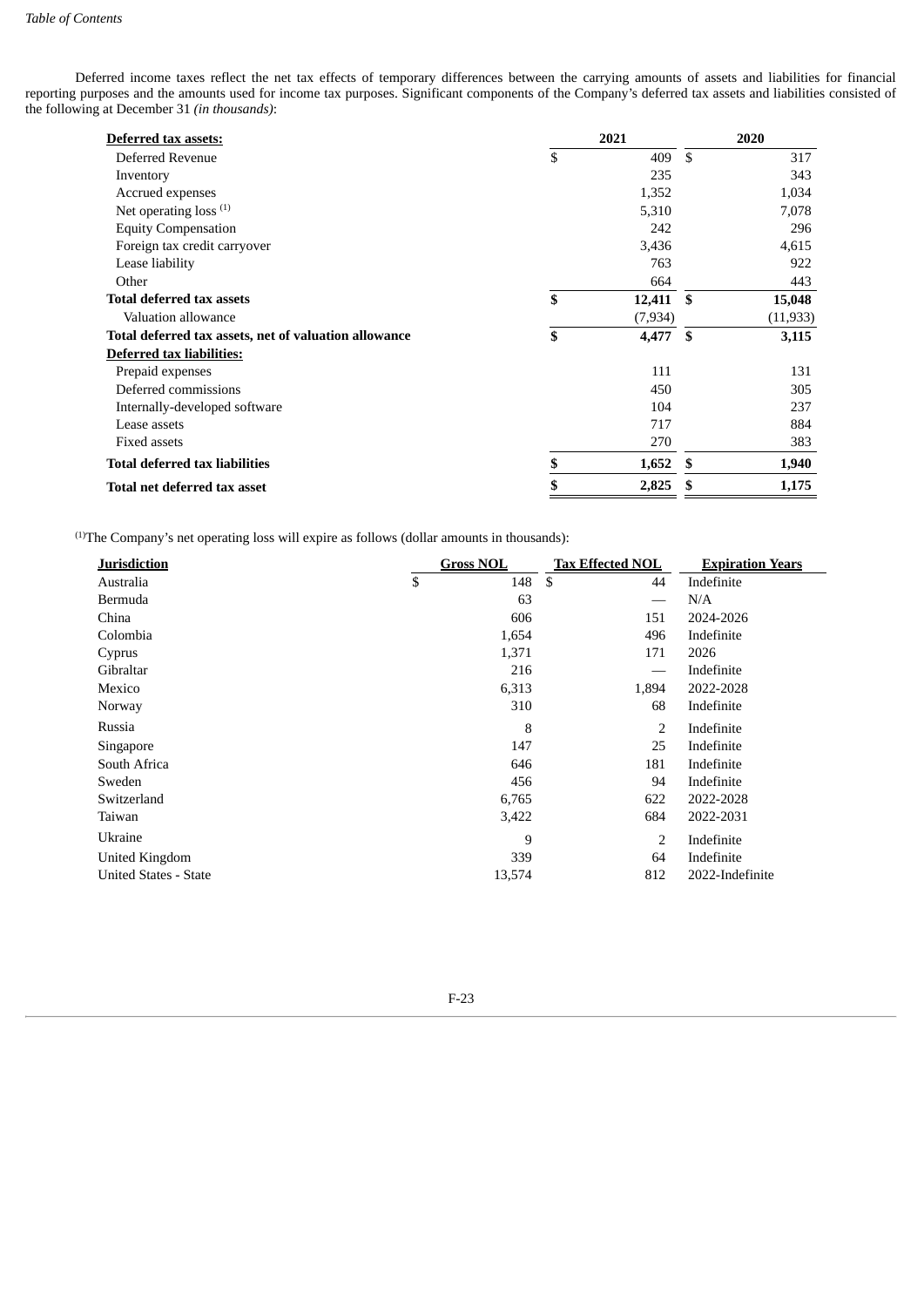We have U.S. foreign tax credit carryforwards of \$3.4 million as of December 31, 2021, which will begin to expire in 2024. The Company maintains a valuation allowance of \$2.7 million against its foreign tax credit carryforwards.

At December 31, 2021 and 2020, the Company's valuation allowance was \$7.9 million and \$11.9 million, respectively. The provisions of ASC Topic 740 require a company to record a valuation allowance when the "more likely than not" criterion for realizing a deferred tax asset cannot be met. A company is to use judgment in reviewing both positive and negative evidence of realizing a deferred tax asset. Furthermore, the weight given to the potential effect of such evidence is commensurate with the extent the evidence can be objectively verified. The valuation allowance against the Company's deferred tax assets consisted of the following at December 31 (*in millions):*

| <b>Country</b>       | 2021      | 2020 |      |  |
|----------------------|-----------|------|------|--|
| Australia            | \$        | \$   | 0.2  |  |
| China                | 0.5       |      | 0.4  |  |
| Colombia             | 0.5       |      | 0.6  |  |
| Cyprus               | 0.2       |      | 0.2  |  |
| Mexico               | 1.9       |      | 3.1  |  |
| Norway               | 0.1       |      | 0.1  |  |
| South Africa         | 0.2       |      | 0.2  |  |
| Switzerland          | 0.5       |      | 0.5  |  |
| Taiwan               | 0.6       |      | 1.1  |  |
| <b>United States</b> | 3.4       |      | 5.5  |  |
| <b>Total</b>         | \$<br>7.9 | \$   | 11.9 |  |

## *U.S. Tax*

Deferred tax assets (liabilities) are classified in the accompanying Consolidated Balance Sheets at December 31 as follows *(in thousands)*:

|                          | 2021 |       |  | 2020  |  |  |  |
|--------------------------|------|-------|--|-------|--|--|--|
| Deferred tax assets      |      | 2.828 |  | 1.178 |  |  |  |
| Deferred tax liabilities |      | (3)   |  |       |  |  |  |
| Net deferred tax assets  |      | 2.825 |  | 1.175 |  |  |  |

As of December 31, 2021, the Company had no unrecognized tax benefits. A reconciliation of the beginning and ending amount of unrecognized tax benefits is as follows, for the years ended December 31, 2021 and 2020 (in thousands):

|                                                         | 2021 |      | 2020 |
|---------------------------------------------------------|------|------|------|
| Balance as of January 1                                 |      | 79   | 79   |
| Additions for tax positions related to the current year |      |      |      |
| Additions for tax positions of prior years              |      |      |      |
| Reductions of tax positions of prior years              |      |      |      |
| Settlements                                             |      | (79) |      |
| <b>Balance as of December 31</b>                        |      |      | 79   |

The Company recognizes interest and/or penalties related to uncertain tax positions in current income tax expense. As of December 31, 2021, the Company had no accrued interest and penalties in the consolidated balance sheet or the consolidated statement of operations. As of December 31, 2020, the Company had accrued interest and penalties of \$0.1 million in the consolidated balance sheet, of which \$11 thousand were expensed in the consolidated statement of operations. Although it is not reasonably possible to estimate the amount by which unrecognized tax benefits may increase or decrease within the next twelve months due to uncertainties regarding the timing of any examinations, the Company does not expect its unrecognized tax benefits to decrease during the next twelve months.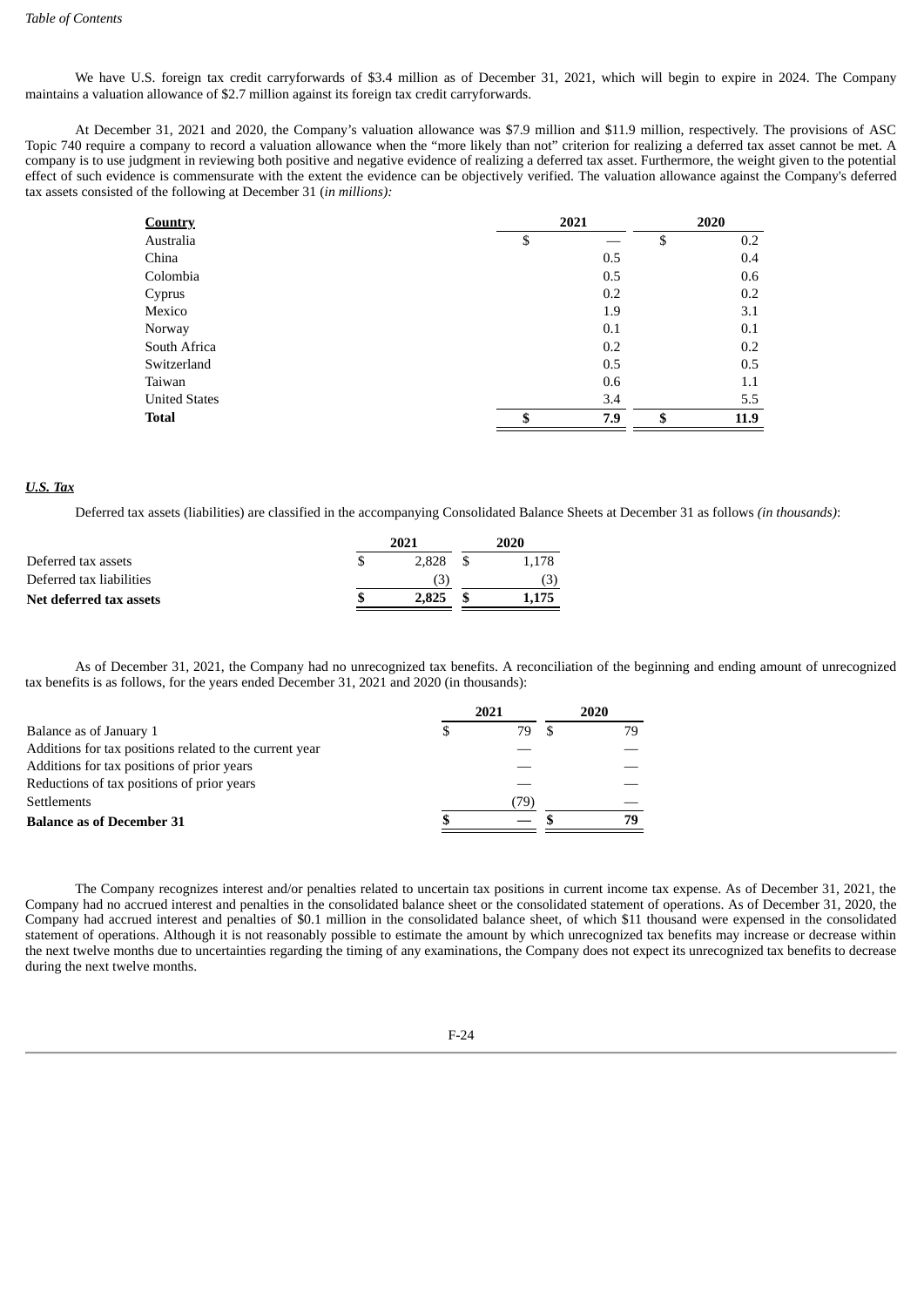The Company is subject to examination by taxing authorities in the United States and various state and foreign jurisdictions. As of December 31, 2021, the tax years that remained subject to examination by a major tax jurisdiction for the Company's most significant subsidiaries were as follows:

| <b>Jurisdiction</b>  | <b>Open Years</b> |
|----------------------|-------------------|
| Australia            | 2013-2020         |
| Japan                | 2017-2020         |
| Republic of Korea    | 2017-2020         |
| Switzerland          | 2017-2020         |
| <b>United States</b> | 2018-2020         |

The IRS has opened an audit for tax year 2019. Audit work has not yet been scheduled so it is impossible to estimate any additional tax liability or penalty that could result from the audit. We have not accrued a liability related to this audit at this time.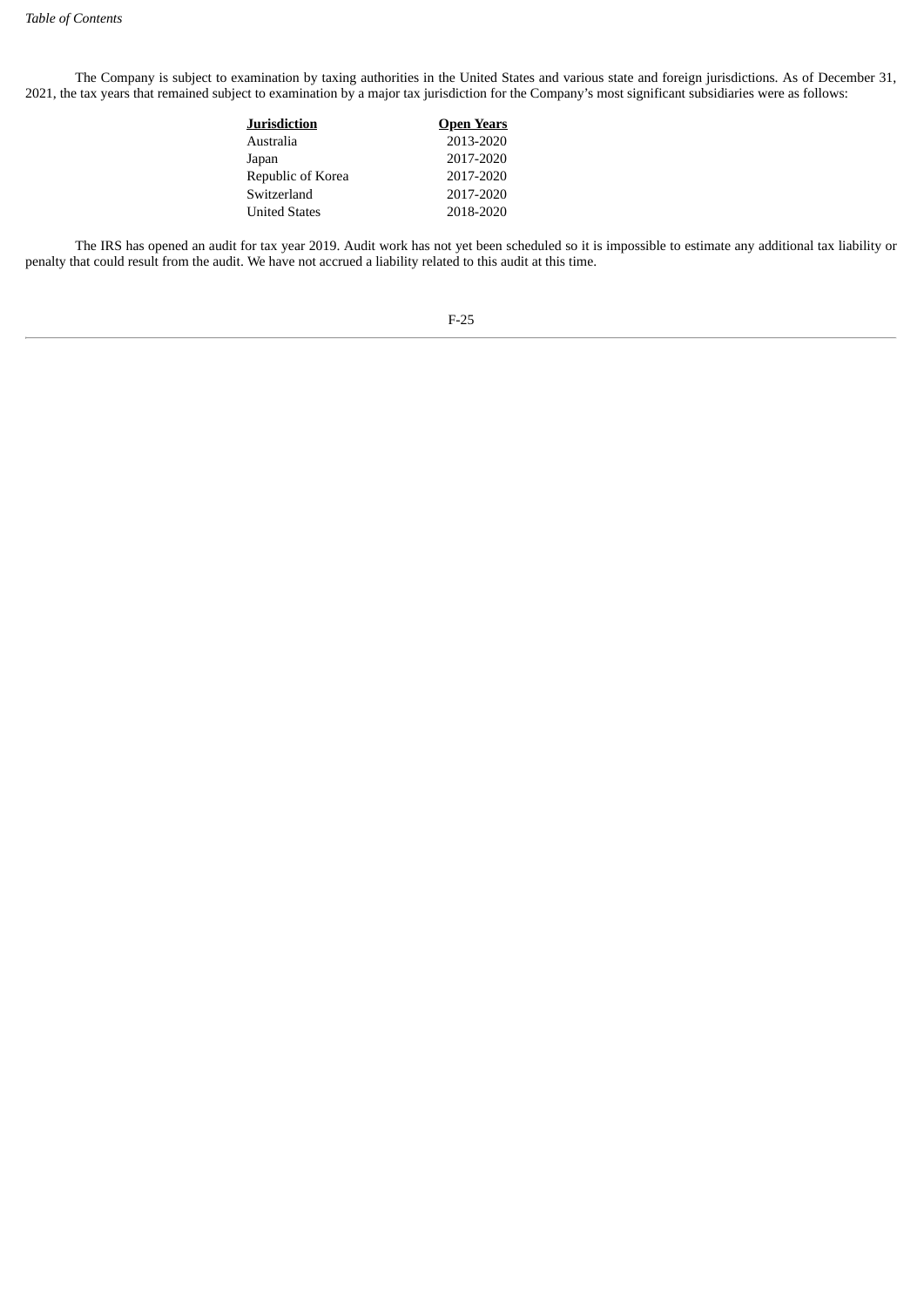# **NOTE 8: TRANSACTIONS WITH RELATED PARTIES AND AFFILIATES**

The Company made cash donations of \$0.6 million to the M5M Foundation for each of the years ended December 31, 2021 and December 31, 2020. The M5M Foundation is a 501(c)(3) charitable organization that works to combat the epidemic of childhood malnutrition on a global scale. Several of the Company's directors and officers and their family members serve on the board of the M5M Foundation, including:

- Al Bala, the Company's CEO and President;
- Chris Simons, the Company's Regional Vice President EMEA; and
- Landen Fredrick, the Company's Chief Sales and Marketing Officer and President, North America and son of J. Stanley Fredrick, the Company's Chairman of the Board and a major shareholder.

We paid employment compensation of approximately \$375,000 and \$407,000 in 2021 and 2020, respectively, for salary, bonus, auto allowance, and other compensation to Landen Fredrick. Landen Fredrick is the son of J. Stanley Fredrick, the Company's Chairman of the Board and a major shareholder. In addition, Landen Fredrick participated in the employee health care benefit plans available to all employees of the Company. Effective November 12, 2019, Landen Fredrick was promoted from Chief Global Sales Officer and President, North America to Chief Sales & Marketing Officer. Mr. Fredrick had served as Chief Global Sales Officer and President, North America since January 1, 2018. Prior to that, Mr. Fredrick had served as Senior Vice President, Global Operations since August of 2016, as Senior Vice President, Supply Chain and IT since August of 2015, Vice President, Global Operations since May of 2013, Vice President, North American Sales and Operations since January of 2011, Vice President, North American Sales since February of 2010 and as Senior Director of Tools and Training since his hire in May of 2006. Landen Fredrick also serves as Chairman of the Board of the M5M Foundation.

Mr. Kevin Robbins is a member of the Company's Board of Directors, serving on the Science and Marketing Committee, and is also an independent associate, holding a position in the Company's associate global downline network marketing system. He has also consulted on the associate commission plan in the past, but did not do so during the years ended December 31, 2021 and 2020 . In addition, several of Mr. Robbins' family members are independent associates. The Company pays commissions and incentives to its independent associates and, during 2021 and 2020, the Company paid aggregate commissions and incentives to Mr. Robbins and his family of approximately \$1.8 million and \$1.9 million, respectively. The aggregate amount of commissions and incentives paid to Mr. Robbins was approximately \$0.2 million in each of 2021 and 2020. The aggregate amount of commission and incentives paid in 2021 and 2020 to Mr. Robbins' father, Ray Robbins, who holds positions in the Company's associate global downline network marketing system was approximately \$1.6 million and \$1.7 million, respectively. All commissions and incentives paid to Mr. Robbins and his family members are in accordance with the Company's global associate career and compensation plan.

Johanna Bala, the wife of Al Bala, the Company's Chief Executive Officer and President, is an independent associate who earns commissions and incentives. The aggregate amount of commission and incentives paid to Johanna Bala was approximately \$0.1 million in each of 2021 and 2020. The Company paid less than \$0.1 million of commissions and incentives to other members of Al Bala's family in both years. All commissions and incentives paid to Al Bala's family members are in accordance with the Company's global associate career and compensation plan.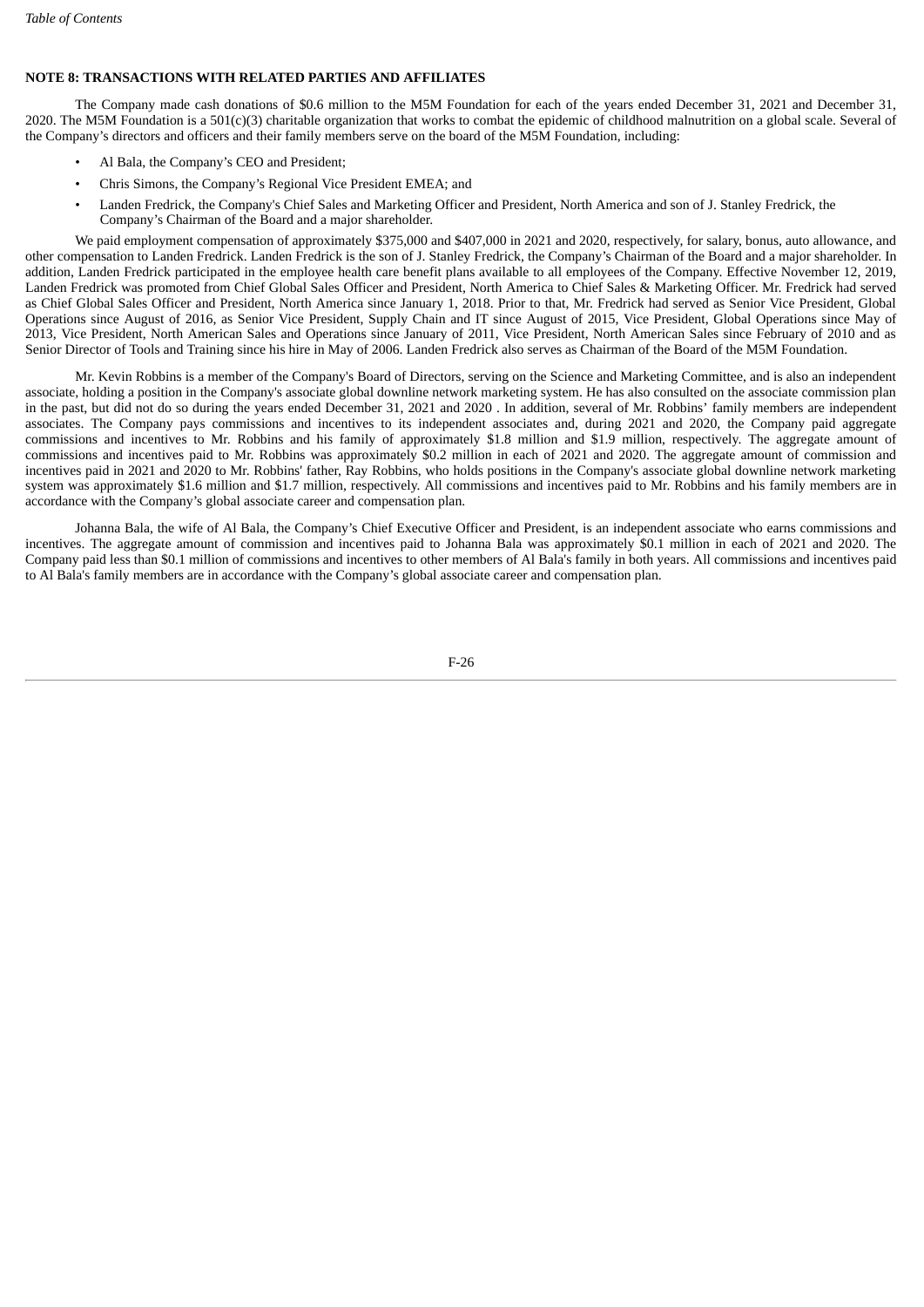# **NOTE 9: EMPLOYEE BENEFIT PLANS**

# *Employee Retirement Plan*

Effective May 9, 1997, the Company adopted a Defined Contribution 401(k) and Profit Sharing Plan (the "401(k) Plan") for its United States and Canada employees. The 401(k) Plan covers all regular full-time and part-time employees who have completed three months of service and attained the age of twenty-one. United States employees can contribute up to 100 percent of their annual compensation but are limited to the maximum annual dollar amount allowable under the Internal Revenue Code. The 401(k) plan permits matching and discretionary employer contributions. The Company's matching contributions for its United States and Canada employees vest ratably over a five-year period. During each of the years ended December 31, 2021 and 2020, the Company contributed approximately \$0.3 million and \$0.2 million to the 401(k) Plan for matching contributions, respectively.

The Company also sponsors a non-U.S. defined benefit plan covering its employees in its Japan subsidiary (the "Benefit Plan"). Benefits under the Benefit Plan are based on a point system for position grade and years of service. The Company utilizes actuarial methods. Inherent in the application of these actuarial methods are key assumptions, including, but not limited to, discount rates and expected long-term rates of return on plan assets. Changes in the related Benefit Plan costs may occur in the future due to changes in the underlying assumptions, changes in the number and composition of plan participants, and changes in the level of benefits provided. The Company uses a measurement date of December 31 to evaluate and record any post-retirement benefits related to the Benefit Plan.

## *Projected Benefit Obligation and Fair Value of Plan Assets*

The Benefit Plan's projected benefit obligation and valuation of plan assets were as follows for the years ended December 31 *(in thousands)*:

| <b>Projected benefit obligation:</b>                                                                                | 2021        |     | 2020  |
|---------------------------------------------------------------------------------------------------------------------|-------------|-----|-------|
| Balance, beginning of year                                                                                          | \$<br>370   | \$. | 319   |
| Service cost                                                                                                        | 49          |     | 47    |
| Interest cost                                                                                                       | 1           |     | 1     |
| Liability (gain) loss                                                                                               | (4)         |     | 6     |
| Benefits paid to participants                                                                                       | (171)       |     | (30)  |
| Special termination benefit                                                                                         |             |     | 8     |
| Foreign currency                                                                                                    | (32)        |     | 19    |
| <b>Balance, end of year</b>                                                                                         | \$<br>213   | \$  | 370   |
| <b>Plan assets:</b>                                                                                                 | 2021        |     | 2020  |
| Fair value, beginning of year                                                                                       | \$          | \$  |       |
| Company contributions                                                                                               | 171         |     | 30    |
| Benefits paid to participants                                                                                       | (171)       |     | (30)  |
| Fair value, end of year                                                                                             | \$          | \$  |       |
| Funded status of the Benefit Plan as of December 31 (in thousands):                                                 | 2021        |     | 2020  |
| Benefit obligation                                                                                                  | \$<br>(213) | \$  | (370) |
| Fair value of plan assets                                                                                           |             |     |       |
| <b>Excess of benefit obligation over fair value of plan assets</b>                                                  | (213)       | \$  | (370) |
| Amounts recognized in the accompanying Consolidated Balance Sheets consist of, as of<br>December 31 (in thousands): | 2021        |     | 2020  |
| Accrued benefit liability                                                                                           | \$<br>(213) | \$  | (370) |
| Transition obligation and unrealized gain                                                                           | (137)       |     | (194) |
| Net amount recognized in the consolidated balance sheets                                                            | \$<br>(350) | \$  | (564) |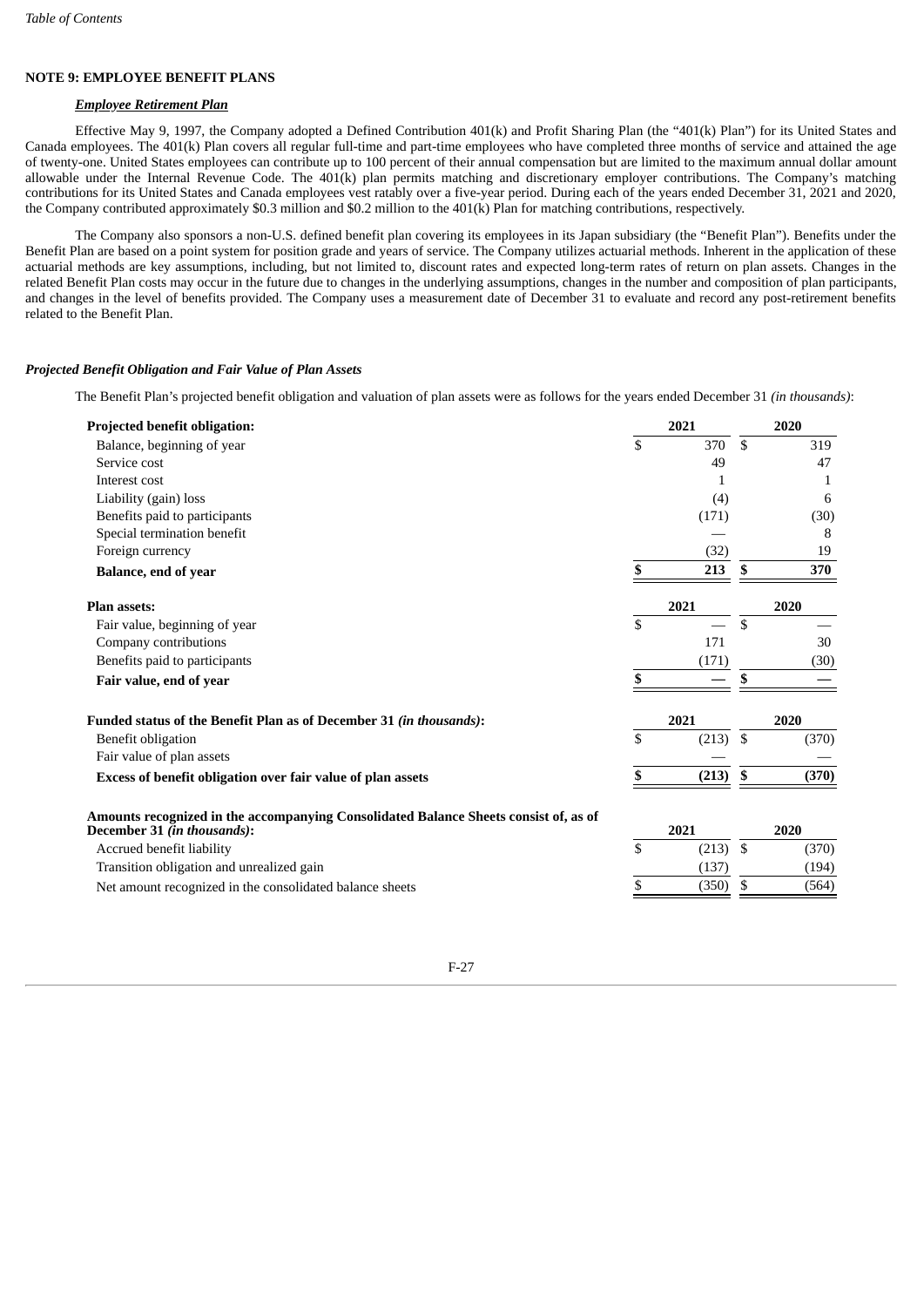|                                                                                                                                | <b>Years Ended December 31.</b> |                |                |
|--------------------------------------------------------------------------------------------------------------------------------|---------------------------------|----------------|----------------|
| Other changes recognized in comprehensive income (in thousands):                                                               | 2021                            |                | 2020           |
| Net periodic cost                                                                                                              | \$<br>$\overline{7}$            | $\mathfrak{L}$ | 10             |
| Current year actuarial (gain) loss                                                                                             | (4)                             |                | 6              |
| Amortization of transition obligation                                                                                          | (4)                             |                | (4)            |
| Total recognized in other comprehensive income (loss)                                                                          | (8)                             |                | $\overline{2}$ |
| Total recognized in comprehensive income                                                                                       | (1)                             | \$             | 12             |
|                                                                                                                                | As of December 31,              |                |                |
| Amounts not yet reflected in net periodic benefit cost and included in accumulated other<br>comprehensive gain (in thousands): | 2021                            |                | 2020           |
| <b>Transition obligation</b>                                                                                                   | \$<br>49                        | $\mathfrak{L}$ | 62             |
| Prior service cost                                                                                                             | 84                              |                | 139            |
| Net actuarial gain (loss)                                                                                                      | 4                               |                | (7)            |
| Total recognized in accumulated other comprehensive gain                                                                       | \$<br>137                       | \$             | 194            |
| Estimated amounts of amortized transition obligation (in thousands):                                                           | 2021                            |                | 2020           |
| <b>Transition obligation</b>                                                                                                   | \$<br>$(4)$ \$                  |                | (4)            |
|                                                                                                                                | As of December 31,              |                |                |
| Aggregate Benefit Plan information and accumulated benefit obligation in excess of plan<br>assets (in thousands):              | 2021                            |                | 2020           |
| Projected benefit obligation                                                                                                   | \$<br>213                       | -\$            | 370            |
| Accumulated benefit obligation                                                                                                 | 213                             |                | 370            |
| Fair value of plan assets                                                                                                      |                                 |                |                |
|                                                                                                                                |                                 |                |                |

The weighted-average assumptions to determine the benefit obligation and net cost are as follows:

|                                         | 2021      | 2020      |
|-----------------------------------------|-----------|-----------|
| Discount rate                           | $0.20 \%$ | $0.20 \%$ |
| Rate of increase in compensation levels |           |           |

# *Components of Expense*

Service Cost for the Benefit Plan is included within selling and administrative expenses and all other items noted in the table below (Interest Cost, Amortization of Transition Obligation, and Prior Service Cost) are included within other (expense) income, net. Pension costs, which are included within Consolidated Statement of Operations are detailed below for the years ended December 31 *(in thousands)*:

|                                       | 2021 | 2020 |   |     |
|---------------------------------------|------|------|---|-----|
| Service cost                          |      |      | S |     |
| Interest cost                         |      |      |   |     |
| Amortization of transition obligation |      |      |   |     |
| Gain (loss)                           |      | (4)  |   | (6) |
| Special termination                   |      |      |   | 8   |
| Prior service cost                    |      | (43) |   | 44) |
| <b>Total pension expense</b>          |      |      |   |     |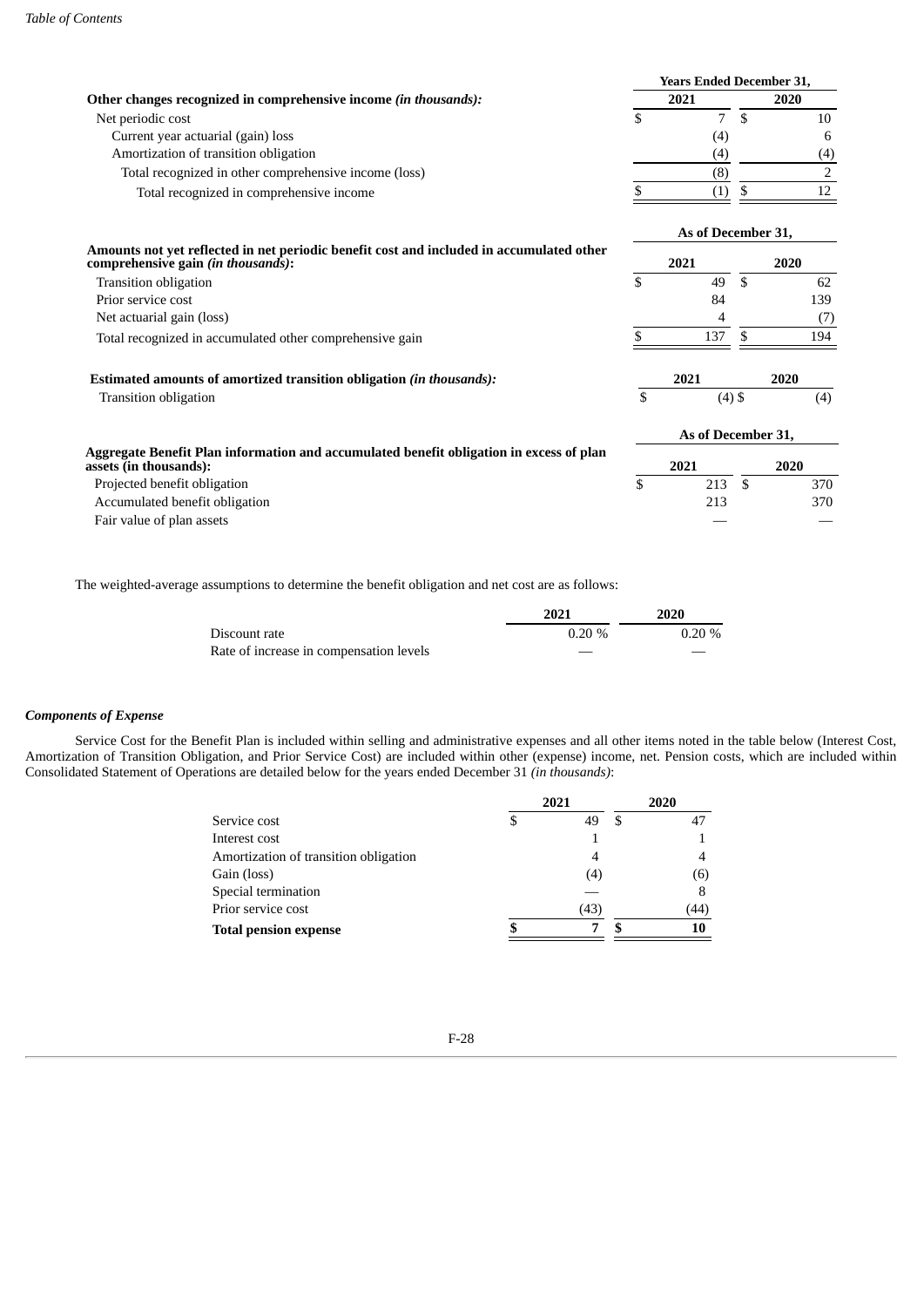### *Estimated Benefits and Contributions*

The Company expects to contribute approximately \$25,000 to the Benefit Plan in 2022. As of December 31, 2021, benefits expected to be paid by the Benefit Plan for the next ten years is approximately as follows *(in thousands)*:

| 2022                               | \$ | 25  |
|------------------------------------|----|-----|
| 2023                               |    | 19  |
| 2024                               |    | 14  |
| 2025                               |    | 31  |
| 2026                               |    | 34  |
| Next five years                    |    | 296 |
| Total expected benefits to be paid | S  | 419 |

# **NOTE 10: STOCK BASED COMPENSATION**

## *Summary of Stock Plan*

The Company currently has one active stock-based compensation plan, the 2017 Plan, which was adopted by the Company's Board of Directors on April 17, 2017 and was approved by its shareholders on June 8, 2017, and subsequently amended by the Board in February 2019, which was approved by the Company's shareholders on June 11, 2019. The 2017 Plan supersedes the Mannatech, Incorporated 2008 Stock Incentive Plan, as amended, which was set to expire on February 20, 2018. The Board has reserved a maximum of 370,000 shares of our common stock that may be issued under the 2017 Plan (subject to adjustments for stock splits, stock dividends or other changes in corporate capitalization). As of December 31, 2021, the Company had a total of 144,155 shares available for grant under the 2017 Plan, which expires on April 16, 2027.

The 2017 Plan provides for grants of incentive stock options, nonqualified stock options, stock appreciation rights, restricted stock, restricted stock units, performance stock and performance stock units to our employees, board members, and consultants. However, only employees of the Company and its corporate subsidiaries are eligible to receive incentive stock options. The exercise price per share for all stock options will be no less than the market value of a share of common stock on the date of grant. Any incentive stock option granted to an employee owning more than 10% of our common stock will have an exercise price of no less than 110% of our common stock's market value on the grant date.

The majority of stock options vest over two or three years, and generally are granted with a term of ten years, or five years in the case of an incentive option granted to an employee who owns more than 10% of our common stock.

A summary of changes in stock options outstanding during the year ended December 31, 2021, is as follows:

|                                  | 2021                                          |               |                                          |                                                                       |  |                                                          |  |
|----------------------------------|-----------------------------------------------|---------------|------------------------------------------|-----------------------------------------------------------------------|--|----------------------------------------------------------|--|
|                                  | Number of<br><b>Options</b><br>(in thousands) |               | Weighted<br>average<br>exercise<br>price | Weighted<br>average<br>remaining<br>contractual<br>life<br>(in years) |  | <b>Aggregate</b><br>intrinsic<br>value (in<br>thousands) |  |
| Outstanding at beginning of year | 306                                           | \$            | 16.07                                    |                                                                       |  |                                                          |  |
| Granted                          | 10                                            |               | 25.66                                    |                                                                       |  |                                                          |  |
| Exercised                        | (58)                                          |               | 14.51                                    |                                                                       |  |                                                          |  |
| Expired                          | (14)                                          |               | 11.40                                    |                                                                       |  |                                                          |  |
| Forfeit                          |                                               |               |                                          |                                                                       |  |                                                          |  |
| Outstanding at end of year       | 244                                           | <sup>\$</sup> | 17.10                                    | $5.01 \text{ }$ \$                                                    |  | 5,174                                                    |  |
| Options exercisable at year end  | 236                                           | \$            | 16.86                                    | 4.86 \$                                                               |  | 5,054                                                    |  |

During 2021, the Company issued 58,483 new shares upon the exercise of options and granted 10,000 new options to management and members of the Board. Options exercised during the year ending December 31, 2021 and December 31, 2020 had a total intrinsic value, calculated as the difference between the exercise date stock price and the exercise price of \$1.2 million and \$0.1 million, respectively. Non-vested shares at each of December 31, 2021 and 2020 were approximately 8,336.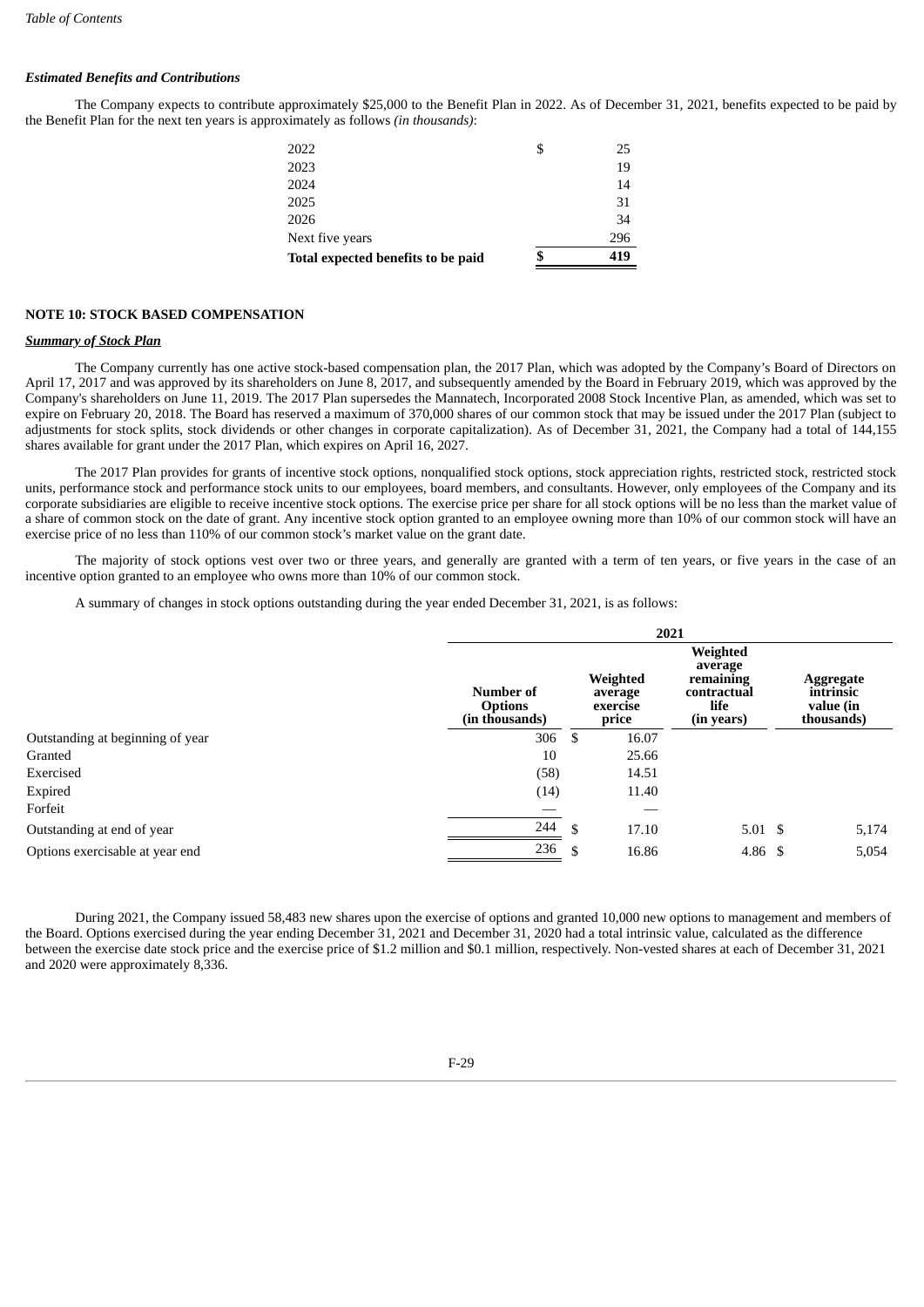# *Valuation and Expense Information Under FASB ASC Topic 718 Compensation – Stock Compensation*

The Company is required to measure and recognize compensation expense related to any outstanding and unvested stock options previously granted, and thereafter recognize, in its consolidated financial statements, compensation expense related to any new stock options granted after implementation using a calculated fair-value based option-pricing model.

The Company uses the Black-Scholes option-pricing model to calculate the fair value of all of its stock options and its assumptions are based on historical information. The following assumptions were used to calculate the compensation expense and the calculated fair value of stock options granted each year:

|                                         | 2021      | 2020      |
|-----------------------------------------|-----------|-----------|
| Dividend vield:                         | $2.4\%$   | $3.0\%$   |
| Risk-free interest rate:                | $0.7\%$   | $0.3\%$   |
| Expected market price volatility:       | 56.7%     | 52.5%     |
| Average expected life of stock options: | 4.5 years | 4.5 years |

The computation of the expected volatility assumption used in the Black-Scholes calculations for new grants is based on historical volatility of the Company's stock. The expected life assumptions are based on the Company's historical employee exercise and forfeiture behavior.

The weighted-average grant-date fair value of stock options granted during the years ended December 31, 2021 and 2020 was \$6.77 and \$4.00 per share, respectively. The total fair value of awards vested during the years ended December 31, 2021 and 2020 was less than \$0.1 million and \$0.3 million, respectively.

The Company recorded the following amounts related to the expense of the fair values of options during the years ended December 31, 2021 and 2020 *(in thousands)*:

|                                                                                             | 2021 | 2020 |
|---------------------------------------------------------------------------------------------|------|------|
| Selling, general and administrative expenses and income from operations before income taxes | 50   |      |
| Benefit for income taxes                                                                    |      | (9)  |
| Effect on net income                                                                        | 38   |      |

As of December 31, 2021, the Company had less than \$0.1 million of total unrecognized compensation expense related to stock options currently outstanding, to be recognized in future years, ending December 31, as follows *(in thousands):*

| 2022 | Total gross unrecognized<br>compensation expense | Total tax benefit<br>associated<br>with unrecognized<br>compensation expense |  |  | <b>Total net</b><br>unrecognized<br>compensation<br>expense |  |  |  |
|------|--------------------------------------------------|------------------------------------------------------------------------------|--|--|-------------------------------------------------------------|--|--|--|
|      | 26                                               |                                                                              |  |  |                                                             |  |  |  |
| 2023 | 10                                               |                                                                              |  |  |                                                             |  |  |  |
|      |                                                  |                                                                              |  |  |                                                             |  |  |  |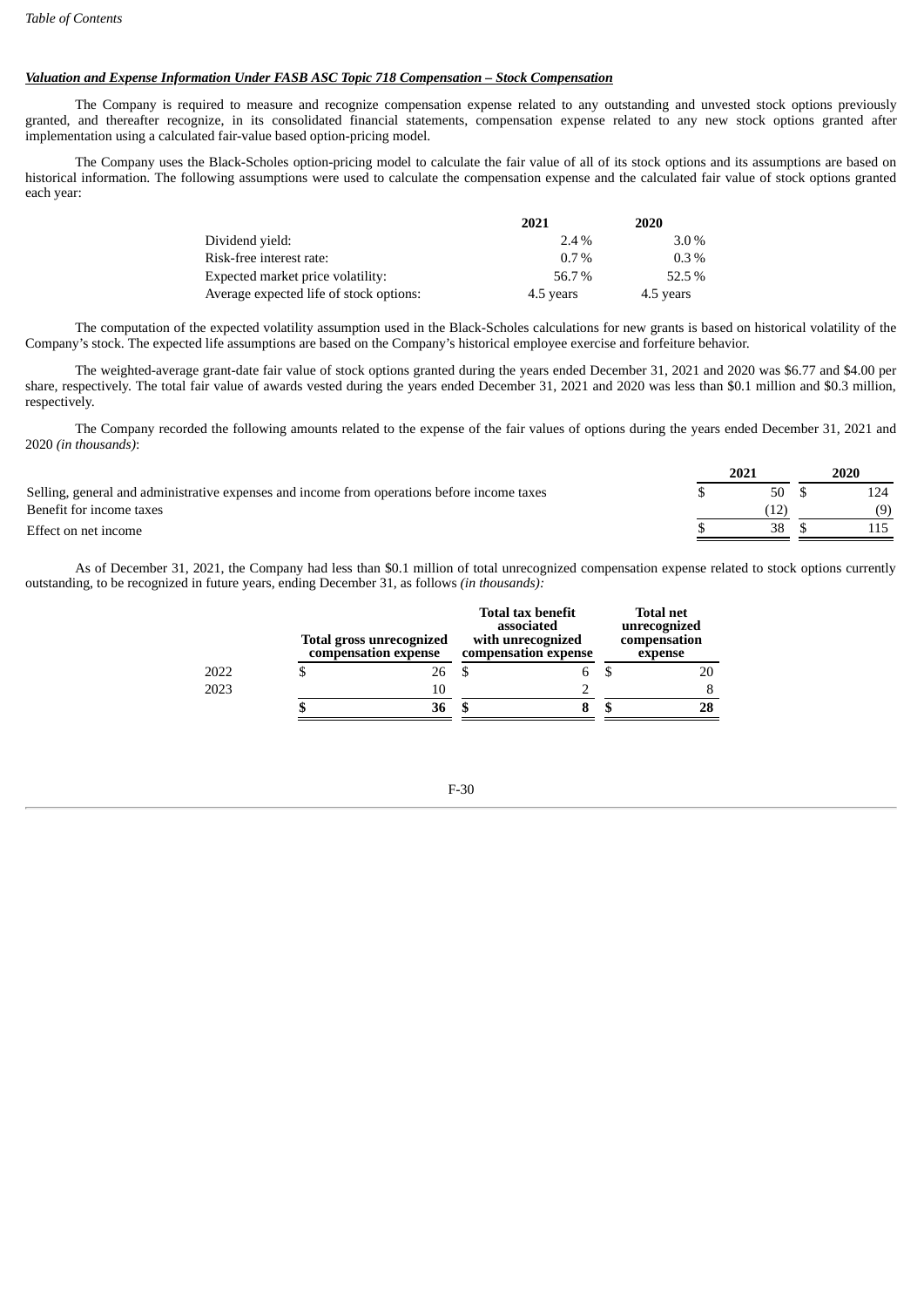## **NOTE 11: COMMITMENTS AND CONTINGENCIES**

### *Purchase Commitments*

The Company maintains supply agreements with its suppliers and manufacturers. Some of the supply agreements contain exclusivity clauses and/or minimum annual purchase requirements. In November 2016, the Company entered into a four-year supply agreement to purchase an aloe vera powder in whole leaf aloe form and an aloe vera gel extract from Natural Aloe de Costa Rica, S.A. The agreement changed from a 2 year auto-renew to 1 year and extended until November 2022 with a 6 month transition period. As of December 31, 2021, the Company is required to purchase an aggregate of \$4.8 million through 2022. Failure to satisfy minimum purchase requirements could result in the loss of exclusivity.

### *Royalty and Consulting Agreements*

The Company utilizes royalty agreements with individuals and entities to provide compensation for items relating to developed products, websites and emails provided to our associates. The Company paid royalties of less than \$0.1 million for the year ended December 31, 2021 and \$0.1 million for the year ended December 31, 2020.

### *Employment Agreements*

The Company has non-cancelable employment agreements with certain executives. If the employment relationships with these executives were terminated, as of December 31, 2021, the Company would continue to be indebted to the executives for \$0.6 million, payable through 2022.

### *Korean Customs Audit*

In November, 2021, the Busan Custom Office began an audit of the Korean customs values and while the audit continues, we have booked a \$0.6 million charge to Other Operating Expenses for the most probable outcome. As we process commissions monthly, Mannatech Korea receives from Mannatech Inc. payments for members' commissions and these intercompany payments are settled by way of netting set-off with other transactions. We are seeking an official ruling from the Ministry of Economy and Finance involving the netting of receivables / payables in foreign currency between a Korean resident and a non-resident and whether this should be reported to the Bank of Korea or a designated foreign exchange bank under compliance with the Foreign Exchange Transactions Act ("FETA") of Korea. If it is confirmed in the ruling that the above transactions are subject to the advance reporting requirement under the FETA, there is a possibility of a penalty for the violation.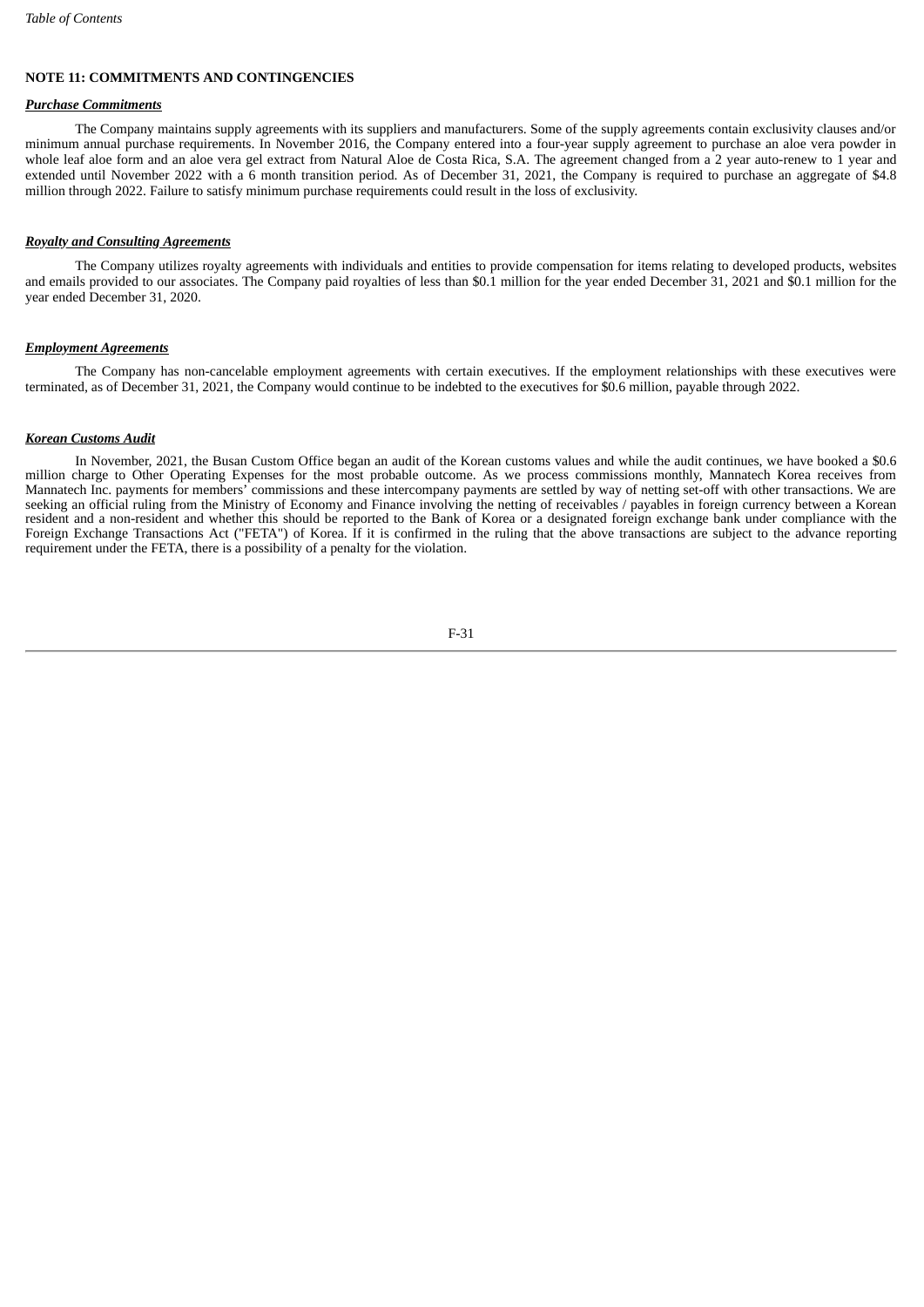## **NOTE 12: LITIGATION**

### *Litigation - Product Liability*

### Hong Wang v. Beili Guan, MTEX Hong Kong Limited, and Mannatech, Incorporated, Case No. 2020-Jin-0116-Civil-7655, Binhai New District **Court, Tianjin, China**

On November 16, 2020, MTEX Hong Kong received service of process of the above-captioned matter. Hong Wang (the "Plaintiff") is alleging that various Mannatech's products that she purchased violate the China Food Safety Law. In addition, Plaintiff alleges that her son suffered from tooth decay after consuming the MannaBears product and that the product violates the China Consumer Protection Law. The Plaintiff is seeking damages of approximately USD \$286,600. MTEX Hong Kong has engaged local counsel to defend this case. On November 22, 2020, MTEX Hong Kong filed a motion objecting to the court's jurisdiction.

On April 7, 2021, the Company received service of process of the above-captioned matter. The claims that the Plaintiff alleges against the Company are the same as those against MTEX Hong Kong. The Company has engaged the same counsel as above to defend this case. The Company filed a motion objecting to the court's jurisdiction on April 22, 2021. MTEX Hong Kong and the Company received the court's ruling rejecting the objection on jurisdiction on June 15, 2021 and June 21, 2021, respectively. Both entities filed a petition to appeal. On October 14, 2021, the District Appellate Court issued a decision to uphold the jurisdiction. The final hearing for the case was held on December 17, 2021, where each party presented their respective arguments. On December 29, 2021, the court issued judgment and decided in favor of the Company and MTEX Hong Kong. On March 9, 2022, the Company and MTEX Hong Kong received notice from counsel that the Plaintiff appealed to the Tianjin Intermediate Court. A hearing date has not yet been set.

It is not possible at this time to predict whether MTEX Hong Kong will incur any liability, or to estimate the ranges of damages, if any, which may be incurred in connection with this matter. However, both entities believe that they have a valid defense and will vigorously defend this claim. This matter remains open.

### *Litigation in General*

The Company has incurred several claims in the normal course of business. The Company believes such claims can be resolved without any material adverse effect on its consolidated financial position, results of operations, or cash flows.

The Company maintains certain liability insurance; however, certain costs of defending lawsuits are not covered by or only partially covered by its insurance policies, including claims that are below insurance deductibles. Additionally, insurance carriers could refuse to cover certain claims, in whole or in part. The Company accrues costs to defend itself from litigation as they are incurred.

The outcome of litigation is uncertain, and despite management's views of the merits of any litigation, or the reasonableness of the Company's estimates and reserves, the Company's financial statements could nonetheless be materially affected by an adverse judgment. The Company believes it has adequately reserved for the contingencies arising from current legal matters where an outcome was deemed to be probable, and the loss amount could be reasonably estimated. No legal reserve was deemed necessary at December 31, 2021.

### **NOTE 13: SHAREHOLDERS' EQUITY**

#### *Preferred Stock*

On May 19, 1998, the Company amended its Amended and Restated Articles of Incorporation to reduce the number of authorized shares of common stock from 100.0 million to 99.0 million and the Company authorized 1.0 million shares of preferred stock with a par value of \$0.01 per share. No shares of preferred stock have ever been issued or outstanding.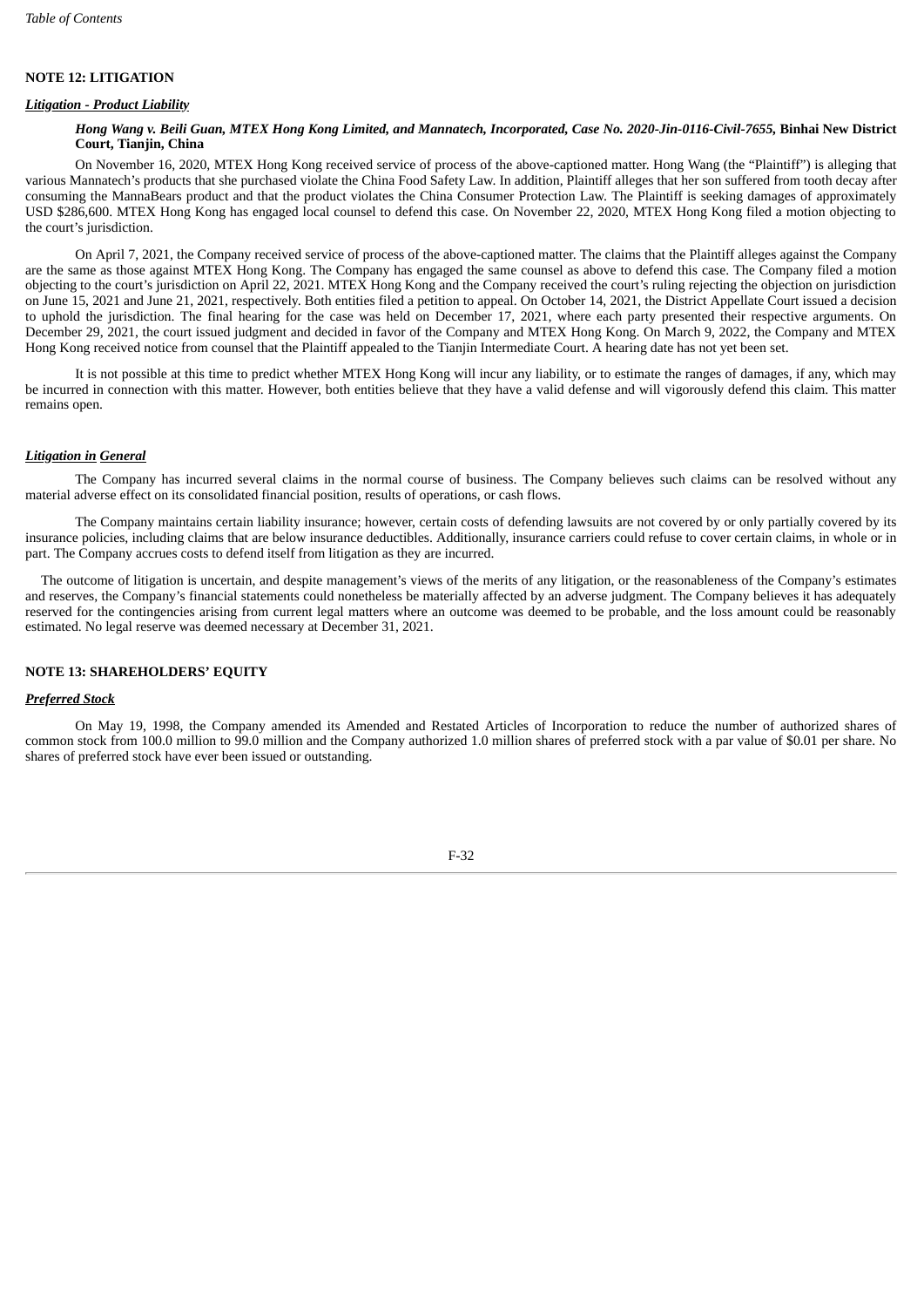# *Treasury Stock*

On June 30, 2004, the Company's Board of Directors authorized the Company to repurchase, in the open market, the lesser of (i) 131,756 shares of its common stock and (ii) \$1.3 million of its shares, (the "June 2004 Plan"). On August 28, 2006, a second program permitting the Company to purchase, in the open market, up to \$20 million of its outstanding shares was approved by our Board of Directors (the "August 2006 Plan"). On July 14, 2011, the Company's Board of Directors authorized the Company to reactivate the June 2004 Plan. On August 31, 2016, the Company's Board of Directors reactivated the August 2006 Plan. In August of 2016, and December of 2017, the Company's Board of Directors authorized the Company to repurchase up to \$0.5 million, respectively, of the Company's outstanding common shares in open market transactions. In August of 2018 and November of 2018, the Company's Board of Directors reactivated an additional \$0.5 million (of the original \$20.0 million authorization), respectively, in shares of the Company's common stock to be repurchased in the open market. In December of 2019, the Company's Board of Directors approved a share repurchase program to acquire up to \$1.0 million (of the original \$20.0 million authorization) of the Company's common stock through March 1, 2020. In August 2020, the Company's Board of Directors approved a share repurchase program to acquire up to \$1.0 million (of the original \$20.0 million authorization) of the Company's common stock through August 16, 2021. As of August 8, 2017, the total number of shares purchased in the open market under the June 2004 Plan was 112,672, and the maximum number of remaining shares available for repurchase under the June 2004 Plan was 19,084. As of December 31, 2021, there was \$12.6 million remaining for repurchase under the August 2006 Plan, and the total value of shares repurchased in the open market under the August 2006 Plan was \$1.5 million. The Company does not have any stock repurchase plans or programs other than the June 2004 Plan and the August 2006 Plan.

On May 28, 2021, the Company commenced a cash tender offer to purchase up to 211,538 of its outstanding common stock, at a per share price of \$26.00 per share to each seller in cash, less any applicable withholding taxes and without interest (the "tender offer"). The tender offer expired on June 25, 2021. As a result of the tender offer, the Company accepted for purchase a total of 171,433 shares of its common stock, which were properly tendered and not properly withdrawn at the price of \$26.00 per share, for an aggregate purchase price of \$4.5 million, which was funded from cash on hand. These shares of common stock represented approximately 8.31% of the Company's total outstanding shares as of April 30, 2021.

During the year ended December 31, 2021, the Company repurchased 200,115 shares of its common stock, which includes the 171,433 shares of its common stock repurchased pursuant to the tender offer, at an average price of \$26.76. During the year ended December 31, 2020, the Company repurchased 351,581 shares of its common stock, which included 294,117 shares repurchased pursuant to the 2020 tender offer, at an average price of \$17.79.

### *Equity-Based Compensation*

During 2021, 58,483 shares were issued for stock option exercises and a total of 11,238 shares were issued to the members of the Board as compensation for their work on the Board.

## *Accumulated Other Comprehensive Income*

Accumulated other comprehensive income displayed in the Consolidated Statements of Shareholders' Equity represents the results of certain shareholders' equity changes not reflected in the consolidated statements of operations, such as foreign currency translation and certain pension and postretirement benefit obligations.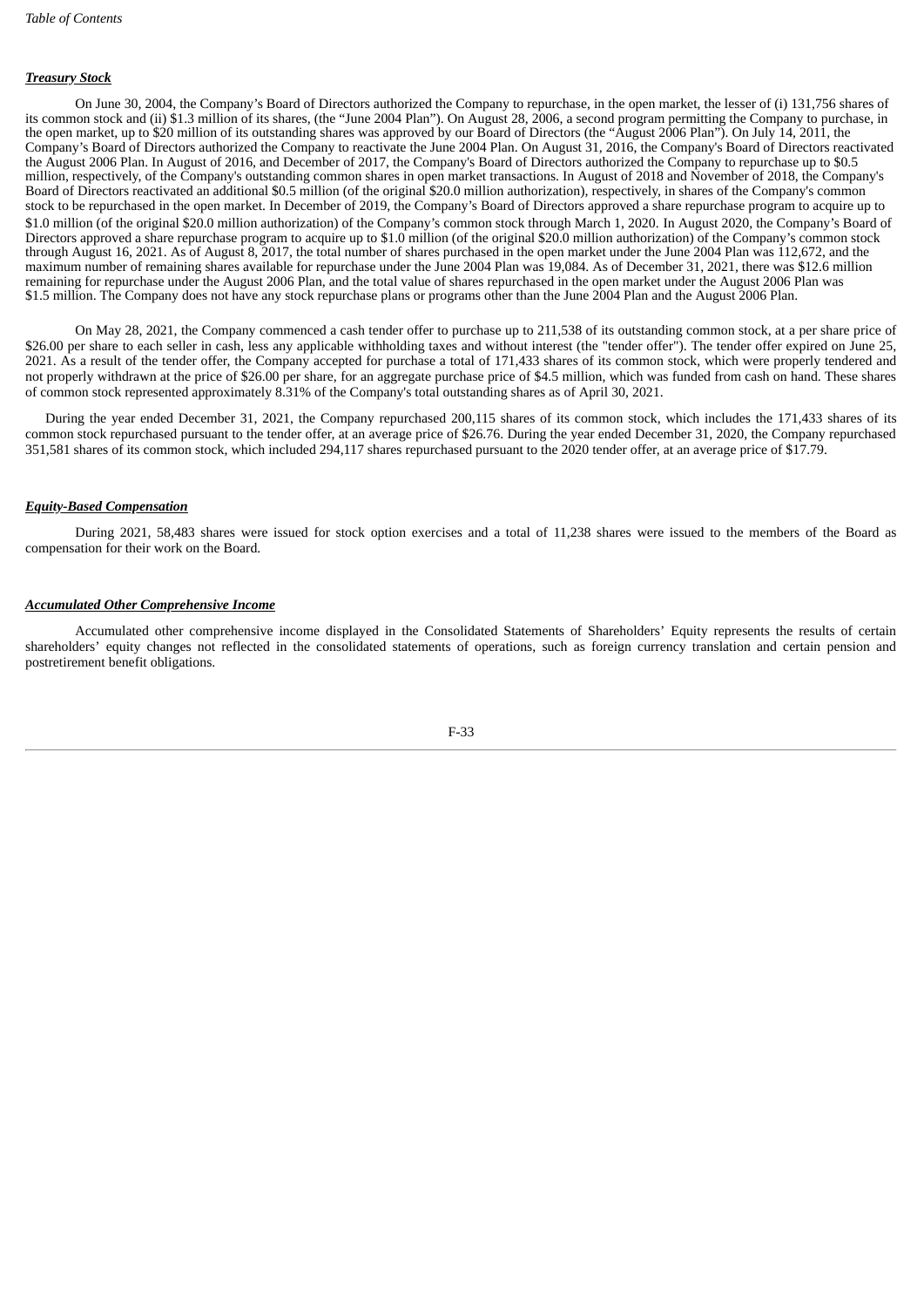The after-tax components of accumulated other comprehensive income, are as follows *(in thousands)*:

| Balance as of December 31, 2019                                         |  | Foreign<br>Currency<br>Translation | <b>Pension</b><br>Postretirement<br>Benefit<br><b>Obligation</b> |      | <b>Accumulated</b><br>Other<br>Comprehensive<br><b>Income, Net</b> |  |  |
|-------------------------------------------------------------------------|--|------------------------------------|------------------------------------------------------------------|------|--------------------------------------------------------------------|--|--|
|                                                                         |  | $3,435$ \$                         |                                                                  | 322  | 3.757                                                              |  |  |
| Current-period change before reclassifications                          |  | 1,358                              |                                                                  |      | 1,358                                                              |  |  |
| Amounts reclassified from accumulated other comprehensive income (loss) |  |                                    |                                                                  | 54   | 54                                                                 |  |  |
| Income tax provision                                                    |  |                                    |                                                                  | (19) | (19)                                                               |  |  |
| Balance as of December 31, 2020                                         |  | 4.793                              |                                                                  | 357  | 5,150                                                              |  |  |
| Current-period change before reclassifications                          |  | (2,832)                            |                                                                  |      | (2,832)                                                            |  |  |
| Amounts reclassified from accumulated other comprehensive income (loss) |  |                                    |                                                                  | 37   | 37                                                                 |  |  |
| Income tax provision                                                    |  |                                    |                                                                  | (13) | (13)                                                               |  |  |
| Balance as of December 31, 2021                                         |  | 1,961                              |                                                                  | 381  | 2,342                                                              |  |  |
|                                                                         |  |                                    |                                                                  |      |                                                                    |  |  |

# *Dividends*

On March 2, 2021, the Board declared a dividend of \$0.16 per share that was paid on March 30, 2021 to shareholders of record on March 16, 2021, for an aggregate amount of \$0.3 million.

On May 24, 2021, the Board declared a dividend of \$0.16 per share that was paid on June 14, 2021 to shareholders of record on June 2, 2021, for an aggregate amount of \$0.3 million.

On August 31, 2021, the Board declared a dividend of \$0.20 per share that was paid on September 29, 2021 to shareholders of record on September 15, 2021, for an aggregate amount of \$0.4 million.

On November 22, 2021, the Board declared a dividend of \$1.70 per share that was paid on December 29, 2021 to shareholders of record on December 15, 2021, for an aggregate amount of \$3.3 million. This dividend combined the quarterly dividend amount of \$0.20 per share with a special dividend amount of \$1.50 per share.

During the year ended December 31, 2021, the Company declared and paid dividends amounting to an aggregate of \$4.3 million. During the year ended December 31, 2020, the Company declared and paid dividends amounting to an aggregate of \$3.3 million. Payment of future dividends is at the discretion of our Board of Directors.

### **NOTE 14: EARNINGS PER SHARE**

The Company calculates basic Earnings per Share ("EPS") by dividing net income by the weighted-average number of common shares outstanding for the period. Diluted EPS also reflects the potential dilution that could occur if common stock were issued for awards outstanding under the Mannatech, Incorporated 2017 Stock Incentive Plan.

In determining the potential dilution effect of outstanding stock options during 2021, the Company used the average common stock close price of \$27.36 per share. For the year ended December 31, 2021, there were 1.99 million weighted-average common shares outstanding used for the basic EPS calculation. For the year ended December 31, 2021, approximately 0.10 million shares subject to options were included in the calculation resulting in 2.09 million dilutive shares used to calculate diluted EPS. For the year ended December 31, 2021, approximately 0.1 million of the Company's common stock subject to options were excluded from the diluted EPS calculation as the effect would have been antidilutive.

In determining the potential dilution effect of outstanding stock options during 2020, the Company used the average common stock close price of \$15.34 per share. For the year ended December 31, 2020, there were 2.24 million weighted-average common shares outstanding used for the basic EPS calculation. For the year ended December 31, 2020, approximately 0.03 million shares subject to options were included in the calculation resulting in 2.26 million dilutive shares used to calculate diluted EPS. For the year ended December 31, 2020, approximately 0.9 million of the Company's common stock subject to options were excluded from the diluted EPS calculation as the effect would have been antidilutive.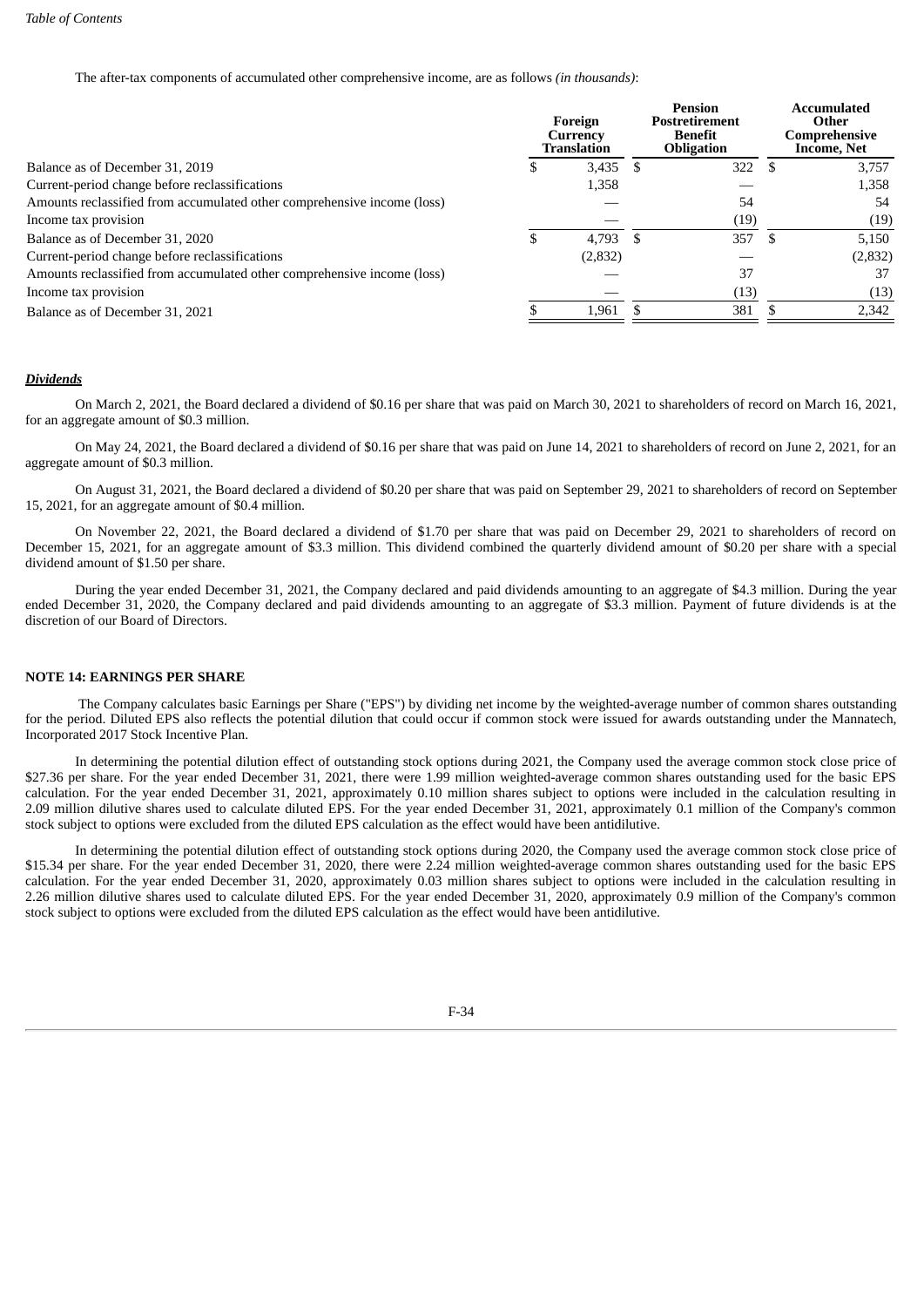### **NOTE 15: SEGMENT INFORMATION**

The Company's sole reporting segment is one where we sell proprietary nutritional supplements, skin care and anti-aging products, and weightmanagement and fitness products through network marketing distribution channels operating in twenty-four countries. Each of the business units receives associate fees or sells similar packs (in the case of Mexico and South Korea, where packs have not been replaced with associate fees, see Note 1, *Organization and Summary of Significant Accounting Policies*) and products and possesses similar economic characteristics, such as selling prices and gross margins. In each country, the Company markets its products and pays commissions and incentives in similar market environments. The Company's management reviews its financial information by country and focuses its internal reporting and analysis of revenues by pack sales and associate fees and product sales. The Company sells its products through its independent associates who occupy positions in our network and distribute products through similar distribution channels in each country. No single independent associate has ever accounted for more than 10% of the Company's consolidated net sales. The Company also operates a non-direct selling business in mainland China. Our subsidiary in China, Meitai, is operating as a traditional retailer under a cross-border e-commerce model. Meitai cannot legally conduct a direct selling business in China unless it acquires a direct selling license in China.

The Company operates facilities in eleven countries and sells product in twenty-five countries around the world. These facilities are located in the United States, Canada, Australia, the United Kingdom, Japan, the Republic of Korea (South Korea), Taiwan, South Africa, Mexico, Hong Kong and China. Each facility services different geographic areas. We currently sell our products in three regions: (i) the Americas (the United States, Canada and Mexico); (ii) EMEA (Austria, the Czech Republic, Denmark, Estonia, Finland, Germany, the Republic of Ireland, Namibia, the Netherlands, Norway, South Africa, Spain, Sweden and the United Kingdom); and (iii) Asia/Pacific (Australia, Japan, New Zealand, the Republic of Korea, Singapore, Taiwan, Hong Kong and China).

Consolidated net sales shipped to customers in these regions, along with pack and product information for the years ended December 31, are as follows *(in millions, except percentages)*:

| <b>Region</b> |   | 2021  |              |               | 2020  |         |  |  |
|---------------|---|-------|--------------|---------------|-------|---------|--|--|
| Americas      | C | 46.8  | $29.3 \%$ \$ |               | 44.9  | 29.7 %  |  |  |
| Asia/Pacific  |   | 97.7  | 61.1 %       |               | 92.1  | 60.8 %  |  |  |
| <b>EMEA</b>   |   | 15.3  | $9.6\%$      |               | 14.4  | $9.5\%$ |  |  |
| <b>Total</b>  |   | 159.8 | 100.0 %      | <sup>\$</sup> | 151.4 | 100.0 % |  |  |

|                                            | 2021  |  | 2020  |  |  |
|--------------------------------------------|-------|--|-------|--|--|
| Consolidated product sales                 | 151.0 |  | 146.2 |  |  |
| Consolidated pack sales and associate fees | 8.0   |  | 4.2   |  |  |
| Consolidated other                         | 0.8   |  | 1.0   |  |  |
| <b>Total</b>                               | 159.8 |  | 151.4 |  |  |
|                                            |       |  |       |  |  |

Long-lived assets by region, which include property and equipment and construction in progress for the Company and its subsidiaries, as of December 31, reside in the following regions, as follows *(in millions)*:

| <b>Region</b> |    | 2021 | 2020   |     |  |
|---------------|----|------|--------|-----|--|
| Americas      | دب | 3.8  | ¢<br>Φ | 4.4 |  |
| Asia/Pacific  |    | 0.4  |        | 1.0 |  |
| EMEA          |    |      |        |     |  |
| <b>Total</b>  | Ψ  | 4.2  |        | 5.4 |  |

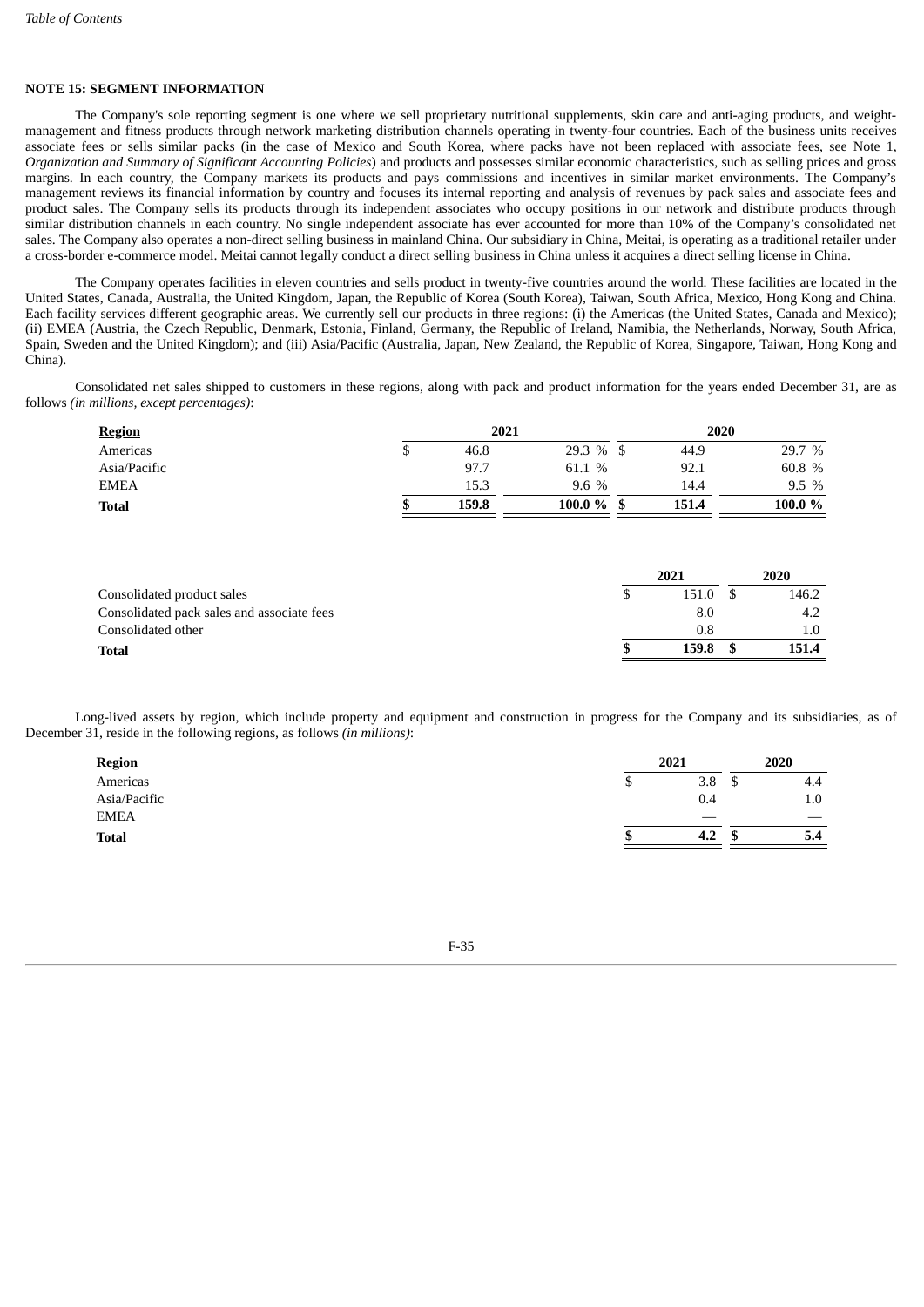*Table of Contents*

Inventory balances by region, which consist of raw materials and finished goods, including promotional materials, and offset by obsolete inventories, for the Company and its subsidiaries, reside in the following regions as of December 31, as follows *(in millions)*:

| <b>Region</b> | 2021 |            | 2020      |  |  |  |
|---------------|------|------------|-----------|--|--|--|
| Americas      | C    | 5.7<br>۰υ  | 5.8       |  |  |  |
| Asia/Pacific  |      | 4.7        | 5.7       |  |  |  |
| <b>EMEA</b>   |      | 1.6        | 12<br>ں ت |  |  |  |
| <b>Total</b>  | ъ    | 12.0<br>۰υ | 12.8      |  |  |  |

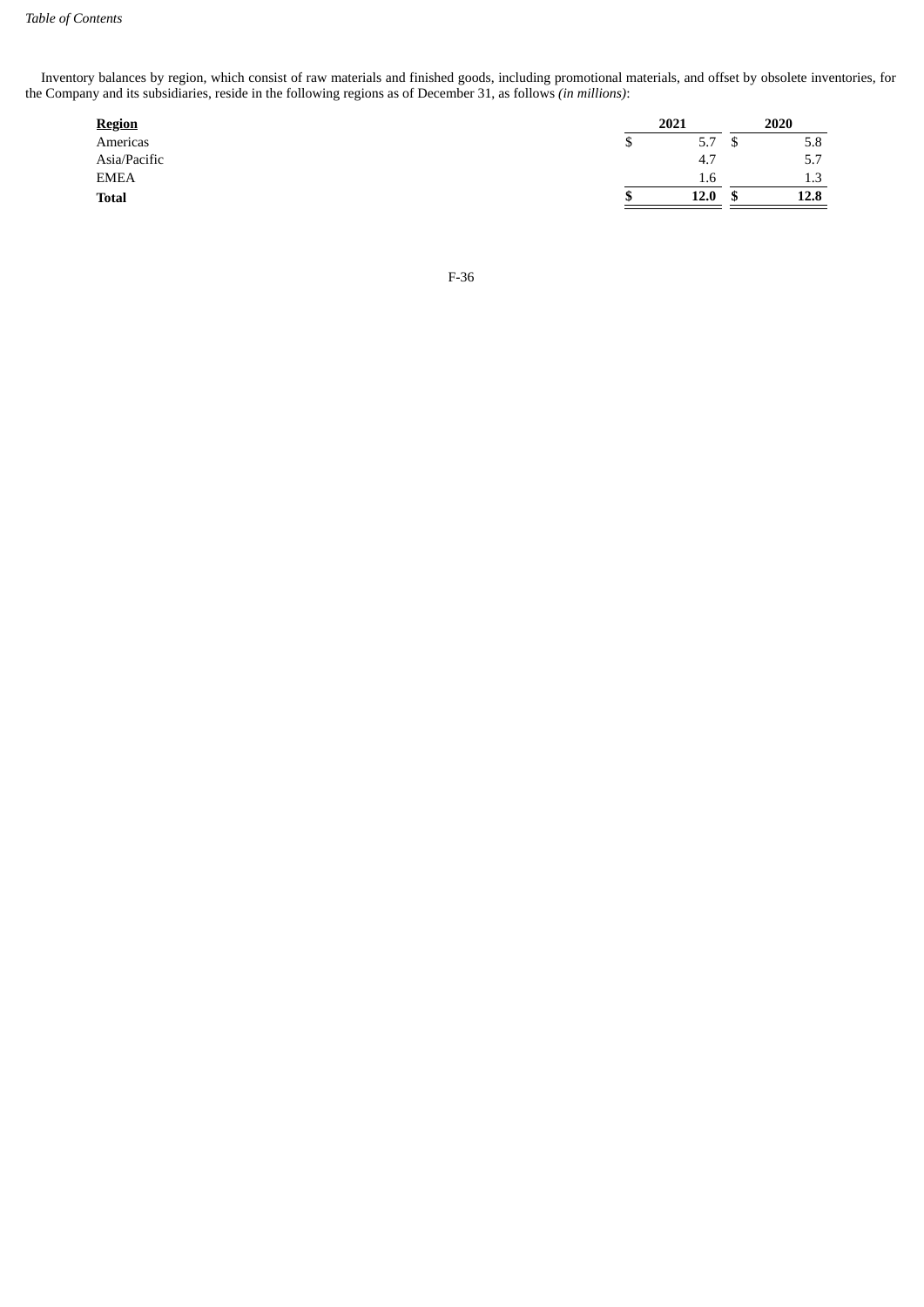### List of Subsidiaries

The Company has these wholly-owned subsidiaries located throughout the world, as follows:

1.Mannatech Australia Pty Limited 2.Mannatech Japan, G.K. 3.Mannatech Korea, Ltd. 4.Mannatech Limited (a New Zealand Company) 5.Mannatech Limited (a UK Company) 6.Mannatech Taiwan Corporation 7.Mannatech Payment Services Incorporated 8.Mannatech Products Company Inc. 9.Internet Health Group, Inc. 10.Mannatech (International) Limited 11.Mannatech, Incorporated Malaysia Sdn. Bhd. 12.Mannatech Singapore Pte. Ltd. 13.Mannatech Canada Corporation 14.Mannatech South Africa (Pty) Ltd 15.Mannatech Bermuda Holdings Limited 16.Mannatech Denmark ApS 17.Mannatech (Gibraltar) Holdings Limited 18.Mannatech Swiss Holdings GmbH 19.Mannatech Swiss International GmbH 20.Mannatech Malaysia Trading Co. Sdn. Bhd. 21.Mannatech Norge A/S 22.Mannatech Sverige AB 23.MTEX Mexico SRL CV 24.MTEX Mexico Services SRL CV 25.Mannatech Cyprus Limited 26.Mannatech Ukraine LLC 27.MTEX Hong Kong Limited 28.Mannatech Colombia SAS 29.Mannatech RUS Ltd. 30.Meitai Daily Necessity & Health Products Co., Ltd. 31.Meitai Daily Necessity & Health Products Co., Ltd. Guangzhou Branch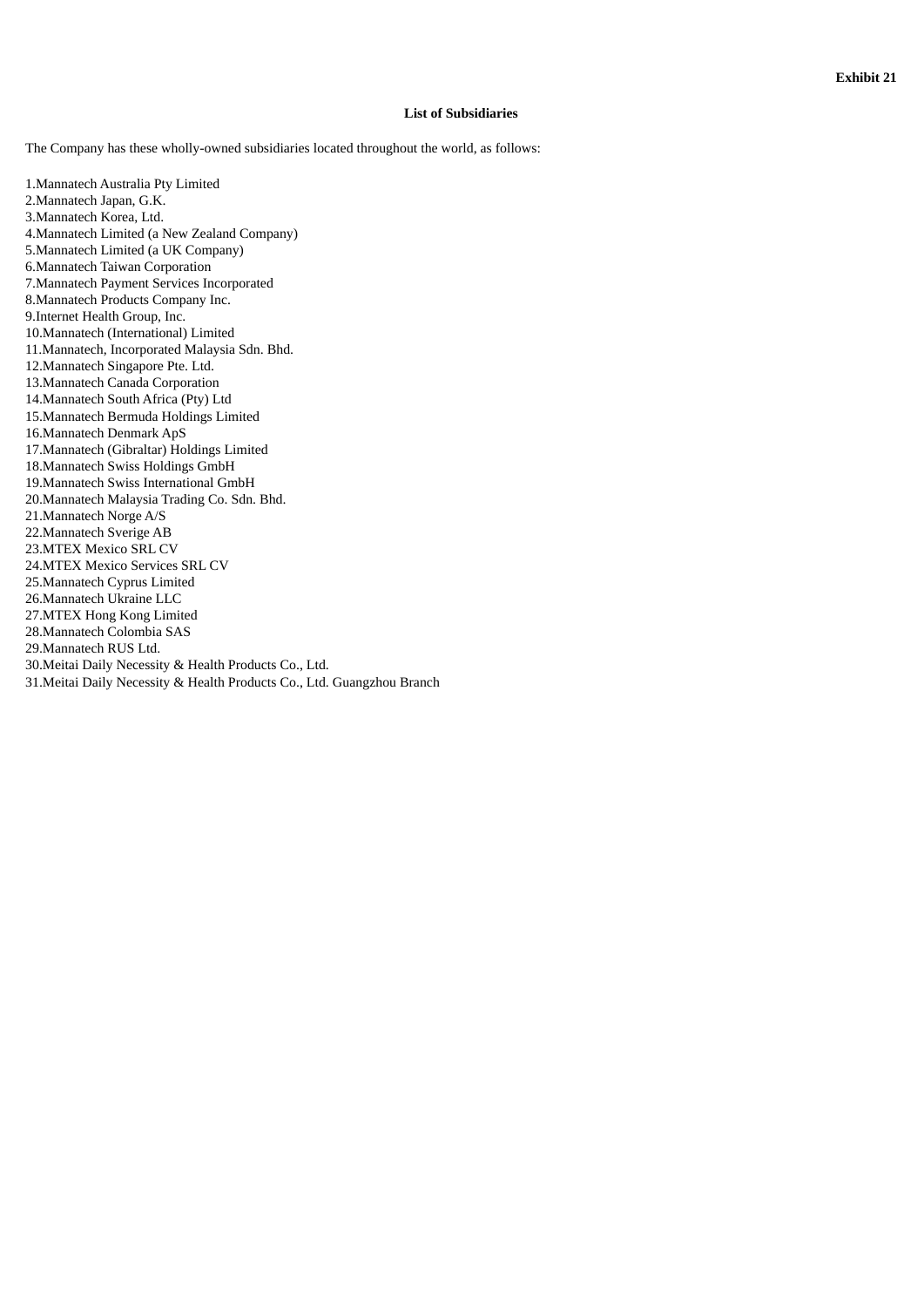## **CONSENT OF INDEPENDENT REGISTERED PUBLIC ACCOUNTING FIRM**

Mannatech, Incorporated Flower Mound, Texas

We hereby consent to the incorporation by reference in the Registration Statements on Form S-3 (Nos. 333-169468 and 333-169774) and Form S-8 (Nos. 333-72767, 333-77227, 333-94519, 333-47752, 333-113975, 333-153199, 333-182676,

333-197400 and 333-220539) of Mannatech, Incorporated and Subsidiaries of our report dated March 15, 2022, relating to the consolidated financial statements and financial statement schedule, which appears in this Form 10-K.

*/s/ BDO USA, LLP* BDO USA, LLP Dallas, TX

March 15, 2022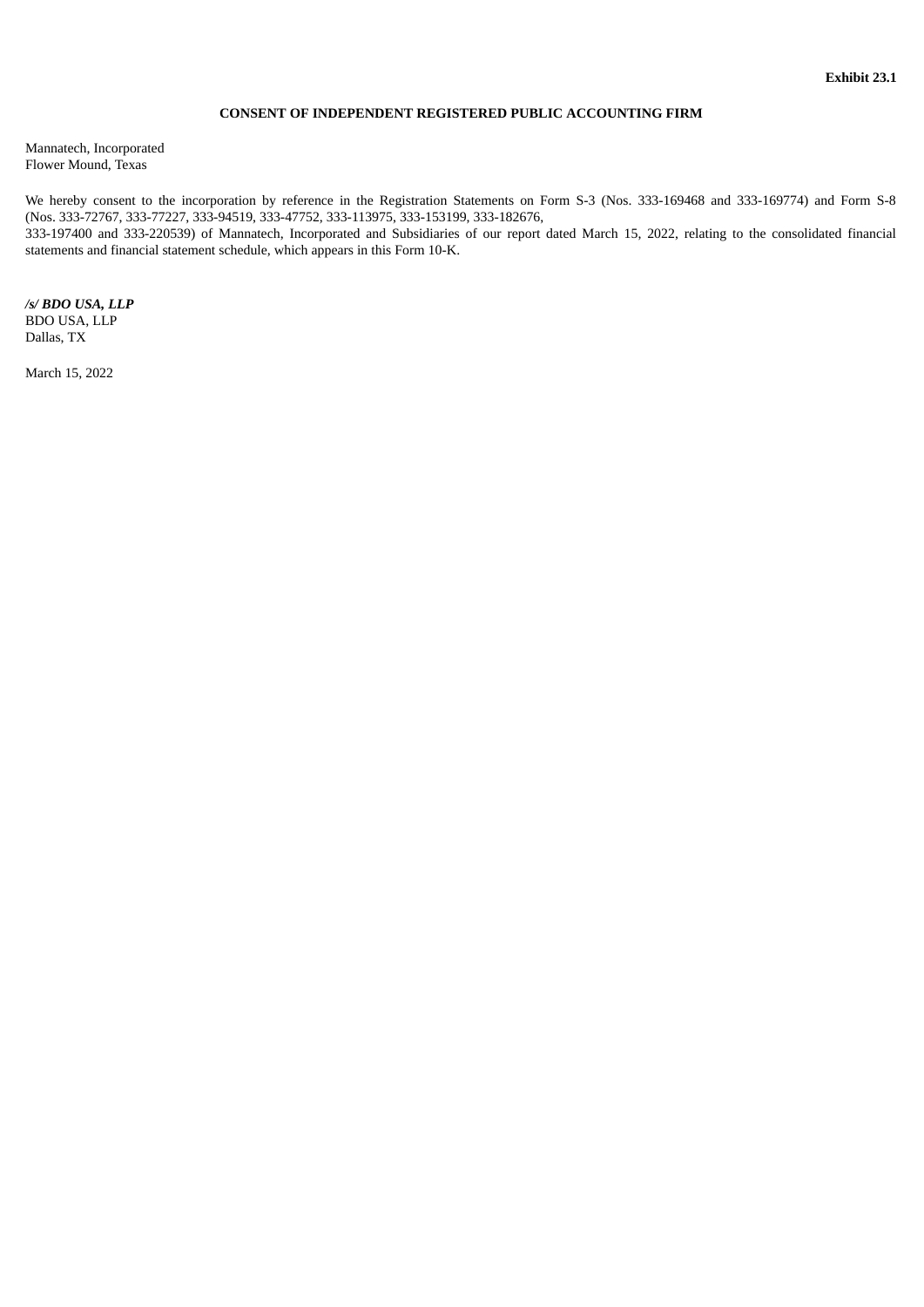## **CERTIFICATION PURSUANT TO 17 CFR 240.13a-14 PROMULGATED UNDER SECTION 302 OF THE SARBANES-OXLEY ACT OF 2002**

I, Alfredo Bala, certify that:

- 1. I have reviewed this annual report on Form 10-K of Mannatech, Incorporated;
- 2. Based on my knowledge, this report does not contain any untrue statement of a material fact or omit to state a material fact necessary to make the statements made, in light of the circumstances under which such statements were made, not misleading with respect to the period covered by this report;
- 3. Based on my knowledge, the financial statements, and other financial information included in this report, fairly present in all material respects the financial condition, results of operations and cash flows of the registrant as of, and for, the periods presented in this report;
- 4. The registrant's other certifying officer and I are responsible for establishing and maintaining disclosure controls and procedures (as defined in Exchange Act Rules 13a-15(e) and 15d-15(e)) and internal control over financial reporting (as defined in Exchange Act Rules 13a-15(f) and 15d-15(f)) for the registrant and have:
	- (a) Designed such disclosure controls and procedures, or caused such disclosure controls and procedures to be designed under our supervision, to ensure that material information relating to the registrant, including its consolidated subsidiaries, is made known to us by others within those entities, particularly during the period in which this report is being prepared;
	- (b) Designed such internal control over financial reporting, or caused such internal control over financial reporting to be designed under our supervision, to provide reasonable assurance regarding the reliability of financial reporting and the preparation of financial statements for external purposes in accordance with generally accepted accounting principles;
	- (c) Evaluated the effectiveness of the registrant's disclosure controls and procedures and presented in this report our conclusions about the effectiveness of the disclosure controls and procedures, as of the end of the period covered by this report based on such evaluation; and
	- (d) Disclosed in this report any change in the registrant's internal control over financial reporting that occurred during the registrant's most recent fiscal quarter (the registrant's fourth fiscal quarter in the case of an annual report) that has materially affected, or is reasonably likely to materially affect, the registrant's internal control over financial reporting; and
- 5. The registrant's other certifying officer and I have disclosed, based on our most recent evaluation of internal control over financial reporting, to the registrant's auditors and the audit committee of the registrant's board of directors (or persons performing the equivalent functions):
	- (a) All significant deficiencies and material weaknesses in the design or operation of internal control over financial reporting which are reasonably likely to adversely affect the registrant's ability to record, process, summarize and report financial information; and
	- (b) Any fraud, whether or not material, that involves management or other employees who have a significant role in the registrant's internal control over financial reporting.

Date: March 15, 2022

*/s/ Alfredo Bala*

Alfredo Bala Chief Executive Officer (principal executive officer)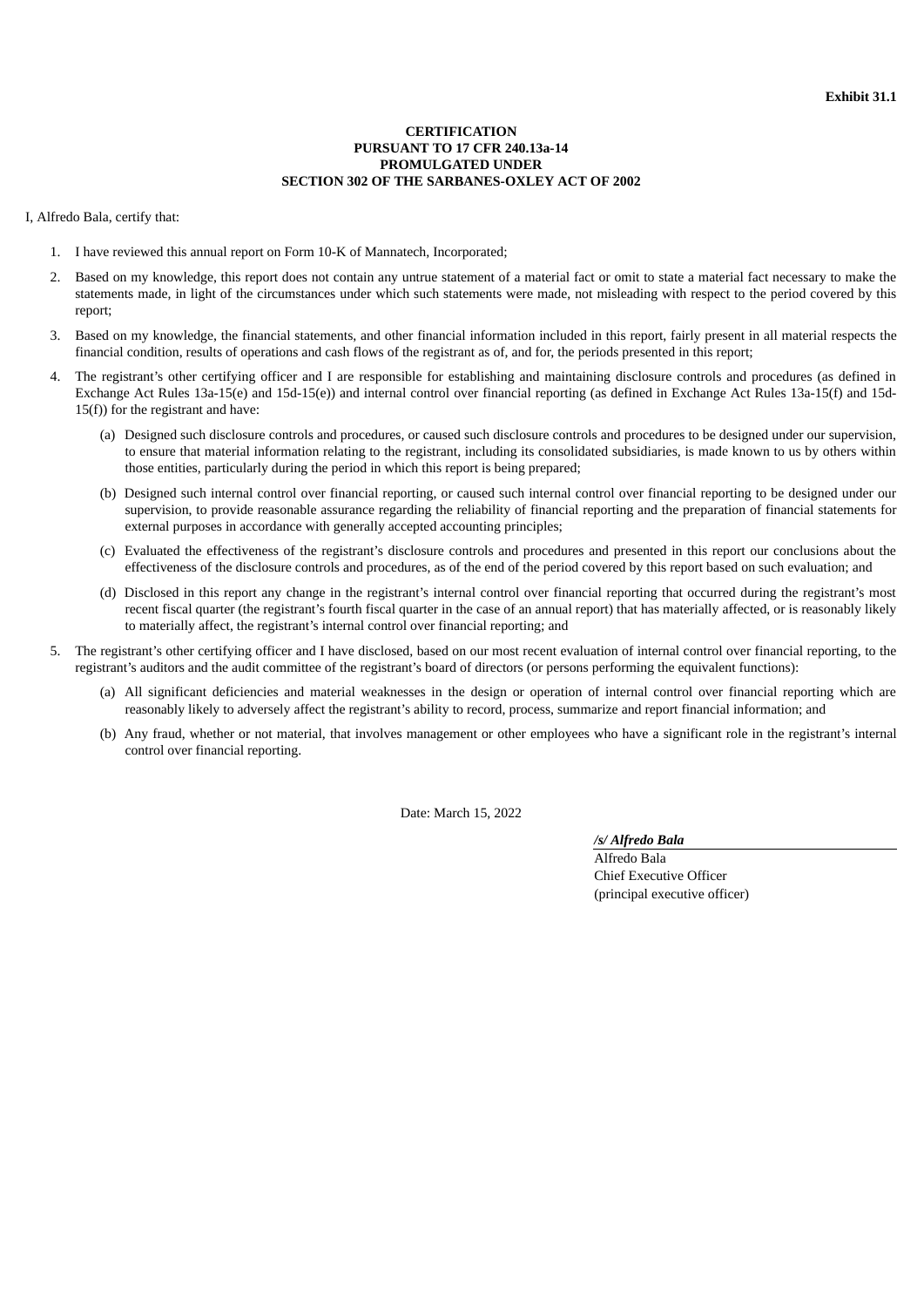## **CERTIFICATION PURSUANT TO 17 CFR 240.13a-14 PROMULGATED UNDER SECTION 302 OF THE SARBANES-OXLEY ACT OF 2002**

I, David A. Johnson, certify that:

- 1. I have reviewed this annual report on Form 10-K of Mannatech, Incorporated;
- 2. Based on my knowledge, this report does not contain any untrue statement of a material fact or omit to state a material fact necessary to make the statements made, in light of the circumstances under which such statements were made, not misleading with respect to the period covered by this report;
- 3. Based on my knowledge, the financial statements, and other financial information included in this report, fairly present in all material respects the financial condition, results of operations and cash flows of the registrant as of, and for, the periods presented in this report;
- 4. The registrant's other certifying officer and I are responsible for establishing and maintaining disclosure controls and procedures (as defined in Exchange Act Rules 13a-15(e) and 15d-15(e)) and internal control over financial reporting (as defined in Exchange Act Rules 13a-15(f) and 15d-15(f)) for the registrant and have:
	- (a) Designed such disclosure controls and procedures, or caused such disclosure controls and procedures to be designed under our supervision, to ensure that material information relating to the registrant, including its consolidated subsidiaries, is made known to us by others within those entities, particularly during the period in which this report is being prepared;
	- (b) Designed such internal control over financial reporting, or caused such internal control over financial reporting to be designed under our supervision, to provide reasonable assurance regarding the reliability of financial reporting and the preparation of financial statements for external purposes in accordance with generally accepted accounting principles;
	- (c) Evaluated the effectiveness of the registrant's disclosure controls and procedures and presented in this report our conclusions about the effectiveness of the disclosure controls and procedures, as of the end of the period covered by this report based on such evaluation; and
	- (d) Disclosed in this report any change in the registrant's internal control over financial reporting that occurred during the registrant's most recent fiscal quarter (the registrant's fourth fiscal quarter in the case of an annual report) that has materially affected, or is reasonably likely to materially affect, the registrant's internal control over financial reporting; and
- 5. The registrant's other certifying officer and I have disclosed, based on our most recent evaluation of internal control over financial reporting, to the registrant's auditors and the audit committee of the registrant's board of directors (or persons performing the equivalent functions):
	- (a) All significant deficiencies and material weaknesses in the design or operation of internal control over financial reporting which are reasonably likely to adversely affect the registrant's ability to record, process, summarize and report financial information; and
	- (b) Any fraud, whether or not material, that involves management or other employees who have a significant role in the registrant's internal control over financial reporting.

Date: March 15, 2022

*/s/ David A. Johnson*

David A. Johnson Chief Financial Officer (principal financial officer)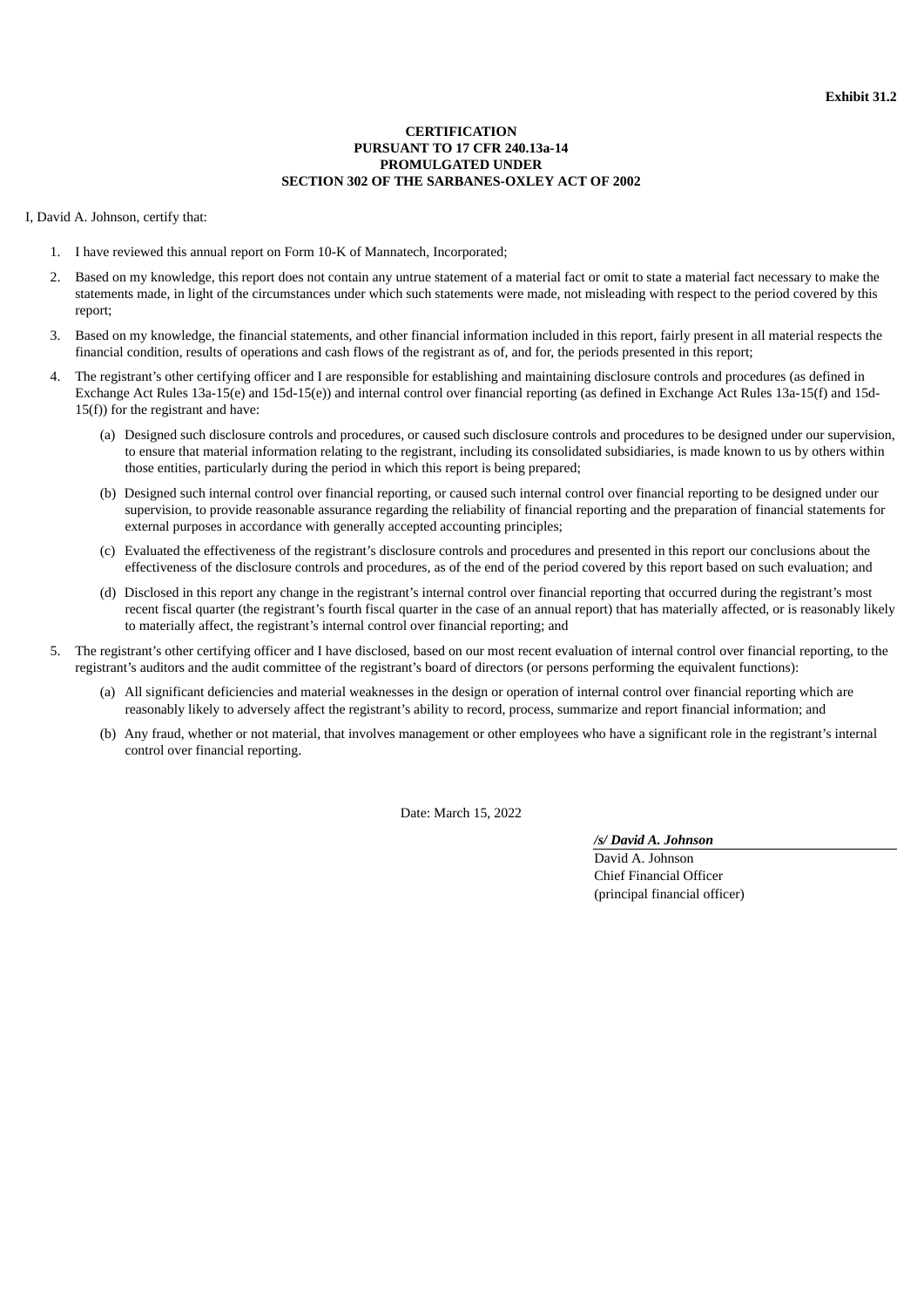## **CERTIFICATION PURSUANT TO 18 U.S.C. SECTION 1350, AS ADOPTED PURSUANT TO SECTION 906 OF THE SARBANES-OXLEY ACT OF 2002**

In connection with the Annual Report of Mannatech, Incorporated (the "Company") on Form 10-K for the period ending December 31, 2021 as filed with the Securities and Exchange Commission on the date hereof (the "Report"), I, Alfredo Bala, Chief Executive Officer of the Company, hereby certify, pursuant to 18 U.S.C. Section 1350, as adopted pursuant to Section 906 of the Sarbanes-Oxley Act of 2002, that:

- 1. The Report fully complies with the requirements of section 13(a) or 15(d) of the Securities Exchange Act of 1934; and
- 2. The information contained in the Report fairly presents, in all material respects, the financial condition and results of operations of the Company.

Date: March 15, 2022

*/s/ Alfredo Bala*

Alfredo Bala Chief Executive Officer (principal executive officer)

A SIGNED ORIGINAL OF THIS WRITTEN STATEMENT REQUIRED BY SECTION 906 HAS BEEN PROVIDED TO MANNATECH, INCORPORATED AND FURNISHED TO THE SECURITIES AND EXCHANGE COMMISSION OR ITS STAFF UPON REQUEST.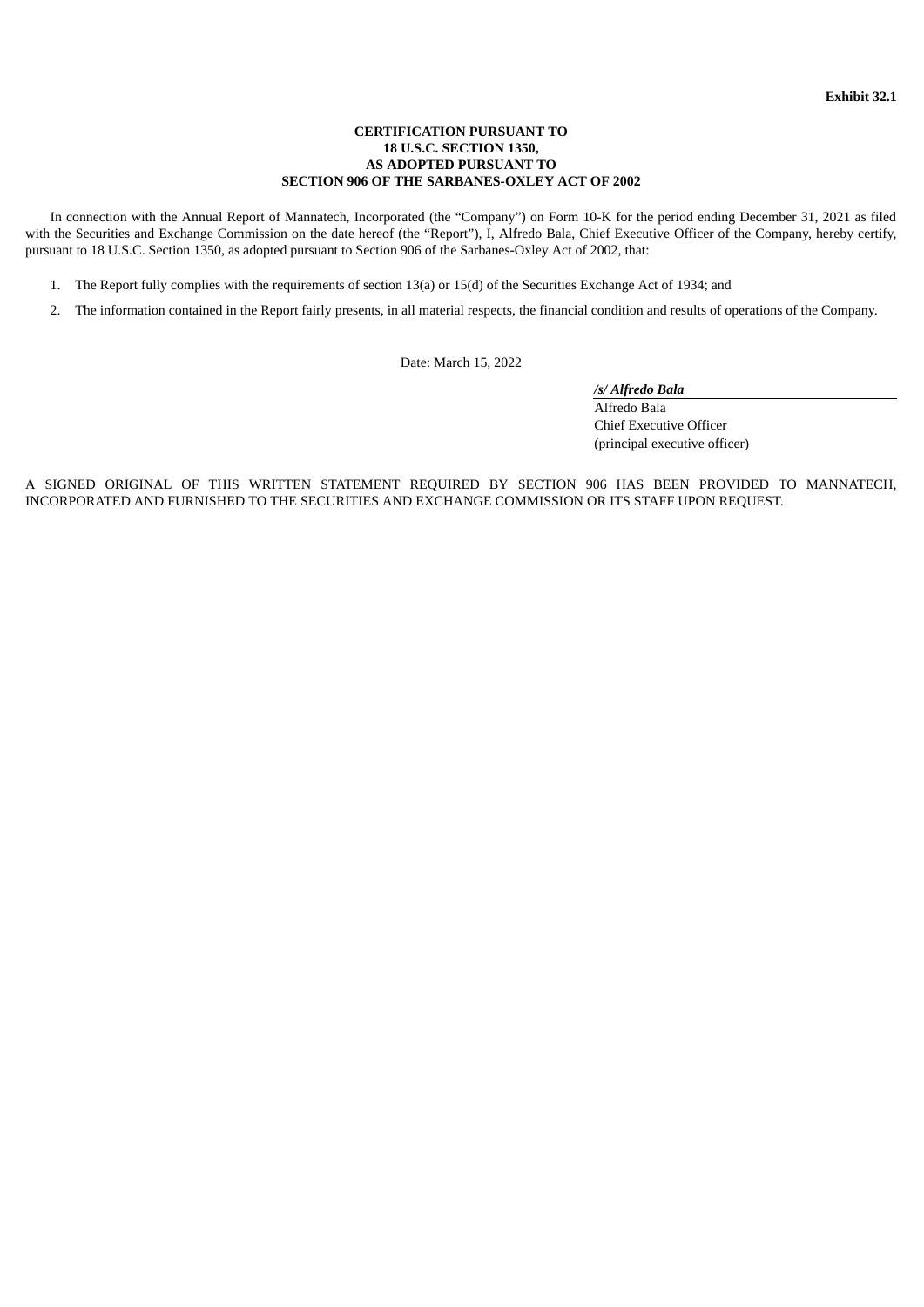## **CERTIFICATION PURSUANT TO 18 U.S.C. SECTION 1350, AS ADOPTED PURSUANT TO SECTION 906 OF THE SARBANES-OXLEY ACT OF 2002**

In connection with the Annual Report of Mannatech, Incorporated (the "Company") on Form 10-K for the period ending December 31, 2021 as filed with the Securities and Exchange Commission on the date hereof (the "Report"), I, David A. Johnson, Chief Financial Officer of the Company, hereby certify, pursuant to 18 U.S.C. Section 1350, as adopted pursuant to Section 906 of the Sarbanes-Oxley Act of 2002, that:

- 1. The Report fully complies with the requirements of section 13(a) or 15(d) of the Securities Exchange Act of 1934; and
- 2. The information contained in the Report fairly presents, in all material respects, the financial condition and results of operations of the Company.

Date: March 15, 2022

*/s/ David A. Johnson*

David A. Johnson Chief Financial Officer (principal financial officer)

A SIGNED ORIGINAL OF THIS WRITTEN STATEMENT REQUIRED BY SECTION 906 HAS BEEN PROVIDED TO MANNATECH, INCORPORATED AND FURNISHED TO THE SECURITIES AND EXCHANGE COMMISSION OR ITS STAFF UPON REQUEST.